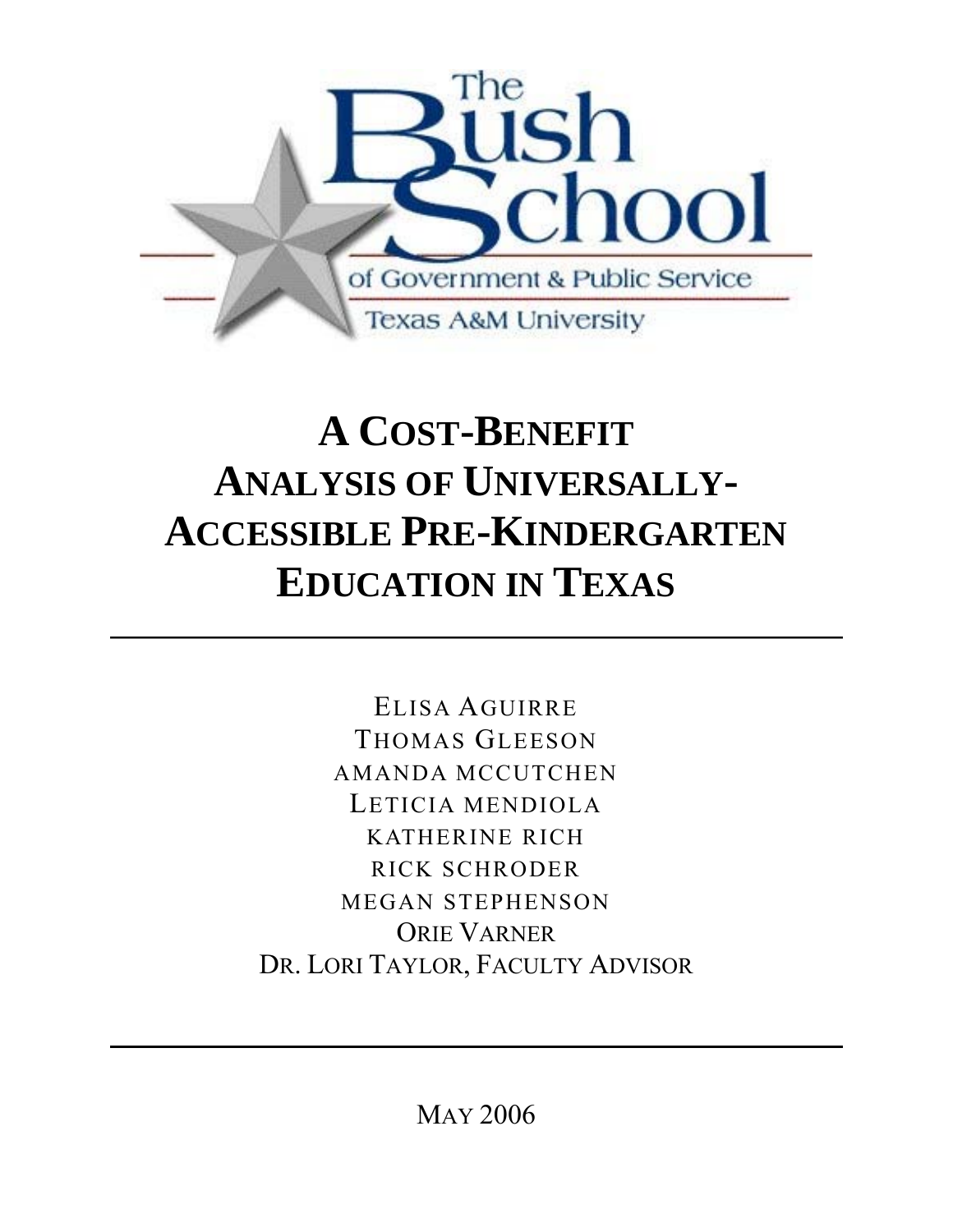# TABLE OF CONTENTS

| CHAPTER THREE: EVALUATION OF CURRENT PRE-KINDERGARTEN PROGRAMS IN TEXAS17 |  |
|---------------------------------------------------------------------------|--|
|                                                                           |  |
|                                                                           |  |
| CHAPTER FOUR: COSTS ASSOCIATED WITH UNIVERSALLY-ACCESSIBLE                |  |
| <b>CHAPTER FIVE: BENEFITS OF UNIVERSALLY-ACCESSIBLE</b>                   |  |
|                                                                           |  |
|                                                                           |  |
|                                                                           |  |
|                                                                           |  |
| THE REDUCTION IN THE PREVALENCE OF CHILD ABUSE AND JUVENILE DELINQUENCY64 |  |
|                                                                           |  |
|                                                                           |  |
|                                                                           |  |
|                                                                           |  |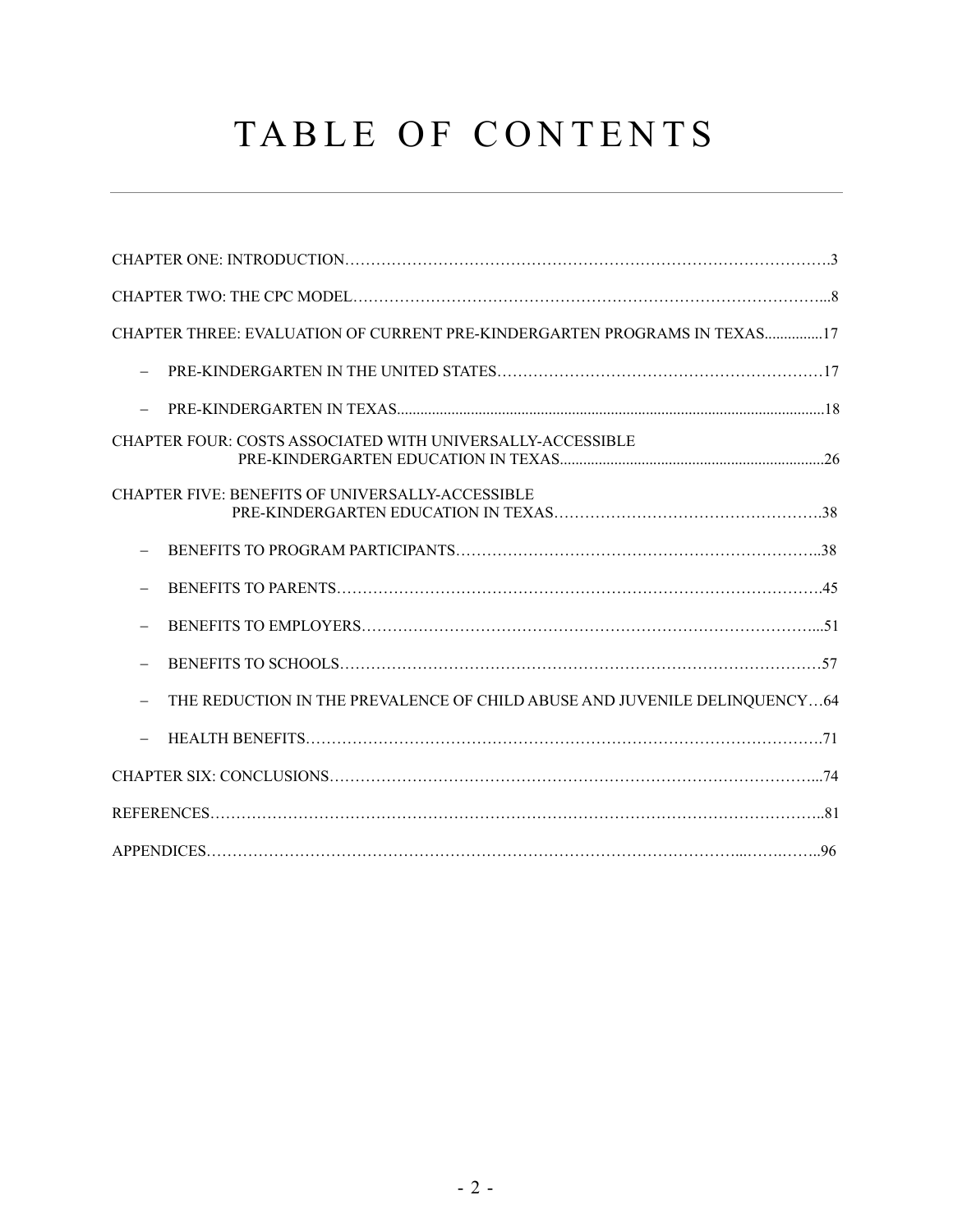This study provides an analysis of the relative costs and benefits of a high-quality, universally-accessible pre-kindergarten program in Texas. The RAND Corporation's report, "The Economics of Investing in Universal Preschool Education in California," will serve as the model for a Texas-specific analysis. However, while Texas and California have similar populations, key differences exist between the two states that prohibit us from assuming the same costs and benefits. Aspects of the Texas population, workforce, economy, and its existing educational system differ.

## **The Need for a Highly Educated Labor Force**

 High-quality pre-kindergarten is an important policy issue in both California and Texas because both states face economic changes that make upgrading labor force skills a major priority. During the 1980s, for instance, Texas experienced the collapse of its oil, agriculture, and other extractive industries. Following a recession and a subsequent recovery, Texas emerged with an economy based on knowledge and technology. These changes offer great opportunities for people with high levels of education, technical skills, and intelligence. Unfortunately, a large percentage of the Texas population is not highly skilled nor is it highly educated. Such members of the population are forced to fill low-wage service jobs that offer few chances to escape poverty. Murdock and Klineberg (2005) have identified high-quality education as one solution to the shortage of the human capital that the Texas market now demands, and pre-kindergarten is one of the most cost-effective educational investments.

 In the absence of efforts to reform the quality and educational attainment of the labor force in Texas, the situation will likely only worsen in the state. According to an economic analysis conducted by the Federal Reserve Bank of Dallas, the average American citizen became better educated between 1990 and 2000 (Taylor 2003). However, Texans show much less improvement than the residents of other states. In Texas, for example, the share of the population with a college degree equaled the national average in 1990, but it was a full percentage point below the national average in 2000. Texas was also one of only eight states where the number of high school drop outs rose during the 1990s (Taylor 2003).

 The demographic profile of Texas suggests that the need for change is urgent. The future workforce those under 18 in 2000 is over 57 percent non-Anglo (Murdock and Klineberg 2005). This increased diversity could have serious economic effects within Texas because minority groups in Texas are historically less educated and less likely to complete high school. For a variety of reasons, members of minority populations are far more likely to have an income below the poverty level, and are much less likely to have attended college (Murdock and Klineberg 2005). The growth in these poorly educated populations in Texas make the state susceptible to becoming "poorer and less competitive in the future" if nothing is done to correct such problems (Murdock and Klineberg 2005, 9). In fact, if Texas continues on its current path, by 2040 the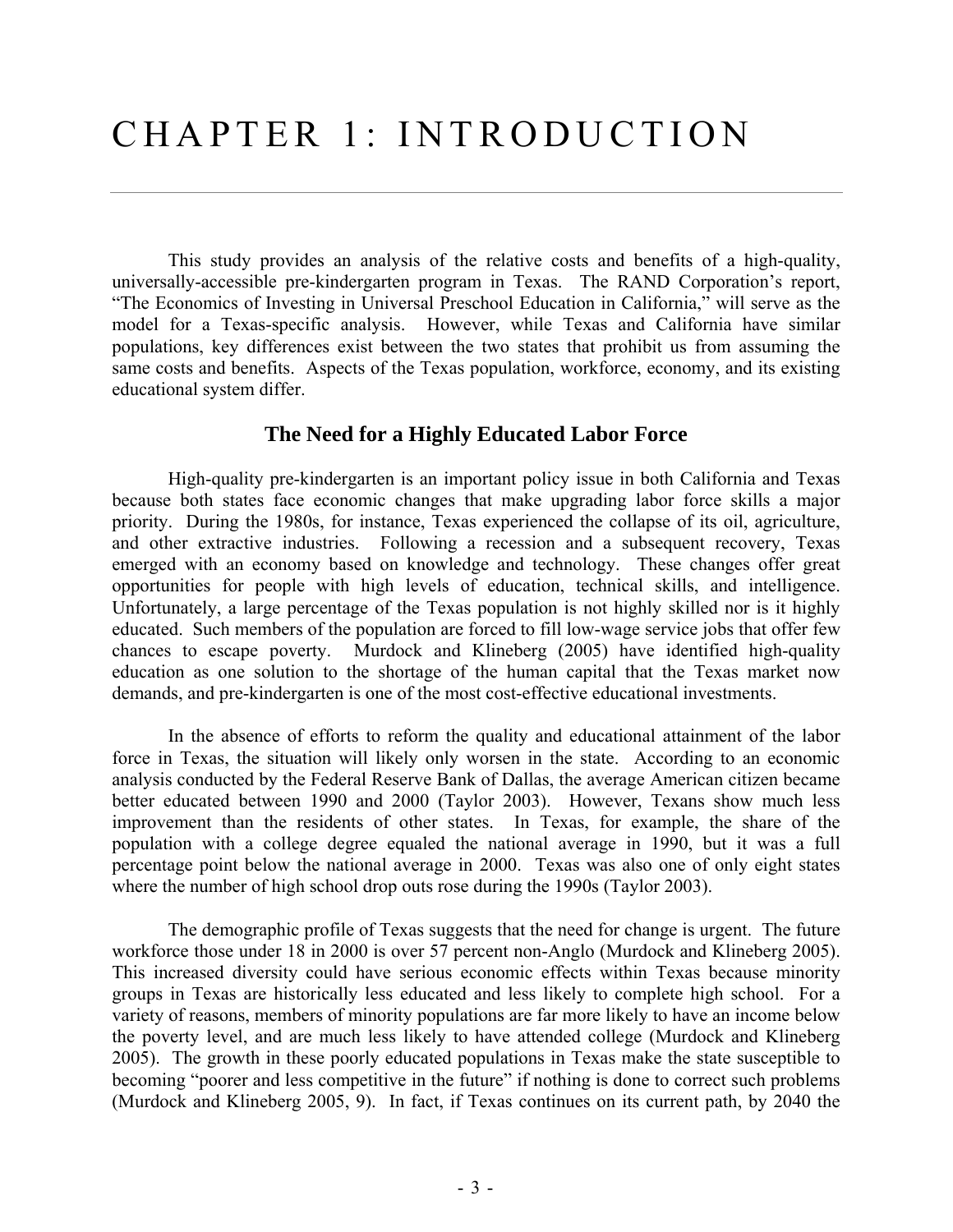proportion of households living in poverty will increase by 4 percent, and the average annual household income will decrease by \$6,500 per year in Texas (Murdock and Klineberg 2005). Moreover, these consequences will be accompanied by losses in general tax revenues and increases in the demand for health, criminal, and social services.

 One proposed solution is the implementation of a universally-accessible high-quality prekindergarten program. Research has shown that high-quality pre-kindergarten can increase educational attainment, improve test performance, reduce the share of the student population in special education classes and lower the incidence of juvenile delinquency.

#### **The Texas Plan**

 Our analysis of a high-quality, universally-accessible pre-kindergarten program is our interpretation of some of *The Texas Plan*'s policy recommendations. The Texas Early Childhood Education Coalition (TECEC) and the Texas Program for Society and Health (TPSH) developed *The Texas Plan: Statewide Early Education and Development System (SEEDS)* to address the need for high-quality, universally-accessible pre-kindergarten. The developers of SEEDS created the proposed system to "ensure that ALL children have the tools to succeed in school and life[,]" and they propose that all three- and four-year-olds enter an early education program with expansion planned to include all children under five (Tarlov et al. 2005, 2). TECEC believes that the creation of a widely available early education program open to children of all different income levels will increase the overall quality of the Texas workforce (Tarlov et al. 2004, 15).

*The Texas Plan* contains 50 policy recommendations covering three core educational areas—effective infrastructure, quality standards, and families and communities—that should be implemented over a ten year period. Our analysis focuses on the costs and benefits of specific infrastructure and quality standards.

#### *Infrastructure*

 The proposed system will be built upon the existing early education infrastructure currently in Texas. The overarching theme is that the proposed program must operate within a public-private partnership, and funding will be garnered from individual families, local, state, and federal funds, and private donations (Tarlov et al. 2005, 17). *The Texas Plan* recommends that the educational system have "seamless public-private integration[,]" universal quality and accountability standards, broad stakeholder input, and include all forms of existing early education providers within the state. It is believed that by including all existing providers, such as Head Start, public pre-kindergarten, and home-based early child care programs, a seamless public/private partnership will be created, and it will allow parents many early education choices (Tarlov et al. 2004, 16).

#### *Quality Standards*

*The Texas Plan* will include a unified set of quality standards to ensure a high-quality early education system. This plan will include statewide teacher standards for certification and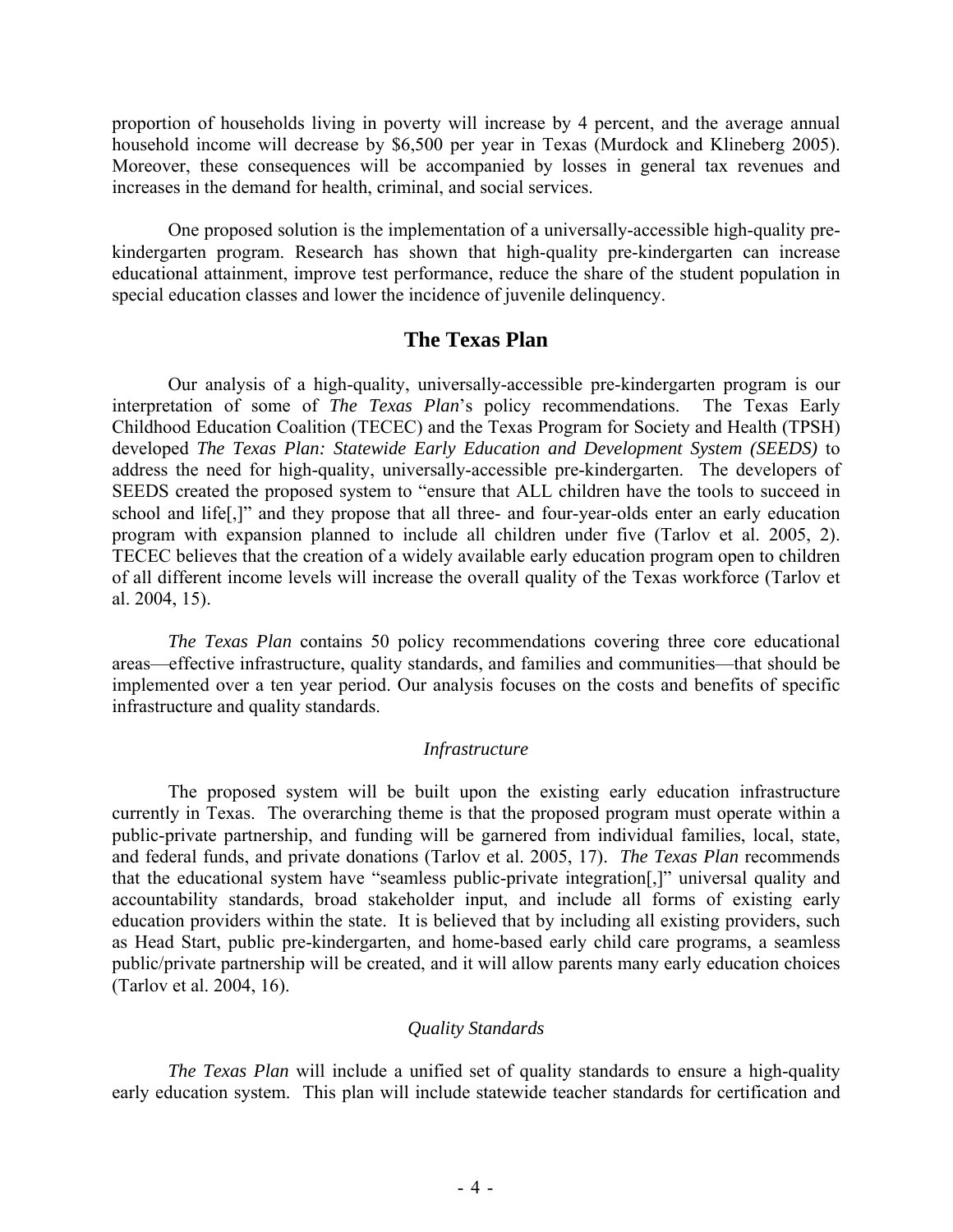training. Moreover, *The Texas Plan* advocates increasing teacher compensation in order to "recruit and retain" better teachers (Tarlov et al. 2004, 35). In addition to increasing teacher qualifications, the Plan will also include program standards to ensure that children's educational, behavioral, and school readiness needs are being met (Tarlov et al. 2004, 36). The standards will also include unified assessments and accountability mechanisms.

### **The Analysis of Costs and Benefits**

The RAND Corporation's "The Economics of Investing in Universal Preschool Education in California" provides a useful model for a cost-benefit analysis of high-quality universally-accessible pre-k in Texas. However, there are significant differences which preclude a transfer of the costs and benefits to Texas.

California and Texas face similar labor force and population issues. Both states face troubling futures if gaps in education and income are not closed amongst growing minority populations and children of different socioeconomic backgrounds. However, California and Texas differ significantly in many other areas, and such differences prohibit us from directly applying costs and benefits estimated in one state on the other state. Such differences imply that a Texas-specific study must be completed to weigh, more appropriately, the benefits and costs of a high-quality, universally-accessible pre-kindergarten program in Texas.

 Differences in wages and costs of living between California and Texas necessitate a Texas-specific study, as well. The wage level is much higher in California, which impacts both the costs and benefits of any educational proposal. In California, the prevailing wage for a college graduate is 9 percent higher than the national average, while in Texas the same college graduate makes nearly 2 percent above the national average (Taylor and Fowler 2006). It will cost California much more to hire teachers and fund a pre-kindergarten program. On the other hand, the primary benefit of education is higher earnings, so the estimated benefits of universally-accessible, pre-kindergarten programs in high-wage states will also be larger.

 California and Texas also have vastly different current participation rates in state funded and pre-kindergarten programs. Texas currently enrolls 46 percent of eligible four-year-olds in state funded pre-kindergarten and about 58 percent of all four-year-olds are enrolled in some sort of publicly funded school program (Barnett et al. 2005).

 To estimate the benefits in California, the RAND study measured gains from the differential between California's current state funded pre-kindergarten enrollment of 9 percent of all four-year-olds and an expected participation rate of 70 percent (based on the realized participation of a similar program implemented in Oklahoma). Benefits to California, therefore, are based on a vast increase in participation, and Texas will not be able to realize such benefits due to its currently high participation rate within the existing pre-kindergarten system. On the other hand, a survey of privately-owned child care facilities and pre-kindergarten programs reveals that the quality of existing pre-kindergarten programs in Texas varies greatly. A universally-accessible, high-quality pre-kindergarten program in Texas would likely increase the quality of education across the state and result in significant increased benefits over the existing system. Indeed, the current state funded system in Texas is lacking in many of the quality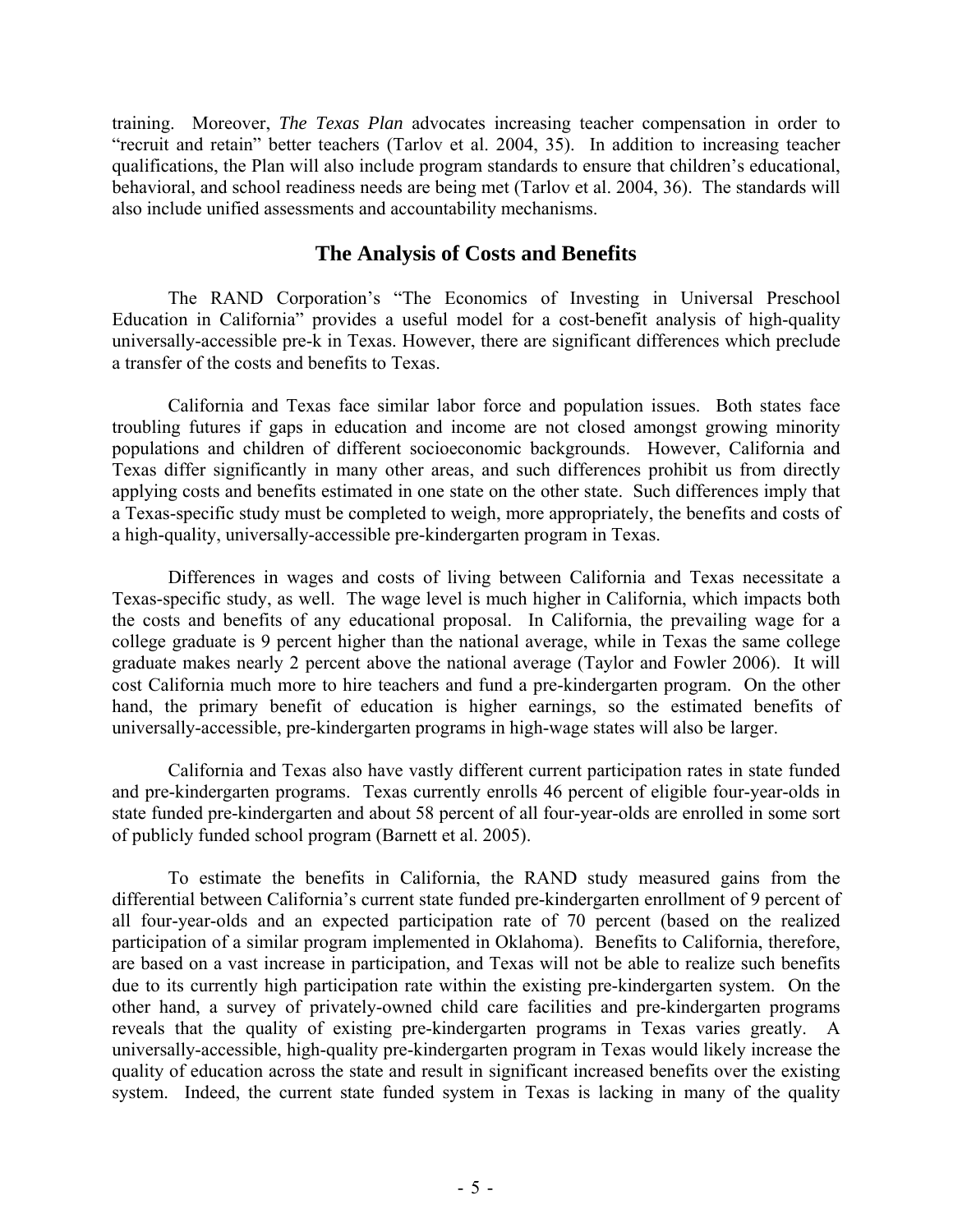indicators that are necessary to realize the benefits to society of high-quality pre-kindergarten, such as those quality indicators within the Chicago Child-Parent Center (CPC) program. Texas could improve its pre-kindergarten system in many areas. Surely, both California and Texas benefit from a high-quality, universally-accessible pre-kindergarten program; however, they do so through different means. California is able to assume great increases in participation, while Texas must capitalize on improvements in educational quality.

Another key difference between California and Texas exists in the structure of their tax codes. Because California has an income tax, the RAND study could directly measure benefits from increases in income through higher income tax revenues to the state. Texas, on the other hand, relies heavily on various sales taxes. While increases in income should imply increases in revenue for Texas, such differences disallow us from directly applying the California study to the state of Texas.

#### *Comparison of Texas and California Universal Pre-Kindergarten Proposals*

Although the RAND report proposes a viable early education system in California, the environmental characteristics of Texas are unique and require a separate cost-benefit analysis. While the program we evaluate, which was modeled after *The Texas Plan,* is similar to the California program, the programs diverge in several areas.

The pre-kindergarten program evaluated by RAND and the pre-kindergarten program proposed for Texas have two important similarities that require acknowledgement. First, both programs allow voluntary participation. That is—like kindergarten in Texas—a high-quality, universally-accessible public pre-kindergarten program would be offered, but participation in the public program would not be mandatory. Second, neither the Texas nor the California program would require a minimum level of parental involvement for a child to enroll. As such, both proposals have the potential to generate substantial labor force benefits for the parents of participating children.

 Three main differences exist between the pre-kindergarten program proposed by the RAND Corporation for California and the proposed Texas program.

The primary difference between the programs is the inclusion of privately-owned child care providers and pre-kindergarten programs. The Texas program would allow private sector providers to participate, as long as the quality standards outlined within the Chicago Child-Parent Center (CPC) program and *The Texas Plan* are met; the RAND proposal does not allow for such an inclusion. Allowing private sector providers to enter the proposed program ensures the viability of the private child care and pre-kindergarten industry, allows for parental choice, and reduces the implementation costs to the state*.*

 An integrated public/private partnership will minimize the impact to the private child care and pre-kindergarten industry. RAND presumed that enrollment of four-year-olds in private prekindergarten and child care facilities would fall from 55 percent to 10 percent, but they did not evaluate the costs such a change would impose on the private child care and pre-kindergarten industry and, thus, on the parents of children younger than four. If Texas removed the same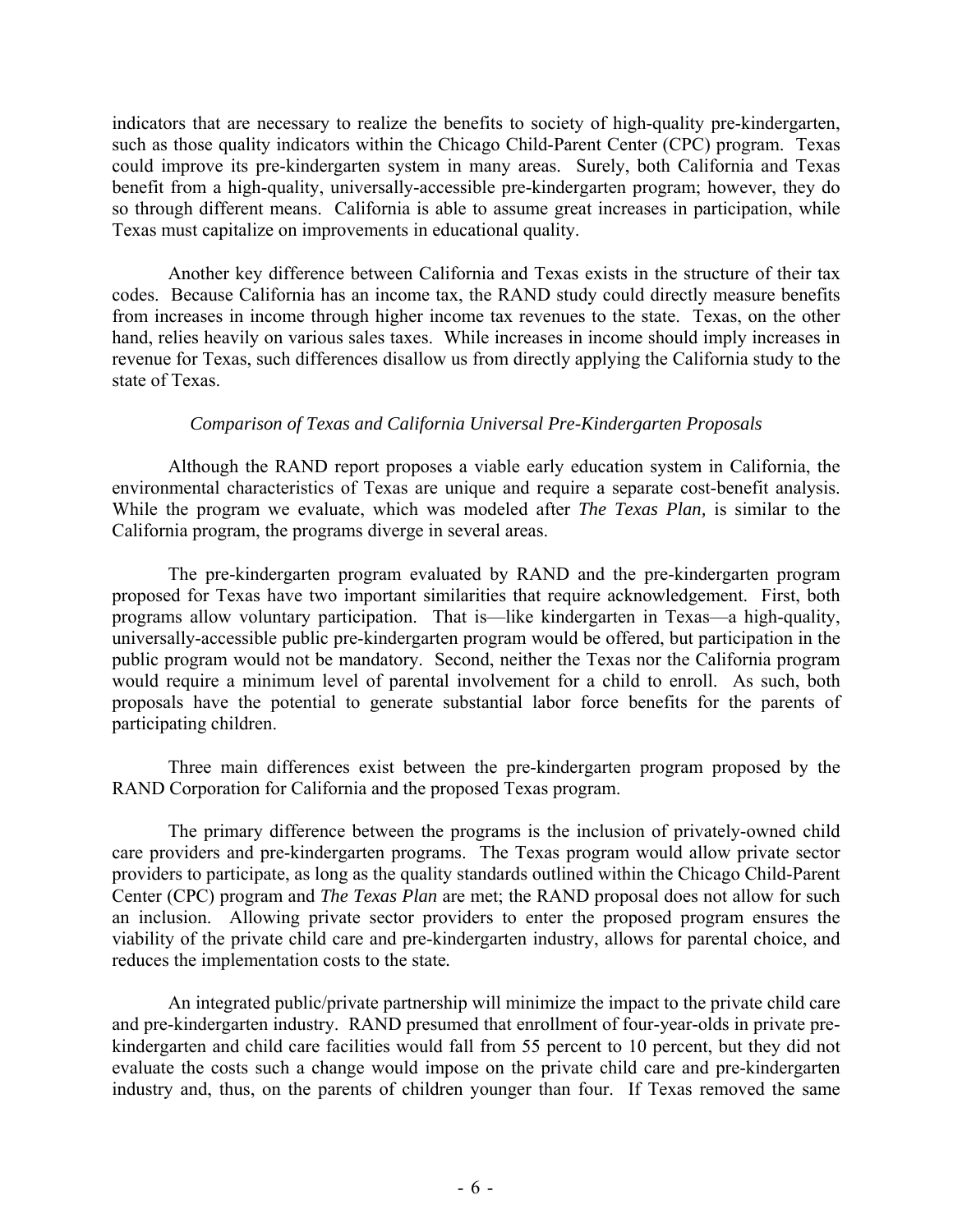amount of children from private providers, then the impact would be large; a 2003 Texas Workforce Commission report estimates the annual economic impact of the child care industry in Texas to be \$2.3 billion in wages alone (TWC 2003, 2).

 The creation of an accreditation system will also allow parents to choose between public and privately-owned pre-kindergarten programs. In our analysis, we assume that parents with children currently enrolled in a privately-owned pre-kindergarten program will stay with the same program, given that the program meets the same quality standards as public prekindergarten.

 Creating a public/private partnership will also reduce the overall program costs to the state. Currently, the existing infrastructure is not sufficient to absorb the expected prekindergarten enrollees, and allowing private programs to enter the proposed system is one viable solution to this problem. Therefore, allowing privately-owned pre-kindergarten programs will not debilitate the private child care and pre-kindergarten industry; rather, the allowance will reduce the costs to the state of creating new infrastructure.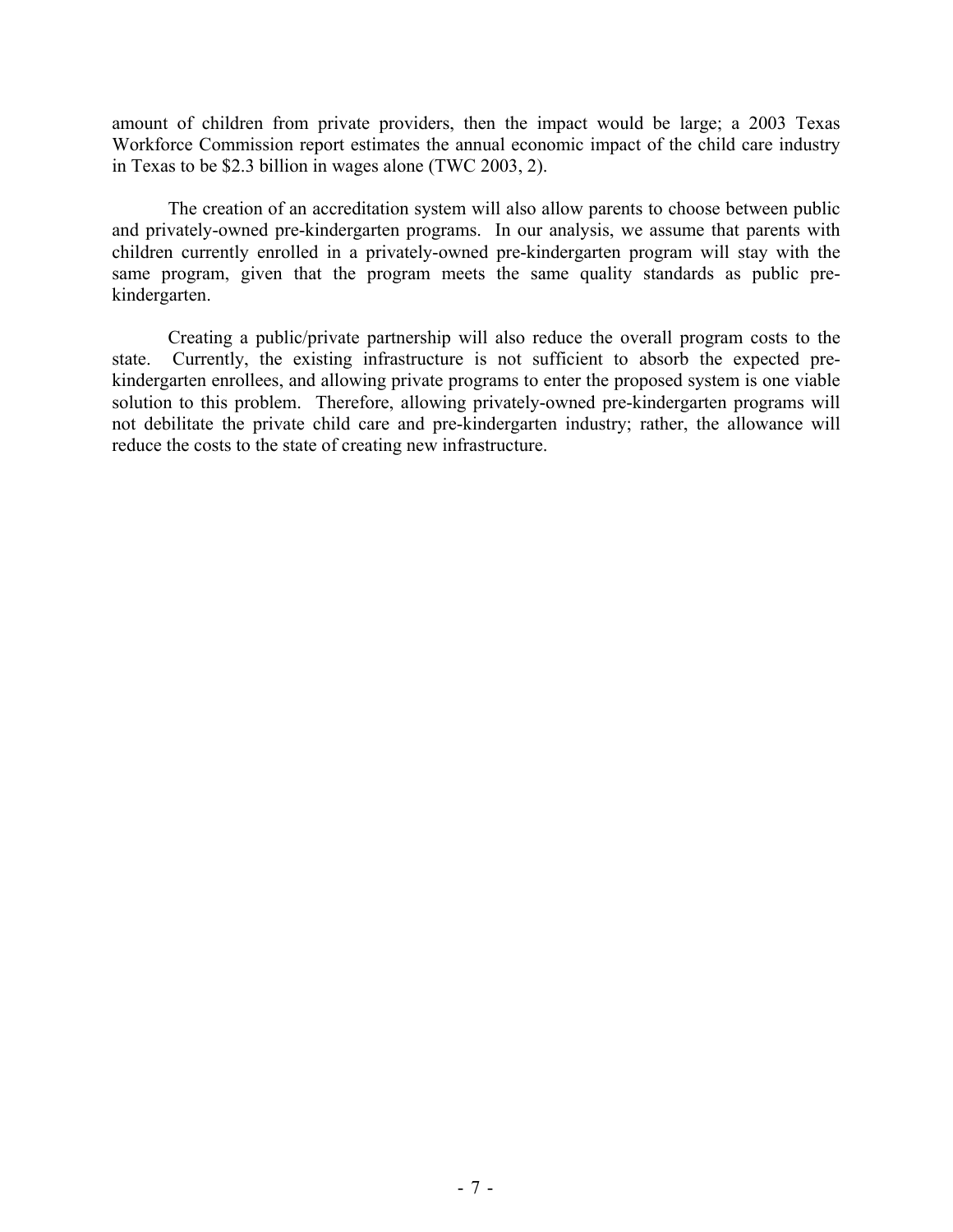## CHAPTER 2: THE CPC MODEL

As did RAND, we base our analysis of the benefits of pre-kindergarten education on the Chicago Child-Parent Center (CPC) program. The Chicago Child-Parent Center (CPC) program was established by the Chicago Public School System using funds from the Elementary and Secondary Education Act of 1965. The CPC program provides educational and family support services to socio-economically disadvantaged children from pre-kindergarten through the early elementary years. CPC provides a half-day pre-kindergarten program for children ages three and four. CPC was established for children living in poverty stricken neighborhoods, which have no access to federal Head Start program facilities. In keeping with the family support aspect of the program, parents must agree to devote a portion of their time to working at the program prior to their children being enrolled in CPC. Also, each CPC facility is managed by a head teacher and includes a staffed parent resource room, school-community outreach activities, and health services.

 The Chicago Longitudinal Study (CLS) evaluated a total of 1,539 children. In that group, 989 children were in the CPC program during the 1980s; a control group consisted of 550 children. The children in the control group did not attend a CPC program, although approximately 20 percent were enrolled in Head Start. However, these children did attend fullday kindergarten either within the CPC program or at one of five randomly selected schools in the area which were not incorporated within the CPC program. Within the group that attended the CPC program, 93 percent were African-American, 7 percent were Hispanic, and 70 percent came from a single-parent household.<sup>1</sup> Additional characteristics of CPC participants are listed in Table 2.1.

| Selected Risk Indicators for Chicago Child-Parent Center Participants                    |            |  |  |
|------------------------------------------------------------------------------------------|------------|--|--|
| Characteristic                                                                           | Percentage |  |  |
| Living in single parent family                                                           | 76         |  |  |
| Parent/guardian has less than high school diploma                                        | 41         |  |  |
| Eligible for free lunch subsidy                                                          | 84         |  |  |
| In school area where more than 60% of students are low income                            | 77         |  |  |
| Parent/guardian not employed full time or part time                                      | 56         |  |  |
| Minority status                                                                          | 100        |  |  |
| SOURCE: Reynolds (2000), Table 14.<br>NOTE: Sample size is 889 in the CPC program group. |            |  |  |

#### **Table 2.1**

 Approximately 80 percent of children eligible to participate in the CPC program enrolled because there were not many alternative pre-kindergarten options in the areas served. Researchers anticipated that the children in the study would graduate from high school between 1998 and 1999. Researchers matched the CPC and control groups for family income,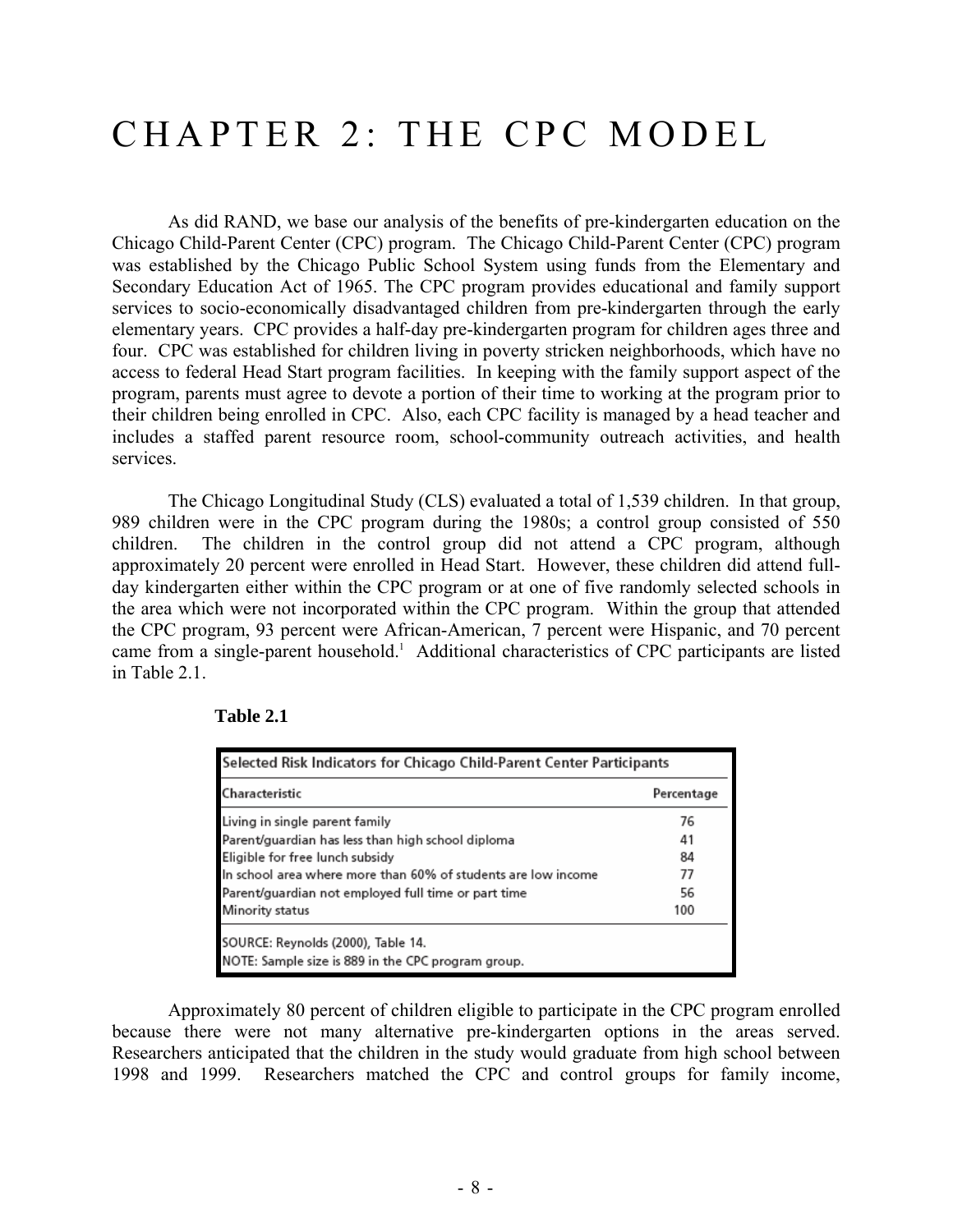race/ethnicity, and gender. At the age of 20, 83 percent of the original sample still participated in the study.

## **High-Quality Program Components**

 Generally, the quality of an early childhood program can be determined based on combinations of the following aspects: 1) class size with low student-teacher ratios; 2) teacher qualifications; 3) concentrated and long-lasting intervention; 4) child-focused communication between school and home; and 5) curriculum content and classroom processes similar to those found in traditional schooling (Frede 1995). These program features correspond to program quality factors discussed by Janet Currie in a paper commissioned by the Brookings Institute relating to early childhood intervention programs. According to Currie (2000), program quality may be assessed based on two components. These two evaluative categories are "classroom structure" and "classroom process." Structural components include student-teacher ratios, teacher credentials and experience, and class size. Process components include the layout of cognitive classroom materials and the type of interactions between the teacher and students (Currie 2000). These quality program features begin to explain why certain programs produce both long- and short-term benefits while other programs do not. According to Reynolds (2000), the key contributing factors to the CPC's success were early intervention, parent involvement, program continuity and duration, small class sizes, teacher training and experience, and a focus on language and math. The occurrence of these factors in the CPC program is important because higher quality programs are associated with better cognitive and social development during the initial years of schooling (Barnett 1995).

#### *Full-day Attendance*

 The first key program component for high-quality pre-kindergarten is having a full-day (7 hours per day for the length of the Texas public school year) program for four-year-olds. This component is roughly analogous to the CPC program, which provided a half-day program for both three- and four-year-olds. A two-year, half-day program provides an equal amount of classroom time as a full-day, one-year program. Implementing a full-day program allows parents to enter the labor force full-time, if so desired. However, the CPC program does not capture the labor force benefits of a full-day program. Also, research shows that full-day instruction is connected to positive outcomes when compared to half-day programs. These positive outcomes include academic achievement, grade retention, special education referrals, and social and behavioral development (Plucker 2004).

#### *Focus on Language Arts and Math*

 The CPC pre-kindergarten program emphasizes basic skills in language arts/reading and mathematics through numerous academic enrichment activities that include whole class exercises, small groups, and individualized learning activities (Reynolds 2000). These activities aid the development of essential cognitive functions, which are important for school readiness at an early age. According to Dr. Laura French (1997), a professor at the Warner Graduate School of Education and Human Development at Rochester University, essential cognitive foundations include: 1) a strong knowledge base sufficient to support comprehension, drawing inferences,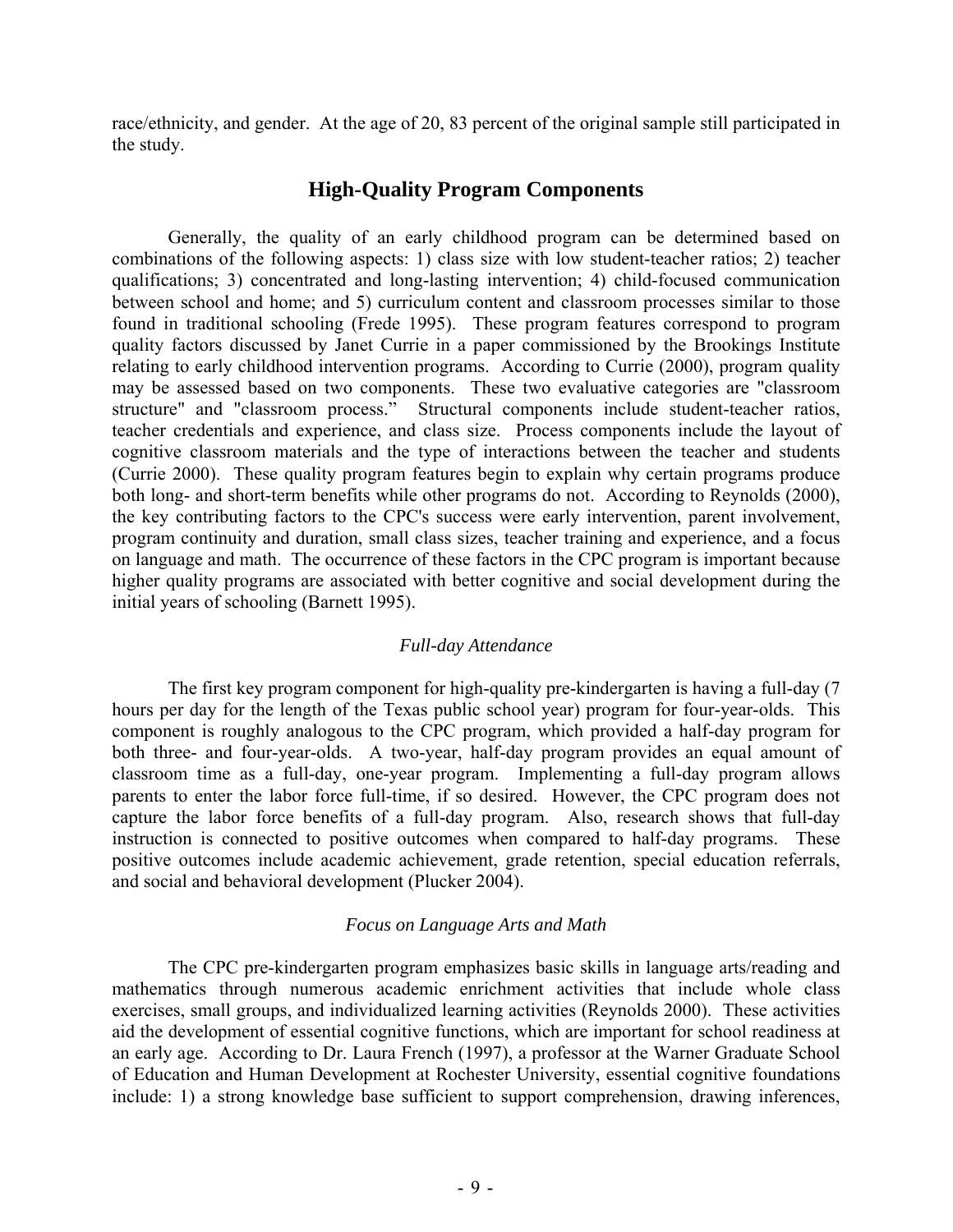and making predictions, 2) problem solving skills, and 3) an ability to translate between language and mental representations. High-quality program curriculums are consistently reading and mathematics intensive.

 In an article reviewing studies designed to define high-quality programs, Dr. Ellen Frede observes that all high-quality programs have a strong focus on language. She (1995, 124) states, "Teachers provided a model of standard English, and the programs encouraged children to talk and be understood, to understand the speech of others, and to use language to express ideas and symbolic concepts." Classroom activities and materials concentrate on knowledge of typical topics such as colors, shapes, and numbers. This focus may offer continuity during the transition from home to pre-kindergarten, which aids the children's development by providing a more comforting learning environment.

#### *Teacher Credentials*

 High-quality early childhood education programs require teachers with substantial teaching experience, preferably in early education, and a high level of educational attainment. Research shows that more experienced and educated professionals display greater ability to assess children's needs, plan for individual children's learning, and plan and implement activities that stimulate interpersonal communication (Frede 1995). CPC program teachers are all required to possess a Bachelors degree and a certification in early childhood education to obtain employment with the program.

#### *Classroom Characteristics*

 Small class sizes and the presence of adult aides enable a relatively intensive childcentered approach to early childhood development. Topical research indicates a relationship between the numbers of children in a classroom, the amount of positive interaction a child has with his/her teacher, and a child's development outcomes (Frede 1995). A primary reason that small class size and low student-teacher ratios are associated with positive outcomes relate to the increased amount of time these characteristics allow a teacher to spend with individual children. Increased individual interaction time allows the teacher to have more knowledge about the learning abilities of each child. Also, lower ratios may create a more comfortable learning atmosphere for children who do not excel in group situations (Frede 1995). The CPC program requirements set a student-teacher ratio of 17:2 (Reynolds 2000).

#### *Parent Involvement*

 Parent involvement has been a key component in most studies attempting to define highquality early childhood education programs. According to Frede (1995, 123), most of the studies combine "center-based experiences for children with efforts to involve parents by offering any combinations of home visits, parent group meetings, and/or parent involvement in the classroom." The primary goal of this program component is to establish a collaborative relationship between parents and teachers so that parents have a greater understanding of the child's school life and the teachers gain greater insight into the child's home life.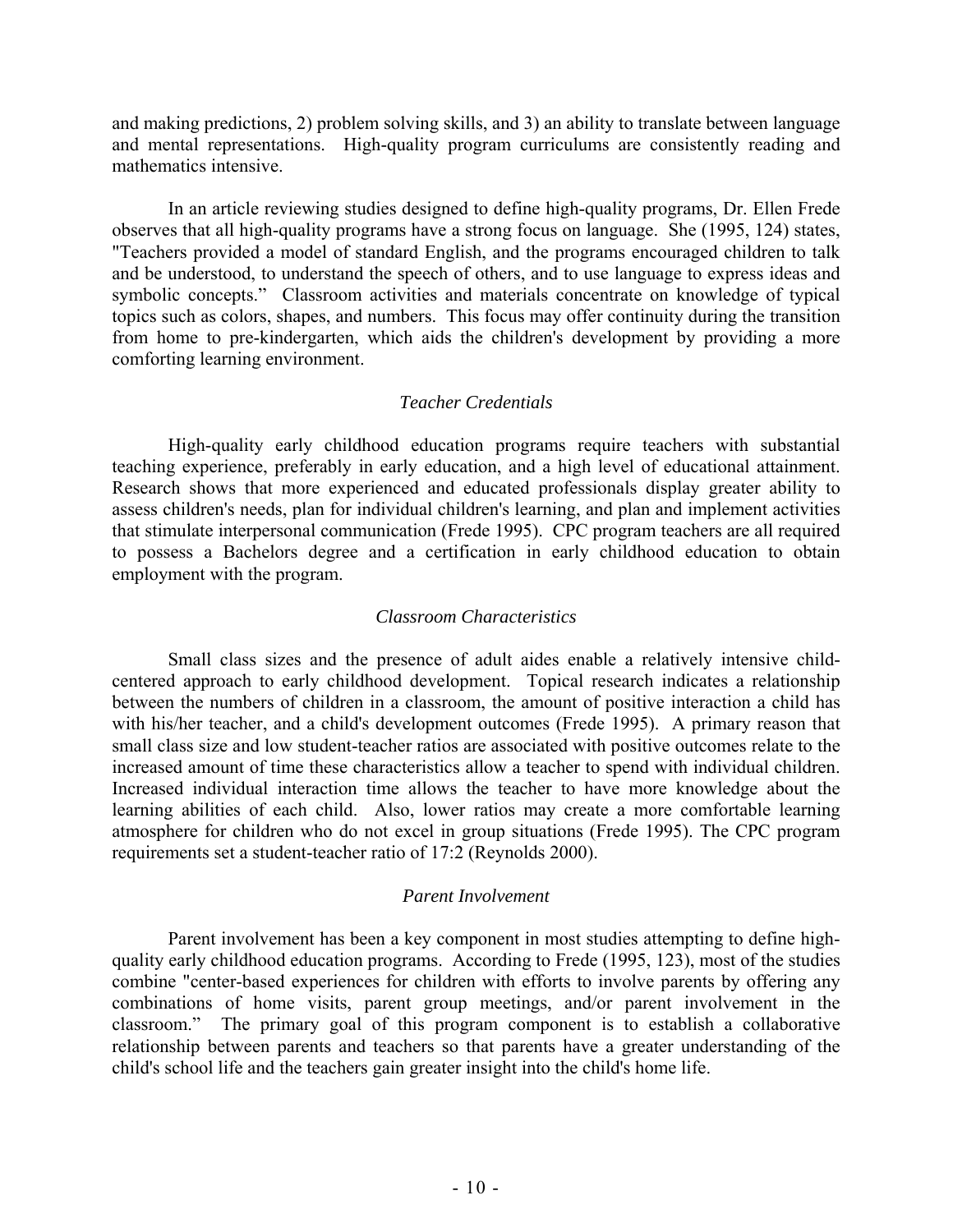Prior to a child's acceptance into the program, parents must commit a certain portion of their time each week to the program. Involvement in the program can occur in numerous ways. In CPC programs, parents can volunteer to aid the primary teacher in the classroom or read to groups of children in the parent-resource room. The greatest amount of parent participation occurred in the resource room, during organized school activities, and within home support activities. Program evaluators ranked parent participation in the classroom as moderate, and parent enrollment in formal adult education courses as low (Reynolds 2000). Therefore, parent involvement, while helpful in improving program quality, does not appear essential for the children to capture the positive outcomes associated with the CPC program.

#### **Findings**

 The CPC program displayed positive academic outcomes in the CLS. In relation to the matched comparison group, which included the 20 percent of children who were enrolled in the federal Head Start program, children enrolled in the CPC program showed academic achievement gains in three areas: school achievement, usage of school remedial services, and educational attainment by age 20. The CPC program also had positive estimated effects in two social areas: the amount of child maltreatment from ages 4 to17 and the amount of juvenile crime and delinquency at age 18. Table 2.2 summarizes the estimated effects previously mentioned.

| <b>Table 2.2</b> |
|------------------|
|------------------|

| Estimated Effects for Chicago Child-Parent Centers Program |      |           |         |                   |          |                    |
|------------------------------------------------------------|------|-----------|---------|-------------------|----------|--------------------|
| Outcome                                                    | Ν    | Treatment | Control | <b>Difference</b> | p-value  | <b>Effect Size</b> |
| School achievement                                         |      |           |         |                   |          |                    |
| Cognitive development at age 5 (ITBS)                      | 1102 | 49.6      | 43.3    | 6.3               | 0.001    | 0.21               |
| Reading achievement at age 9 (ITBS)                        | 1286 | 98.2      | 93.5    | 4.7               | <0.001   | 0.19               |
| Reading achievement at age 14 (ITBS)                       | 1158 | 147.1     | 141.6   | 5.5               | <0.01    | 0.16               |
| School remedial services                                   |      |           |         |                   |          |                    |
| Grade retention by age 15 (%)                              | 1281 | 23.0      | 38.4    | $-15.4$           | $-0.001$ | $-0.34$            |
| Special education use by age 18 (%)                        | 1281 | 14.4      | 24.6    | $-10.2$           | <0.001   | $-0.26$            |
| Years in special education from ages 6 to 18               | 1281 | 0.73      | 1.43    | $-0.70$           | 0.06     | $-0.11$            |
| Child maltreatment from ages 4 to 17                       |      |           |         |                   |          |                    |
| Indicated report of abuse/neglect (%)                      | 1408 | 5.0       | 10.3    | $-5.3$            | <0.001   | $-0.20$            |
| Juvenile crime and delinguency by age 18                   |      |           |         |                   |          |                    |
| Petition to juvenile court (%)                             | 1404 | 16.9      | 25.1    | $-8.2$            | 0.003    | $-0.20$            |
| Petition to juvenile court for violent offense (%)         | 1404 | 9.0       | 15.3    | $-6.3$            | 0.002    | $-0.19$            |
| Number of petitions to juvenile court                      | 1404 | 0.45      | 0.78    | $-0.33$           | 0.02     | 0.13               |
| Educational attainment by age 20                           |      |           |         |                   |          |                    |
| High school completion (%)                                 | 1233 | 49.7      | 38.5    | 11.2              | 0.01     | 0.23               |
| Highest grade completed                                    | 1226 | 10.55     | 10.23   | 0.33              | 0.01     | 0.15               |

Source: The Economics of Investing in Universal Pre-kindergarten in California, RAND Corporation

 These findings indicate that the CPC program had statistically meaningful and valid impacts for many long-term outcomes. The largest effects were in the areas of grade retention by age 15, the percentage of students that used special education programs by age 18, and high school completion percentages.

 Focusing on the use of remedial educational services, CPC program participants were 40 percent less likely to have been retained in a grade through the eighth grade and 41 percent less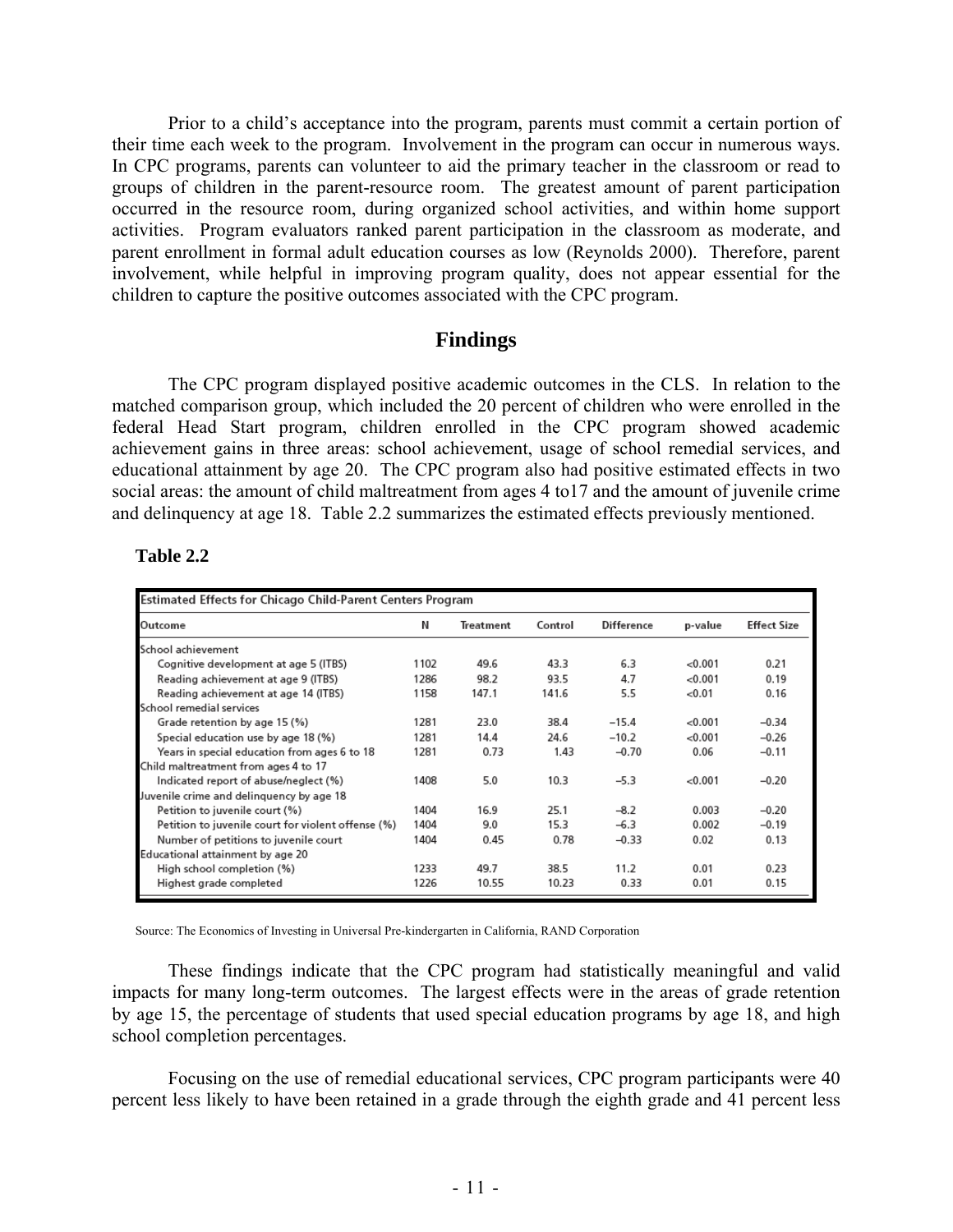likely to require special education by age 18. The percentage point differences between CPC participants and the comparison group for the two categories were 15.4 and 10.2, respectively. CPC's participants also showed sizable gains in the area of educational attainment by age 20. Particularly, participants were 29 percent (11.2 percentage points) more likely to have completed high school by this age. Reynolds attributed these large gains to CPC's commitment to a math and language arts intensive curriculum (Reynolds 2000). Conversely, these gains may be partly attributable to problems in the study, such as selection bias, which will be discussed in further detail later in this paper.

 Similar to Table 2.2, Figure 2.1 shows the impact the CPC pre-kindergarten program had on participants compared with the control group by age 20. The contribution of this figure is the statistical account of the difference in dropout rates between CPC participants and children in the comparison group. The dropout rate for the comparison group was approximately 55 percent. This figure represents a 15 percent reduction in the dropout rate. According to RAND (2005, 31), the outcomes for CPC participants and the comparison group were gathered through school records, interviews with participants, teachers and parents, and court records.





Source: Proving the Value of Early Childhood Education in the Real World; CPC Website

 In relation to gender effects, the CPC program had a greater impact on males. Males in the CPC program experienced a 47 percent higher rate of high school completion than males in the comparison group. This percentage difference was significantly greater than the difference between females in the experimental and control groups.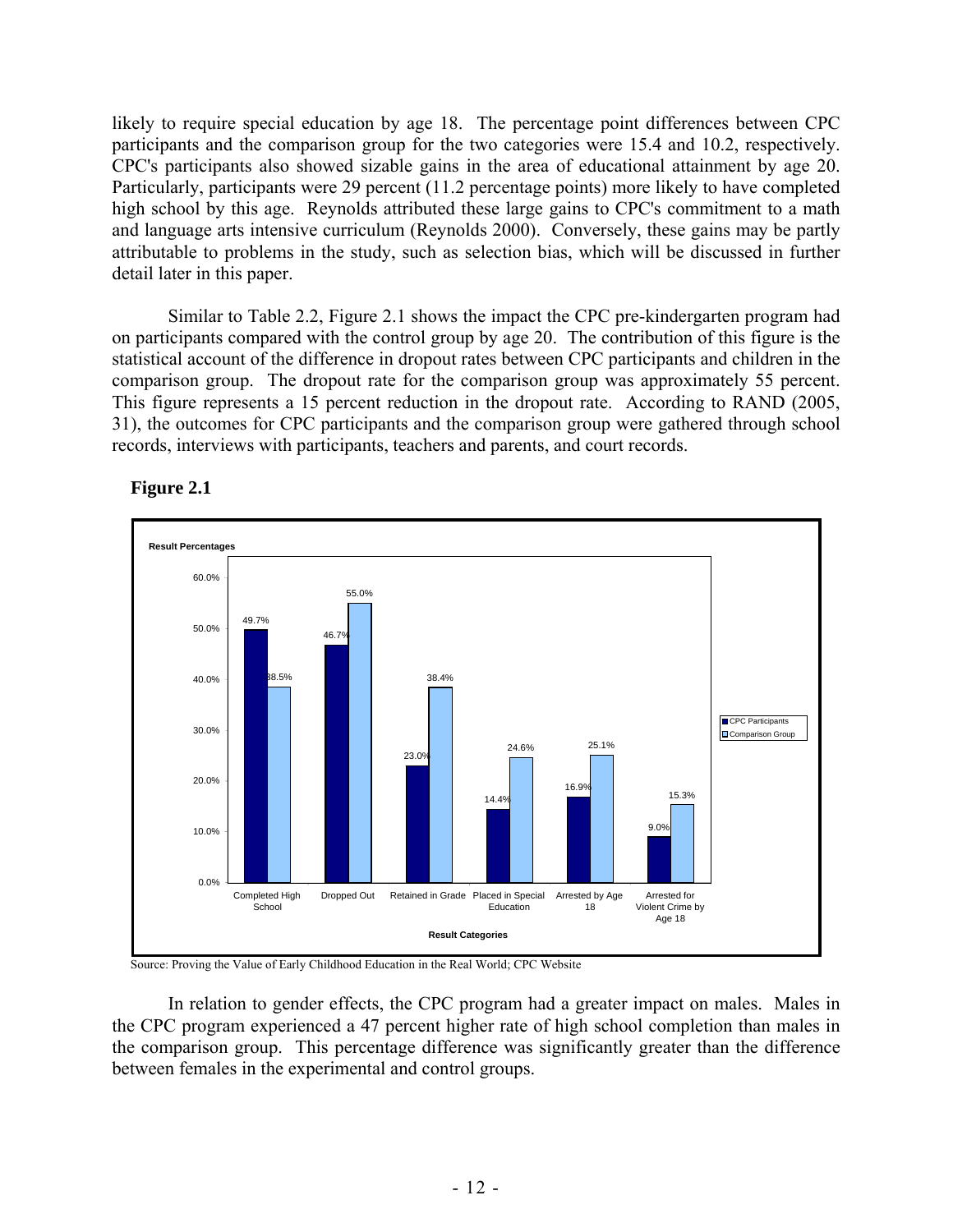Interestingly, data from this study suggests that a high-quality pre-kindergarten program has diminishing marginal returns. Children who participated in the CPC pre-kindergarten program for two years displayed an initial advantage based on academic readiness testing. However, this advantage did not continue, according to RAND, in educationally meaningful ways (2005, 35). Basically, the CLS shows that while a second year of pre-kindergarten is beneficial to a child, the marginal effect of a second year is significantly less than the initial year of pre-kindergarten.

 Importantly, both the participants and the control group in the CPC study differ markedly from the typical Texas student. In assuming that California could gain the same benefits realized by participants in the CPC program, RAND simply applied the percentage point differences realized by CPC participants to California's potential participants. However, we feel that using percent change, instead of percentage point change, is more accurate. For example, among lowincome students, the reported dropout rate in Texas for 2004-2005 was 5.9 percent. If we were to simply apply the 8.3 percentage point decrease observed in the CPC study, the dropout rate would be negative (TEA 2005, 8). This result is not a realistic outcome. Instead, wherever credible, we applied the percentage change realized by the CPC program to all of our result categories in order to analyze benefits received.

## **Other Targeted Early Childhood Programs**

 The high-quality program features and a long-term evaluation make the CPC program well suited to act as a model for a universal pre-kindergarten program in Texas (RAND 2000). However, the CPC program is not the only targeted program that demonstrated positive effects on participants. The Perry Preschool Project and the Carolina Abecedarian Project are two other high-quality programs that have been evaluated and had positive cognitive effects on participating children.

 The Perry Preschool Project was conducted from 1962 until 1967 and consisted of 123 African-American children from Michigan. Eligible participants had IQ scores under 85 upon entry into the program (RAND 2000). This program consisted of a half-day pre-kindergarten program Monday through Friday and an occasional 90 minute home visit. The student-teacher ratio in the classroom was 6:1, and teachers were required to have a master's degree and to have specialized training in children's development (Schweinhart et al. 1993). Analysis of the Perry Preschool Project found that participants displayed more positive effects in the areas of achievement tests, grades, high school graduation rates, and earnings by the age of 27 than children in the program's control group. Program participants also committed fewer crimes and relied less on welfare programs (RAND 2000).

 The Carolina Abecedarian Project enrolled 111 children who were randomly placed into two groups. The treatment group participated in a pre-kindergarten program for 8 hours per day, 5 days per week, and 50 weeks per year from birth until age 5. The control group did not receive any of the services provided to the treatment group. The treatment group had student-teacher ratios ranging from 3:1 to 6:1, depending on the children's age. Follow-up assessments were conducted on 104 of the original 111 students. The children that received the pre-kindergarten treatment had received higher average test scores, and they were twice as likely to have stayed in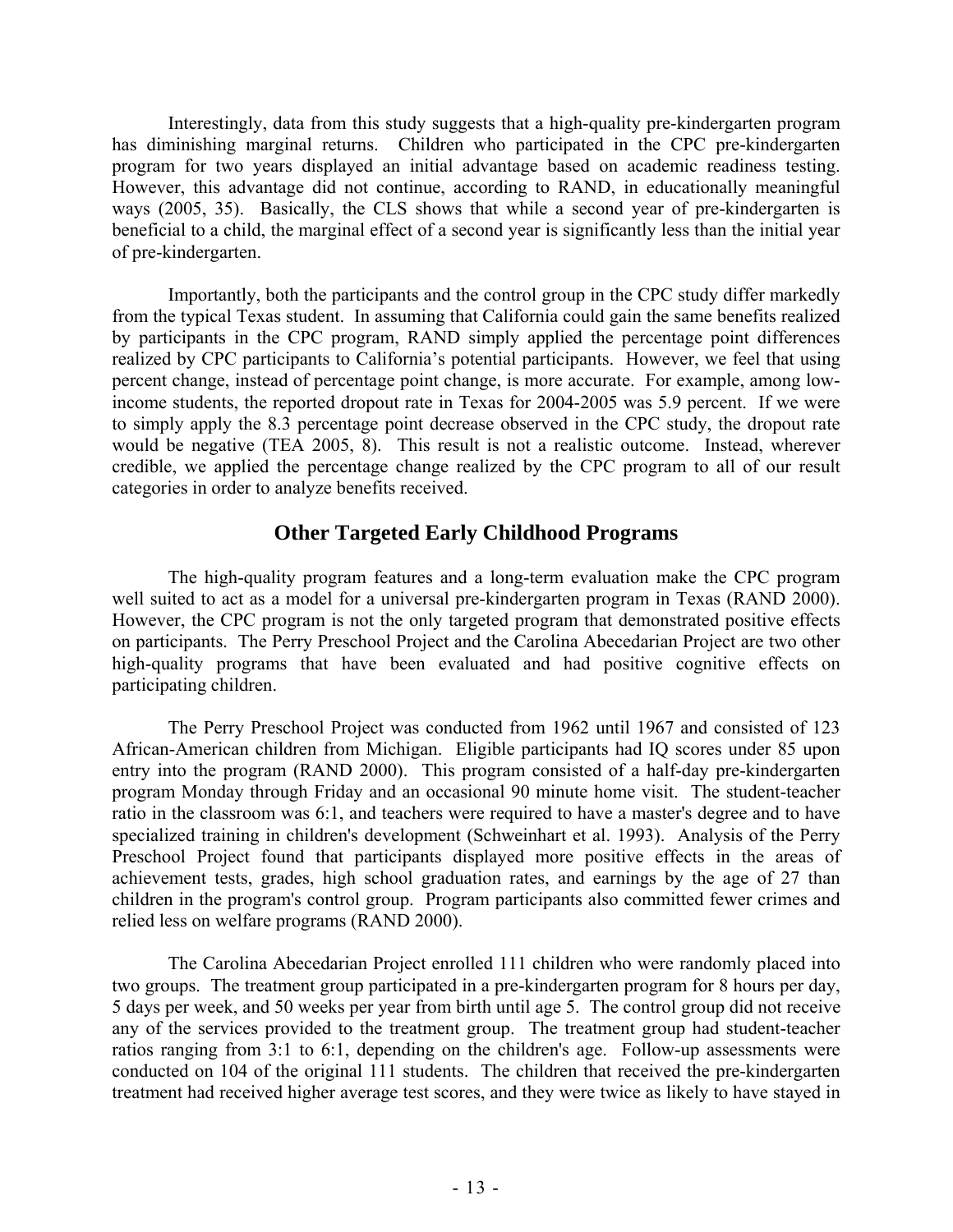public school and attended a university as those children that were placed in the control group (Currie 2001). Also, Campbell and Ramey (1995) reported that pre-kindergarten participants experienced lower levels of grade retention and placements in special education classes.

 Although these programs produced achievement gains for participants, they do present deficiencies not found within the CPC program. First, both the Perry Preschool program and the Carolina Abecedarian Project claim results based on relatively small sample cohorts. The Perry Preschool Project observed 123 children, and the Carolina Abecedarian Project observed 111 children. In contrast, the CPC sample cohort consisted of 989 children in the treatment group and 550 children in the control group. Therefore, the CPC findings convey a higher level of face validity.

 Second, while all of the Perry Preschool Program participants were African-American, Carolina Abecedarian Project participants were mostly of African-American decent (Masse and Barnett 2002). This lack of diversity within the program could have an unobservable effect on the results due to the small size of the sample cohort. Although the CPC program was also targeted at a minority population (93 percent African-American and 7 percent Hispanic), the program consisted of a higher percentage of Hispanic children than other studies.

 A final reason for modeling a universal pre-kindergarten program in Texas after the CPC program includes the student-teacher ratio of the programs and the cost-benefit estimates found in the RAND report. The CPC program had a ratio of 8.5 students for every teacher. The other two programs used much lower ratios. Given that current Texas law requires a ratio of 22:1 for public schools, the CPC model ratio would be more easily implemented in Texas prekindergartens. These reasons represent the key factors in choosing to model the Texas Universally-accessible Pre-kindergarten program after the CPC program.

## **Cost-Benefit Analysis of CPC**

 While the CLS concluded that CPC participants show gains in academic and social areas, a key question still remains: Do the benefits received from the program exceed the costs of implementing and operating it? A cost-benefit analysis of the program was presented in 2001 when the original cohort of children turned 21 years old. The study includes 1,286 of the original 1,539 children in the CLS sample. Researchers estimated the present value of CPC program costs in 1998 dollars for five specific categories of benefits. The benefit categories were: "1) reductions in expenditures for the school remedial services of grade retention and special education, 2) reductions in criminal justice system expenditures for both juvenile and adult arrest and treatment, 3) reductions in child welfare system expenditures associated with child abuse and neglect, 4) averted tangible costs to crime victims, and 5) increases in adult earnings and tax revenues projected for increases in educational attainment" (Reynolds et al. 2001). Researchers calculated the present value of program benefits using an annual discount rate of 3 percent, evaluated at the beginning of pre-kindergarten participation.

 The cost-benefit analysis revealed that the CPC pre-kindergarten program generated economic benefits that exceeded program costs. The average cost per child for the prekindergarten component of the CPC was approximately \$6,730 in 1998 dollars. The analysis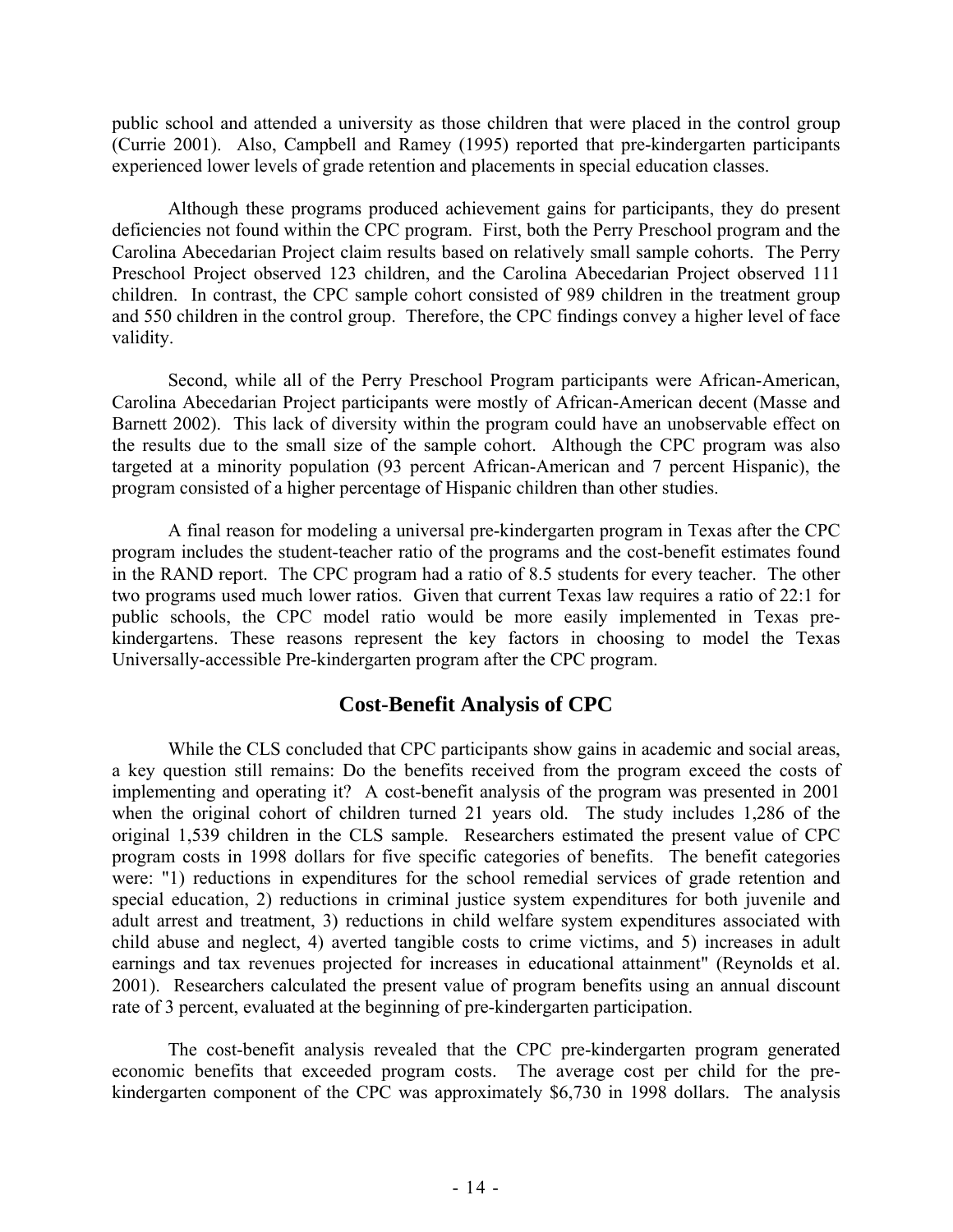concluded that the pre-kindergarten program provided a total return to society of \$47,759 for each CPC program participant. That equates to a \$7.16 benefit to society for each dollar invested in the program (Reynolds et al. 2001; Galinsky 2006).

 Evaluated separately, the largest benefit is realized in "program participants' increased earnings capacity projected from higher educational attainment" (Reynolds et al. 2001). The economic benefit to the general public from the pre-kindergarten program was calculated to be \$25,771 per participant, excluding increased earning capacity. The public benefits most from increased tax revenues caused by higher expected earning capacity, criminal justice system savings due to a decrease in arrests, savings on tangible costs to victims, and savings on school remedial services. Even excluding the direct benefits to participants, the general public realized a benefit of \$3.83 for every dollar invested (Reynolds 2001, 2).

 The results of this cost-benefit analysis indicate that participation in a pre-kindergarten program equal to the standards of the CPC program are associated with economic benefits to participants, the general public, and government that exceed the costs of implementing and operating such a program. The high benefit to cost ratio is achieved by "increasing economic well being and decreasing educational and social expenditures for remediation and treatment" (Reynolds et al 2001). Researchers make the generalized conclusion that with the proper quality standards, a pre-kindergarten program such as the CPC can produce long-term benefits to society.

## **Critique of CPC**

 The CPC program utilized in Reynolds' (2001) longitudinal study is the standard for high-quality early childhood education programs. This program was used as the quality model by the RAND Corporation in a 2005 report evaluating the economics of universal prekindergarten education in California. However, the findings of this study may be limited by the impact of unobservable factors, non-random study attrition, and non-replicable study conditions.

 The impact of unobservable factors presents a problem for generalizing the study's findings. Unobservable factors might include a certain child's development favoring one type of teaching method over another. That is, children with particular characteristics and backgrounds may benefit more from one type of program that emphasizes a certain teaching style, regardless of program factors such as class size or curriculum. Another example of this phenomenon occurs if participants in a program do better than individuals in a control group because parents of participants are more motivated to help their children (Currie 2000). Moreover, non-random attrition of children might skew the study's results and produce results that are too robust or sparse due to a large portion of children with certain qualities resigning from the study. Finally, the conditions present during the study may not be replicable. According to Barnett (1995, 44), this could preclude the desired benefits from being realized because "the large-scale programs cannot replicate the small class sizes, provide poorer student supervision, have higher studentteacher ratios, and have a less qualified staff." The preceding issues might complicate the usefulness of generalizing study findings.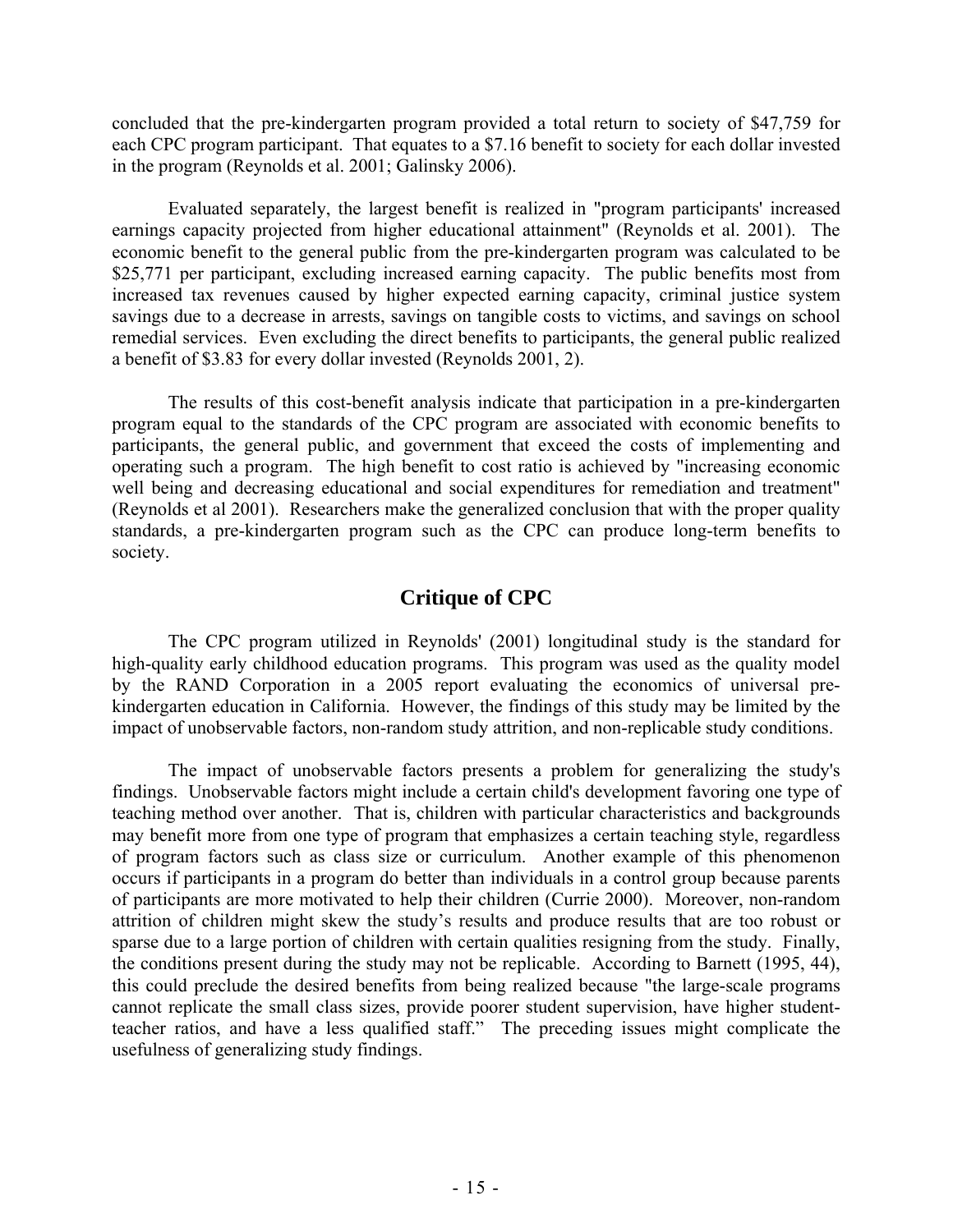### **Analysis of Head Start in Comparison to CPC**

 The federal Head Start program became operational in the 1960's. Analysis of Head Start literature, conducted by McKey et al. (1985), concluded that the program produces immediate cognitive benefits, but those benefits were not evident as children became older. More current analysis, conducted by Currie and Thomas (1995; 1999), used national survey data and statistical controls to account for selection bias with Head Start, and this analysis indicated that Head Start may have long-term effects on academic performance. However, Currie and Thomas (1995; 1999) noted that stronger gains were realized by whites and Hispanics. The difference in impact between the CPC program and Head Start may be explained by quality differences between the two programs.

 The disparity between minimum teacher qualifications within Head Start and the CPC program is one important quality difference between the two programs. Head Start teachers are not required to have a Bachelors degree, whereas CPC teachers must have a Bachelors degree and be certified in early childhood education. As of the 2001-2002 school year, only 29 percent of all Head Start teachers had earned a Bachelors degree. Table 2.3 shows the level of teacher education in the Head Start program.

| National Head Start Teacher Qualifications in<br>2001-02 |                  |
|----------------------------------------------------------|------------------|
| Bachelor of Arts Degree of Higher                        | 29%              |
| <b>Associates Degree</b>                                 | 23%              |
| CDA or State Credential                                  | 35%              |
| No Degree or CDA                                         | 130 <sub>6</sub> |

#### **Table 2.3**

Source: Head Start Program Information Report, 2001-02 Program Year

 Additionally, the CPC program places a much stronger emphasis on literacy than the federal Head Start program, according to Stanfield (2005). Historically, Head Start has focused more intensely on the general health and nutrition of participants than on math and language skills. However, Head Start advocates, including President Bush, insist that the program will continue striving to make pre-literacy a central focus. Another difference, relating to CPC teachers with more experience, is that CPC teachers earn, on average, higher annual salaries when compared with Head Start teachers (Stanfield 2005). All of the aforementioned factors contribute to the quality differential between the CPC program and the federal Head Start program.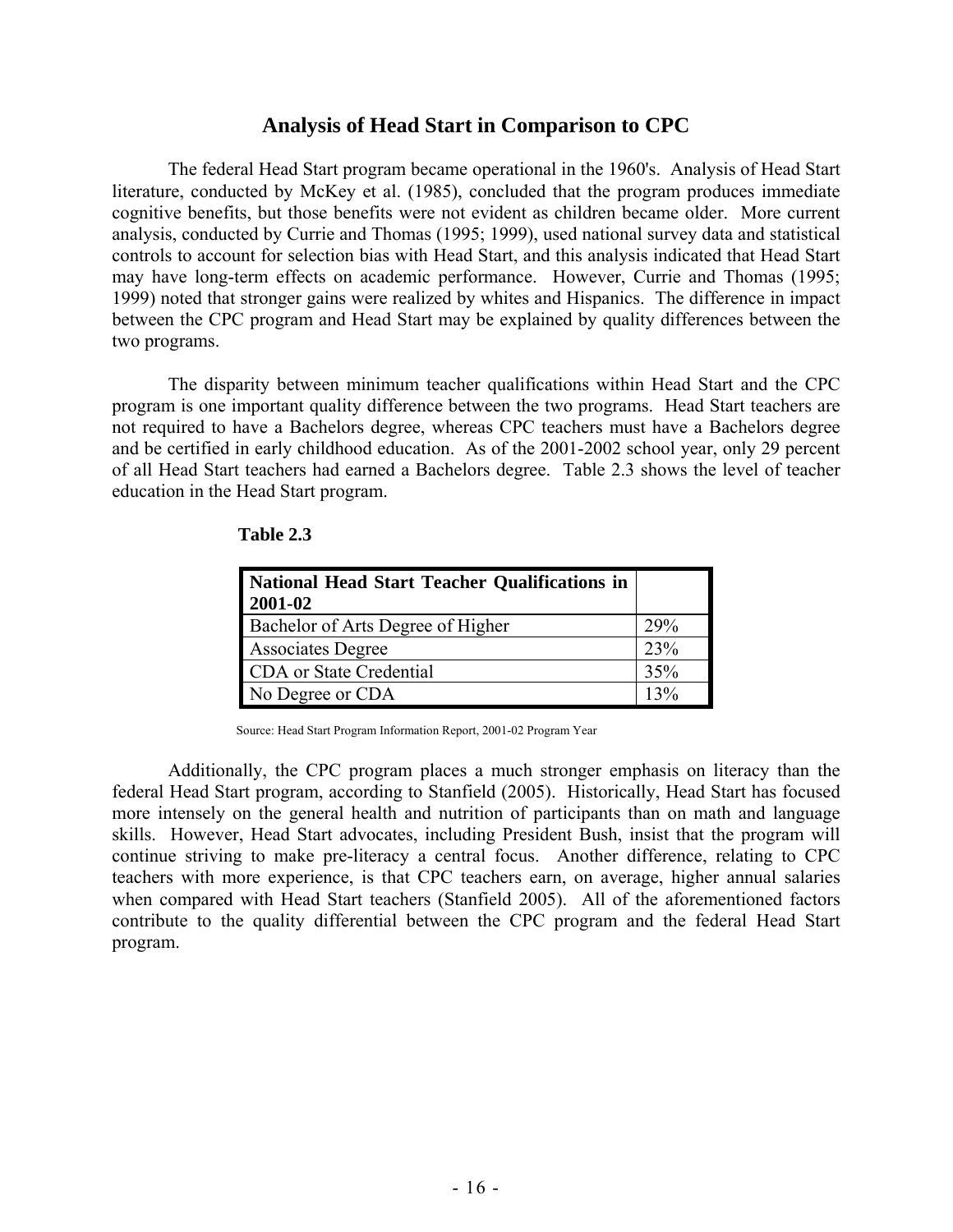## CHAPTER 3: EVALUATION OF CURRENT PRE-KINDERGARTEN PROGRAMS IN TEXAS

 Texas currently offers pre-kindergarten for children that are economically disadvantaged or do not speak English as their primary language. This section examines the quality of the current pre-kindergarten program in Texas compared to the quality of the CPC program. It then recommends the necessary changes in order to raise the existing program to the quality of the CPC program.

### **Pre-kindergarten in the United States**

 The number of four-year-olds entering pre-kindergarten programs in the United States has steadily increased since 1965. Indeed, from 1965 to 2001, the percentage of four-year-olds entering pre-kindergarten jumped fifty percent (October Current Population Survey 1965-2002). While rising pre-kindergarten attendance rates are many times associated with mothers entering the workforce, recent research has begun to contradict this assertion (Barnett et al. 2004). The rising number of working women in the United States is correlated with a rise in the number of children entering pre-kindergarten programs, but a similar pattern emerges when observing stayat-home mothers. Thus, as Barnett et al. (2004, 13) explain, while working mothers' "child care demand[s] play some role in increased pre-kindergarten participation, it appears to be of decidedly secondary importance."

 However, mothers' educational attainment levels do appear to affect pre-kindergarten participation rates. Approximately 49 percent of mothers that dropped out of high school have four-year-olds that attend pre-kindergarten. Similarly, 76 percent of mothers that graduated with a four-year degree send their children to pre-kindergarten (Barnett et al. 2004). Further, prekindergarten attendance appears to be bimodal with respect to familial income and not simply a luxury shared by wealthier children. Poorer children also participate in public/private prekindergarten programs. Indeed, while 49 percent of families with incomes between \$10,000 and \$20,000 send their children to pre-kindergarten, only 41 percent of families with incomes between \$40,000 and \$50,000 place their children in pre-kindergarten (Barnett and Yarosz 2004). Expectedly, the number of families sending their children to pre-kindergarten rises significantly if such families hold incomes above \$50,000; from salaries ranging from \$50,000 to \$60,000 to those over \$100,000 per year, the percentage of families sending their children to prekindergarten increases 59 percent and 78 percent, respectively (Barnett and Yarosz 2004).

 Pre-kindergarten enrollment has shifted away from private sector programs and toward publicly-funded programs. Although both private and public sectors have expanded since the 1960s, privately-owned pre-kindergarten attendance has declined since 1990 (U.S. Statistical Abstract; CPS Oct. 2001). This decline may be attributed to actual or perceived declines in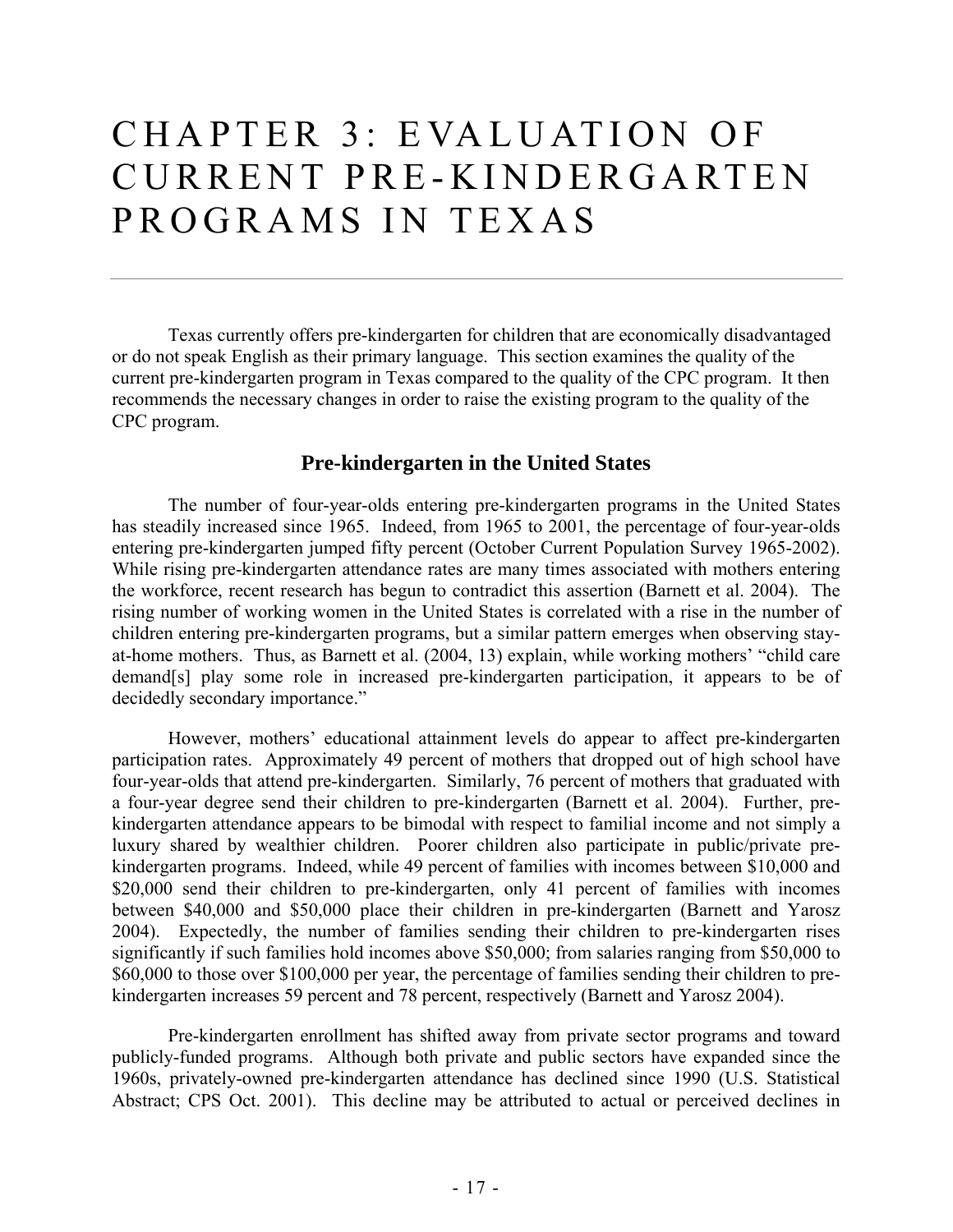curriculum standards within the private sector or to the lower cost to parents of public programs. By some standards, the educational quality of private pre-kindergarten programs tends to be lower than public programs (Barnett et al. 2004, 15). Similarly, federally-funded early childhood education programs—primarily Head Start—many times fall far short of quality standards established within state-funded education programs. We suspect many of these problems are due to decreasing teaching standards and salaries; federal law permits up to half of Head Start teachers to not hold any college degree, and most salaries fall far short (roughly 50 percent) of public teacher salaries (Barnett 2003).

 While the number and quality of publicly-funded pre-kindergarten programs have increased, many states have been slow to implement pre-kindergarten for all children. Indeed, most states have either familial income requirements or disability prerequisites for prekindergarten attendance (Barnett et al. 2004). While those thought to hold the greatest need are typically given the opportunity to enter pre-kindergarten for little or no cost to the family, a vast majority of states do not provide pre-kindergarten for *all* children.

 However, since the early 1990s, educational activists and academics have recognized the importance of early childhood education, and they have encouraged continued growth in public pre-kindergarten education for at-risk children, children with disabilities, and, recently, all children of pre-kindergarten age. Indeed, since Georgia's creation of a universal prekindergarten program in 1995, Oklahoma, West Virginia, New York, Florida, and Massachusetts have all passed legislation calling for the implementation of universal pre-kindergarten education in their own states (Barnett et al. 2004).

## **The State of Pre-Kindergarten Education in Texas**

#### *History and Guidelines*

 The Texas Legislature established the Texas Public School Pre-kindergarten Initiative in 1984. The goal of the Initiative was to build a solid foundation in pre-kindergarten in order to prevent remediation and failure in higher grades (Education Commission of the States 2005). Within one year, 302 school districts began offering pre-kindergarten programs to over 34,500 children; within nine years, 688 school districts offered pre-kindergarten classes to over 103,000 children (TEA 1995). In 2004-05, 953 public school districts in Texas offered pre-kindergarten classes (Barnett et al. 2005).

 The initiative provides both half-day and full-day services primarily to lower socioeconomic status children each academic year (187 days). Those children able to qualify for the state's Free and Reduced Lunch Program also qualify for entry into the pre-kindergarten program. Moreover, homeless children or those that cannot speak and understand the English language qualify. Typically, half-day pre-kindergarten classrooms provide three hours of classroom instruction per day, and full-day programs provide approximately six hours per day. Some districts provide wrap-around services, such as before- or after-school care, through either their own district employees or a private company. Funding for wrap-around programs is provided through local sources or pre-kindergarten expansion grants offered by the state (Barnett et al. 2004; Education Commission of the States 2005).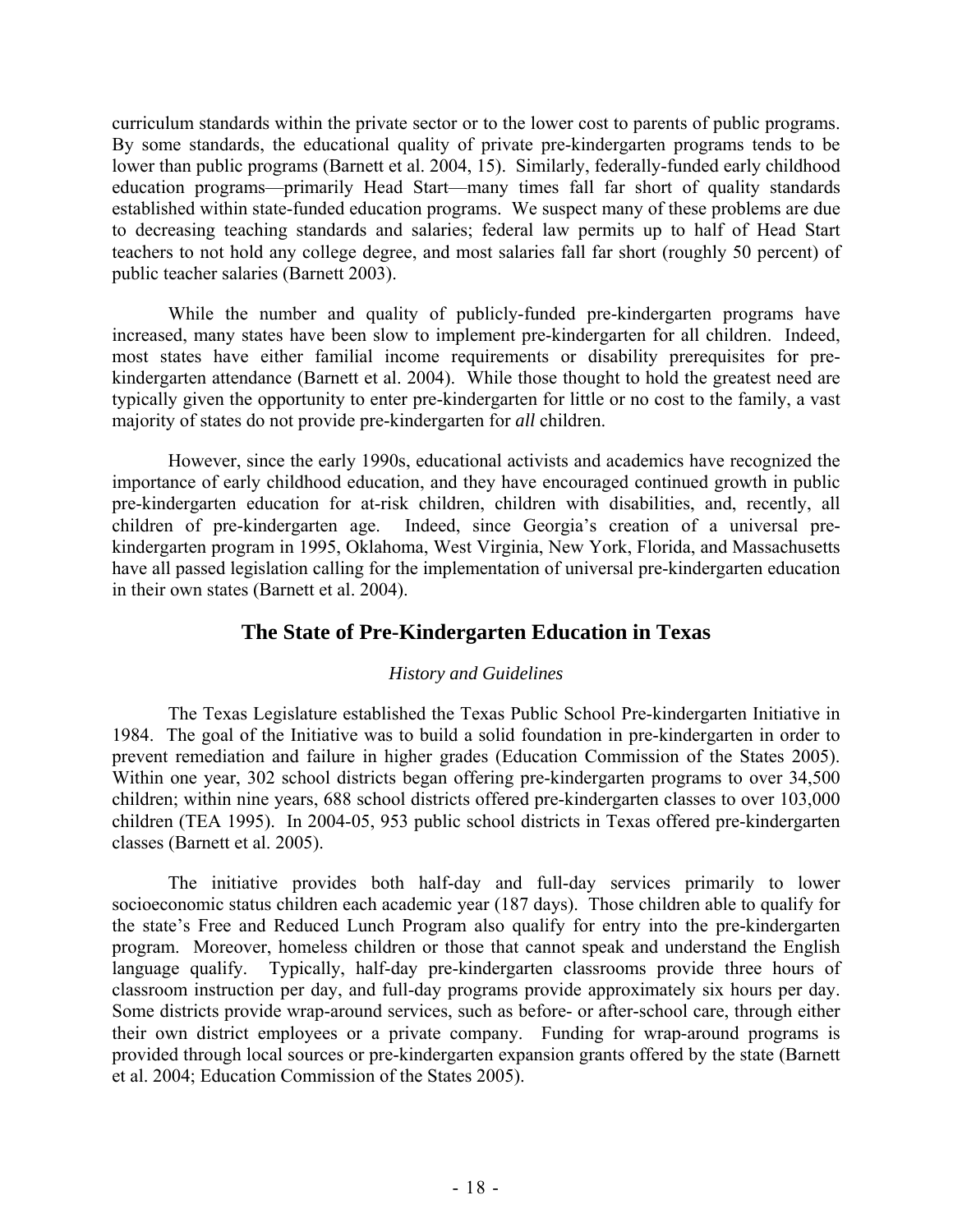While many pre-kindergarten programs are funded through state and/or local sources, those school districts substituting Head Start or a privately-owned child care program for their own public pre-kindergarten program may receive funding from both the state and federal governments. Those districts with more than fifteen eligible children (four-year-olds) are required by the Texas Legislature to provide pre-kindergarten services. In some districts threeyear-olds are allowed to enter the program, depending on the availability of local and state funding. Some school districts allow additional children that would not qualify under the guidelines established by the Texas Legislature if sufficient facility space exists within the program (Barnett et al. 2004).

 Typically, funding for pre-kindergarten programs is provided through state compensatory education funds, federal compensatory education and migration education funds, and Head Start funds (Strayhorn 2001). However, to receive such funding, children must still meet the eligibility criteria of the pre-kindergarten program enacted by the State. Whether ineligible families can offset the costs associated with sending their children to public pre-kindergarten by paying tuition is unclear. While some argue that charging families for public education violates the Texas Constitution, others argue that sliding payment scales are appropriate and constitutional (Strayhorn 2001). Nonetheless, neither qualifying nor non-qualifying families are currently subject to tuition payments based on a sliding payment scale (Barnett et al. 2005).

#### *Demographics of Current Program*

 According to the Texas Education Agency (TEA) (2005) Hispanics make up 45 percent of all pre-kindergarten students in Texas. Caucasian students average 41 percent of all public pre-kindergarten students, and Asian and Native American students average 2.5 percent and 0.3 percent of all pre-kindergarten students, respectively.

 A number of pre-kindergarten students in the state are economically disadvantaged. TEA (2005) reports that 36.6 percent of current pre-kindergarten students are economically disadvantaged. Fifty percent of Hispanic and 49 percent of African-American students are economically disadvantaged. However, we suspect that the percentage of total economically disadvantaged students is much higher than listed because economically disadvantaged status is determined by qualification for the Free and Reduced Lunch Program, and many prekindergarten programs are half day with no lunch offered (TEA 2005). Indeed, TEA data for 1995 showed that 86 percent of students were economically disadvantaged.

#### *Program Evaluation*

 The last evaluation of pre-kindergarten that the State of Texas conducted was in 1995, and it found that the program in Texas is statistically quite effective. In the *Texas Evaluation Study of Pre-kindergarten Programs*, the TEA performed a longitudinal study that examined roughly 2000 pre-kindergarten students enrolled during the 1989-1990 school year. Comparing students enrolled in the Texas public pre-kindergarten program with 600 eligible students that chose not to enter the program, the TEA concluded that those enrolled in pre-kindergarten programs performed better in school throughout the remainder of the study. Children that were not enrolled in the program were referred to special education 6.1 percent more often than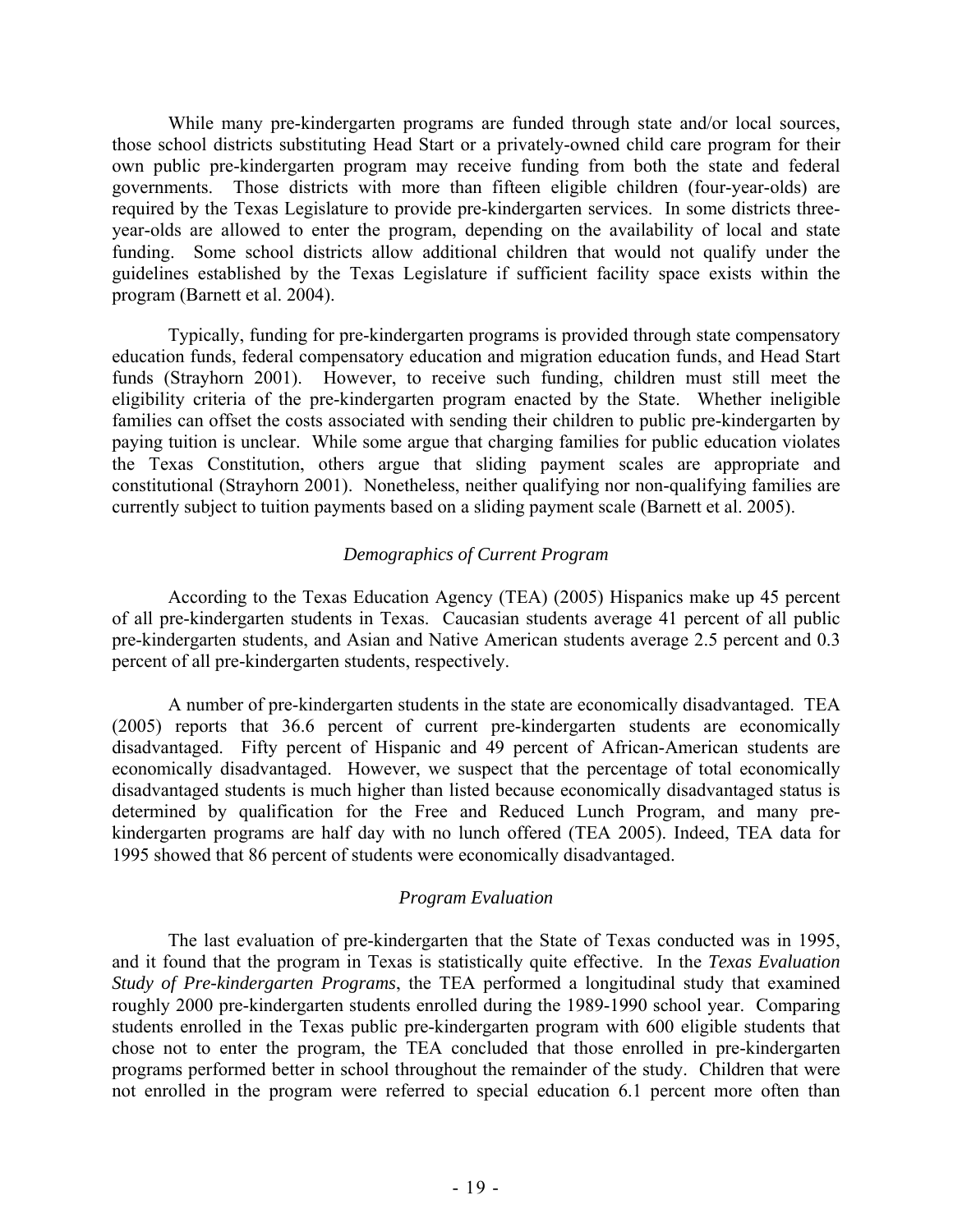program participants, and reading comprehension and promotion to the next grade level also increased less amongst those students not enrolled in the program than those enrolled. In addition, the TEA concluded that the pre-kindergarten program increased cognitive learning behaviors and socialization skills amongst pre-kindergarten students (TEA 1995).

 Environmentally, public pre-kindergarten classrooms in Texas have changed dramatically. Whereas in 1992 most pre-kindergarten classrooms resembled elementary classrooms, in 1994 most classrooms reflected the developmental and creative characteristics of pre-kindergarten students (TEA 1995). Extensive qualitative and quantitative increases occurred in classroom space, children's personal space, and materials (TEA 1995). Moreover, the number of available "learning centers" increased between 1992 and 1994. Learning centers allow students to learn basic subjects and content areas through meaningful activities like measuring ingredients, building with blocks, sorting materials, or singing (TEA 1995).

#### NIEER Study

 The National Institute for Early Education Research (NIEER) recently concluded an evaluative study of all states that provide some form of state-funded pre-kindergarten to three and four-year-olds. Coined *The State of Preschool: 2005 State Preschool Yearbook*, the study provides a critical assessment of Texas' implementation of public pre-kindergarten throughout the state. According to NIEER, Texas ranks third out of thirty-eight states on program accessibility for four-year-olds, twenty-seventh on available resources, and satisfies four out of ten possible quality standards (Barnett, et al. 2005).

#### Accessibility

 The number of families placing three and four-year-olds in public pre-kindergarten is increasing in Texas. From 2001-2002 to 2004-2005, the number of four-year-olds entering statefunded pre-kindergarten increased by 33,206 children, and roughly 46 percent of all four-yearolds in Texas are currently enrolled in public pre-kindergarten (Barnett et al. 2005). During the 2004-05 school year, 175,633 three, four, and five-year-olds were enrolled in state-funded prekindergarten programs, and 86 percent (892 of 1,037) of all traditional public school districts offered pre-kindergarten programs (TEA AEIS Data 2005; Barnett, et al. 2005).

 Within Texas, 46 percent of all four-year-olds were enrolled in state-funded prekindergarten in 2004-2005, and 60.2 percent of all four-year-olds were enrolled in state-funded pre-kindergarten, Head Start, or IDEA Pre-kindergarten Grants Programs (Barnett, et al. 2005). The state of Texas does not fund pre-kindergarten programs provided through Head Start (Barnett et al. 2005). Rather, the federal government fully funds Head Start programs in Texas even when such programs are located within public schools. In 2004-2005, 61,890 prekindergarten students were enrolled in federally-funded Head Start programs in Texas (Barnett, et al. 2005).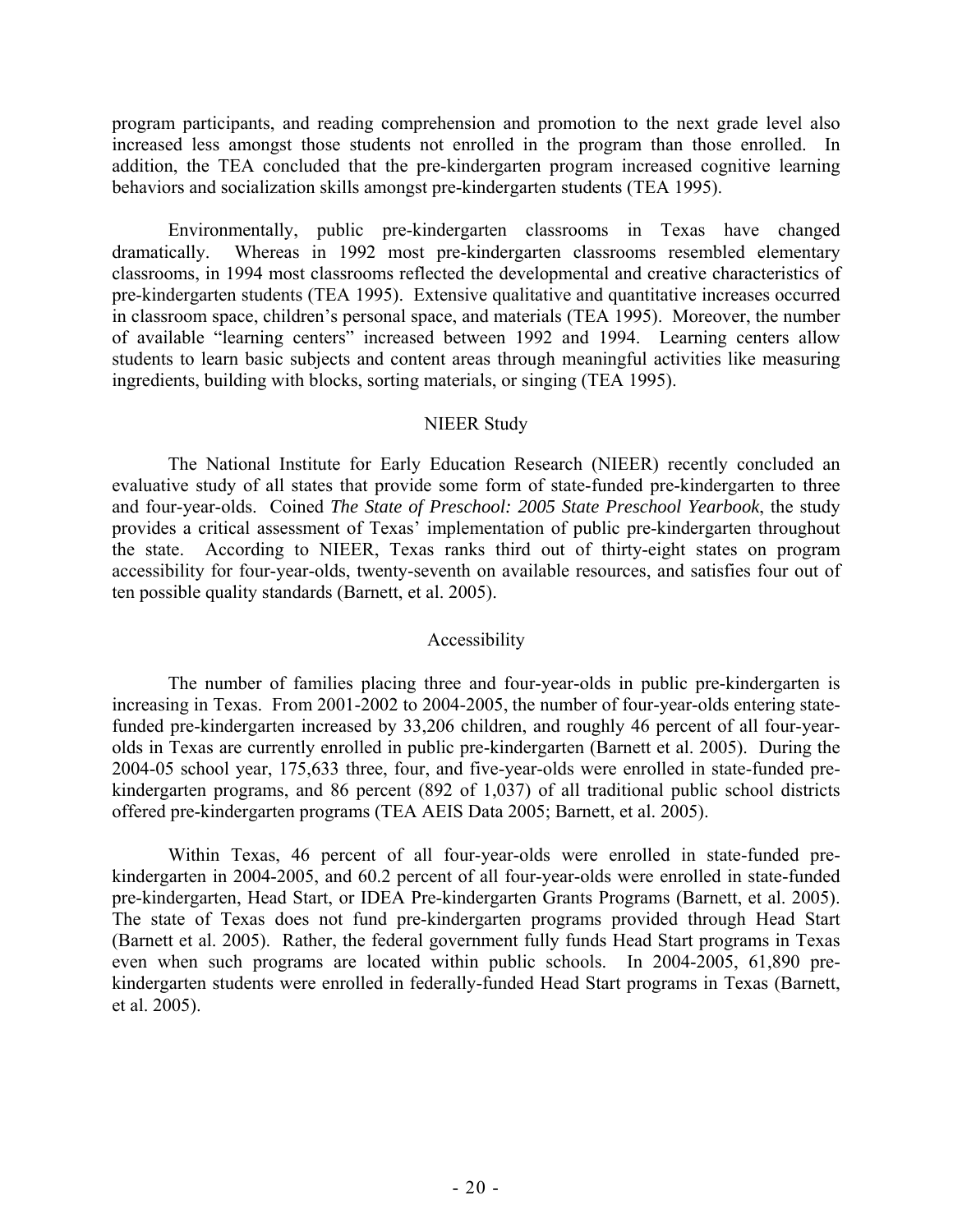#### Resources

 Compared to most states, Texas spends a lot on public pre-kindergarten education. While New Mexico spent approximately \$1.02 million on pre-kindergarten programs in 2004-2005, Texas spent \$478 million, more than 468 times that amount (Barnett et al. 2005). In fact, Texas, Georgia, New York, New Jersey, and California combined constitute nearly 60 percent of all national spending on pre-kindergarten education (Barnett et al. 2005). However, Texas' ranking drops dramatically when we look at pre-kindergarten spending on a per-capita basis. Spending \$2,721.58 per child enrolled in 2004-05, Texas ranks  $27<sup>th</sup>$  out of 38 states that have a public prekindergarten program (Barnett et al. 2005; TEA AEIS Data 2005; author's calculation).

 The Texas Legislature provided \$478,000,000 for the Texas Public School Prekindergarten Initiative in 2004-2005. Such funding—including a \$92.5 million grant funding full-day pre-kindergarten programs—allowed approximately 160,869 four-year-olds and 175,633 three, four, and five-year-olds to attend public pre-kindergarten programs in 2004-2005 (Barnett et al. 2005; TEA AEIS Data 2005; author's calculation). Additionally, the federal government provided \$474,091,773 in 2003-2004 for federal Head Start programs operating within the state; such funds allowed 23,639 three-year-olds and 33,903 four-year-olds to enter Head Start prekindergarten programs, as well (Barnett et al. 2005).

#### Quality Standards

 According to NIEER, Texas pre-kindergarten programs satisfy four out of ten quality standards: comprehensive curriculum standards, Bachelor of Arts degree requirements for teachers, required teacher in-service for at least 15 hours per year, and specialized prekindergarten training for teachers (Barnett et al. 2005). However, how one defines public prekindergarten programs can alter the number of quality standards met by the current Texas program. Indeed, public pre-kindergarten programs in Texas can take two forms: one operated by individual school districts and subject to the rules and regulations of the TEA and one operated by Head Start through individual school district facilities and private facilities (Sharon Jackson Interview).<sup>2</sup> Variations between the two programs have caused much confusion about the state of pre-kindergarten in Texas. Not only are Head Start programs not subject to all TEA regulations, but also, some services offered to pre-kindergarteners enrolled in public prekindergarten are not offered to children enrolled in Head Start facilities (Sharon Jackson Interview). Conversely, those in Head Start programs are offered different services from those in public pre-kindergarten.

 Thus, because discrepancies exist between the two programs, NIEER may not have given Texas pre-kindergarten programs the credit they are due. In essence, their delegation of standards may be somewhat faulty. Indeed, our evaluation (presented in Table 3.1) of public pre-kindergarten and Head Start shows that Texas pre-kindergarten programs may satisfy as few as six quality standards or as many as ten quality standards.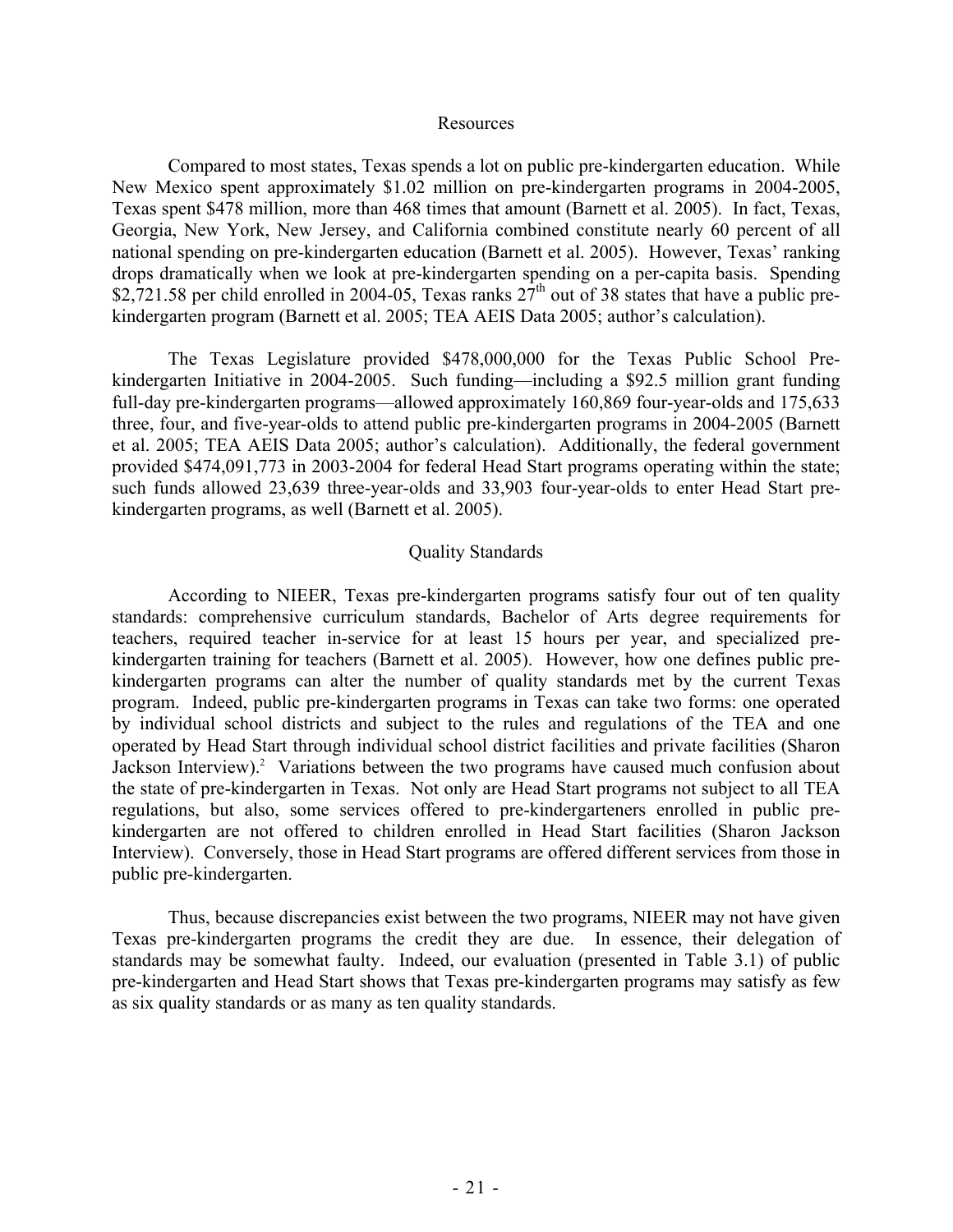| <b>Standards</b>                                              | <b>NIEER</b>   | <b>Regulated by the</b><br><b>TEA</b>        | <b>Head Start Program</b>                                                                                                                                 |
|---------------------------------------------------------------|----------------|----------------------------------------------|-----------------------------------------------------------------------------------------------------------------------------------------------------------|
| Comprehensive<br><b>Curriculum</b><br><b>Standards</b>        | ⊕              | $\bullet$ (Designated<br>by school district) | • (Designated by Fed. govt.)                                                                                                                              |
| <b>Teacher has Bachelor</b><br>of Arts/Science                | ❸              | ❸                                            | Varies (Depends on grant<br>program, demographics, and the<br>needs of community; Fed. govt.<br>mandates Associates degree for<br>percentage of teachers) |
| <b>Specialized Training</b><br>in Pre-K                       | ♠              | $\bullet$                                    | (Within public school – yes;<br>Within independent Head Start<br>$facility - varies)$                                                                     |
| <b>Assistant Teacher has</b><br><b>CDA</b> or Equivalent      |                |                                              | Varies (Education requirements<br>vary by program)                                                                                                        |
| At Least 15hrs/yr In-<br>service Training                     | $\bullet$      | ❸                                            | Varies (If not in public school<br>$district - yes$ ; If in public school<br>$district - varies)$                                                         |
| <b>Maximum Class Size</b><br>Less than 20                     |                |                                              | $\bullet$ (For four-year-olds)                                                                                                                            |
| <b>Staff-Child Ratio</b><br>1:10 or Better                    |                |                                              | ω                                                                                                                                                         |
| <b>Vision, Hearing,</b><br><b>Health Screening</b>            |                | ❸                                            | $\bullet$                                                                                                                                                 |
| <b>At Least 1 Support</b><br><b>Service</b>                   |                | ❸                                            | ❸                                                                                                                                                         |
| <b>At Least 1 Meal</b>                                        |                | ●                                            | ❸                                                                                                                                                         |
| <b>Quality Standards</b><br><b>Checklist</b><br>Sum 2002-2003 | $\overline{4}$ | $\overline{7}$                               | $6 - 10$                                                                                                                                                  |

#### **Table 3.1: Public Pre-kindergarten vs. Head Start Program for Four-Year-Olds**

Source: Barnett et al. 2005; Personal interviews with Amy Jones, Program Coordinator for Child Development Program at Blinn College in Bryan, Texas and Sharon Jackson, Head Start Director for College Station Independent School District in College Station, Texas.

## **Changes Required to Implement CPC Quality Standards**

 Despite the positive results of the TEA's 1995 report on public pre-kindergarten education and our own concerns about NIEER's assessment of the quality of pre-kindergarten in Texas, public pre-kindergarten in Texas is far from perfect. Many CPC quality standards must either be newly implemented within the existing pre-kindergarten system or the existing prekindergarten system's standards must be elevated above their current levels in order to improve the quality of the state's pre-kindergarten program. As discussed in Chapter 2, a quality prekindergarten program should include classrooms with low student-teacher ratios, superlative teacher qualifications, concentrated and long-lasting intervention, adequate communication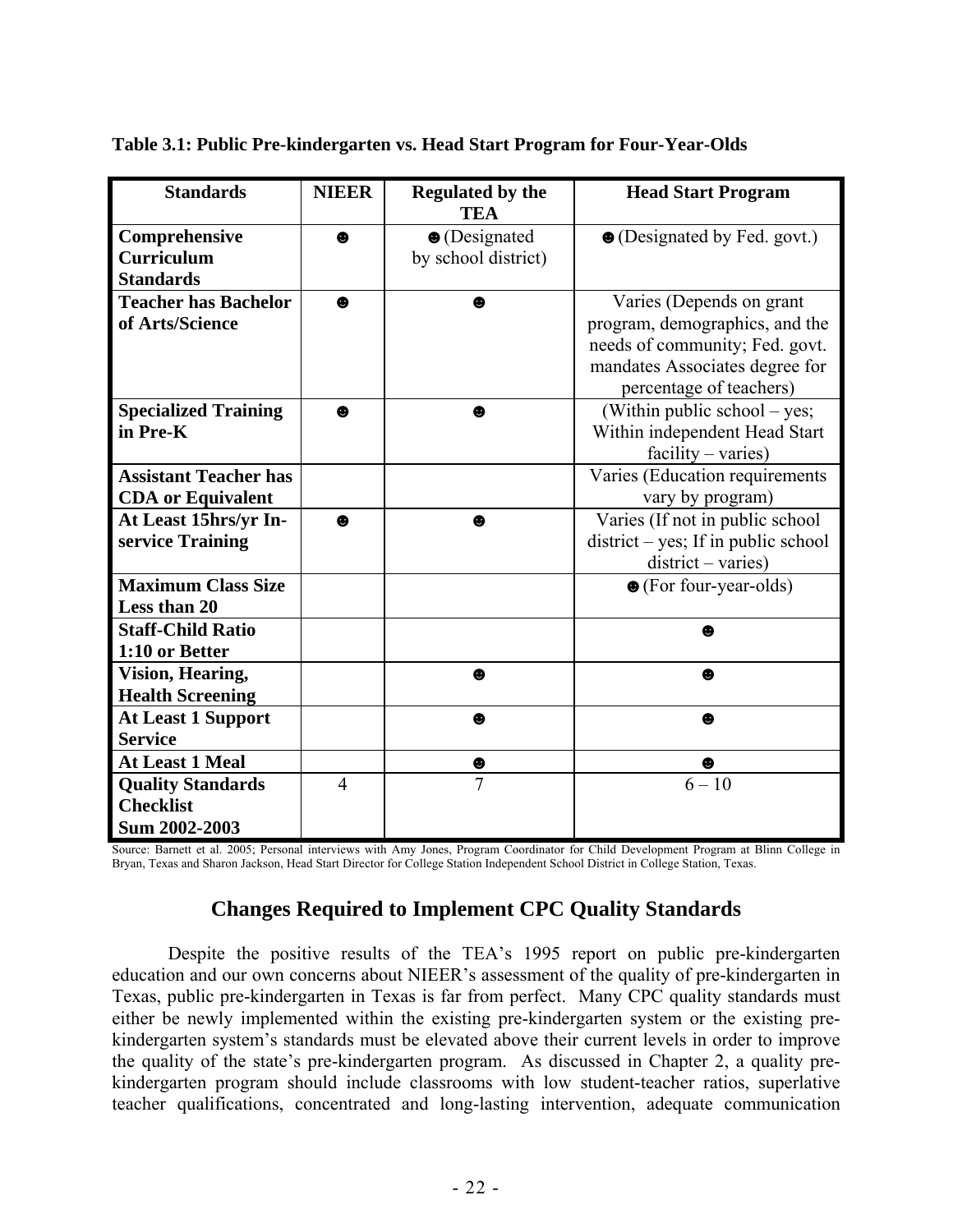between teachers and parents, and an exceptional curriculum concentrating on language arts and mathematics skills (Frede 1995; GAO 1998; Currie 2000). In several respects, the current prekindergarten program within Texas fails to adequately address the abovementioned criteria for quality instruction within pre-kindergarten classrooms (see Table 3.1).

 While some similarities between the current Texas pre-kindergarten program and the CPC program currently exist (such as program eligibility for low socioeconomic status children, head teacher requirements, and the inclusion of health screening services), many other aspects of the current Texas program must be enhanced through the introduction of a universally-accessible pre-kindergarten program that meets or exceeds all CPC guidelines. For instance, the CPC program and the typical pre-kindergarten program in Texas include half-day instruction, five days per week. However, the existing pre-kindergarten program lacks much more consistency between school districts than was present within the CPC program. The existing prekindergarten system currently allows school districts to provide full-day classroom instruction should school districts desire or be financially able to do so. A universally-accessible public prekindergarten program solves such inconsistency and mandates full-day (7 hours) classroom instruction. Not only does full-day instruction allow parents to more easily enter the workforce as full-time employees, but also, full-day instruction has been shown to improve school readiness (see Chapter 2).

 Additionally, while both the 1995 TEA report and NIEER indicate the presence of comprehensive curriculum standards within pre-kindergarten classrooms throughout Texas' school districts, the CPC's emphasis on language arts and mathematics far surpasses the current curriculum taught in Texas pre-kindergarten classrooms (Reynolds et al. 2002). The quality of classroom exercises, small group instruction, and individualized learning activities should increase with the implementation of a universally-accessible pre-kindergarten program. In essence, given improvements in teacher experience and instruction, educational materials for both new and existing facilities, improved classroom space, and increased evaluation measures, the program under evaluation exceeds the curriculum-based standards of both the current public pre-kindergarten program and Head Start.

 Both the CPC program guidelines and the existing pre-kindergarten program in Texas require a pre-kindergarten teacher to hold a Bachelors degree and an early childhood education certificate. Nonetheless, considerable differences exist between those programs and the recommended universally-accessible pre-kindergarten program, especially when Head Start teachers are included within the analysis. Importantly, neither the CPC program nor Texas' existing pre-kindergarten program require that teachers have prior teaching experience. Our analysis presumes, on the other hand, that a pre-kindergarten teacher would have three years of teaching experience in addition to a Bachelors degree and a certificate in early childhood education. Public pre-kindergarten programs run by Head Start require far less. The federal government mandates that a certain percentage of Head Start teachers hold an Associates degree, but the vast majority of Head Start teachers are not required to hold a higher education degree at all (Sharon Jackson Interview). In addition, the current Texas pre-kindergarten program does not require an assistant teacher in every classroom. A universally-accessible pre-kindergarten program in Texas would require teaching assistants in *every* classroom, and that such assistants hold, at the very least, an Associates degree from an accredited institution.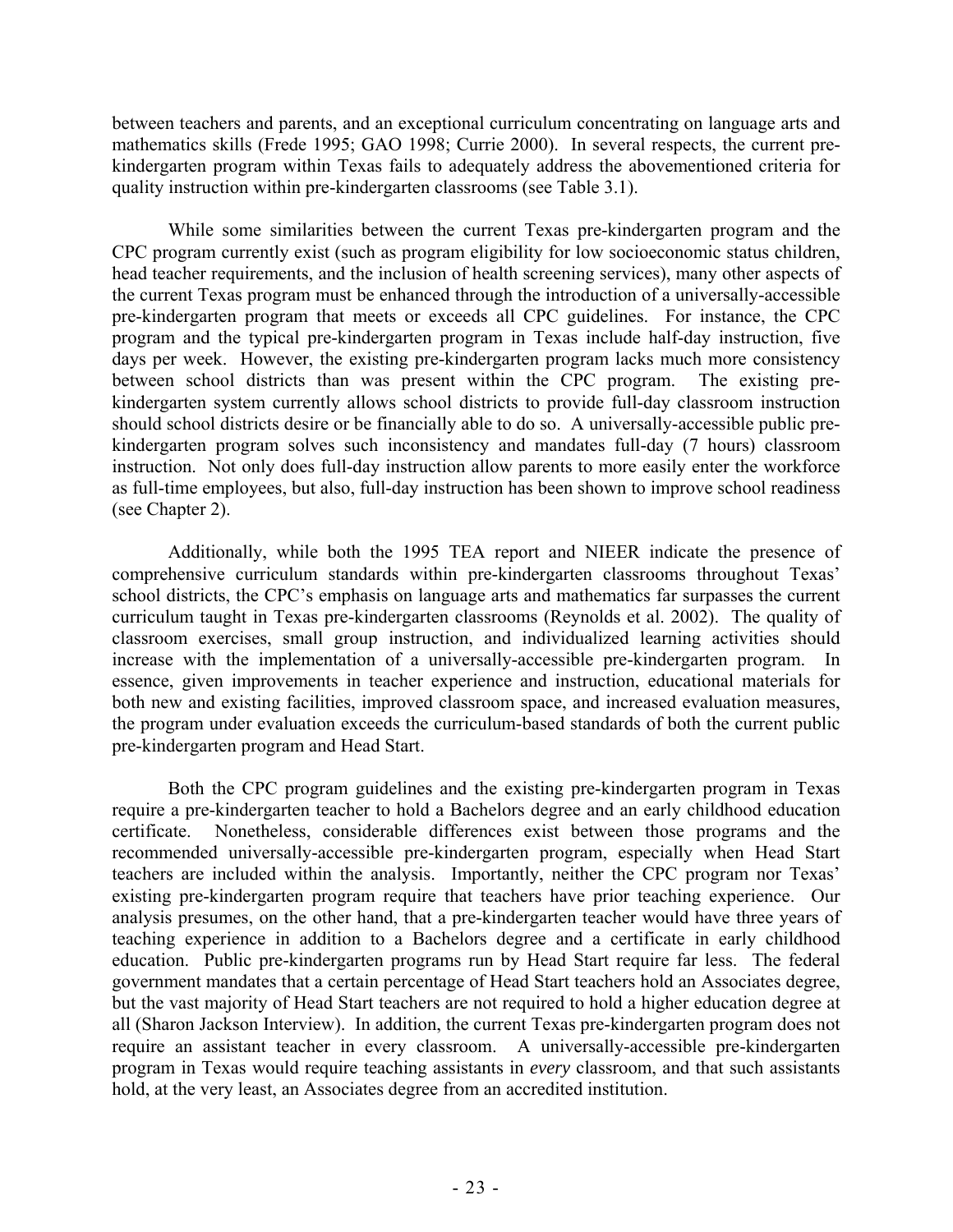Significantly, somewhat large differences exist between CPC program guidelines on classroom size and current state guidelines mandated by the Texas Legislature. While the CPC program requires a student to teacher/teaching assistant ratio of 17:2, Texas currently mandates that kindergarten classroom ratios be no larger than 22 students to 1 teacher, and recommends that pre-kindergarten classrooms maintain similar ratios (TEA). Thus, not only are public prekindergarten and Head Start classrooms historically larger than the CPC program suggests, but also, no teaching assistant is required to be in classrooms within the current Texas prekindergarten system. Because smaller classroom ratios and the presence of teaching assistants enable a relatively intensive child-centered approach to early childhood development, a universally-accessible pre-kindergarten fulfills CPC's requirement for a student to teacher/teaching assistant ratio of 17:2 per classroom.

 Texas state law does not regulate the staff-pupil ratio or offer recommendations on the number of teacher-parent conferences teachers should schedule each year, and no monitoring requirements are statutorily required by the state (Barnett et al. 2004). However, Texas *does* provide statutory guidance for privately-owned child care centers and educational facilities. For instance, child care centers must maintain child-staff ratio of 18:1 for four-year-olds and 15:1 for three-year-olds. The maximum number of children in a classroom in child care centers must not exceed 35 four-year-olds or 30 three-year olds. Moreover, despite no requirement for prior experience, teachers in private child care centers must undergo pre-service training and must maintain 15 hours of state early childhood training per year. Child care center directors are required to have 2 years of experience in child care and hold a Child Development Associate Certificate (CDA) (Barnett et al. 2004; Amy Jones and Sharon Jackson Interviews).

#### *Survey of Privately-Owned Pre-kindergarten and Child Care Facilities*

 Such statutory requirements do not, however, guarantee high-quality pre-kindergarten instruction in either privately-owned pre-kindergarten or child care centers. Like Texas' current public pre-kindergarten program, the average privately-owned child care facility in the state is far from adequate and does not fulfill the quality guidelines established by the CPC program. A survey of 448 accredited private schools and privately-owned child care facilities within Texas was conducted by our research team (41 centers gave no response)<sup>3</sup>. The private school database was acquired through the TEA from the Texas Education Directory, and the database of privately-owned child care facilities in Texas was acquired from the Department of Family and Protective Services. The research team asked eight survey questions that were designed to uncover both quantitative and qualitative characteristics of cost and qualify of privately-owned child care centers and schools in the state.

 A bleak picture of private pre-kindergarten instruction emerges when one analyzes the collected data, and our own research team's anecdotal impressions of privately-owned child care after speaking to directors and instructors support those findings, as well. Of the privatelyowned child care centers contacted, 23 percent represented pre-kindergarten facilities and 77 percent included privately-owned child care facilities. The analysis shows that privately-owned child care centers enroll approximately 21 four-year-olds per year, and they maintain a studentteacher ratio of 12 to 1. This shows that privately-owned child care centers maintain a student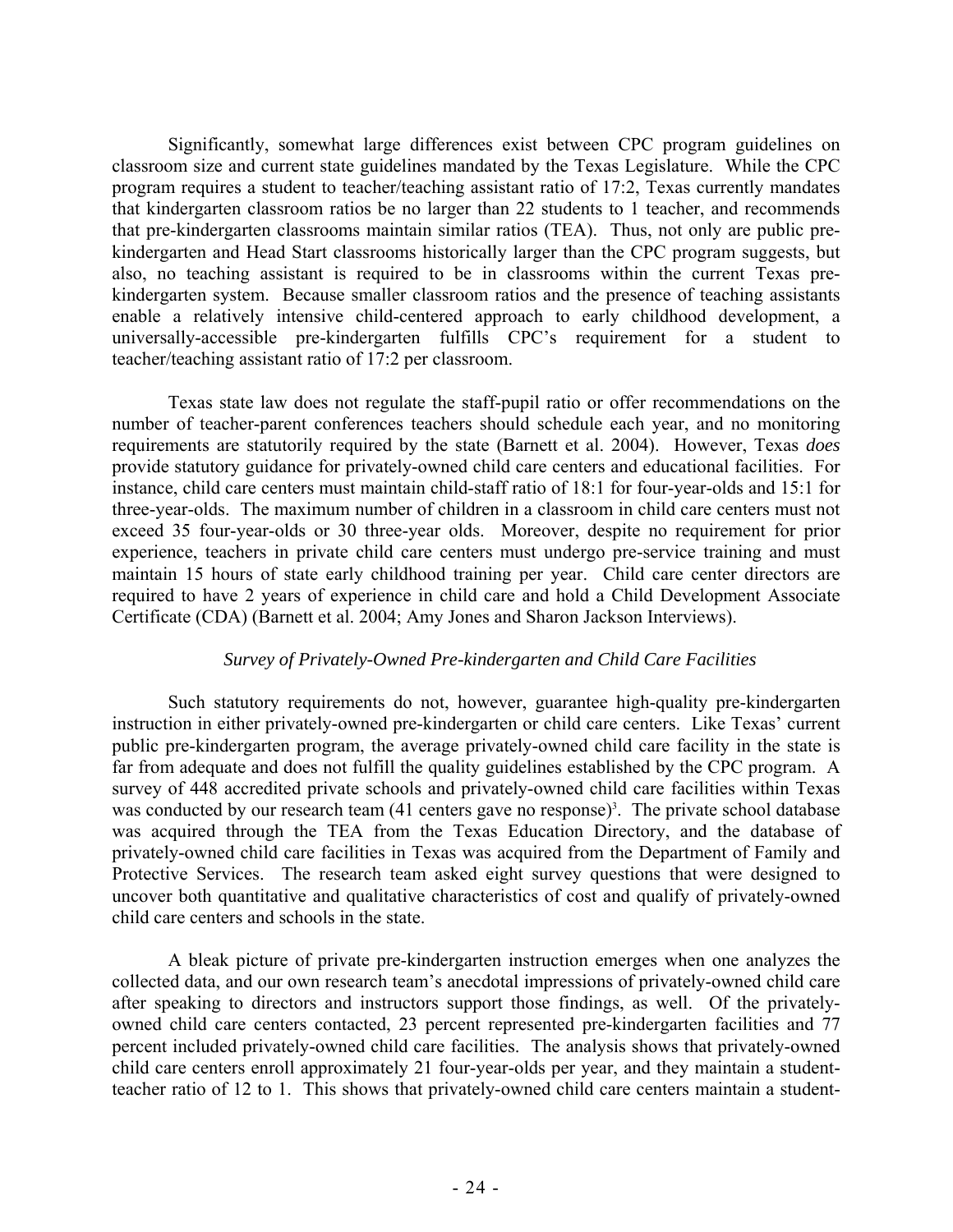teacher ratio that is significantly better than the state mandated requirement for public prekindergarten programs; however, the average student-teacher ratio is still much higher than what the CPC program requires (17:2).

 In addition, our analysis illustrates that roughly 41 percent of all privately-owned child care centers and pre-kindergarten facilities employ teaching assistants to aid in the instruction and child care of participants. Thus, approximately 59 percent of all privately-owned programs do not have teaching assistants on staff. Moreover, while 41 percent of privately-owned child care centers and pre-kindergarten facilities have teaching assistant(s) on staff, our analysis does not specify whether those programs actually have a teaching assistant in each classroom or whether those teaching assistants float from classroom to classroom. We suspect the latter is the case for a majority of privately-owned child care facilities.

 Furthermore, 45 percent of privately-owned child care centers and pre-kindergarten facilities sampled indicated that their facility was accredited through a national accrediting body, such as the National Association for the Education of Young Children (NAEYC). However, we strongly believe that this percentage overestimates the actual number of private programs that are accredited in Texas. When asked about the actual accrediting body used, a large number of privately-owned programs listed accreditation sources that were invalid. For instance, many directors confused approved curriculums with accreditation when, in fact, accrediting bodies scrutinize all aspects of a private program and its facilities before accrediting an institution.

 The percentage of private pre-kindergarten schools that are accredited is much higher than the percentage of accredited child cares. In addition, many child cares responded that they were unfamiliar with the concept of accreditation. Price was almost 50 percent higher for private pre-kindergarten schools than day cares, which is usually a market indicator of quality. More than half of the private child cares have no teachers with a bachelor's degree. The number of private child care facilities is much higher than the number of private pre-kindergarten schools in the state and the quality indicators are much lower for child care facilities, which explain that the majority of children in the state of Texas are not enrolled in programs that would meet CPC standards.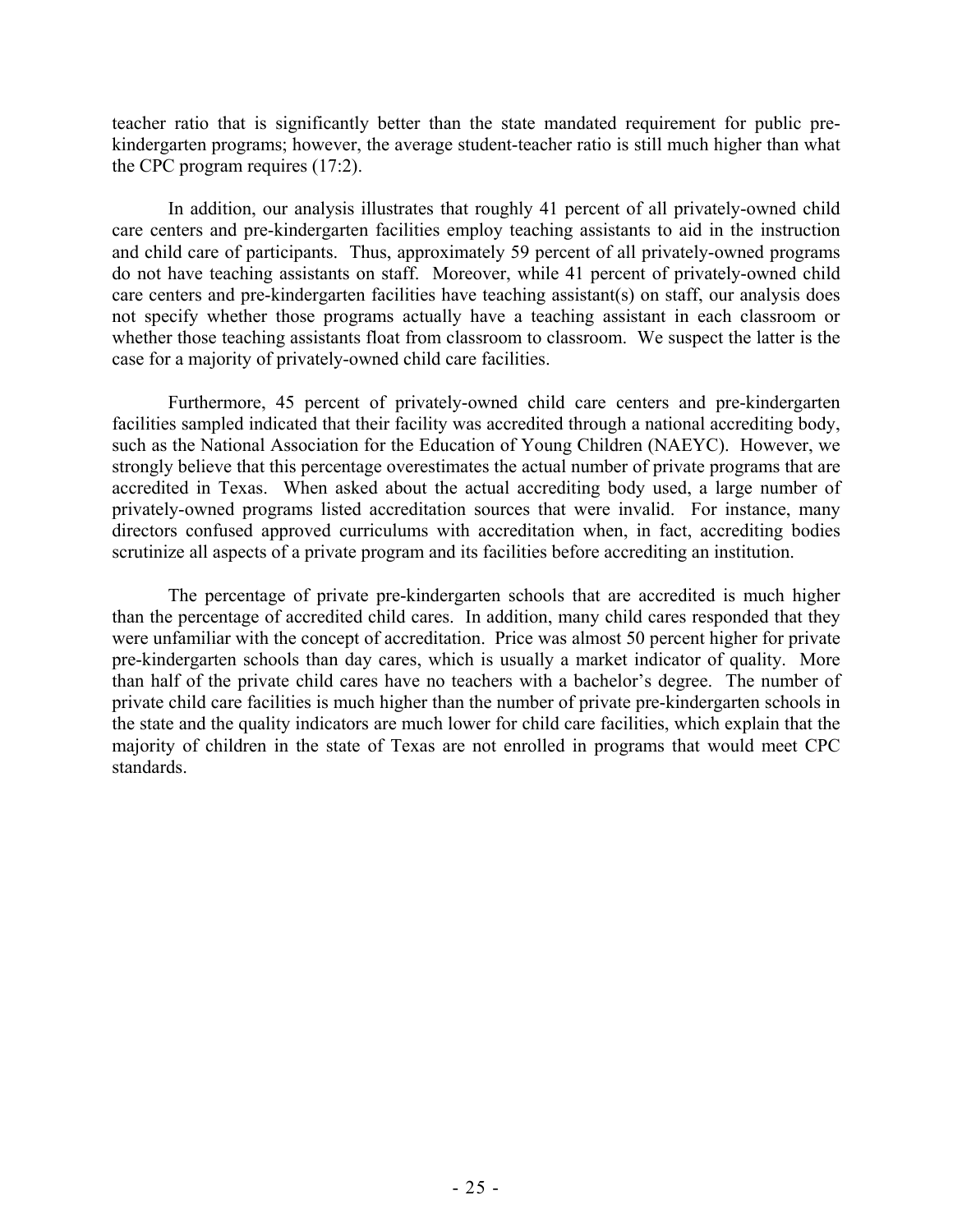## CHAPTER 4: COSTS ASSOCIATED WITH UNIVERSALLY-ACCESSIBLE PRE-KINDERGARTEN EDUCATION IN TEXAS

 The following cost estimates were developed following the methodology in Golin, Mitchell, and Wallen's (2003) report, *The Cost of Universal Access to Quality Preschool in Illinois* and *The Price of School Readiness: A Tool for Estimating the Cost of Universal Preschool in the States* by Golin, Mitchell, and Gault (2004). Though not the only models available, we selected the abovementioned models because we believe they are the most thorough and comprehensive cost models available for costing out a universally-accessible prekindergarten program.

## **The Texas Universally-accessible Pre-kindergarten Education Program**

 The Texas Universally-accessible Pre-kindergarten Education Program will erect itself on top of the existing pre-kindergarten education system for four-year-olds currently operating within the state. However, because the new program will follow the educational guidelines established under the Chicago Child-Parent Centers (CPC) program, significant quantitative and qualitative aspects of the current Texas pre-kindergarten program will need to be improved. Teacher certification and in-service training, increasing salary expenditures, improved facility space, enhanced educational materials, and improved evaluation methods will significantly increase the cost of pre-kindergarten education in Texas (Belfield et al. 2005). In fact, Belfield et al. (2005) found that, in Wisconsin, creating a high-quality pre-kindergarten program for fouryear-olds would increase the state's current provision for early childhood education by a factor of three. Other reports find high-quality pre-kindergarten education increases states' annual prekindergarten budgets by approximately twenty-seven percent (Marshall et al. 2002).

 While privately-owned child care and educational facilities are encouraged to participate in the program, only existing Head Start and public pre-kindergarten programs will be required to enter the Texas program. Should privately-owned facilities choose to enter the state program and upgrade their existing curriculum to meet CPC standards, a public-private partnership may be created to minimize both parents and privately-owned facilities' expenses. As aforementioned, the program will apply only to four-year-olds and maintain a full-day (7:45am- $2:45$ pm) and ten month  $(187 \text{ days}^4)$  schedule.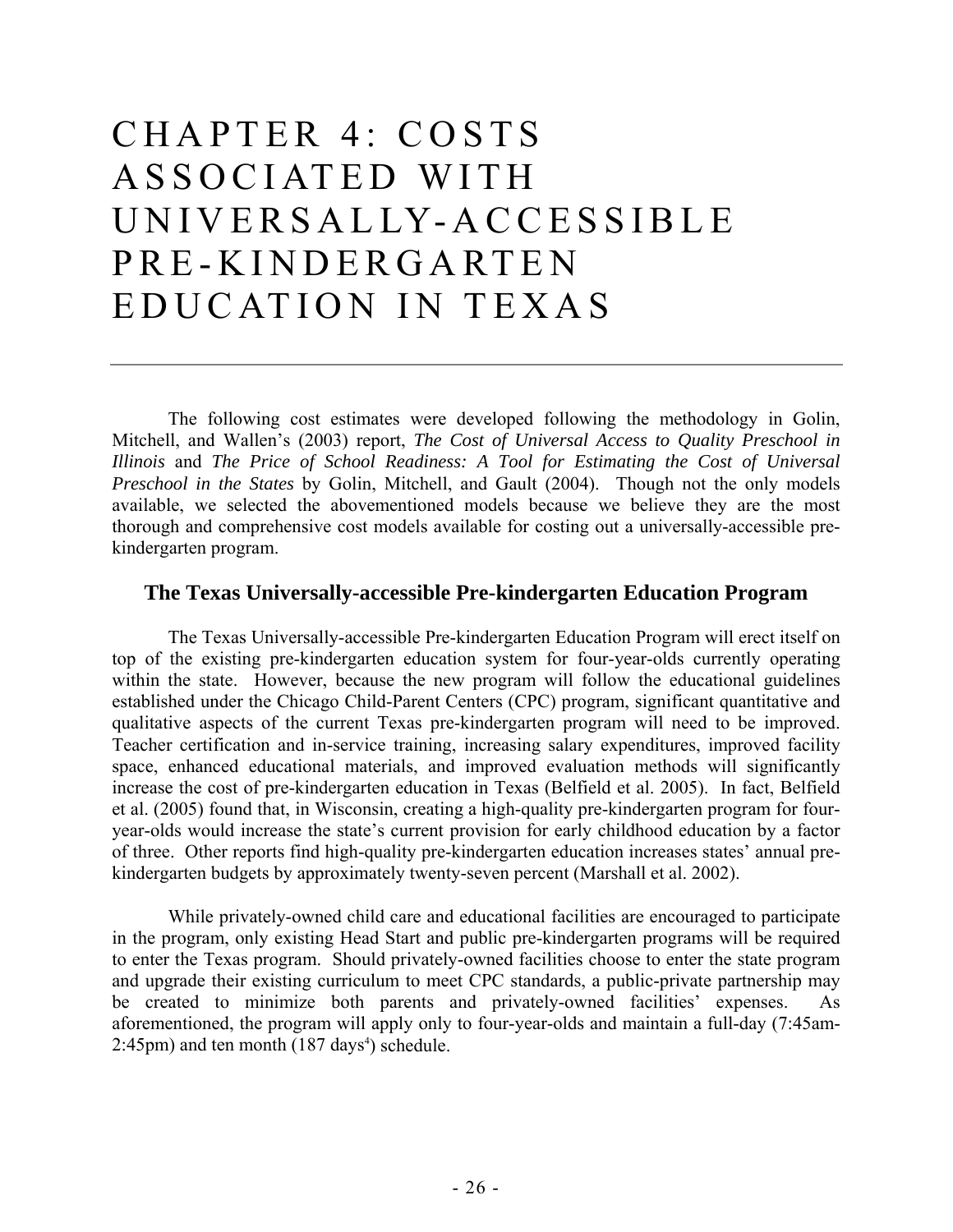The Texas Universally-accessible Pre-kindergarten Education Program will require one teacher (Bachelors degree; three years of teaching experience; and a certification in early childhood education) and one teaching assistant (Associate's degree) per pre-kindergarten classroom for seven hours per day. The requirement that teachers hold a Bachelors degree, three years of experience, and an early childhood education certificate not only fulfills CPC's requirement for high-quality student instruction, but it also surpasses the National Association for the Education of Young Children's (NAEYC) requirement for pre-kindergarten teachers. Moreover, recognizing the Government Accountability Office's (GAO) contention that "caregiver education and training [is] one of the most critical areas for ensuring and improving the quality of child care[,]" we believe our teacher requirements will provide the best possible instruction for Texas pre-kindergarten students (GAO 1998, 4). "Specifically," GAO (1998, 4) argues, "research shows that effective education and training related to child development is associated with more caregiver interaction with the children and with task persistence and cooperation among children." Both teachers and teaching assistants should be paid according to their local school district pay scale.

 Additionally, each classroom will include a student to teacher/teaching assistant ratio of 17:2.<sup>5</sup> Scholarship has shown that "low [classroom] ratios and small group sizes are important for facilitating positive interactions between staff and children" and, therefore, our studentteacher/teaching assistant ratio exceeds the requirement set by NAEYC and meets the CPC standard (GAO 1998, 5). To determine the number of four-year-olds in Texas in 2004-2005, we utilized the U.S. Census Population Estimate for the State of Texas and found that approximately 349,715 four-year-olds lived in Texas during the 2004-2005 school year (Barnett et al. 2005). Moreover, we assumed, at a minimum, that seventy percent of all four-year-olds will participate in the Texas Universally-accessible Pre-kindergarten Education Program during the Program's first year. Some children will remain in privately-owned pre-kindergarten facilities that choose not to enter the public-private partnership, and other children will simply not go to prekindergarten at all. The features of the proposed pre-kindergarten program are listed in Table 4.1.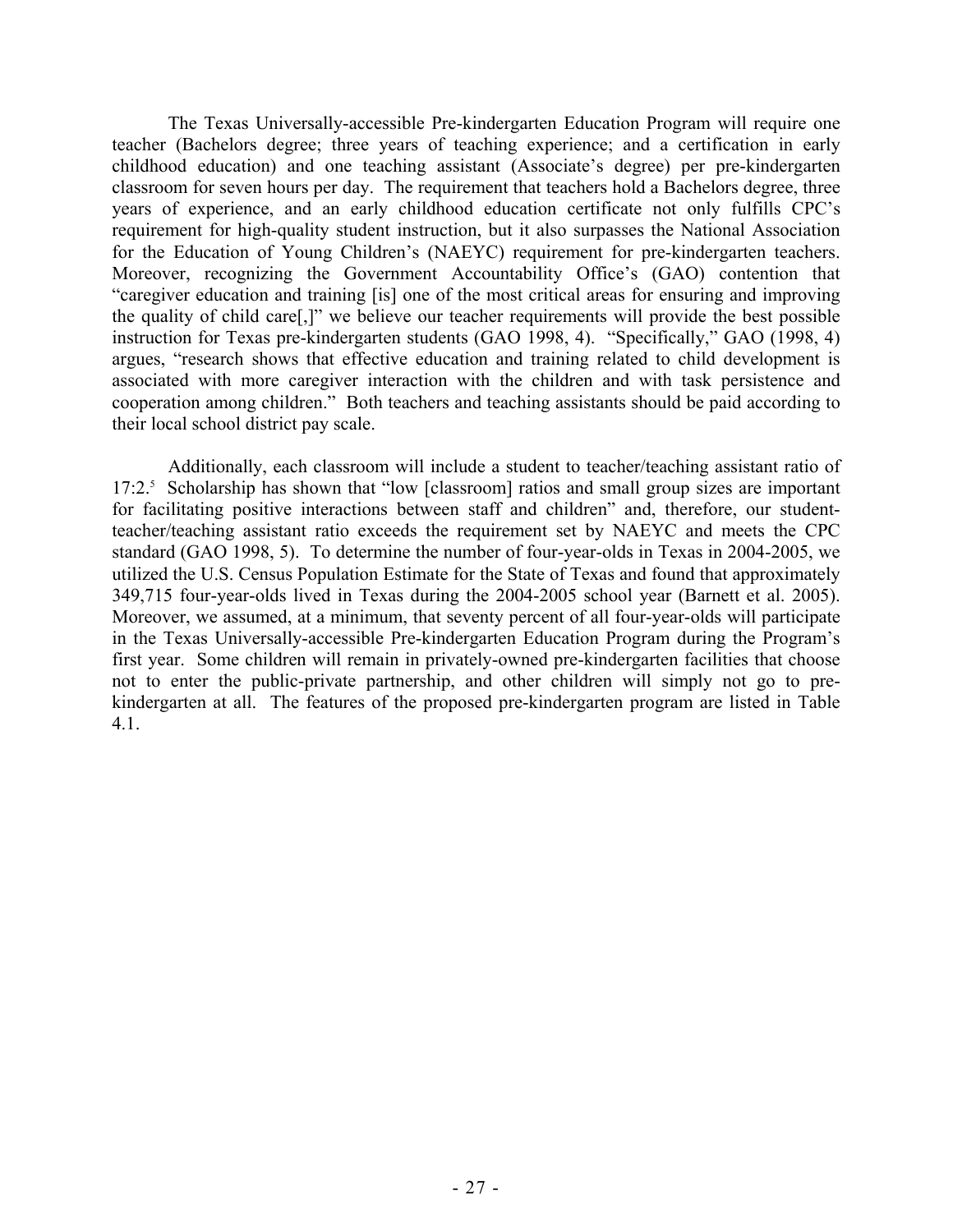#### **Table 4.1: Features of a High-Quality, Universally-accessible Pre-kindergarten Program in Texas**

| <b>Feature</b>                                | <b>Proposed Program in Texas</b>                             |  |
|-----------------------------------------------|--------------------------------------------------------------|--|
| <b>Participant Eligibility</b>                | Voluntary program for all four-year-olds                     |  |
| <b>Provider Eligibility</b>                   | All public facilities; privately-owned facilities that meet  |  |
|                                               | program requirements                                         |  |
| <b>Program Length</b>                         | 187 days; 7:45 a.m. to 2:45 p.m.; 1,309 hours per year       |  |
| <b>Maximum Class Size</b>                     | 17 participants                                              |  |
| <b>Child-Teacher/Teaching Assistant Ratio</b> | 17:2                                                         |  |
| <b>Teacher Qualifications</b>                 | Bachelors degree; early childhood certification; three years |  |
|                                               | teaching experience                                          |  |
| <b>Teacher Assistant Qualifications</b>       | Associates degree                                            |  |
| <b>Facility Space Requirements</b>            | Existing facilities and new portable space                   |  |
| <b>Funding</b>                                | Public funds                                                 |  |
| <b>Comprehensive Curriculum Standards</b>     | Curriculum meets CPC quality standards                       |  |
| <b>Educational Materials</b>                  | Educational materials meet CPC quality standards             |  |
| <b>Evaluation Procedures</b>                  | Included                                                     |  |
| <b>Vision, Hearing, Health Screening</b>      | Included                                                     |  |

## **Estimating the Current Cost of Pre-kindergarten Education in the State**

 To determine the average cost of privately-owned child care and educational facilities across Texas, we utilized a survey of privately-owned child care and educational providers (see Chapter 3) from the Texas Education Agency (TEA) and the Department of Child Protective Services. The results of the survey show that the average cost of privately-owned prekindergarten or child care for four-year-olds in Texas is \$2,408.56 per child per year.<sup>6</sup>

 For the 2004-2005 school year, the State of Texas spent \$478,000,000 (including a \$92.5 million state grant for full-day expansion) on its existing public pre-kindergarten program and served 175,633 pre-kindergarten students (TEA AEIS Data 2005; Barnett et al. 2005). Dividing the state's 2004-2005 pre-kindergarten expenditures by the number of children served yields a cost to the state of \$2,721.58 per child per year.

 When the annual privately-owned and public costs per child are averaged based on the number of children enrolled in privately-owned or public facilities, the result is \$2,568.67 per student per year.<sup>7</sup> The average current cost per child per year for both public and privatelyowned pre-kindergarten can then be multiplied by the total number of four-year-olds in public and privately-owned pre-kindergarten in Texas (Barnett et al. 2005). The resulting figure, \$807,800,222.07, gives us the total current expenditures for both privately-owned and public prekindergarten in the State of Texas.<sup>8</sup>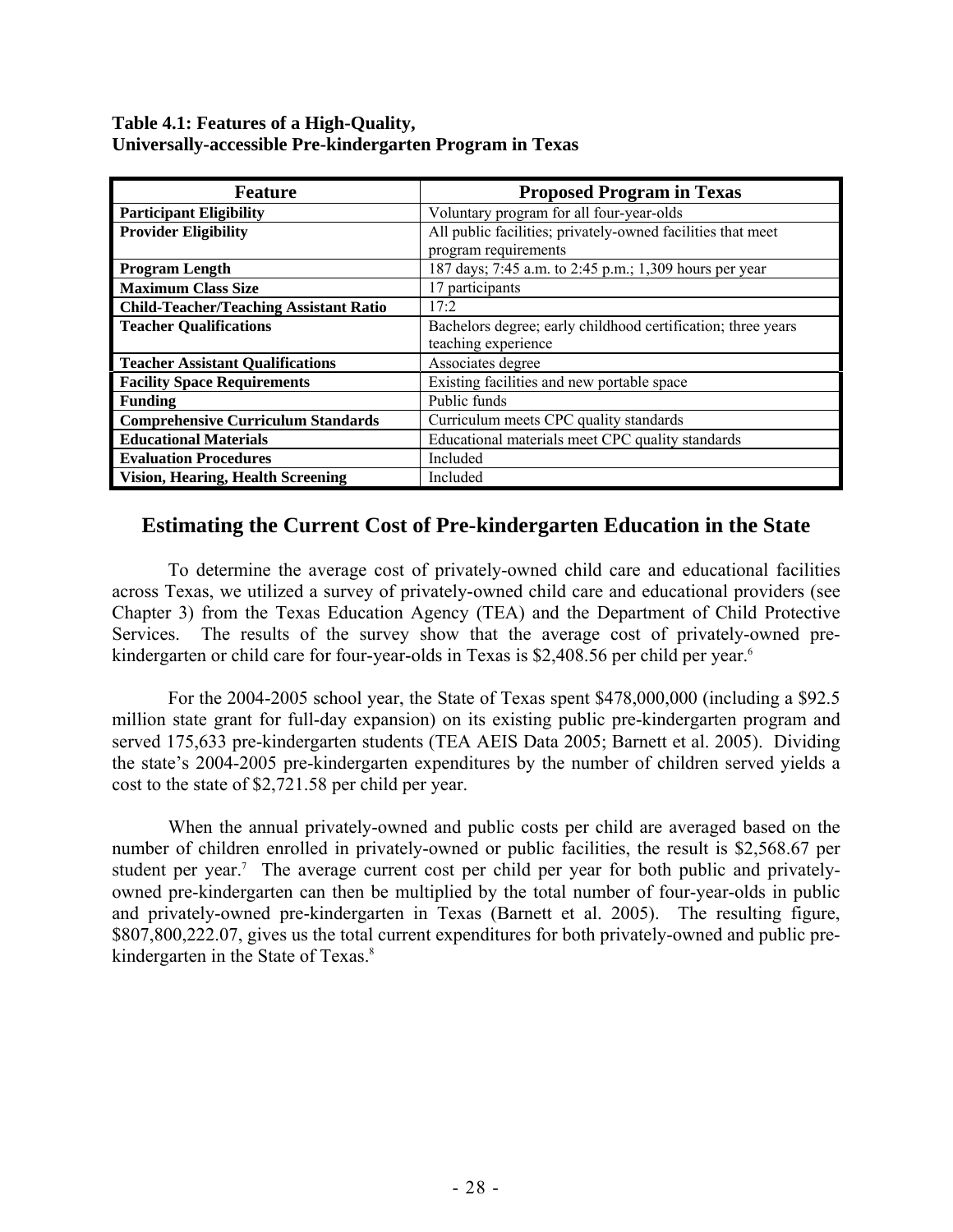## **Estimating the Direct and Indirect Costs of the Texas Universally-Accessible Pre-kindergarten Education Program**

 The direct and indirect costs of a universally-accessible pre-kindergarten program that meets or exceeds CPC quality standards are estimated below. In an effort to be conservative, all cost estimates are overestimated. For example, the quality standards utilized within the proposed pre-kindergarten program's cost estimates surpass CPC quality standards in many instances. Pre-kindergarten teachers, for instance, are required to hold three years of teaching experience within the proposed program, and, therefore, the costs associated with teacher salaries are higher. Further, we estimated an increase in infrastructure costs from the *total* number of prekindergarten participants expected to enter the program. However, many of those participants will enter privately-owned programs, and, therefore, public school facilities will not need to expand their infrastructure as much as the cost estimates allow. Once the direct and indirect costs are calculated, the total cost of a universally-accessible pre-kindergarten program can be subtracted from both the economy's current expenditures and the state's public pre-kindergarten outlays to find the total cost to the state economy and the State of Texas. Appendix 1 provides detailed support for such calculations.

#### *Estimating Direct Costs*

 The first component of the cost formula is direct costs. Direct costs include teacher, teaching assistant, and administrator salaries, fringe benefits, and material costs. All direct cost components vary depending on the number of four-year-olds estimated within the State of Texas. As aforementioned, the U.S. Census Population Estimate approximates that 349,715 four-yearolds resided within Texas during the 2004-2005 school year (Barnett et al. 2005). Multiplied by an expected participation rate of seventy percent, we estimate that approximately 244,800 fouryear-olds will participate in the universally-accessible pre-kindergarten program during the first year. Costs per pupil would be slightly higher if a greater percentage of four-year-olds participated (see Appendix 1).

#### Labor Cost

 CPC quality standards require all pre-kindergarten teachers to hold a Bachelors degree and an early childhood education certificate.<sup>9</sup> The predicted salary for a Texas teacher that meets the requirements of the CPC program and that has three years of experience is \$3,512 per month, or \$35,120 per school year (10 months).<sup>10</sup> PEIMS data acquired from the TEA was utilized to determine the mean salaries for teachers and teaching assistants within the State of Texas.

 Specifically, the average salary of a teacher fulfilling CPC standards was found by regressing teaching salaries (adjusted to full-time equivalent) for kindergarten and prekindergarten teachers against their level of education (Master's degree, PhD, and no degree), the presence of an early childhood education certificate, and an indicator for whether a teacher currently taught kindergarten. Doing so allowed us to predict the wage of a pre-kindergarten teacher holding a Bachelors degree and an early childhood education certificate (\$3,512 per month). When multiplied by 10 months and the number of teachers needed for a universally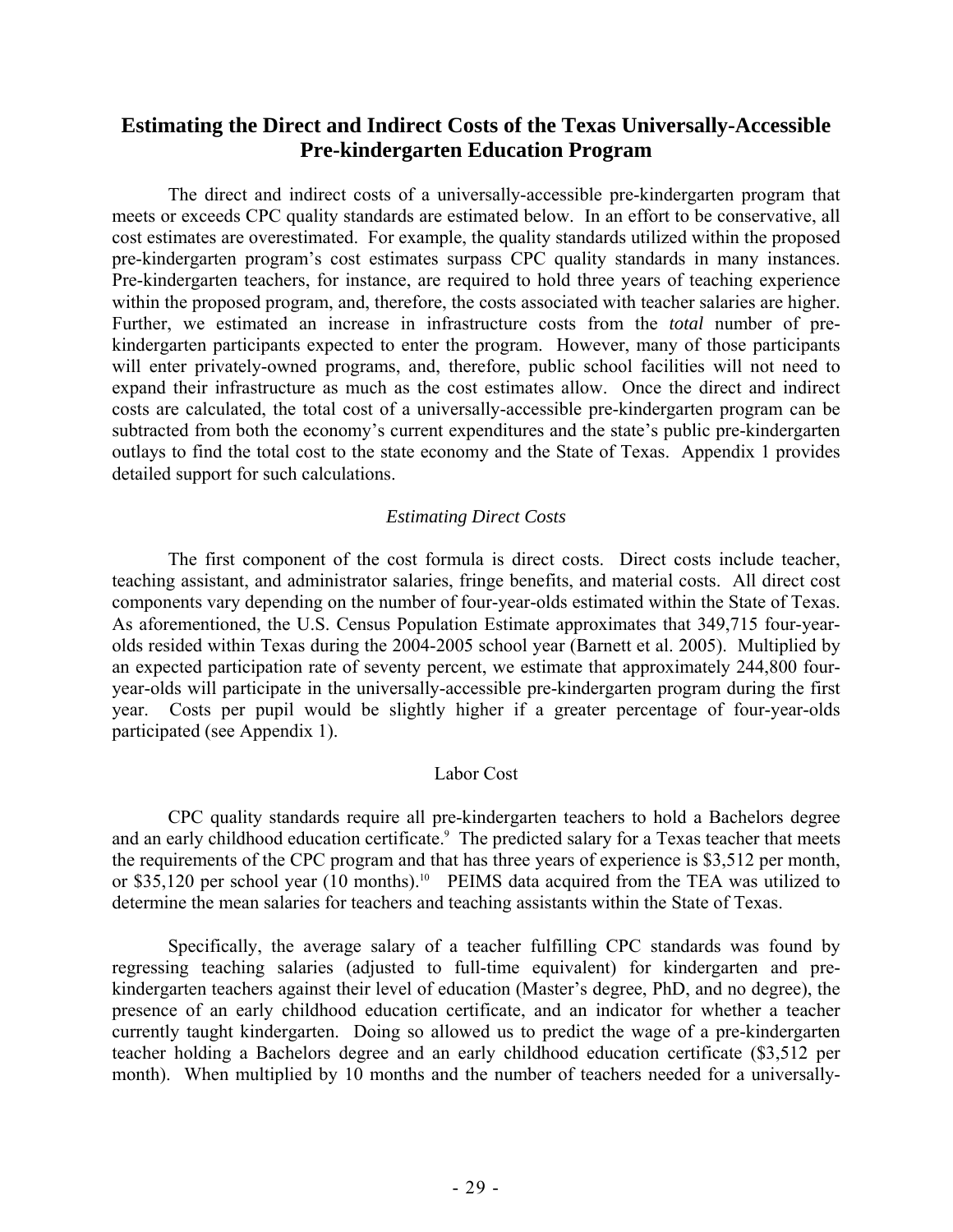accessible pre-kindergarten program in Texas (14,400.03), teaching salaries equate to \$505,729,032.94 per year.

 Teaching assistants should hold, at the very least, an Associates degree from an accredited institution. The average salary for a teaching assistant has been calculated in the same manner as teacher salaries above, and, similarly, the dataset was acquired through PEIMS data from the TEA. The mean salary of a teaching assistant is \$1,502 per month, or \$15,020 per school year (10 months). Like teacher salaries, we multiplied the average teaching assistant salary by the number of new teaching assistants needed (14,400.03) to find the cost of improving the current pre-kindergarten program. The total cost of hiring teaching assistants is estimated at \$216,288,450.60 per year.

 Further, administrators must be hired to oversee the additional staff employed and maintain the current administrator to teacher ratio in the state. In the 2004-2005 school year, 16,219.20 individuals held campus leadership positions (TEA AEIS Data 2005). Dividing the total number of teachers (294,258) in the state in 2004-2005 by the current number of administrators yields a teacher-administrator ratio of roughly eighteen to one (TEA AEIS Data 2005). Applying the teacher-administrator ratio (18.1:1) to the number of teachers needed for a universally-accessible pre-kindergarten program in Texas (14,400) demonstrates that approximately 795.58 administrators will be necessary. The average administrator salary in Texas is roughly \$61,612 per year (TEA AEIS Data 2005), and multiplying the average administrator salary by the total number of administrators needed reveals a cost of approximately \$49,017,274.96 per year.

 Fringe benefits must also be included in an estimate of direct costs. A common rule of thumb is that fringe benefits equal roughly 28 percent of an organization's total labor costs. Thus, we multiplied total labor costs (\$771,034,758.50) by 28 percent and found that roughly \$215,889,732.38 should be allocated to fringe benefits per year.

#### Material Costs

 Additional furniture, educational equipment, art supplies, and a myriad of other educational goods must be accounted for in order to upgrade the quality of the existing Texas pre-kindergarten program to fit the standards of the CPC program. Golin et al. (2003) based their material cost estimates on educational supply catalogs, such as the Kaplan Early Learning Company catalog. Existing classrooms were allotted \$250 per child, or \$262.66 in 2005 dollars, and new classrooms were allocated \$950, or \$998.09 in 2005 dollars, per child. Multiplying seventeen students per classroom by \$262.66, the cost of upgrading existing classrooms is \$4,465.22 per classroom. When multiplied by the current number of pre-kindergarten teachers (roughly 8,200) in the state, the total cost to improve educational materials in existing prekindergarten classrooms is approximately \$36,614,804 (authors' calculation from TEA dataset).

 As abovementioned, new classrooms are allotted \$998.09 per child for educational materials. The total number of expected students requiring new classrooms is estimated at roughly 83,931.6 students, yielding an additional material cost of \$83,771,290.64. When the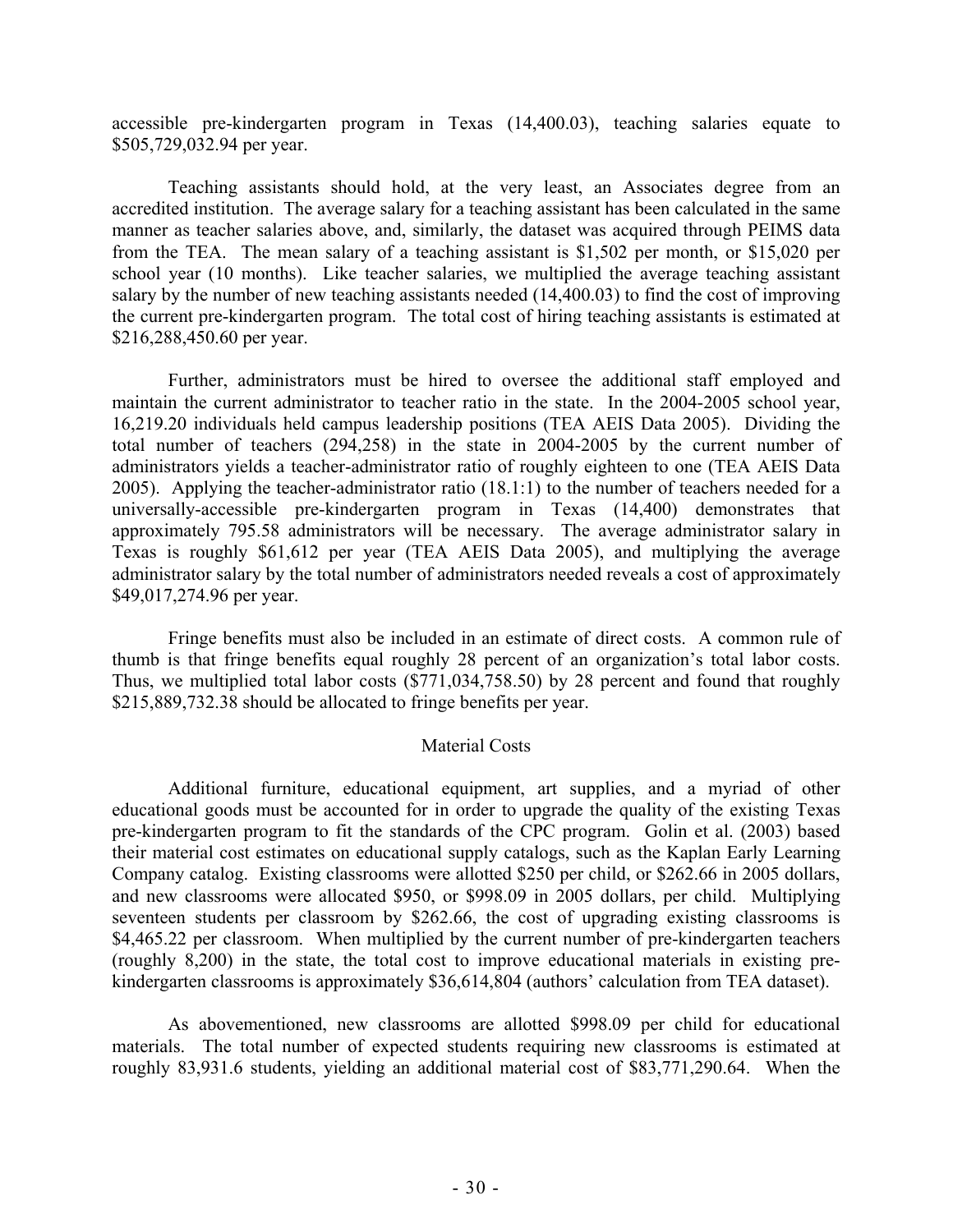material costs for existing and new classrooms are combined, the resulting total is \$120,386,094.64.11

 The ensuing total for labor costs, fringe benefits, and material costs is \$1,107,310,585.52 for the first year.

#### *Estimating Indirect Costs*

 Indirect costs constitute those outlays not directly associated with the intended mission of a universally-accessible pre-kindergarten program, such as labor or educational material costs that directly affect students' ability to learn. Indirect costs include infrastructure, technical assistance, quality assurance, evaluation, and administrative costs.

#### Estimating Infrastructure Improvement Costs

 Expanding both the number of children served and the quality of curriculum offered will increase educational infrastructure costs within Texas.<sup>12</sup> Whether this includes building a new structure, adding on to existing schools, or placing additional portables on school properties, an appropriate measure of expected costs must be formulated. While other options are feasible, we cost out the construction of portable space within our cost estimate due, on average, to a lower cost per square foot for portable space than other general construction techniques. Infrastructure cost estimates include only public school facilities because there are no reliable estimates for existing private school facilities. We use the infrastructure cost estimates for public facilities as our proxy for the costs of upgrading or establishing private facilities.

 The State of Texas mandates that each public school have a minimum of thirty-six square feet per pre-kindergarten student (TAC §61.1033,(d),(2),(A),(i)). With an expected increase of 83,931.60 students, 3,021,537.6 additional square feet will be necessary to accommodate rising enrollment. On average, portable buildings cost \$32 per square foot in rural areas and \$39 per square foot in urban areas, and fourteen percent of the state's school-aged population resides in rural areas while eighty-six percent live in urban areas (Taylor et al. 2005). Using a weighted average of the costs per square foot in both urban and rural areas, we calculate a statewide average of \$38.02 per square foot. When the average cost per square foot is multiplied by the number of additional square feet needed, the result is a total infrastructure cost of \$114,878,859.55.

#### Estimating Technical Assistance Costs

 Technical assistance providers will be needed to ensure quality curriculum, program design, and financial management during and after the implementation of a universallyaccessible pre-kindergarten program in Texas. Golin et al. (2003) establish that one consultant is needed for every fifteen-hundred children. Assuming a participation rate of seventy percent, the number of children participating in the program is estimated to be 244,800 four-year-olds. When the number of expected participants is divided by fifteen-hundred, an additional 163.2 technical assistants will be necessary.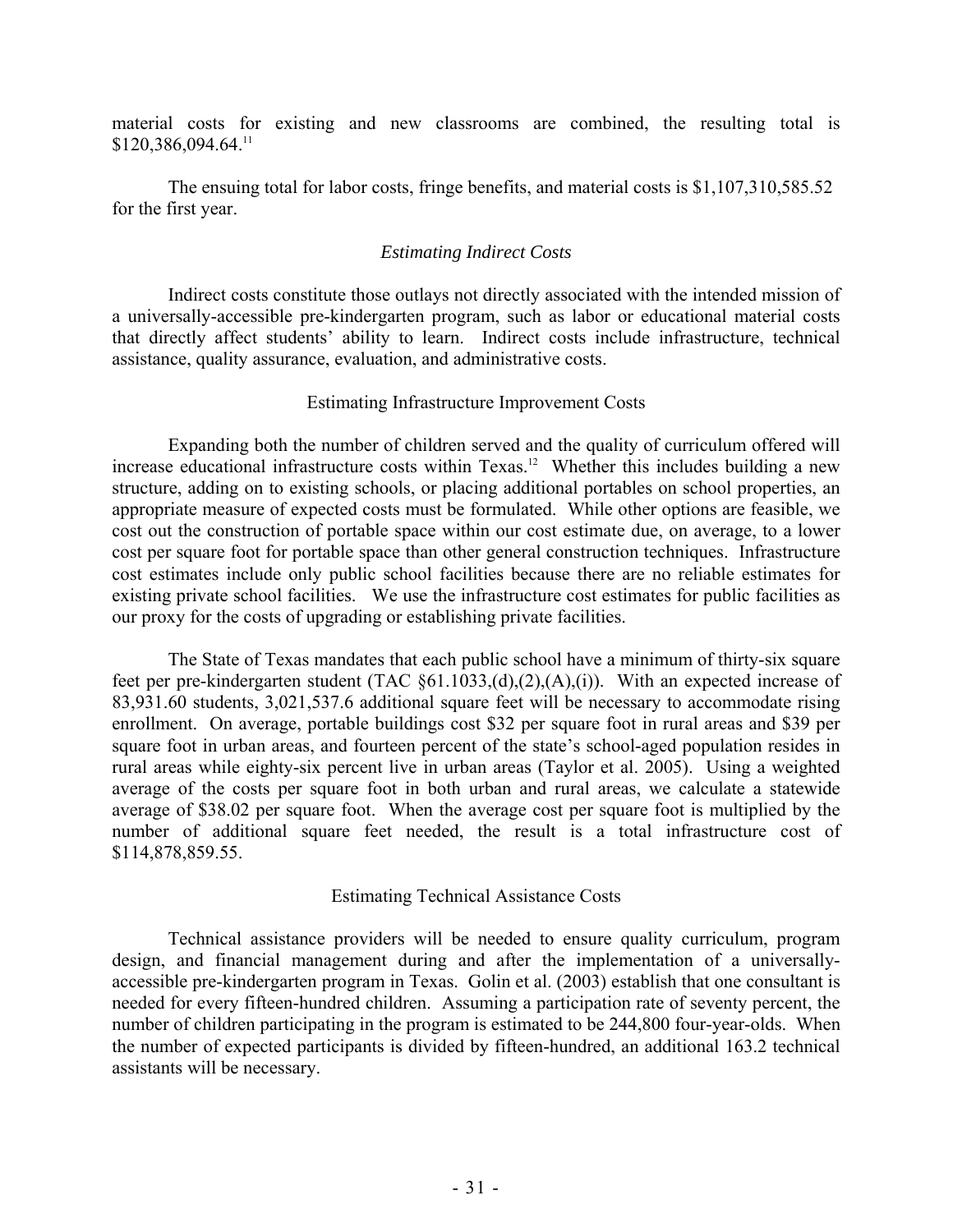The salary for a technical assistance provider is assumed to be the average wage of a person in Texas holding a Bachelors degree. In 2000, the salary of an individual in Texas with a Bachelors degree equaled \$45,688.86; in 2005 dollars, the salary is estimated at \$50,739.22 per year (U.S. Census 2000) (author's calculation). The total cost for technical assistance providers is found by multiplying \$50,739.22 by the number of technical assistance providers needed. The resulting cost is \$8,280,640.70 per year.

#### Estimating Quality Assurance Costs

 On-site monitors should be hired in order to ensure that public schools maintain CPC quality standards and comply with any pre-kindergarten regulations year after year. Each monitor can supervise fifty programs, or roughly 3,750 students per year (Golin et al. 2003). With 244,800.5 children participating in the universally-accessible pre-kindergarten program, 65.28 quality assurance monitors will be necessary in the state. Like the salary calculations for technical assistance providers, quality assurance monitors' salaries are assumed to be the average wage of an individual in Texas holding a Bachelors degree (\$50,739.22). The resulting cost is \$3,312,256.28 per year.

#### Estimating Evaluation Costs

 Based on the Early Childhood Environmental Rating Scale Evaluation Program, a percentage of the total cost of a universally-accessible pre-kindergarten program should be allocated to evaluation measures in order to ensure quality instruction and increasing aptitudes amongst pre-kindergarten students (Golin et al. 2003). Golin et al. (2003) and other scholars suggest that approximately five percent of a program's total cost should be allocated to evaluation costs whereby an independent organization would evaluate both the implementation and effectiveness of a universally-accessible pre-kindergarten program in Texas. Taking five percent of only those costs directly related to the mission of the universally-accessible prekindergarten program in Texas (direct costs), an annual evaluation cost of \$55,365,529.28 is estimated.

#### Estimating Administration Costs

 A state agency will need to administer the universally-accessible pre-kindergarten program in Texas. It is reasonable to assume that some education agency will administer the program with the assistance of additional staff members. While Golin et al. (2004) suggest the addition of 3 staff members and one supervisor for a universally-accessible pre-kindergarten program, additional staff members may be necessary given Texas' larger geographic area compared to that of Illinois. Nonetheless, the estimated salary for a staff member is approximately \$82,160 and \$123,240 for a supervisor in 2005 dollars (Golin et al. 2004). Given three staff members and one supervisor, a total administration cost of \$369,720 is expected.

 The total indirect cost for a universally-accessible pre-kindergarten program is \$182,207,005.81.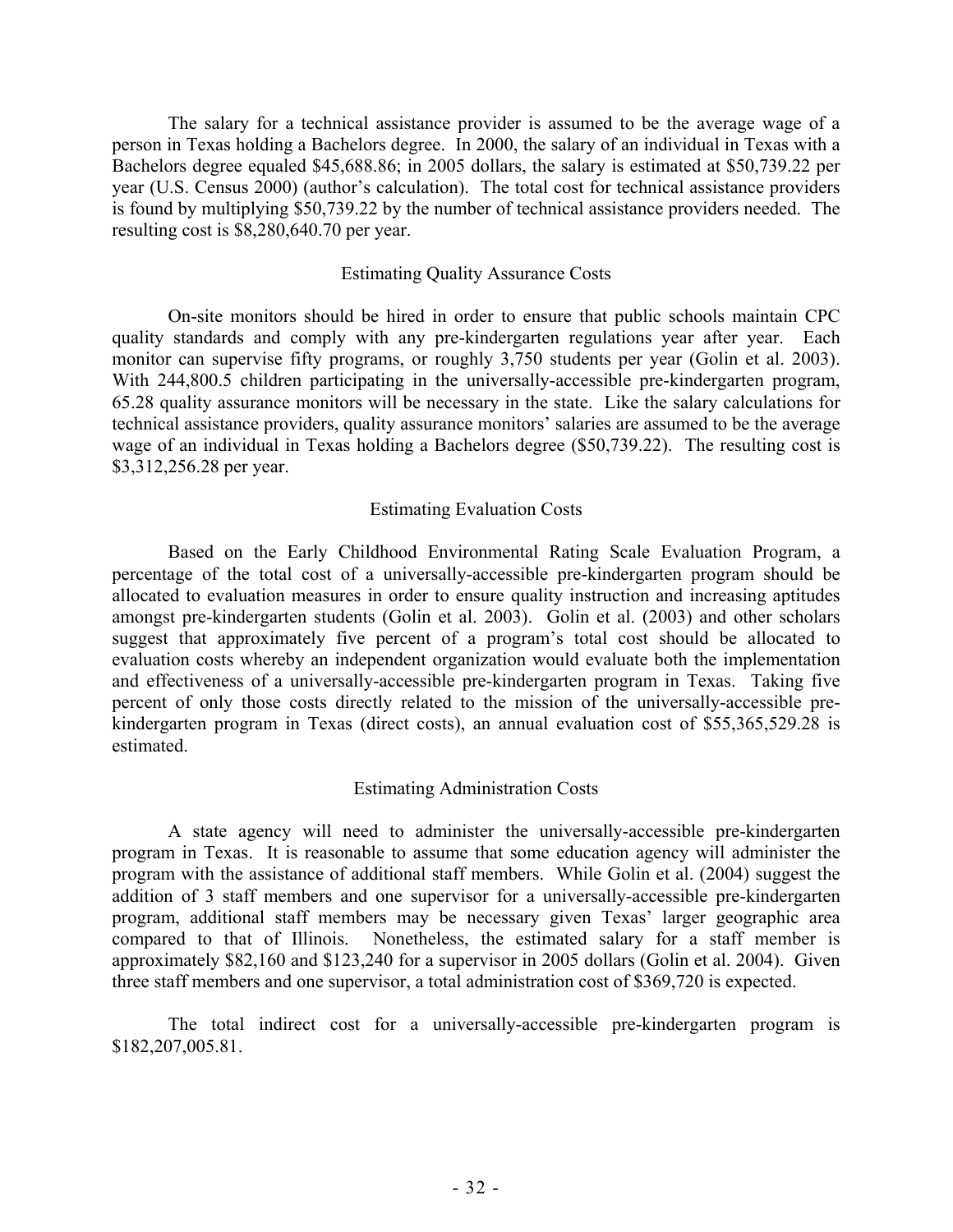#### Estimating Regulatory and Transportation Costs

While Golin et al. (2003; 2004) do not include regulatory or transportation costs within their cost formulas, many early child education advocates have raised concerns over the importance of such costs in Texas. Certainly, universally-accessible pre-kindergarten programs, such as the one proposed in Texas, will increase both regulatory and transportation costs within states; whether the burden of such costs are borne by states, municipalities, school districts, or parents, however, varies from state to state.

 In Texas, a large public education infrastructure currently exists and, consequently, alleviates many of the concerns regarding transportation or regulatory costs. Indeed, while we estimate 244,800 additional pre-kindergarten students will enter the universally-accessible prekindergarten program in the first year, rising enrollment will transpire over an extensive geographic area and, therefore, minimally affect transportation costs. Many families will opt not to send their four-year-olds to pre-kindergarten on buses, and those that do will likely live in a school district that already owns a sufficient number of vehicles to transport additional prekindergarten students to school. In most cases in Texas where school buses are not filled to capacity, we expect the marginal transportation costs to be low. Additionally, without sufficient data on the current number of children traveling on school buses, we are unable to appropriately estimate the number of additional school buses needed or the amount of gasoline/maintenance costs that will be required given rising enrollment in pre-kindergarten. Nonetheless, because we believe most school districts in Texas own a sufficient number of school buses to meet the demand for transportation to and from schools, we trust the marginal costs will be low.

 Similarly, regulatory costs (in both time and money) will increase across Texas with rising enrollment in pre-kindergarten. Administrators, technical assistance providers, and on-site monitors will surely be concerned with a variety of state regulations covering health and safety issues to maximum student-teacher ratios. Moreover, quality standards in educational environments and instruction will surely be monitored, adding to the cost of regulation. However, because we have overestimated the number of administrators, technical assistance providers, and on-site monitors that will be required after the implementation of a universallyaccessible pre-kindergarten program in Texas, we believe the additional regulatory costs resulting from a universally-accessible pre-kindergarten program have largely been included within our analysis already. Moreover, we assume that public school administrators will largely be able to deal with any regulatory issues that may result given a universally-accessible prekindergarten program because the number of participating children will be sufficiently expansive over the entire state.

#### Estimating Wrap-Around and Full-Day Kindergarten Costs

 To capitalize on the marginal benefit to parents of pre-kindergarten children from increased earnings, wrap-around care costs have been included within our analysis. While the total cost for wrap-around care is not included within our baseline cost estimate (see Appendix 1) and is not stipulated as a cost to the state or to parents, the total wrap-around cost is included within our second cost estimate (see Appendix 2).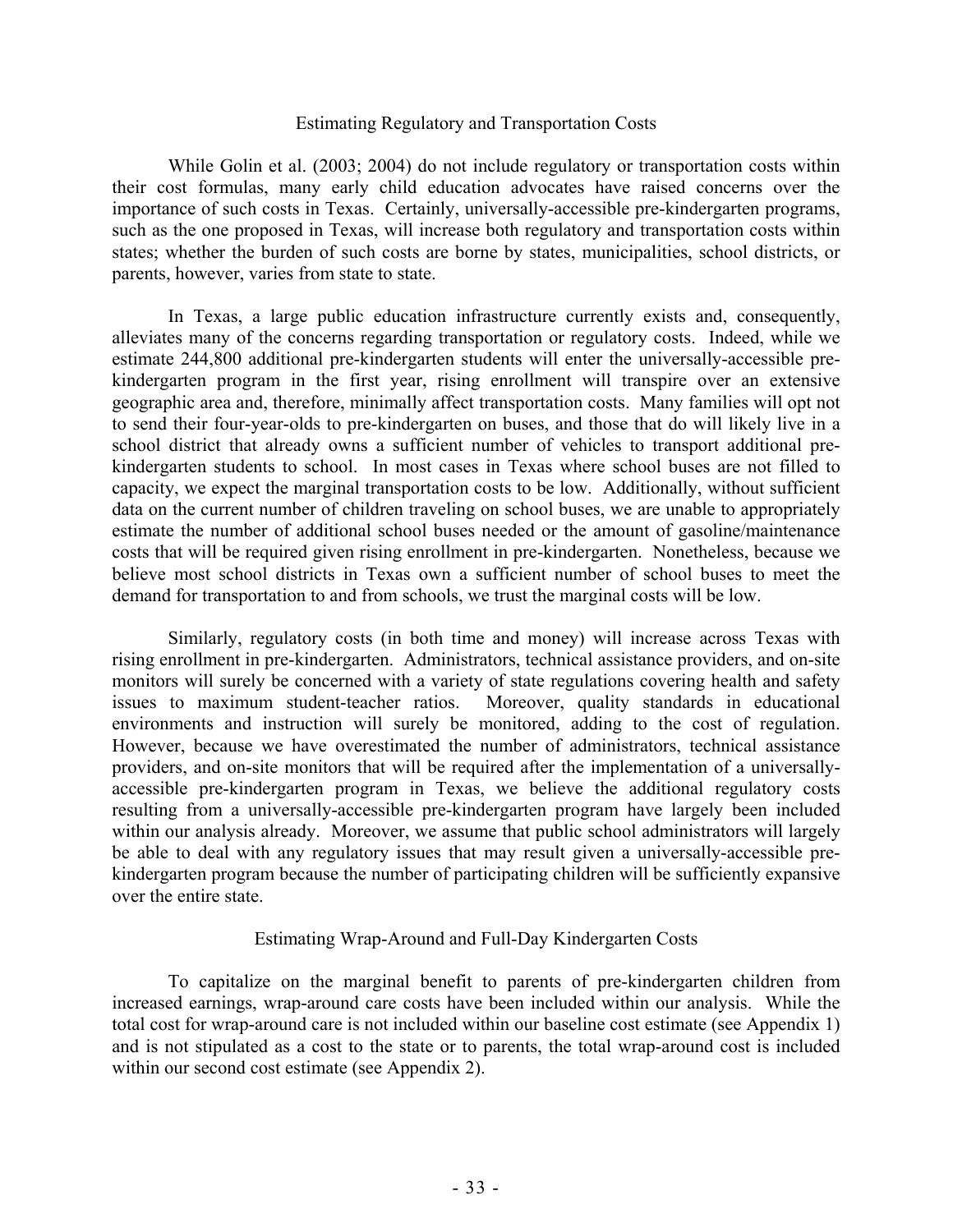Because the universally-accessible pre-kindergarten program operates from 7:45am to 2:45pm, wrap-around programs should operate from 2:45pm to 5:45pm so that parents are given ample time to work a full day (8 hours) and pick up their children after work. Education research has shown that the average cost per hour for wrap-around care is approximately \$3 per hour (NIEER 2006). Given a cost of \$3 per hour and three hours of wrap-around care per day, we then multiplied \$9 by the number of days within a Texas school year (187 days). Lastly, the total cost per child per school year is multiplied by the number of expected four-year-old children (244,800.5) in the first year. The total cost for wrap-around care for pre-kindergarten students is estimated at \$411,999,241.50 per year. Furthermore, including wrap-around care within the baseline cost estimate increases the annual cost per student to \$6,920.63 (see Appendix 2).

 Given that the recommended universally-accessible pre-kindergarten program in Texas provides full-day instruction, several early education advocates have expressed concern over the current kindergarten schedule in the state. Indeed, kindergarten within Texas currently operates on a half-day schedule (roughly 3 hours). Not only does a full-day pre-kindergarten program and a half-day kindergarten program not make logistical sense, but also, some loss in our expected benefits to students, parents, and employers is likely to occur. However, while a cost estimate of full-day kindergarten is discussed within our analysis, we chose not to include the cost within our baseline estimate because it was not within the scope of this project to estimate the benefits that accrue to full-day kindergarten students.

 Due to kindergarten's half-day schedule, the TEA currently calculates the cost per kindergarten student as half of the approximate cost per student in grades one thru twelve. The operating expenditure per student in the 2004-2005 school year was \$7,084, and, therefore, the operating expenditure per kindergarten student in the 2004-2005 school year was approximately \$3,542 (TEA AEIS Data 2005). Bringing the cost per kindergarten student up to \$7,084 and multiplying that cost by the number of kindergarten students in 2004-2005 (333,530) equals \$1,181,363,260, or the approximate annual cost to the state to lengthen the school day for kindergarten students from half-day to full-day instruction.

 Lastly, to again capitalize on the marginal benefit to parents of kindergarten children from increased earnings, wrap-around care costs for kindergarten students have been included within our analysis (see Appendix 2). Using the same calculation methods presented above, we multiplied the number of kindergarten children in 2004-2005 (333,530) by \$1,683, the cost per school year (187 days) per child for wrap-around care. Wrap-around care for kindergarten students is estimated to cost approximately \$561,330,990 per year. Similar to extending kindergarten instruction from a half- to full-day, we do not include wrap-around care for kindergarten students within our cost estimates; however, we do support its implementation.

#### **Conclusion**

 Table 4.2 summarizes the direct and indirect costs for implementing a universallyaccessible pre-kindergarten program in Texas. As shown in Table 4.2, the total annual direct and indirect costs equal \$1,107,310,585.52 (eighty-six percent) and \$182,207,005.81 (fourteen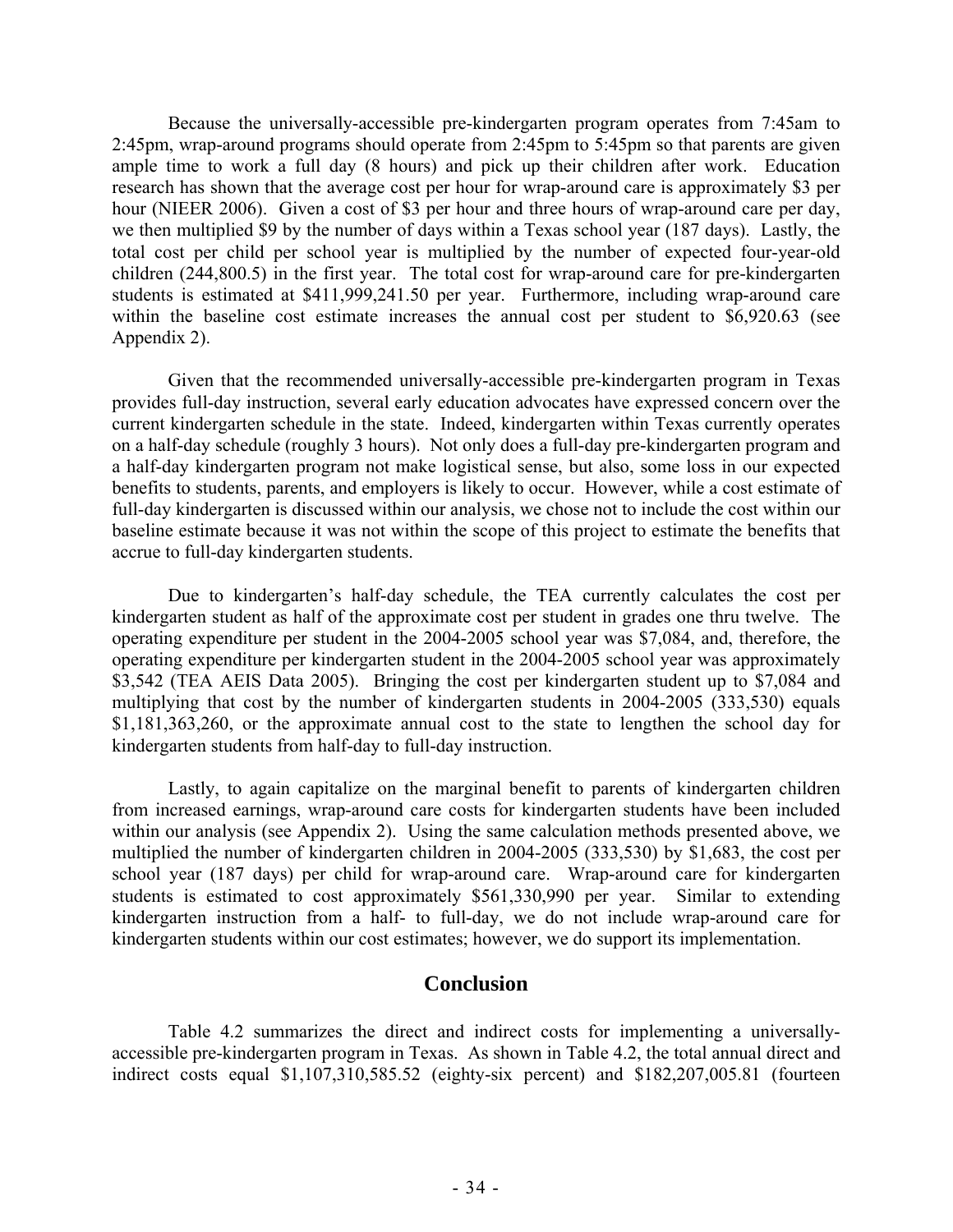percent), respectively. The total annual cost of a universally-accessible pre-kindergarten program in Texas is approximately \$1,289,517,591.33, or \$5,267.63 per student per year.

| <b>Direct Costs:</b>                                 |                    |
|------------------------------------------------------|--------------------|
| <b>Teacher Salaries:</b>                             | \$505,729,032.94   |
| <b>Teaching Assistant Salaries:</b>                  | \$216,288,450.60   |
| <b>Administrator Salaries:</b>                       | \$49,017,274.96    |
| <b>Improved Material Costs:</b>                      |                    |
| <b>Existing Classrooms:</b>                          | \$36,614,804.00    |
| New Classrooms:                                      | \$83,771,290.64    |
| Fringe Benefits:                                     | \$215,889,732.38   |
| <b>Total Direct Costs:</b>                           | \$1,107,310,585.52 |
|                                                      |                    |
| <b>Indirect Costs:</b>                               |                    |
| <b>Infrastructure Costs:</b>                         | \$114,878,859.55   |
| <b>Technical Assistant Costs:</b>                    | \$8,280,640.70     |
| <b>Quality Assurance Costs:</b>                      | \$3,312,256.28     |
| <b>Evaluation Costs:</b>                             | \$55,365,529.28    |
| <b>Administrative Costs:</b>                         | \$369,720.00       |
| <b>Total Indirect Costs:</b>                         | \$182,207,005.81   |
|                                                      |                    |
| <b>Total Annual Direct and Indirect Cost:</b>        | \$1,289,517,591.33 |
|                                                      |                    |
| Total Current Cost of Public/Private Pre-k in        |                    |
| Texas:                                               |                    |
| Average Cost of Public/Private Pre-k:                | \$2,568.67         |
| Number of 4-year-olds in Public/Private Pre-k:       | 314,481.90         |
| <b>Total Current Cost of Public/Private Pre-k in</b> |                    |
| <b>Texas:</b>                                        | \$807,800,222.07   |
|                                                      |                    |
| <b>Annual Cost to Texas Economy:</b>                 | \$481,717,369.26   |
|                                                      |                    |
| <b>Annual Increase in Government Expenditures:</b>   |                    |
| Cost per Student (public) per Year:                  | \$2,721.58         |
| Number of 4-year-olds in Public Pre-k:               | 160,868.90         |
| <b>Annual Increase in Government Expenditures:</b>   | \$851,700,010.47   |

## **Table 4.2: Summary of Costs**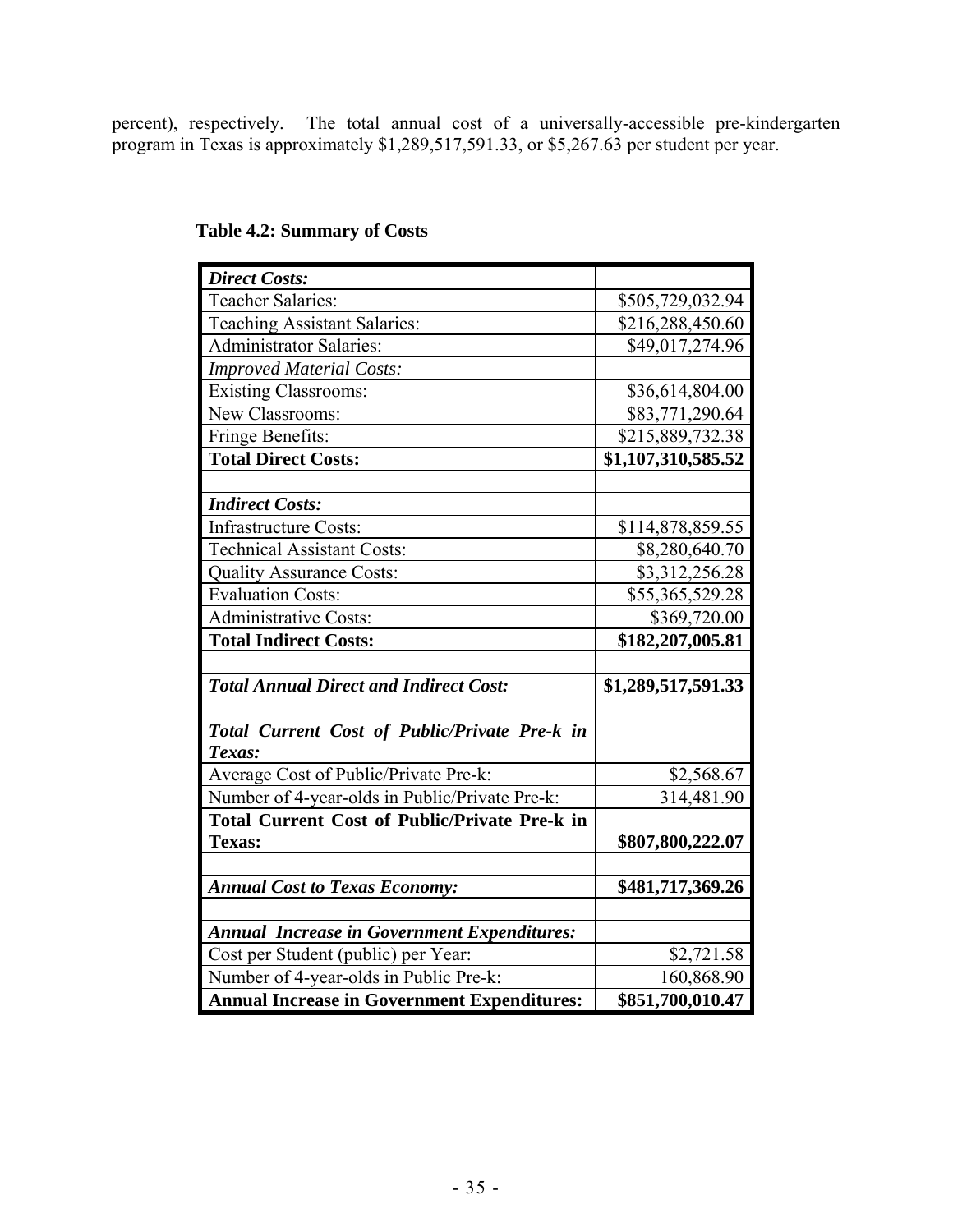**Figure 4.1:** 



 Since the total current expenditure in Texas on both public and privately-owned prekindergarten is \$807,800,222.07, the difference between the current expenditure and the estimated cost of a universally-accessible pre-kindergarten program in Texas (\$1,289,517,591.33) is \$481,717,369.26, or a difference of 59.6 percent. Lastly, the annual increase in government expenditures can be found by subtracting the total cost of a universallyaccessible pre-kindergarten program from \$437,817,580.86, or the current level of expenditures by Texas for public pre-kindergarten for four-year-olds. The result is \$851,700,010.47, or an increase of 66 percent. The aforementioned results are presented in Figure 4.2.

 Should the state adopt the recommended pre-kindergarten program and incur the annual increase in government expenditures for pre-kindergarten programs, Texas should be able to use some of the federal and state Child Care and Development Funds (CCDF) allocated to four-yearolds to offset the cost of implementing the program. During 2004-2005, for instance, the federal government allocated \$391,328,745 in CCDF to Texas; the state provided \$113,964,190 in CCDF (Barnett et al. 2005). Because both the federal government and the Texas Workforce Commission's (TWC) allocation methods for CCDF are unclear and appear to be based on age cohorts rather than individual ages, we do not subtract a portion of the CCDF earmarked for four-year-olds from the annual increase in government expenditures. Moreover, while we may assume that all four-year-olds will enter the universally-accessible pre-kindergarten program, some families may still decide to place their four-year-olds in privately-owned facilities that are not within the proposed pre-kindergarten program. Thus, even with clear allocation methods, we would still be forced to make assumptions about the number of four-year-olds—currently enrolled in privately-owned child care facilities—enrolling in the proposed program. Nonetheless, some portion of those funds should still be subtracted from the annual increase in government expenditures.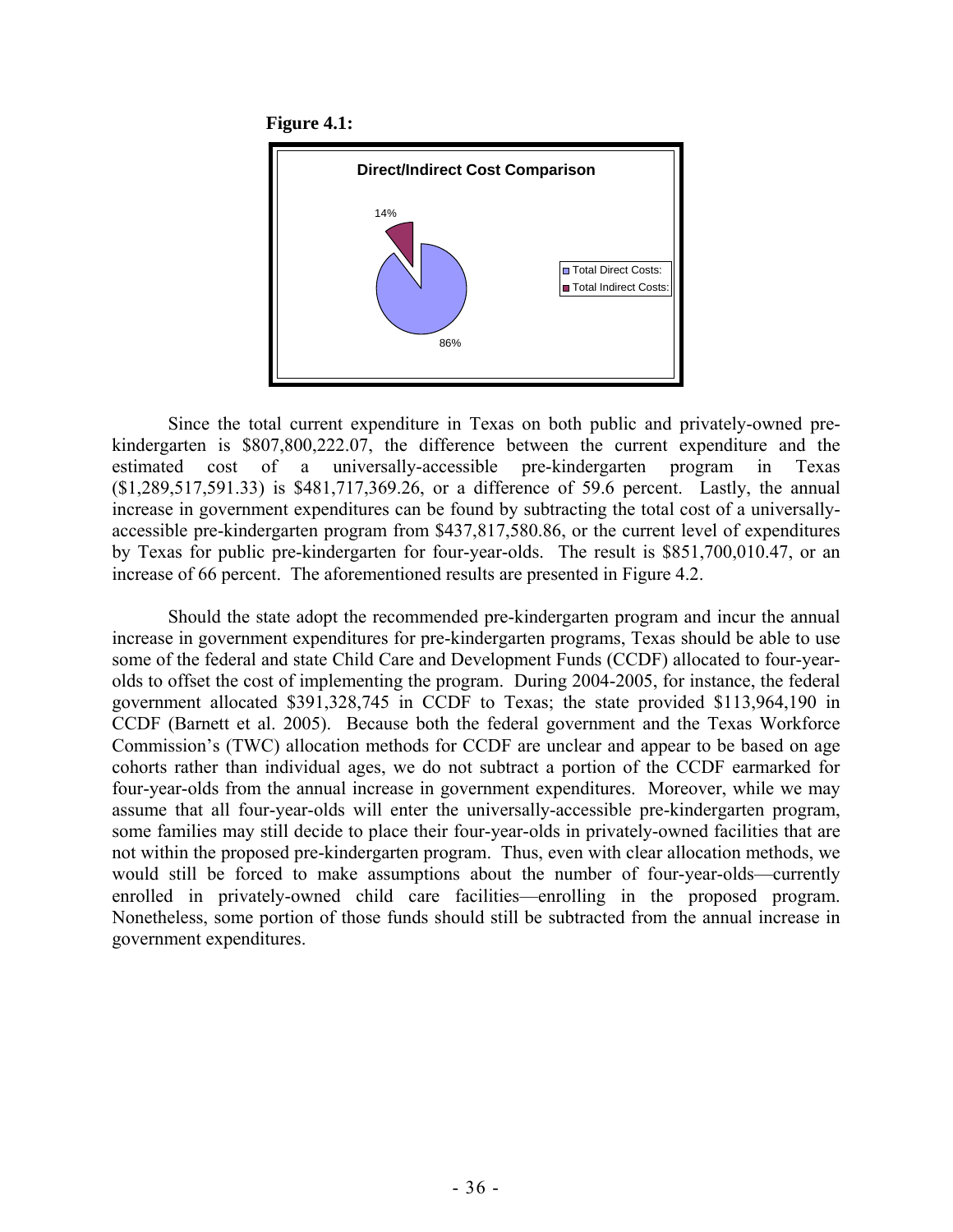**Figure 4.2:** 

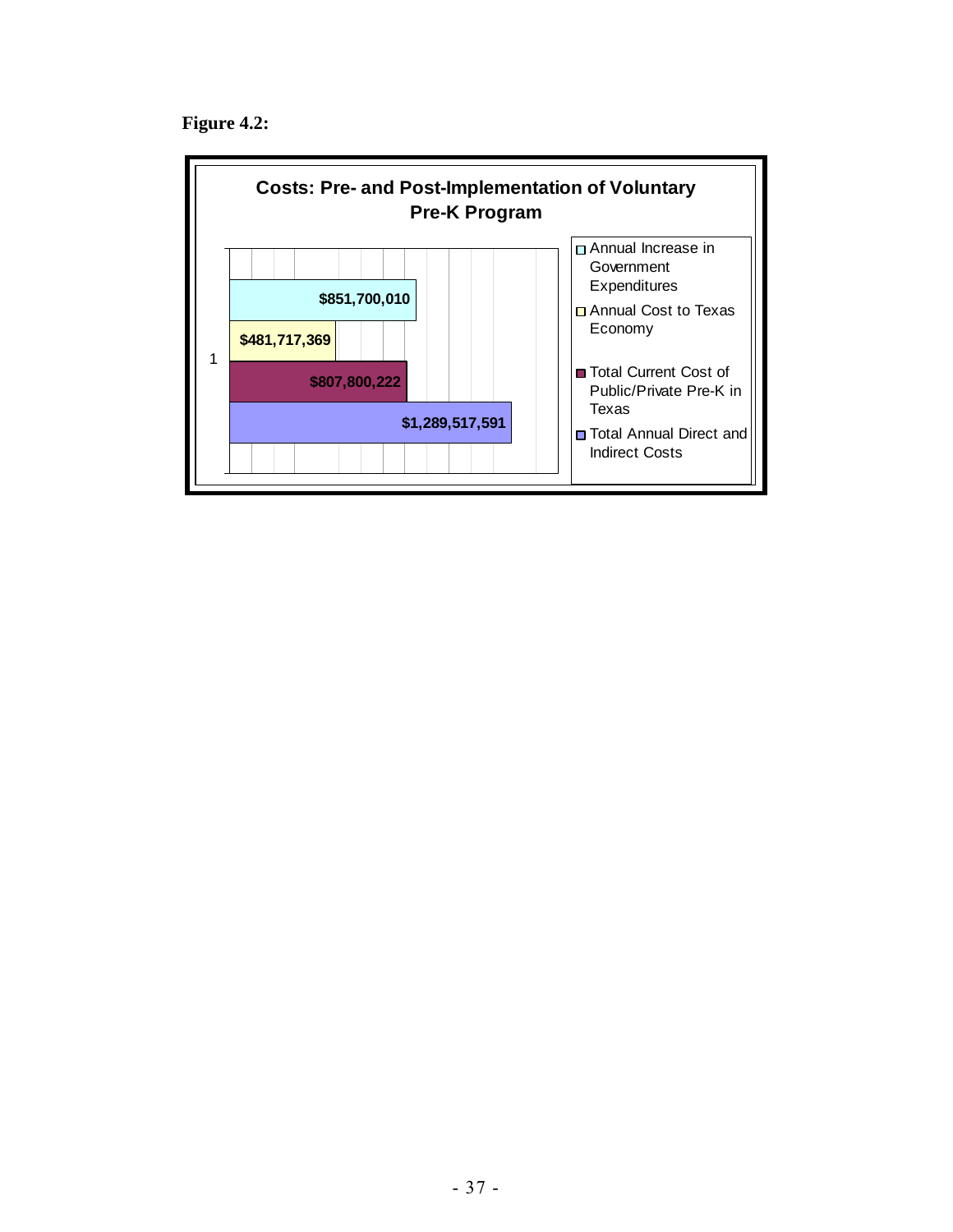# CHAPTER 5: BENEFITS OF UNIVERSALLY-ACCESSIBLE PRE-KINDERGARTEN IN TEXAS

 This chapter will describe the benefits to various individuals and groups that would be positively affected by the implementation of a high quality prekindergarten program. The benefits include direct and indirect benefits to students, parents or program participants, employers, school system, and the juvenile justice system.

# **Benefits to Program Participants**

The participants in a high-quality pre-kindergarten program realize significant personal benefits both during and after the school-age years. Cost benefit analysis is an increasingly useful means for arguing the importance of implementing a certain policy or program in an economically driven environment, such as the state policymaking arena. The following discussion outlines benefits included in the analysis and those we chose not to quantify.

# *Increased Educational Attainment and Increased Lifetime Earnings*

The most significant measurable benefit to participants and society results from increased lifetime earnings that stem from higher educational attainment. Employers pay higher wages to more educated workers most likely because they are both perceived as being more productive and they tend to hold more experience than uneducated individuals (Mincer 1979). Educational attainment is directly linked to earnings potential. Studies have shown that a more educated worker enjoys higher annual earnings than a less skilled worker both because their wage rates are higher and they spend more time being employed (Mincer 1979).

Today, the overall educational attainment of women and men is quite similar. However, compensation and labor force participation are both significantly lower for women. Mincer (1979, 18) found that "more educated women generally spend more time in the labor market[, but] they are more likely to reduce their market work to take care of their children, particularly when they are of preschool age." A high-quality pre-kindergarten program could simultaneously allow the participants to benefit from increased educational attainment and the mothers to reenter the labor force.

The most significant tangible gain to participants of a high-quality pre-kindergarten program, such as the CPC Program, is found in the increased lifetime earnings that result from increases in educational attainment. The mean household income in Texas in 2004 was \$45,600 (U.S. Census 2004). However, there are large discrepancies between the incomes of Anglos and those of minority groups. Given the changing population in Texas, these discrepancies will most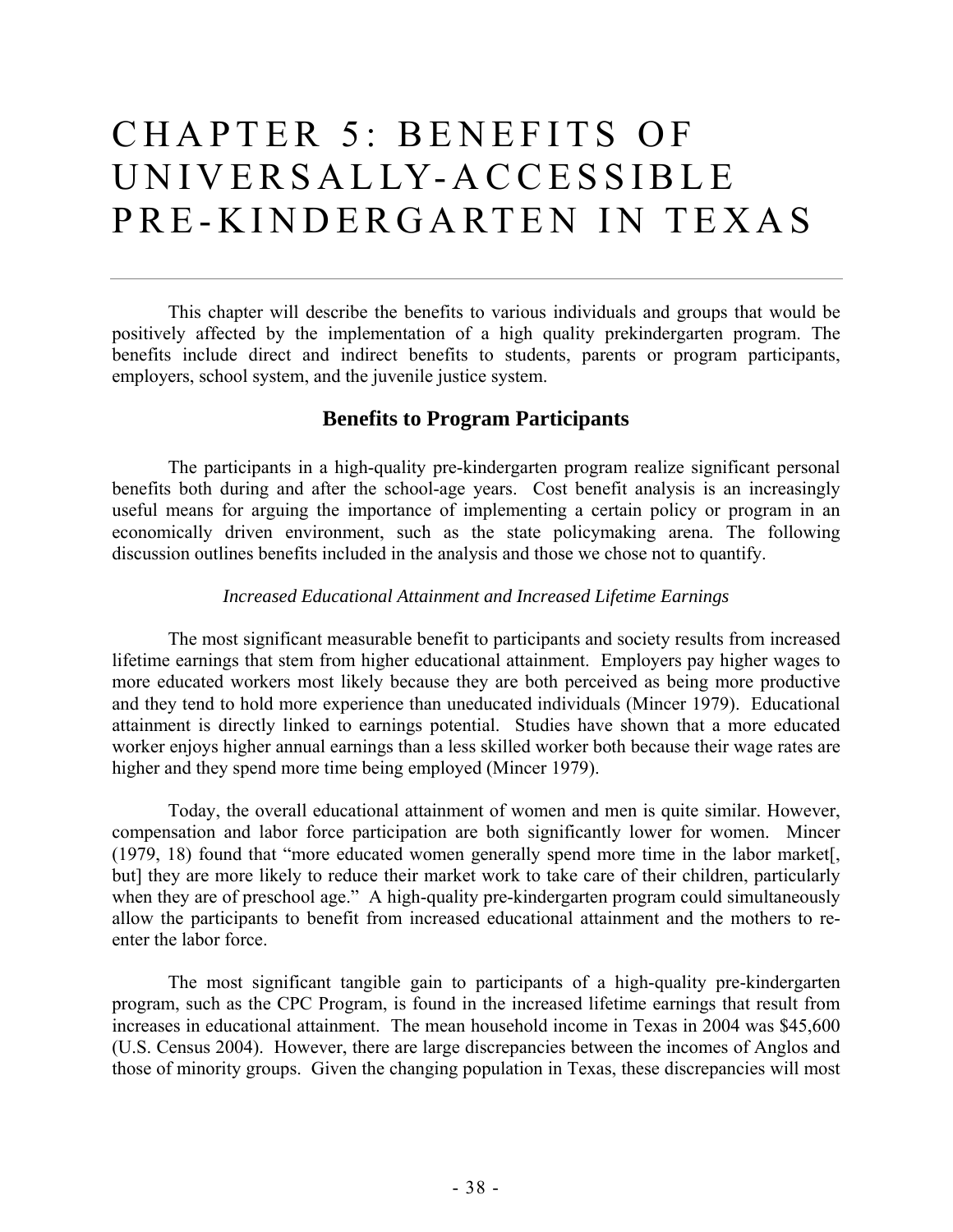likely become a detriment to the overall economy in Texas if such gaps in overall educational attainment are not lessened.

 To project gains in lifetime earnings of individuals associated with additional schooling, we calculated current wages for different ethnicities (including white non-Hispanic, black, Hispanic, other, and those of mixed ethnicities), ages, and geographic locations in Texas based on personal income earnings in 2004 dollars.

 We base our wage determination on three basic factors, as described by Taylor (2005), including educational attainment, work experience, and location. Workers with advanced levels of education and more work experience should earn higher incomes, holding all other things equal. Likewise, workers in areas with lower costs of living (i.e. rural Texas) may be more willing to accept lower nominal wages than workers in areas with high costs of living (Taylor 2005).

These data were used to calculate the expected lifetime earnings differential (ages 16 to 65) between those that graduated from high school and those that did not, discounting future earnings at a 3 percent real interest rate. Such results can be used to find the possible lifetime earnings benefits across the state. To accomplish this, the resulting earnings differentials are weighted by the racial/ethnic composition of Texas children ages 0 to 4 in 2004, thereby reflecting the future demographics of the Texas workforce. In addition to workers of different education levels, ethnic groups, ages, and sexes, we also sought to differentiate between workers in rural and urban populations. The lifetime earnings gain from graduating from high school for a non-minority student is less than for a minority student, which indicates that the benefits of universal pre-kindergarten may be greater for minority students. Such estimates should be conservative, as the value of education has been steadily increasing over previous years.

| <b>Ethnicity</b>  | <b>Percent of</b><br>Four-year-old<br><b>Population</b> | <b>Lifetime</b><br><b>Earnings: Gain</b><br>from Graduating |          | <b>Dollar</b><br><b>Amounts</b> |
|-------------------|---------------------------------------------------------|-------------------------------------------------------------|----------|---------------------------------|
|                   |                                                         | (percent)                                                   |          |                                 |
| White non-        |                                                         |                                                             |          |                                 |
| <b>Hispanic</b>   | 42.16                                                   | 15.90                                                       | $\alpha$ | \$82,440.69                     |
| <b>Hispanic</b>   | 23.00                                                   | 21.20                                                       |          | \$89,866.17                     |
| <b>Black</b>      | 11.00                                                   | 18.10                                                       |          | \$81,174.25                     |
| <b>Other</b>      | 2.72                                                    | 14.60                                                       |          | \$70,950.42                     |
| <b>Mixed race</b> | 21.06                                                   | 19.30                                                       |          | \$85,265.66                     |

| <b>Table 5.1</b> |
|------------------|
|------------------|

Source: U.S. Census Data (2004); population based on cohort of children ages 0 to 4

 Weighted by the appropriate ethnic groups, the average Texas participant in the program, as described above, would realize an increase of \$84,281.89 in lifetime earnings by graduating from high school.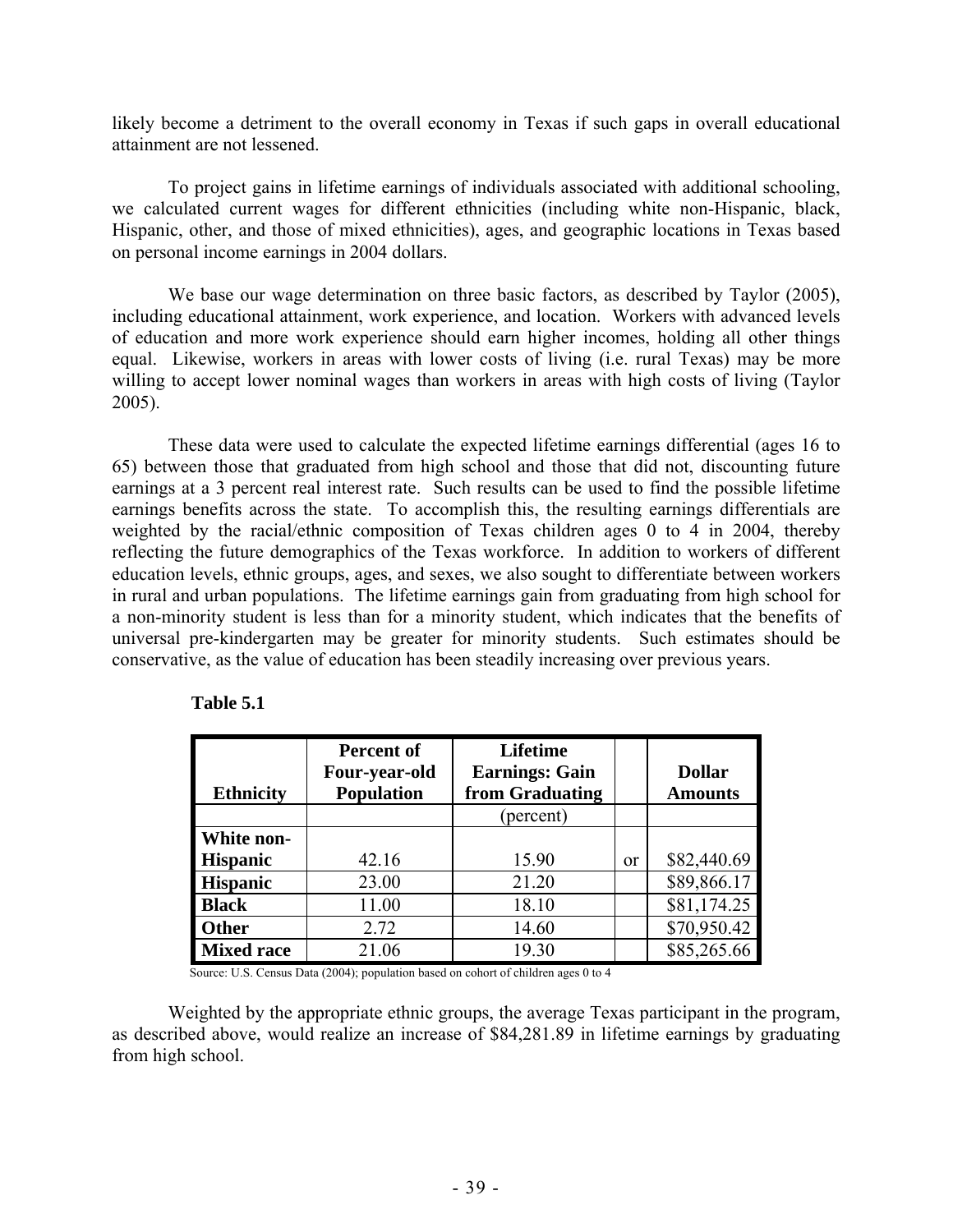As previously discussed, the CPC program enabled an 11 percentage point gain in graduation rates. However, the program mainly applied to minority children. Therefore, we conservatively estimate that White, non-Hispanic participants will only experience roughly onethird of the benefit, or a 3.67 percentage point gain as indicated below.<sup>13</sup>

|                  | 2004              | <b>CPC</b>        |
|------------------|-------------------|-------------------|
|                  | <b>Completion</b> | <b>Completion</b> |
| <b>Ethnicity</b> | Rate              | Rate              |
|                  | (percent)         | (percent)         |
| White non-       |                   |                   |
| Hispanic         | 89.40             | 93.07             |
| Hispanic         | 78.40             | 89.40             |
| <b>Black</b>     | 82.80             | 93.80             |
| Other            | 87.50             | 98.50             |
| Mixed race       | 81.80             | 92.80             |

 **Table 5.2** 

Source: Completion rates as reported by the TEA 2004

U.S Census Population Estimates indicate 349,715 four-year olds would be eligible to attend a universal pre-kindergarten program in Texas, such as the one proposed here. Of this four-year-old population, the ethnic breakdown is as follows:

| <b>Ethnicity</b> | <b>Percent of</b><br><b>Population</b> | <b>Total</b> | 70%     | 80%     |
|------------------|----------------------------------------|--------------|---------|---------|
|                  |                                        |              |         |         |
| White            |                                        |              |         |         |
| non-Hisp.        | 43.47                                  | 152,021      | 106,415 | 121,617 |
| Hispanic         | 22.88                                  | 80,015       | 56,010  | 64,012  |
| <b>Black</b>     | 11.19                                  | 39,133       | 27,393  | 31,306  |
| Other            | 2.56                                   | 8,953        | 6,267   | 7,162   |
| Mixed            |                                        |              |         |         |
| Race             | 19.90                                  | 69,593       | 48,715  | 55,675  |
| <b>TOTAL:</b>    | 100.00                                 | 349,715      | 244,801 | 279,772 |

 **Table 5.3** 

Source: Based on U.S. Census data (2004), Barnett et al, 2005; author's calculations

Utilizing official demographic projections for the state, we can estimate the number of participants in the proposed program at both 70 and 80 percent participation. Both estimates are reasonable considering the already high participation rates in pre-kindergarten in Texas. If we assume the increases in graduation rates for these populations, we can determine the benefit to Texas as a whole from increases in lifetime earnings to be \$1.7 billion with 70 percent participation and approximately \$1.9 billion with an 80 percent participation rate in 2000 dollars.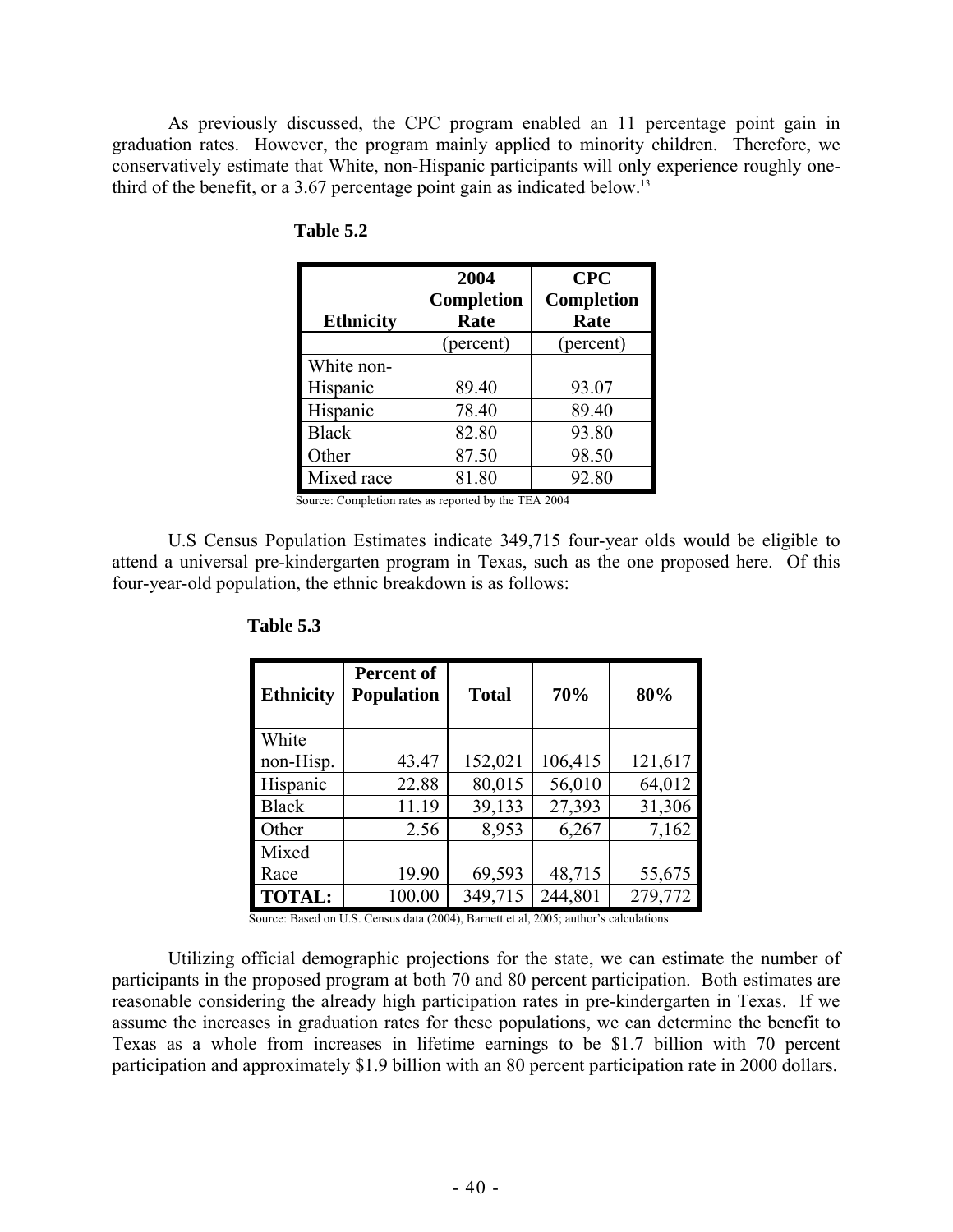|                      |                   | <b>Graduates</b> | <b>Graduates</b> |             |                          |
|----------------------|-------------------|------------------|------------------|-------------|--------------------------|
|                      |                   | at 2004          | at CPC           |             | <b>Gains in lifetime</b> |
| Participation        | <b>Ethnicity</b>  | rate             | Rate             | Improvement | earnings                 |
|                      | White non-        |                  |                  |             |                          |
|                      | <b>Hispanic</b>   |                  |                  |             |                          |
| 70%                  | 106415            | 95135            | 99040            | 3905        | \$321,965,711.52         |
| 80%                  | 121617            | 108725           | 113189           | 4463        | \$367,960,813.17         |
|                      | <b>Hispanic</b>   |                  |                  |             |                          |
| 70%                  | 56,010            | 43,912           | 50,073           | 6,161       | \$553,677,963.33         |
| 80%                  | 64,012            | 50,185           | 57,227           | 7,041       | \$632,774,815.23         |
|                      | <b>Black</b>      |                  |                  |             |                          |
| 70%                  | 27,393            | 22,682           | 25,695           | 3,013       | \$244,598,256.41         |
| 80%                  | 31,306            | 25,922           | 29,365           | 3,444       | \$279,540,864.47         |
|                      | <b>Other</b>      |                  |                  |             |                          |
| 70%                  | 6,267             | 5,484            | 6,173            | 689         | \$48,910,254.39          |
| 80%                  | 7,162             | 6,267            | 7,055            | 788         | \$55,897,433.59          |
|                      | <b>Mixed Race</b> |                  |                  |             |                          |
| 70%                  | 48,715            | 39,849           | 45,208           | 5,359       | \$456,911,638.04         |
| 80%                  | 55,675            | 45,542           | 51,666           | 6,124       | \$522,184,729.18         |
|                      |                   |                  |                  |             |                          |
| <b>TOTALS:</b>       |                   |                  |                  |             |                          |
| 70%                  |                   |                  |                  |             |                          |
| <b>Participation</b> | 244801            | 207061           | 226189           | 19128       | \$1,626,063,823.69       |
| 80%                  |                   |                  |                  |             |                          |
| Participation        | 279772            | 236641           | 258502           | 21860       | \$1,858,358,655.65       |

**Table 5.4: Gains in Lifetime Earnings for the State of Texas, 2000** 

Source: Data extracted from U.S. Census data (2000); current graduation rates as reported by the TEA; all dollars have been discounted to present day value at a 3-percent interest rate, unless otherwise noted; author's calculations

After inflating these gains to 2004, we find a \$1.8 billion and a \$2.03 billion gain to the state, depending on participation. Based on these calculations, we find the benefit to a participant in the program, including both those that would have graduated from high school without such a program and those that would not have graduated, to be \$7,280.07 per pupil. Our calculations differ from those in the RAND report for California; many of the differences are methodological: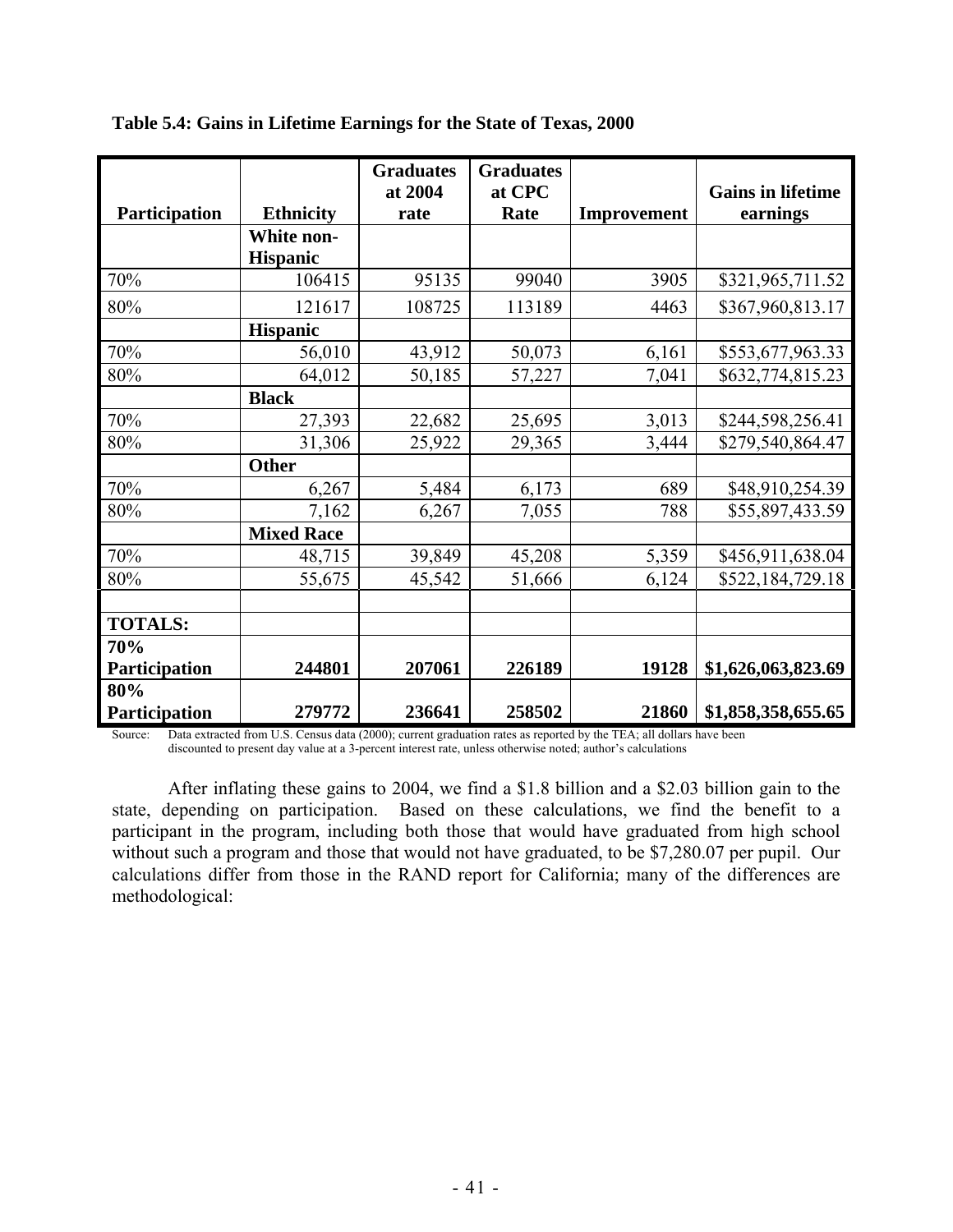- Our research utilizes U.S. Census data and is based on wage models that predicts an hourly wage rate, rather than mean annual earnings.
- Like RAND, we allowed for a 0.05 percent rate of growth in real annual income based on growth in productivity.
- Because Texas is a low wage state, we do not account for growth in income due to fringe benefits. Texans are underinsured, and, for this reason, we assume that employers in Texas are not as likely to provide fringe benefits at the level that RAND assumed in California.

 Other differences in the populations and wages within Texas and California account for the aforementioned differences in gains to lifetime earnings. The differentials in California should be much larger in nominal dollars because the wages in that state are much higher than in Texas. Our assessment of the differences in earnings is conservative because we assume that all workers are employed full-time. Moreover, the differences are likely to be much larger because those without high school diplomas are much more likely to be unemployed or underemployed. Our assessment is also conservative because high school graduates are more likely to be insured than high school dropouts.

 The findings regarding gains to lifetime earnings are similar for Texas and California because this benefit is derived wholly from the improvement in quality of the existing program. Therefore, drastic differences in participation rates do not apply here. We are assuming these benefits to be zero within the existing model, and that these benefits accrue only with a highquality pre-kindergarten program, such as the CPC program.

# *Gains in Tax Revenue, Less Reliance on Public Assistance, and an Improved Economy*

Increases in the income of participants in the program will benefit all Texans in the form of increased tax revenues that fund public programs. Although the State of Texas does not utilize an income tax, the state still benefits greatly from increases in the incomes of Texas families. As families experience increases in income, they also increase their expenditures. Texas should realize increased revenues in the form of consumption taxes and local property taxes (Murdock and Klineberg 2005). Based on the real income of Texans, as reported in 2004, and sales tax revenue collected by the state, according to State Comptroller's Office, we find that the effective tax rate is 2.2 percent (Texas Revenue Estimates FY 2006-2007). If we experience 70 percent participation in the proposed program, the gain in tax revenue will total roughly \$39 million. Likewise, an 80 percent participation rate will likely generate \$45 million in sales tax dollars for the State of Texas.

Increased income also indicates less reliance on public assistance or welfare programs. This reduction means cost savings to the tax-paying public in funding such programs. Prekindergarten education may also engender a reduction in a child's lifetime use of welfare. The CPC Study did not find a change in child welfare usage; however, the High Scope Perry Preschool Project did. The Perry Preschool program, which served minority, high-risk children, found a 21 percent reduction in participant's welfare usage when compared to the control group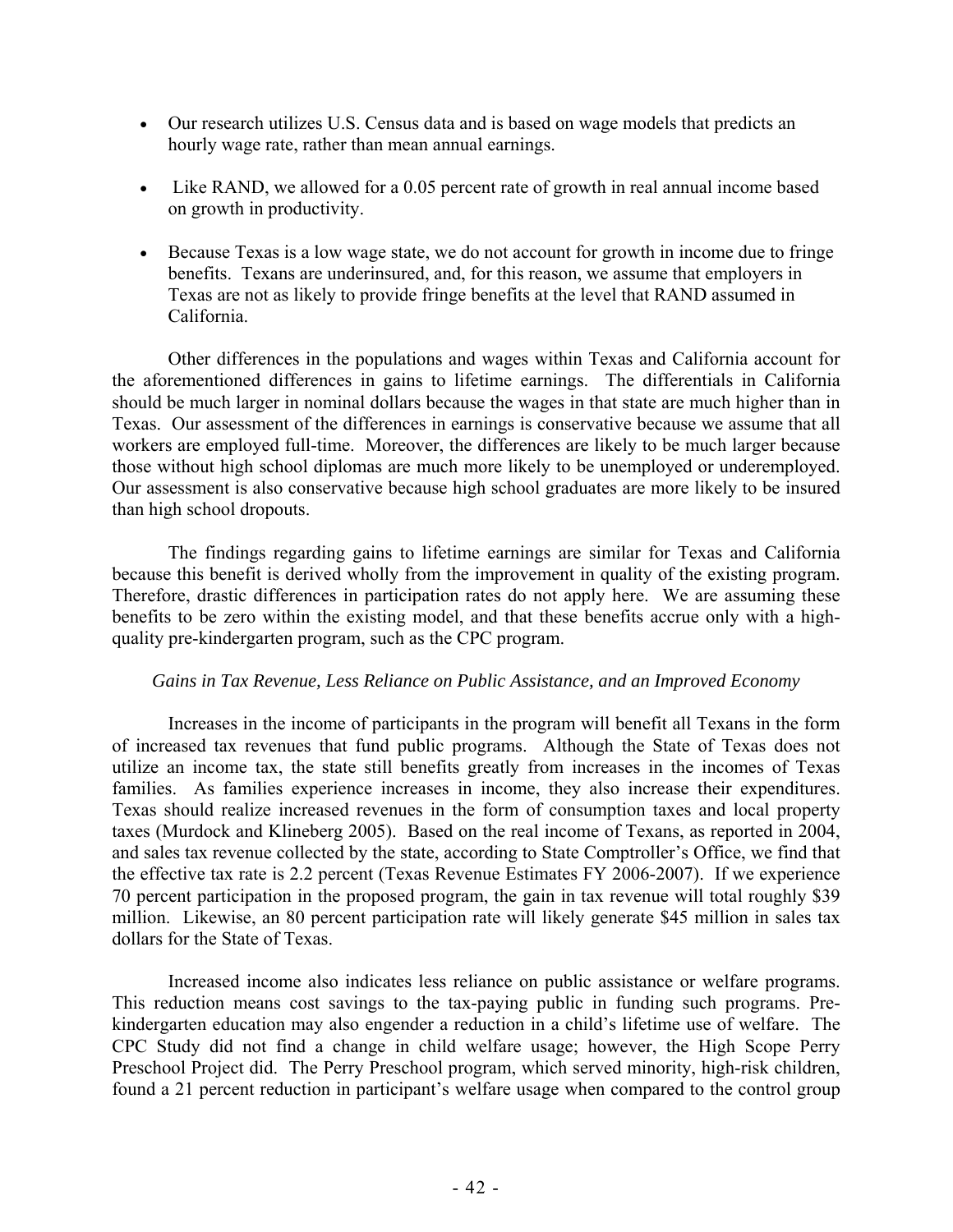(Schweinhart et al. 1993). Like the RAND study, however, we do not include the welfare calculation in our analysis because the CPC study did not find similar results. Although the benefits will not be calculated in our analysis, they do, nonetheless, deserve to be mentioned. The RAND study estimated that the Perry Preschool program found a \$4,039 per child savings to taxpayers and a \$3,635 reduction in present value income to each participant; this results in a \$404 net benefit to society (RAND 2005, 85). Karoly and Bigelow (2005, 85) believe that their analysis underestimates government benefits, and that the benefits to participants are overestimated by negating the welfare reduction calculation. Nonetheless, the overall benefit to society would be negligible.

Furthermore, increased lifetime earnings affect more than increased government revenues and less reliance on public assistance programs. Increased income certainly affects the economy of Texas. An environment in which educational attainment and human capital are high, coupled with higher compensation rates, is an attractive environment to high-quality employees and firms within Texas and throughout the United States. Increasing the quality of the economic environment in Texas benefits all current Texans and attracts individuals to the state.

# *Reduction in Child Maltreatment*

An evaluation of the CPC study, conducted by Reynolds and colleagues (2004), found that the children involved in the CPC program were only half as likely to be victims of child maltreatment, such as neglect and abuse (5 percent of participants vs. 10 percent of others).

Previous studies have made it possible to measure tangible savings to families that might be involved in cases of abuse or neglect. Involvement in such cases not only adds to the cost of social service and investigation programs and court fees within government, but also, Miller, Cohen, and Weirsema (1993, 10) found that both the victims and families involved in cases of abuse and neglect experience tangible losses associated with lost productivity, medical treatment, and mental health care. The largest portions of tangible costs associated with abuse and neglect are in lost productivity and mental healthcare costs. Those experiencing abuse and neglect lose wages for unpaid workdays, fringe benefits, housework, and school days. Miller et al. (1993, 12) found that mental healthcare usage rates for victims of child abuse are between 25 and 50 percent, while victims of other crimes use healthcare at much lower rates (1 to 4 percent).

After bringing the costs, as identified by Miller, Cohen, and Weirsema, forward to 2004 dollars, the cost of each case of abuse to families is \$13,134.24; cases of neglect average \$2,565 per case. In 2004, 35 percent of cases were classified as abuse, and the remaining 65 percent of cases were neglect in Texas (DFPS Databook 2004). If we weight those costs by the percentages of abuse and neglect cases in Texas in 2004, we find that the average case costs a family \$6264.48 in the state. Therefore, if involvement in a high-quality pre-kindergarten program reduces the percentage of children involved in child maltreatment cases, we can hope to produce the same percentage of savings to families that are spared the costs of such involvement.

In 2004, the child population in Texas numbered 6,189,777 and the number of confirmed cases of abuse or neglect numbered 43,666 (DFPS Databook 2004). The rate of abuse is, thus, 8.2 children out of every 1,000 selected. If the incidence of child abuse and neglect are cut in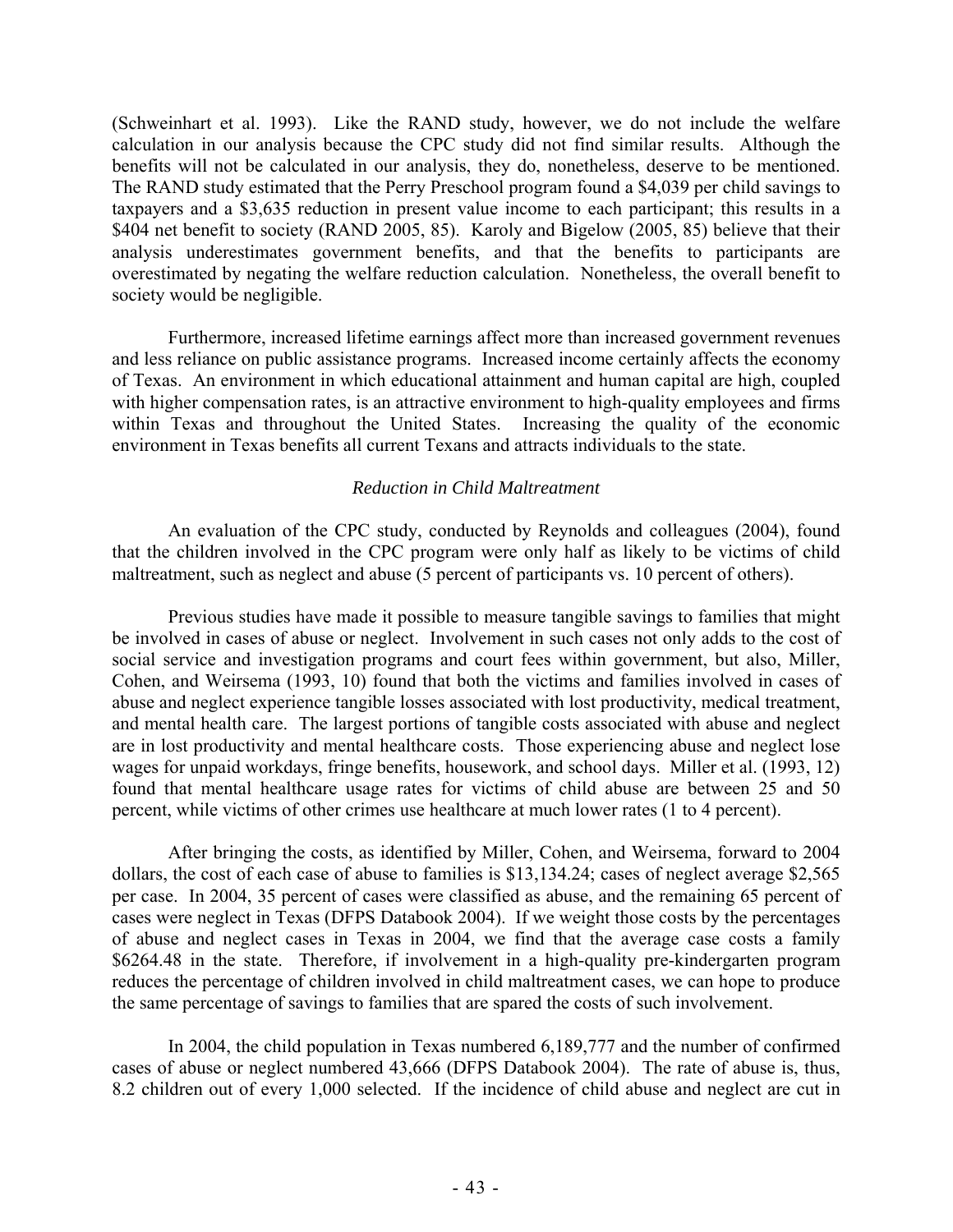half for participants in the proposed program, we can assume that the ratio will drop to 5 children for every 1,000 children selected. We are assuming that 70 percent of all eligible four-year-olds, or approximately 233,400 children, will participate in a high-quality pre-kindergarten program modeled after the CPC Program. Before the implementation of such a program, we would expect that 1,914 children would be victims of either abuse or neglect, incurring a total cost to families and individuals involved of \$11,989,743.88.

According to Reynolds (2000), we can expect the number of victims and the cost associated with those victims to be cut in half. After implementing such a program, we expect 957 fewer children to be victims of abuse or neglect, and the overall savings to those victims in the state of Texas would total \$5,994,871.94. Though such cases are, once again, costly to the state in the form of law enforcement, medical, investigative, and administrative costs and costly to the families involved, such cases are much more costly to individual victims. Such costs include a child's physical and emotional well-being. Though emotional well being and development are difficult to quantify successfully, it is important to consider them and other intangible benefits of the proposed pre-kindergarten program.

# *Intangible Benefits to Participants*

Some of the benefits of a high-quality pre-kindergarten program are not easily quantifiable. Indeed, high-quality pre-kindergarten education realizes significant quantifiable benefits to society, participants, and all levels of government, but many important outcomes are intangible. Decision makers must personally weigh the importance of qualitative and quantitative benefits accruing to participants when evaluating the worth of a proposed public program. Some qualitative benefits to participants include cognitive and social development, reduced involvement in criminal activities, and increased self-sufficiency.

# Cognitive and Social Development

Involvement in a high-quality early childhood education program has been shown to enable participants to enjoy numerous benefits that are not always quantifiable in monetary terms, at least not to the individual participant. A study of participants in the CPC program suggested that, at age 9, "those who participated in the CPC had significantly higher reading and math achievement scores, lower rates of grade retention, and higher ratings of parental involvement" (Karoly 1998, 4). These benefits result in monetary savings to the state based on less grade repetition, etc., but they are also beneficial to children in the form of appropriate behavior and cognitive development. Such benefits are enjoyed socially and psychologically by participants and also monetarily in the form of cost savings to taxpayers as discussed later in this chapter.

Early childhood education programs have attempted to measure a wide array of outcomes; however, none have chosen to measure the same outcomes. This poses a problem when researchers seek to compare the quality of different programs and assess the merits of implementing such programs. For example, the CPC study did not measure intelligence levels (IQ) or trips to the emergency room; Perry Preschool study did, however. Moreover, the Perry Preschool study chose not to look at behavioral development while CPC did (Karoly 1998, 67).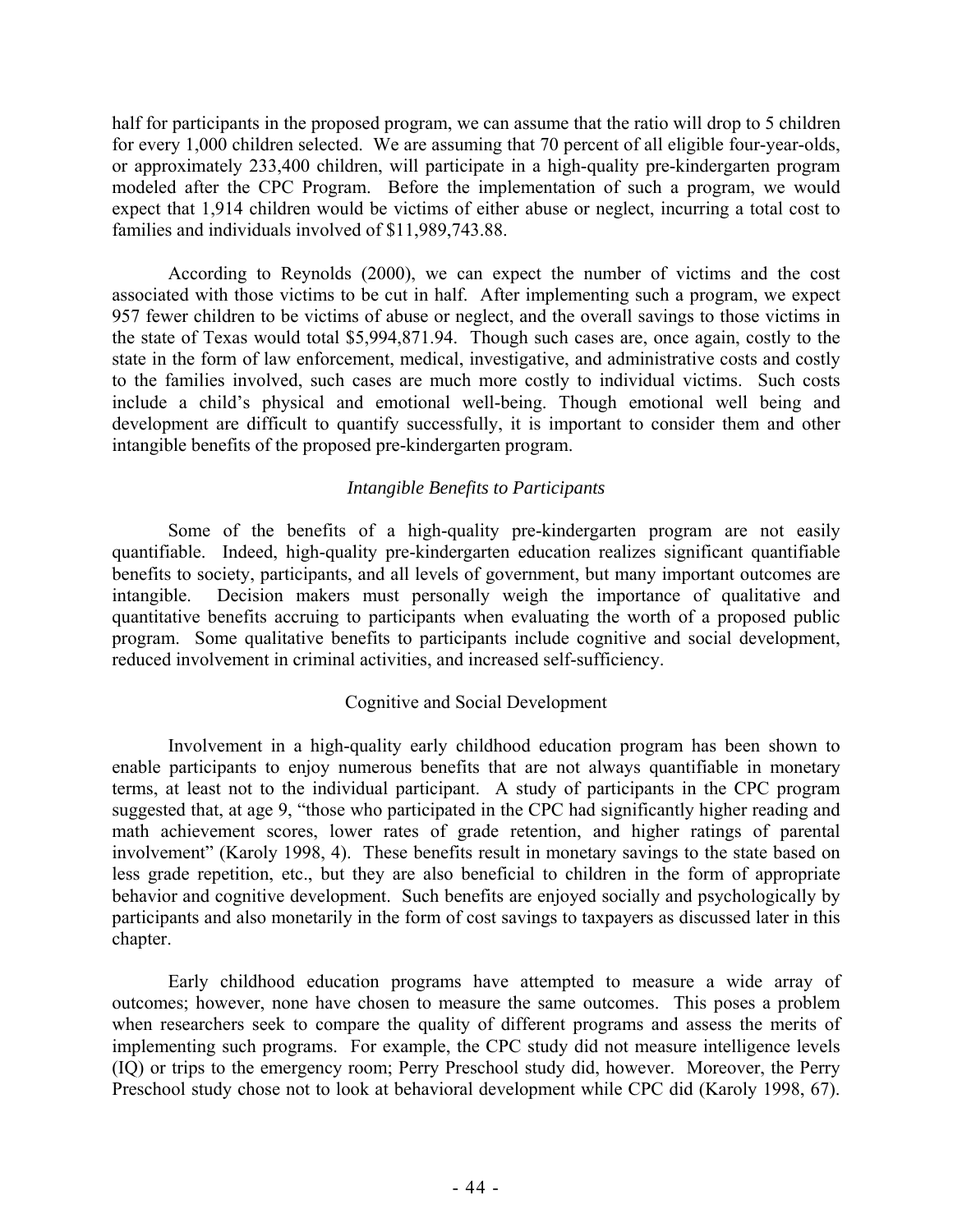One could infer that similar programs would have similar benefits, but we cannot say with confidence that these programs will produce outcomes that have never been measured in relation to the program. The result is a general idea of the possible benefits that could accrue with the implementation of a high-quality universal pre-kindergarten program. We are unable, however, to attribute all of these benefits to a single program that has been studied thus far.

# Reduced Involvement in Criminal Activities

In addition to the cognitive and emotional development benefits mentioned above, participants experience "lower incidence and seriousness associated with juvenile offenses" (Karoly 1998, 67). Participants in these programs are less likely to experience the negative social and financial effects of being involved with the juvenile justice system and being incarcerated. Reduced involvement in criminal activities will be discussed in greater detail later in the report.

# Self-sufficiency

Increases in income that result from increased educational attainment allow participants to become increasingly self-sufficient, allowing them to participate more in the labor force, pay more taxes, and lessen their welfare usage.

In 1999, King et al. acknowledged reported benefits to health in the form of fewer visits to the emergency room and a lower incidence of teen pregnancy (Karoly 1999). The possible intergenerational effects identified by King et al. can be described as parental benefits that stem from the program's efforts to involve the entire family. These effects could lead to benefits from "enhanced self-esteem to earning and output effects from their own increased work effort" (Karoly 1999, 11). In addition to the parents, King et al. acknowledge that siblings that are not involved in the program could likely experience similar benefits, as parents may implement some of the lessons learned via their child in pre-kindergarten (Karoly 1999, 11). Finally, King et al. argue that increased civic participation is a possible due to the increased economic well-being of participating families and children.

The positive benefits of implementing a universally-accessible pre-kindergarten program are dispersed across individual participants and their families, state, local, and federal governments, and society overall. Participants may experience a wide range of social, cognitive, and health related benefits in addition to increased educational attainment and increased lifetime earnings.

# **Benefits to Parents**

 Parents of children who participate in a pre-kindergarten program will benefit both directly and indirectly. These benefits are derived from the fact that pre-kindergarten may be substituted for or be held in conjunction with child care services that were previously being provided. The direct benefit to parents is that they either no longer have to pay for child care services or their overall child care costs are significantly reduced if they work more than 8 hours a day or also have other children in child care at the same time. Indirectly, parents benefit from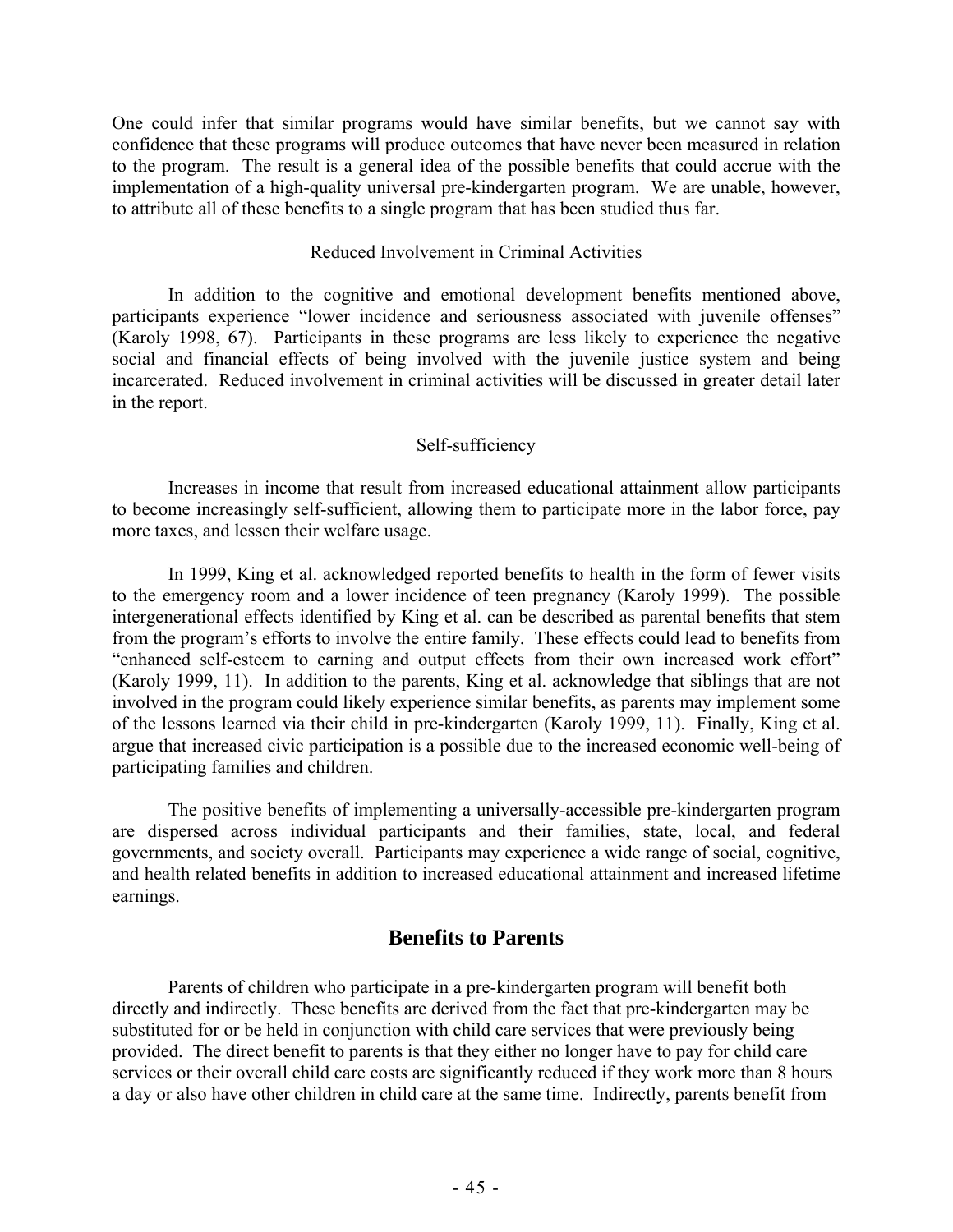the freeing up of their time to work or do other activities that the parent would normally not be able to do if the pre-kindergarten program was not available. Additionally, by returning to work sooner, parents are also able to increase their lifetime earnings.

#### *Direct Benefits to Parents*

 According to our model's cost-benefit analysis methodology, benefits to parents only take into account direct returns from the participation of their child in the program. The direct benefit that participants' parents receive is the provision of child care services during the time that their child is in the pre-kindergarten program (Reynolds et al. 2002, 12). Continuing with the CPC's methodology, an hour of child care is valued at the minimum wage rate. This rate is set at \$5.15 per hour in the State of Texas. Accordingly, if the pre-kindergarten program provides 1,309 hours of child care, then the resulting benefit to parents is a savings of \$6,741.35 for each year of pre-kindergarten.

#### *Indirect Benefits to Parents*

 Although the CPC Program did not include other potential benefits to participants' parents, other studies suggest that there are indirect benefits that may accrue to them as a result of their child's participation in a high-quality pre-kindergarten program. Evaluations of the CPC program did not include these benefits because they were not measured. These figures are typically omitted because analyses of pre-kindergarten programs tend to focus primarily on benefits specifically related to participants, such as reductions in youth-related problems like child abuse, delinquency, and high school drop out rates. Most importantly, the parents in the CPC program were required to participate in the program, which did not allow parents free time to work as in the program under evaluation (Reynolds et al. 2002). However, program evaluators note that parents generally did not fulfill their participation obligations, so the benefits of the CPC program clearly do not hinge on parental participation during the regular school day.

 An example of a program that offers full-day, year-round care and non-mandatory parental participation is the Abecedarian program. Although this program provides care for children from a few months after birth until kindergarten, the importance of this example stems from the improved education level, occupational status, and earnings of participants' mothers over mothers whose children did not participate in the program. Thus, mothers of children who participate in a high-quality pre-kindergarten program not only have the potential to generate income by working, but also, they have the potential to increase their lifetime earnings by having an additional year of work experience (Masse and Barnett 2002).

#### Increased Income for Mothers

 While several cost-benefit analyses have been conducted on various early childhood development and pre-kindergarten programs, no single analysis has been broad enough to capture the full range of benefits from such programs (CED 2004). To fully capture the benefits to parents of pre-kindergarten program participants, we must consider other ways in which parents would benefit besides having a child care alternative. These benefits accrue from the changes in outcomes for the parents as a result of their children's participation in the program.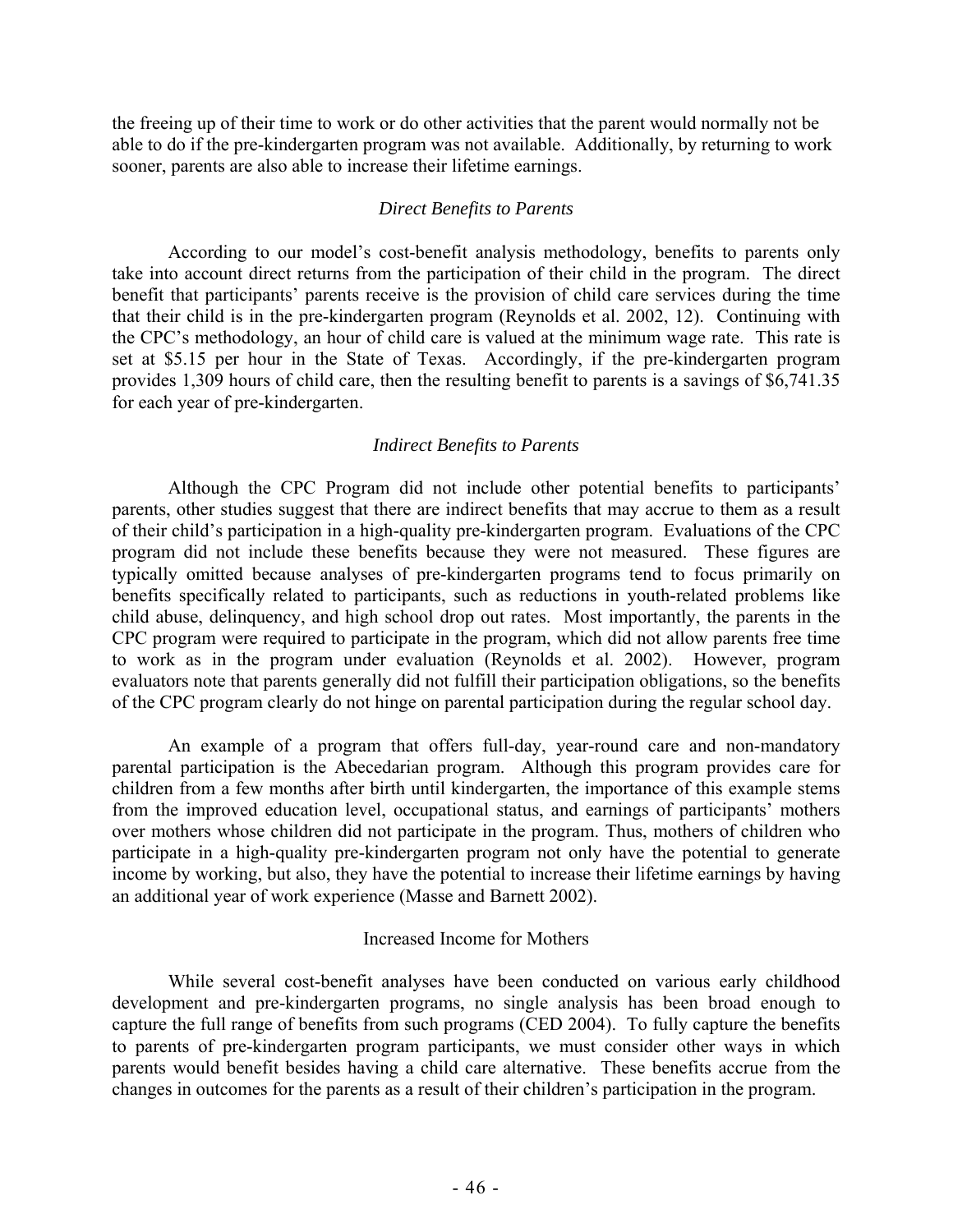One potential benefit to parents results from their increased ability to participate in the labor force. If pre-kindergarten takes the place of parental child care, then the parental child care provider is free to do other activities with his or her time, such as working. We assume that this benefit to parents is derived from the mother's ability to work since it is generally the mother who stays at home to take care of the children. Therefore, women whose youngest child in the household is age 4 will be free to take on at least a part-time job if desired. These women are usually mothers who were unable to work and/or did not want to work because they had children below school age. Oftentimes, the rationale is that they cannot afford high-quality child care for their children, and/or they choose to take care of their children until they are old enough to go to school. In 2004, there were approximately  $183,700^{14}$  Texas women of working age whose youngest child in the household was age 4.

 A review of the literature shows that, all things equal, women who are more educated are more likely to work, although they may temporarily leave the labor market for child care and rearing purposes (Hartmann 2004). Additionally, there is evidence that there is a correlation between wage rates and education levels; as women attain higher levels of education over the years, their wage rates increase. Thus, highly educated women and women with higher potential wage rates are more likely to remain in the labor force after childbirth because of the opportunity cost associated with non-market, homemaking activities (Brayfield 1995, 190). In addition, the hourly participation of married women in the labor force has increased from 869 hours in 1979, less than a half-time job, to 1,255 hours, an increase equivalent to working ten additional weeks of full-time work (Hartmann 2004, 228). Nevertheless, a single mother is more likely to work than a married mother. Furthermore, family income has been shown to be an influential factor in whether or not a mother will stay home to care for her children. Generally, in a two parent home the income is higher, or the father can work longer and more hours to support the family. On the other hand, in a low-income household the mother will more likely decide to go back to work or go on federal assistance in order to provide for their livelihood while she takes care of the child (Anderson and Levine 1999; Brayfield 1995; Bub and McCartney 2004). Our analysis indicates that  $61.62$  percent<sup>15</sup> of Texas mothers whose youngest child in the household is 4 years of age work outside the home. This figure is based upon labor force participation responses in the 2000 U.S. Census.

 Several studies demonstrate that there is a relationship between women's labor force participation and the cost and availability of child care. While estimates vary, an average approximation "is that a 10 percent reduction in child care costs will lead to a 2 percent increase in the labor participation rate of mothers with young children, with an even larger effect for lowwage women" (Karoly and Bigelow 2005, 124). Additionally, reduced child care costs have higher effects on single mothers' labor force participation rates than on those for married mothers (Han and Waldfogel, 2001). After applying those assumptions to a universallyaccessible public pre-kindergarten program, a reduction in child care costs to zero for mothers whose youngest child in the home is 4-years-old would result in a 20 percent<sup>16</sup> increase in their labor force participation rate. Although a universally-accessible pre-kindergarten program only offers care for 7 hours each weekday, parents have the option of paying for wrap-around care for after school hours. These women could potentially increase their individual household earnings by at least \$10,300 a year if they were to work a full-time job at minimum wage.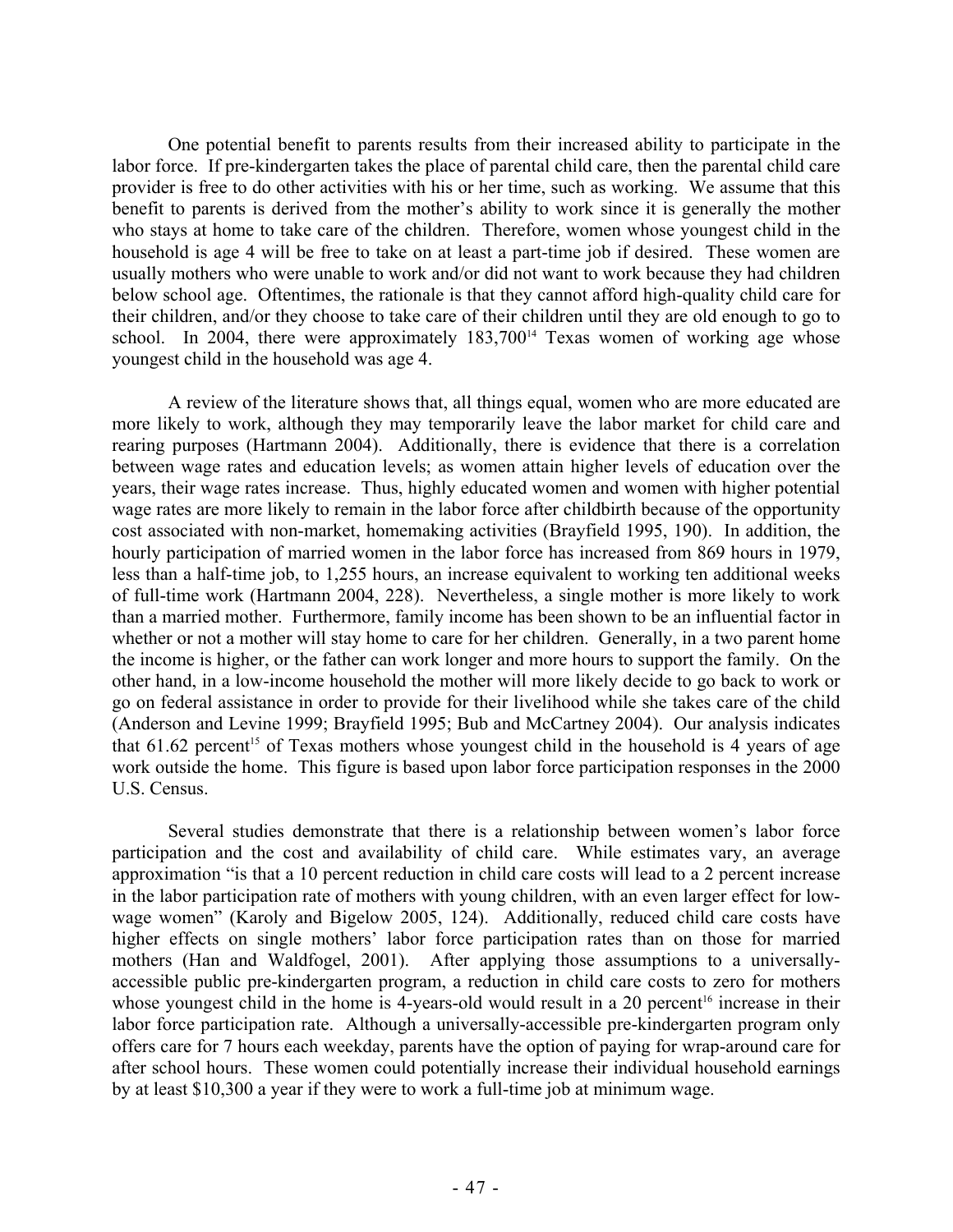In essence, Head Start and public school fully subsidize education, which in effect reduces the price of child care to zero for that period of time (Anderson and Levine 2000, 4; Gelbach 2002).<sup>17</sup> In his analysis, *Schooling for Young Children and Maternal Labor Supply*, Gelbach (2002) found that a child's enrollment in kindergarten at a public school leads an unmarried mother whose youngest child is age 5 to increase her labor force participation. These single mothers' annual weeks worked increased by 12.4 weeks, and hours worked per week increased by 8.3 hours. Additionally, enrollment of their child in a public kindergarten program increased their likelihood of employment by 19.1 percent and their annual wage and salary income by \$6,892<sup>18</sup> (Gelbach 2002, 312). Somewhat smaller effects were found for married women (313). Although these findings are for mothers whose youngest child is age 5, Gelbach (2002, 320-321) also found that enrollment of 4-year-olds in pre-kindergarten, whether public or private, similarly yielded significant effects on a single mother's employment.

 Another study by Lemke et al. (2000) examines the relationship between work participation of Massachusetts welfare recipients and kindergarten programs. Specifically, they found that the availability of full-day kindergarten significantly increased the probability that current and former welfare recipients will work. This likeliness to work was higher in areas with full-day kindergarten versus areas with part-day or no kindergarten. Likewise, they found that the decreased probability to work was associated with part-day, part-year Head Start and Pre-K programs (2000, 2). Interestingly, Lemke et al. (2000, 24) found that the stability and quality of child care has a larger effect on the probability of work than cost for low income women.

## Increased Lifetime Earnings for Mothers

 As previously mentioned, full-day pre-kindergarten programs allow mothers the freedom to participate in the work force. By joining the work force when their child is 4, instead of 5 years-old, these mothers gain an additional year of work experience in their lifetime. This means that mothers of pre-kindergarten children who decide to go to work not only earn income in that year, but also more money each additional year that they work.

 While many researchers agree that working today will increase wages over a person's lifetime, some debate whether the "standard human capital model applies to low-skill workers" (Grogger 2005, 1-2). In his study, Grogger (2005, 2) discusses the validity of the returns to experience for low-skill workers and finds that many studies on welfare recipients include selection bias that causes returns to experience to be lower than they actually are (2005, 2). By using a group that has a bias towards the likelihood of not working, the actual returns to experience are diminished by a sporadic work history. After controlling for selection bias, it was found that welfare recipients in the study who returned to work "enjoyed a return of roughly 5.6 percent per year of experience" (2005, 21, 23). Other research on samples with similar levels of experience find returns ranging from 4 percent to 7 percent, with most around 5 percent (Gladden and Taber 1999; Loeb and Corcoran 2001; Ferber and Waldfogel 1998; and Light and Ureta 1995). Mothers of four-year-olds in our sample were on average 32.5 years old and had a high school education. After applying Grogger's findings to the characteristics of our sample, we can say that mothers who decide to join the workforce can potentially increase the present discounted value of lifetime earnings by at least \$45,629.<sup>19</sup> We can expect these findings to be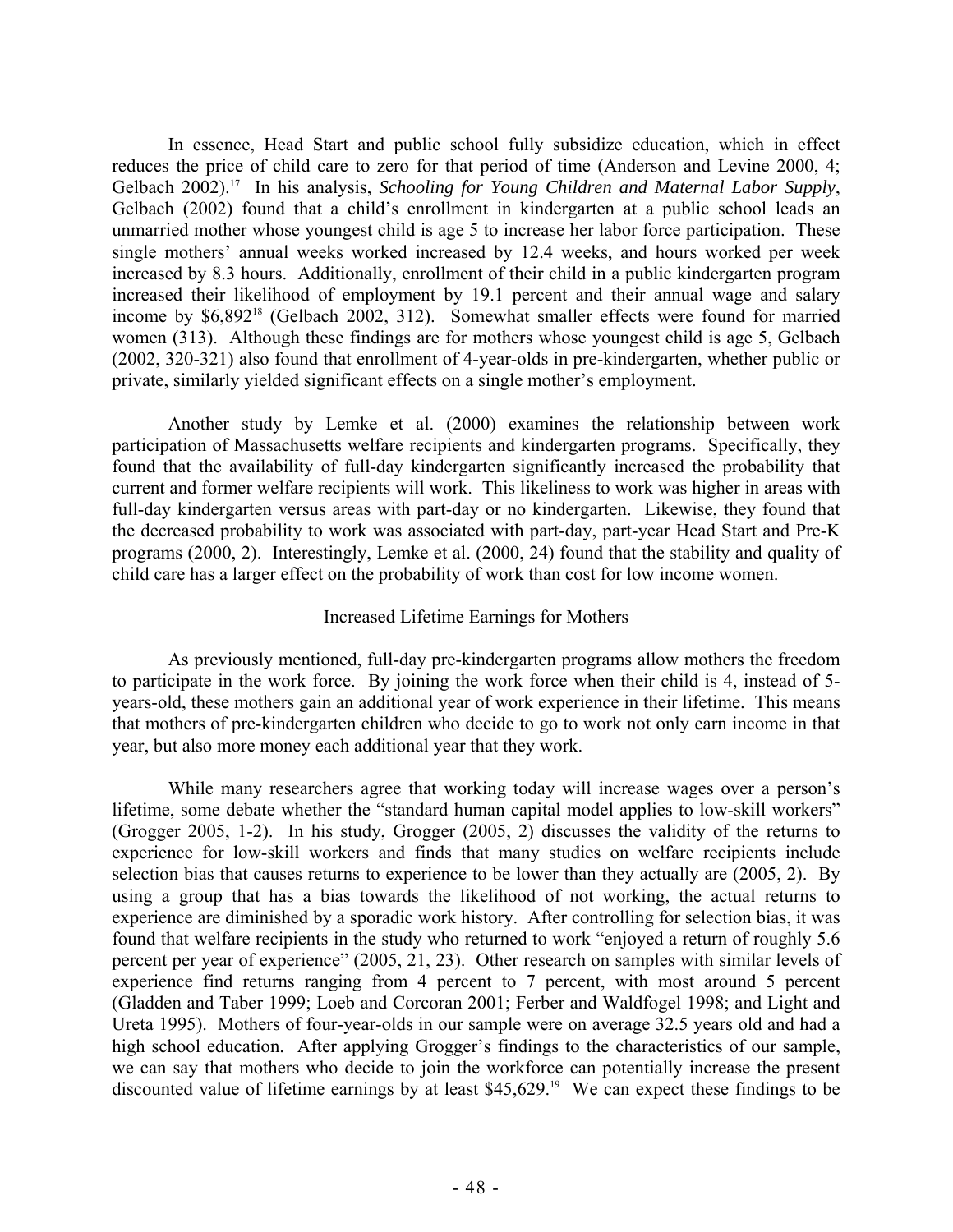the same without regard to high school completion (Gladden and Tabor 1999) or welfare use (Loeb and Corcoran 2001). It should also be noted that these women will not experience a 5.6 percent return each additional year that they work, but rather a diminishing return as they age. Thus, it is possible that potential increases to lifetime earnings may be slightly less than predicted.

## **Conclusion**





 In review, in a world were no pre-kindergarten exists, parents can save at least \$6,741 in out-of-pocket expenses for each year of pre-kindergarten from placing their four-year-old in a high-quality, universally-accessible, public pre-kindergarten program, as well as with qualifying privately-owned child care providers. In addition, if those parents have another child below school age, those resources can be shifted towards the payment of that child's care. However, Texas does have both public and private pre-kindergarten programs, as well as a significant participation rate in child care. Given that we want to implement a high-quality program within the current system, parents who choose to use public facilities will gain this full benefit. Users of qualifying privately-owned pre-kindergarten facilities or child care centers may reap a portion of the savings through the use of a public-private partnership system. In comparison, it is estimated that Californians will have a child care savings of \$3,544. Although Californians have an hourly value of child care that is \$1.60 more than Texas, this difference in savings of \$3,197 can be explained by the fact that California's pre-kindergarten program will provide 525 annual hours as opposed to the 1,309 hours that we propose (Karoly and Bigelow 2005, 84).

 Furthermore, studies on child care and labor force participation rates of mothers suggest that some mothers may decide to join the labor force if stable, low-to-moderate cost, high-quality child care were available to them. This is especially true if the pre-kindergarten program lasts a full-day. Moreover, reductions in child care costs lead to increases in women's labor force participation rates. If child care costs for four-year-olds dropped to zero we estimate that the labor participation of mothers whose youngest child is four will increase by approximately 20 percent. Considering that a Texas family with at least one four-year-old has, on average, 0.55 other children in the household, it is more likely that child care costs will reduce by approximately 37.53 percent, for those needing child care during the typical 8 a.m. to 5 p.m.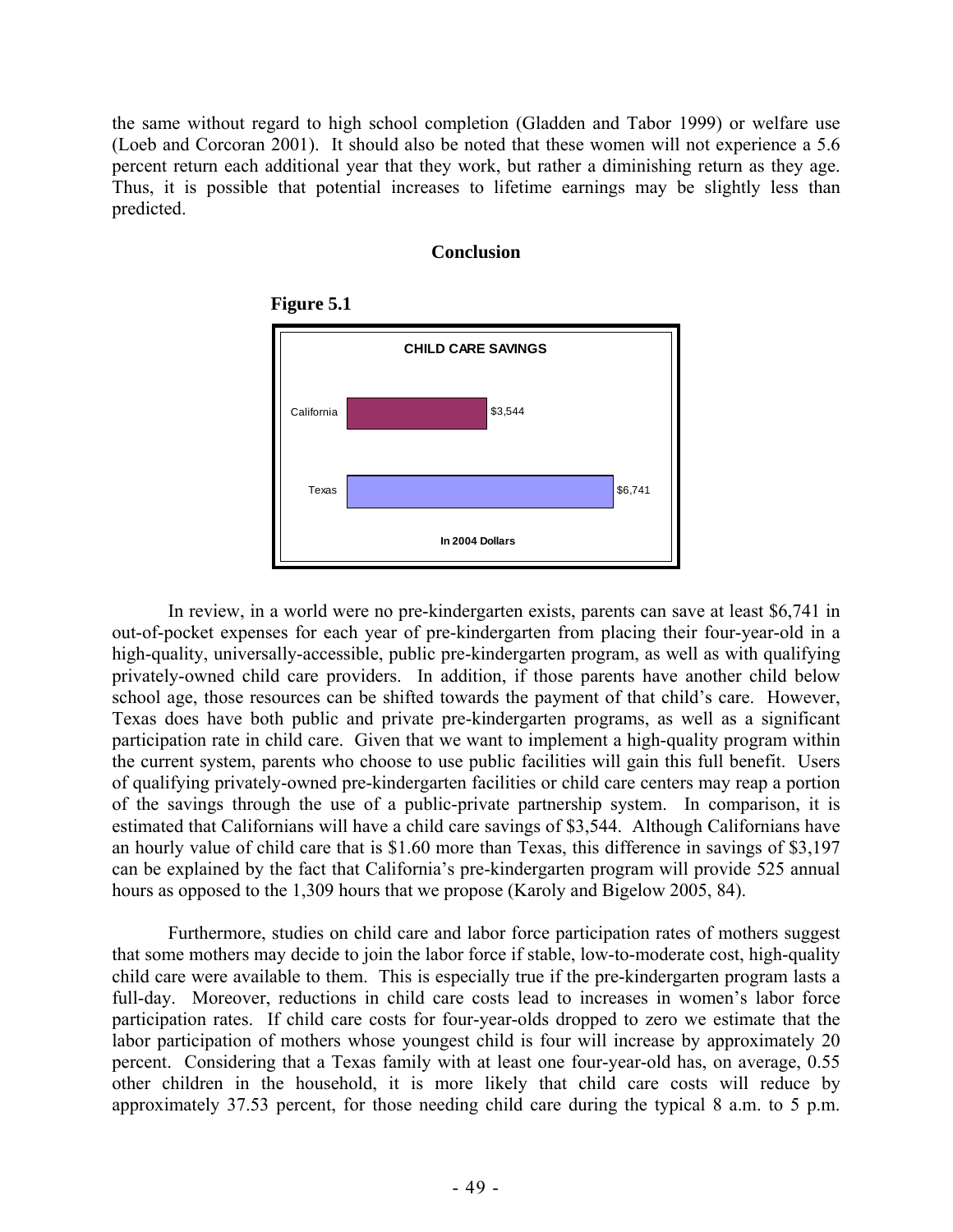work shift. With this expected reduction in child care costs, we approximate that labor force participation of mothers with four-year-olds will increase by 7.51 percent<sup>20</sup>, or 4.70 percentage points $21$ .

 Financially speaking, it can also be surmised that participation in this pre-kindergarten program for family's whose youngest child in the home is four-years-old may increase their household income by a minimum of \$10,300 that year, should the mother decide to work fulltime. The increased income for those 4.70 mothers, distributed to all pre-kindergarten students, results in a benefit of approximately \$484.33 per child<sup>22</sup>. With this being said, it should be kept in mind that all mothers may not decide to join the workforce, despite the freeing up of their time for other things besides child care. Married women have a higher tendency to remain out of the labor force, while mothers with high levels of education have a higher likelihood of returning to the work force.





 Increased earnings for mothers during the year that their child is in pre-kindergarten also lead to increased earnings over their lifetime. The rationale is that an additional year of work today results in an additional year of work experience, which in turn, allows the mother to earn more money in the future. Our sample of mothers whose youngest child is four-years-old had an average age of 32.5 years and on average had a high school education level. From that age until 65 years old—the federal retirement age—mothers had lifetime earnings of \$814,806. Returning to work when their child is in pre-kindergarten, instead of kindergarten, increases their lifetime earnings by \$45,629, or 5.6 percent.<sup>23</sup> While we do expect for their earnings to increase over their lifetime, we anticipate that their will be a diminishing return to work experience and the 5.6 percent increase each year will eventually taper off. The benefit of increased lifetime earnings for mothers distributed to all pre-kindergarten students results in a benefit of \$2,145.60 per child. These lifetime earnings figures have been discounted to present values.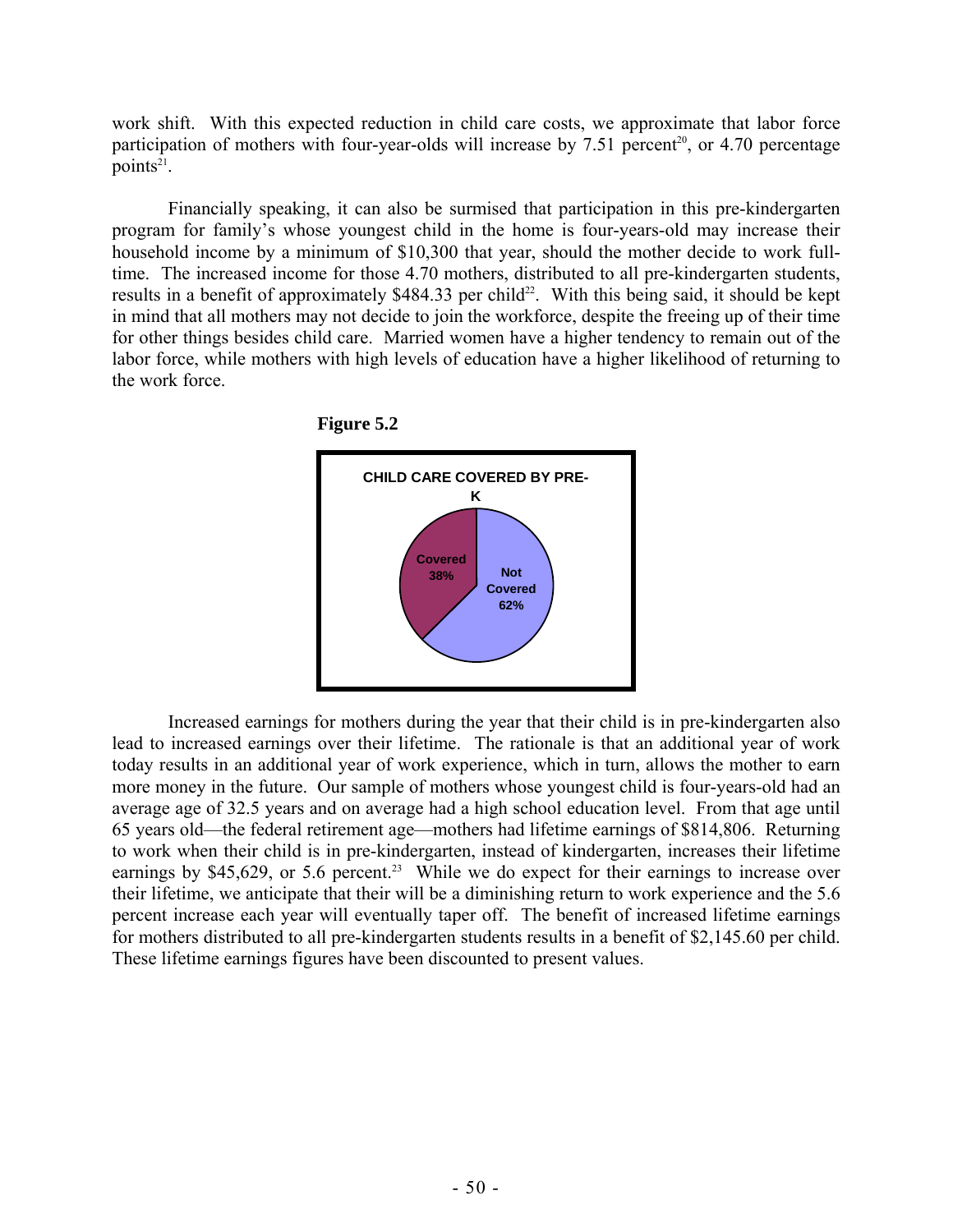**Table 5.5** 

| <b>BENEFITS TO PARENTS</b>          |                        |                        |                        |  |  |
|-------------------------------------|------------------------|------------------------|------------------------|--|--|
|                                     | <b>Texas - No Pre-</b> | <b>Texas - Current</b> |                        |  |  |
|                                     | kindergarten           | <b>Program</b>         | <b>California/Rand</b> |  |  |
| <b>Value of Child Care</b>          | \$6,741                | \$6,741                | \$3,544                |  |  |
| <b>Increased Income for Mothers</b> | \$484                  |                        | \$0                    |  |  |
| <b>Increased Lifetime Earnings</b>  |                        |                        |                        |  |  |
| for Mothers                         | \$2,145                |                        |                        |  |  |

# **Benefits to Employers**

 While a cost-benefit analysis establishes one aspect of the economic case for a universally-accessible pre-kindergarten program in Texas, it does not completely capture the full range of potential economic and non-economic benefits that may accrue from investing in such a program. To capture the benefits to Texas employers, we must also consider other ways that employers would gain from a universally-accessible pre-kindergarten program. Specifically, this section will focus on future term benefits to employers as they relate to Texas' competitiveness in the nationwide economy.

# *Indirect Benefits to Employers*

 The implementation of a universally-accessible pre-kindergarten program in Texas can potentially increase the size of the workforce, as well as improve its performance. These benefits to employers would immediately accrue as a result of changes in the ability of parents to participate in employment activities. Since changes in outcomes of the participants' parents are not typically measured in the evaluation of pre-kindergarten programs, spillover benefits to employers and the economy from these changes are likewise typically left out of prekindergarten cost-benefit analyses.

 In order to address the benefits to employers, it is important that one have an understanding of the labor force issues that employers will face in the years to come. By understanding the implications of these issues, one can contextualize the value of the benefits that accrue to employers from a universally-accessible pre-kindergarten program. According to Karoly and Panis (2004), there has been a slowdown in the overall growth rate of the workforce over the last twenty years. "The U.S. labor force grew at an annual rate of 1.6 percent during the 1980s and then slowed to 1.1 percent during the 1990s. While the Bureau of Labor Statistics projects no change from the 1990s during the current decade, the rate is predicted to slow down to 0.4 percent in the 2010s and 0.3 percent in the 2020s" (Karoly and Bigelow 2005, 122). This slowdown stems from the aging of the baby boom generation, which is expected to show significant growth, and from a decrease in immigration (Fullerton and Toossi 2001).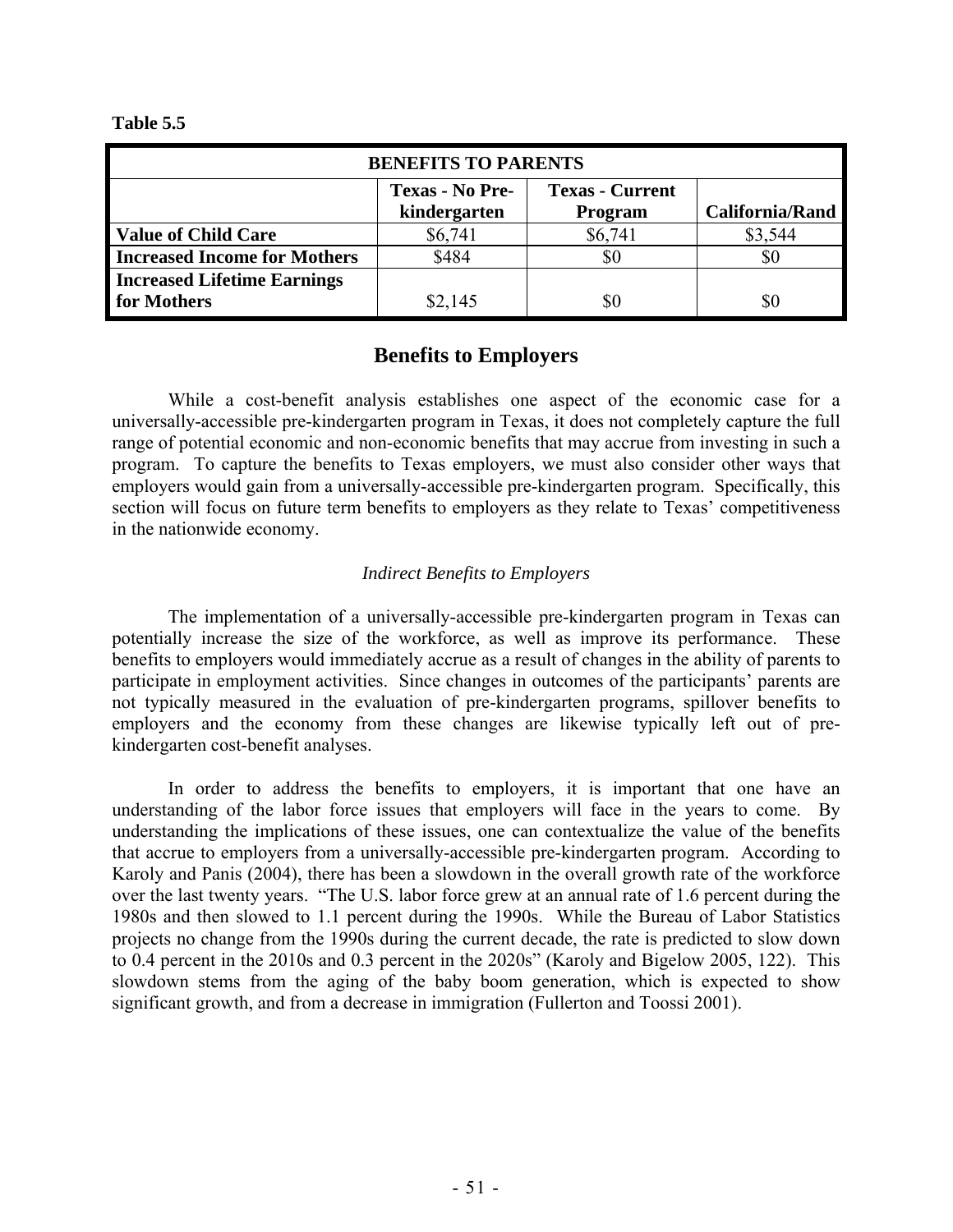In Texas, over the last five years, the labor force rate of growth has decreased by 0.25 percent compared to a 0.5 percent slow down for the nation as a whole.<sup>24</sup> The average age of the total population in Texas is 34.32, and the average age of the working population is  $43.18^{25}$  The implication of this slow down in the rate of labor growth is that it will be difficult to recruit workers during periods of strong economic growth (Karoly and Panis 2004, 16). The only way to ease pressures to sustain the economic growth rates experienced in the past is to increase the size of the labor force (Karoly and Bigelow 2005, 122). The labor force growth slowdown can be counteracted by increasing the labor force participation of the current population (Karoly and Panis 2004, 52).

## Increased Ability to Recruit Labor for Employers

 One course of action to counteract the slowdown in labor force growth is to increase the size of the labor force. As discussed earlier, some strategies to increase the size of the labor force are to increase the current participation rate of the Texas population or attract workers from other states and countries. This section explores the latter strategy of increasing the attractiveness of the state to potential workers. This strategy not only involves attracting potential workers to current employment positions, but also, includes attracting businesses to develop more employment options for all workers. While there are several factors that influence a worker's decision to choose a certain community over another as well as several factors that influence a business' decision to locate in a particular place, the quality of life is a major factor for both. In particular, a review of the literature shows that education is an area of considerable interest in regard to economic development decisions (Weiss 2004).

 Although the United States is a technologically advanced economy, some technologically-heavy companies in southern parts of the country have raised the issue of a shortage of available quality labor (Weiss 2004, 8-9). As recent economic trends and increased global economic competition drive decision makers to explore avenues to improve the local economy and attract businesses, education is increasingly being seen as one method for addressing these issues (Weiss 2004, 4-5). A high-quality pre-kindergarten program has the potential to attract skilled workers with young children to Texas over other communities that do not offer such a program (Karoly and Bigelow 2005, 123). While no studies currently exist that examine the potential impact of a universally-accessible pre-kindergarten program on location decisions, there is an emerging literature that investigates how quality of life considerations, including the quality of the education system, influence both business and worker location decisions (Weiss 2004, 16).

 Evidence suggests that there is a relationship between an employer's need for an existing educated workforce and the need for a quality local education system. Accordingly, in making their decisions about where to locate, the ability of a community to provide an educated labor pool is taken into account. Similarly, in attracting new workers to an area, public schools are also taken into consideration in the assessment of the quality of life in that area (Weiss 2004, 16). As we evolve from an economy based on natural resources and physical labor into one based on knowledge for economic growth, competitive advantage no longer goes to regions that can best reduce firm costs and provide cheap physical labor (Florida 2000, 8). In particular, skilled workers, such as those in the technology industry, take quality of life into consideration when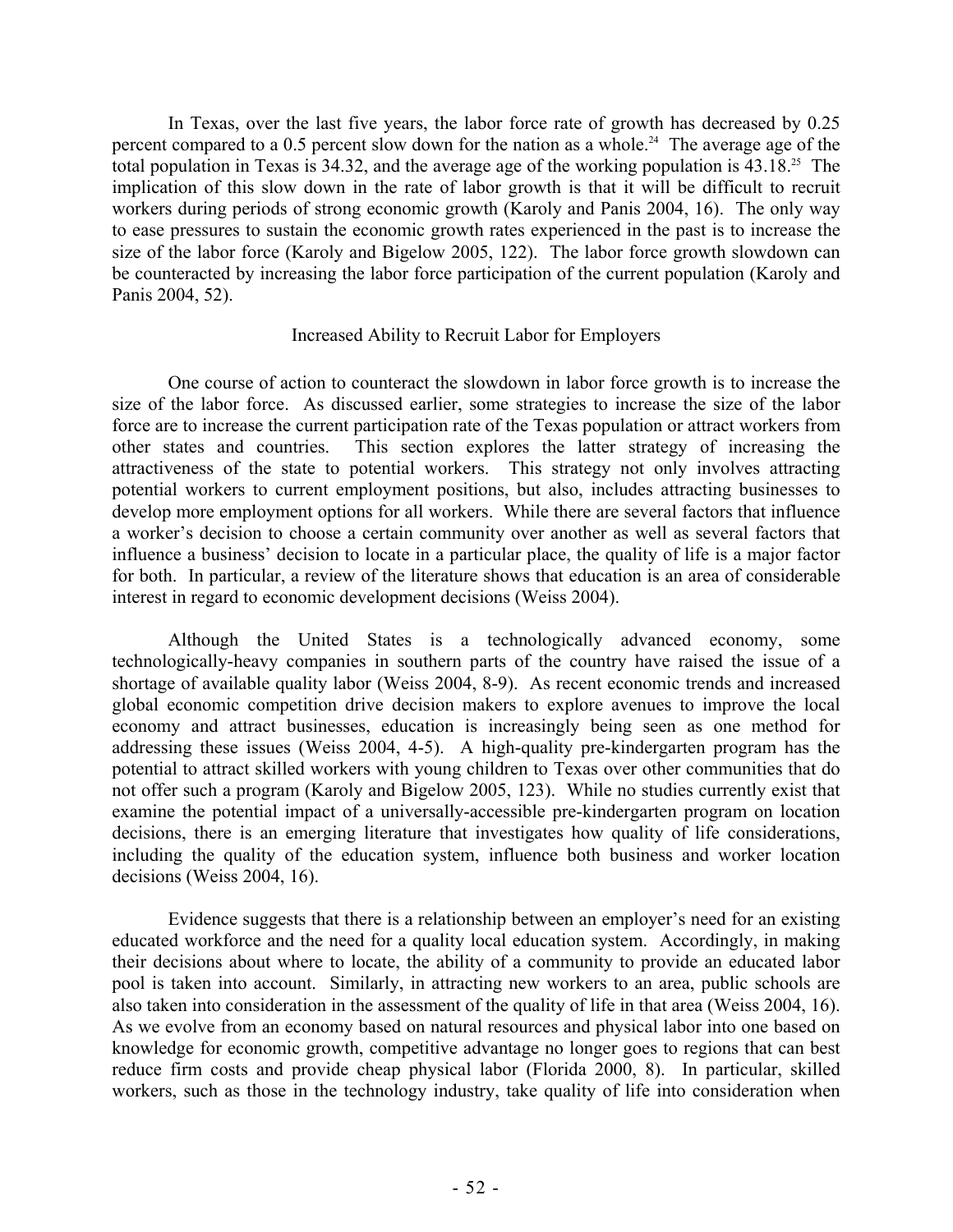deciding where to live. Regional advantage goes to those who can generate, retain, and attract talent for high technology industries through a mix of amenities, lifestyle options, and environmental quality that a place offers (Florida 2002; Florida 2000, 8-9). In his study of the location decisions of "knowledge workers", Florida (2000, 20) finds that workers ranked good public schools as the fourth most important of thirty-seven factors in deciding where to live. Likewise, high technology firms ranked good schools the fourth highest of twelve amenities in location decisions, and a survey of all firms ranked quality of public schools as the most important consideration (Florida 2000, 17).

 Economic developers are increasingly recognizing the importance of quality of life in business location decisions. Quality of life has been deemed particularly influential for companies involved in research and development and high technology, and in enterprises employing highly skilled workers in information or knowledge-based services and production (Love and Crompton 1999, 212). Evidence of this observation is a study conducted by Love and Crompton (1999, 213) in which they surveyed 174 decision makers of businesses that had initiated, expanded, or relocated to Colorado in the previous five years. Their finding was that quality of primary and secondary education was extremely important to 10 percent, very important to 29 percent, and somewhat important to 21 percent of the survey respondents in regards to (re)location decisions (1999, 216). Furthermore, quality of life was considered the second most important factor for prompting the business move and not selecting a specific community, as well as the third most important factor in the final selection of a specific community (1999, 218). A number of other surveys also indicate that K-12 education is one of the most important quality of life indicators for an increasingly "high technology and high skilled knowledge industry" and labor force (Salvesen and Renski 2003).

 It should be noted that businesses focus on quality of life considerations when making location decisions because they are relevant for attracting a high-quality workforce. The lack of empirical studies on the effects of pre-kindergarten on quality of life considerations prevents an estimation of the potential impact of a universally-accessible pre-kindergarten program in Texas on location decisions of either workers or firms (Karoly and Bigelow 2005, 123). Nevertheless, the information that is available suggests that the quality of the K-12 education system in a community plays a major role in the decision of an individual or business to locate in a particular community. Moreover, the limited data suggests that the addition of a high-quality universallyaccessible pre-kindergarten program could potentially increase the attractiveness of Texas to both workers and employers. These studies also suggest that improved educational opportunities would be more attractive for college educated, professional workers who are the most likely to value quality of life considerations. Labor costs are lower in locations that offer attractive amenities for workers.

# Improved Workforce Performance

 Another benefit to employers from the provision of a high-quality pre-kindergarten program is improvement in workforce performance. This benefit accrues from the fact that if such a program were available for at least a half-day or longer, working parents would have access to stable, convenient, high-quality care for their pre-kindergarten aged children (Karoly and Bigelow 2005, 125). Many parents—primarily female—have difficulty maintaining a job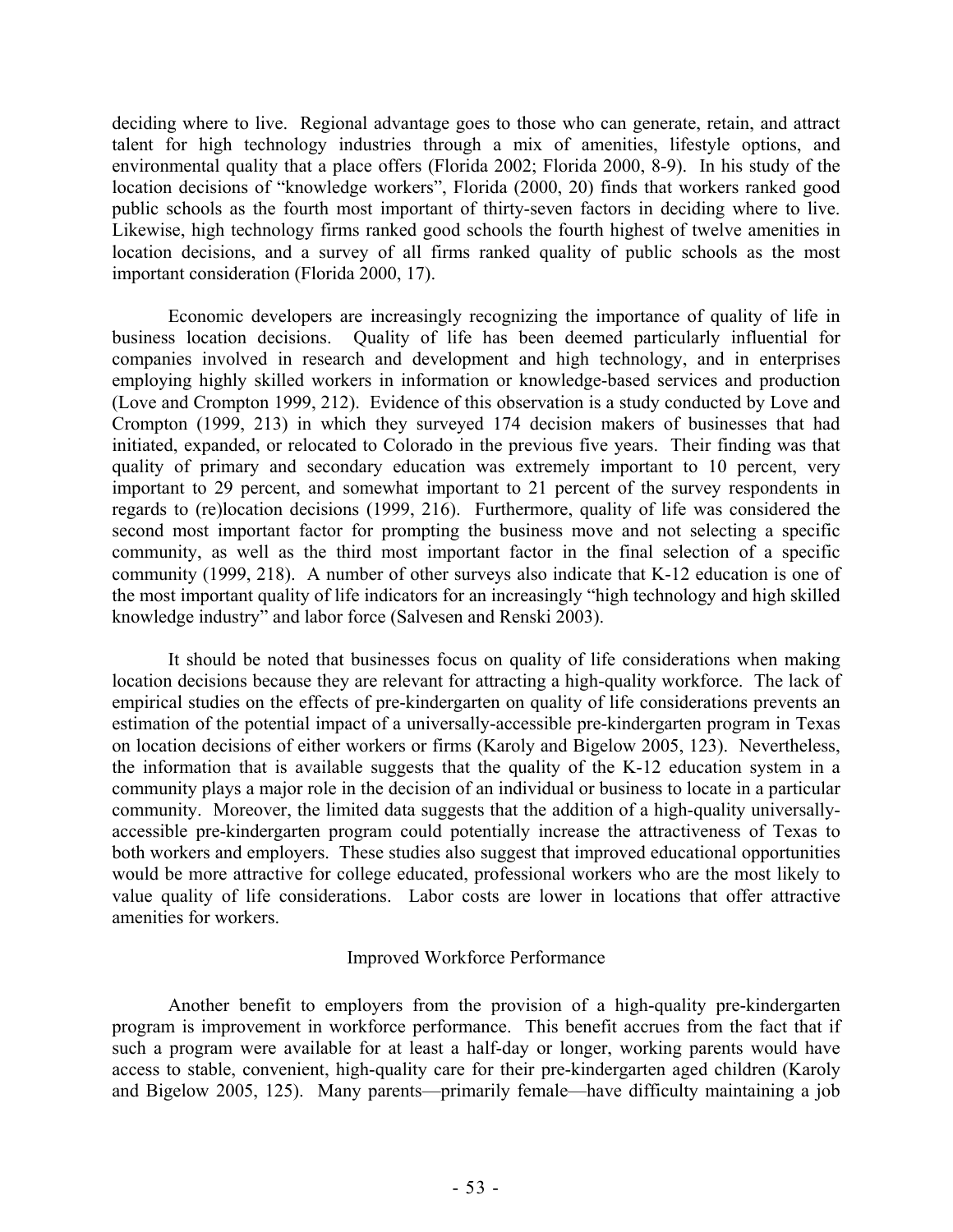while their children are below school age. Some women are unable to work because they cannot afford high-quality child care, while others choose not to work because of the lack of highquality child care available. Those parents that do choose to work often times perform worse than their co-workers who do not have children below school age or those who do not have any children at all. This reduced performance is the result of disruptions in the work day due to unreliable child care providers. The availability of a high-quality universally-accessible prekindergarten program provides a safe, secure, and stimulating child care environment. Thus, a high-quality pre-kindergarten program allows working parents to improve their work place performance by minimizing disruptions in their work schedules, lowering levels of stress, and diminishing concern about the well-being of their children during working hours (Karoly and Bigelow 2005, 125). Although such a program benefits parents of participants as well as their employers, improved workforce performance is included as a benefit to employers because they are the ones who monetarily benefit from the performance improvements. Specifically, employers benefit from a reduction in absenteeism and job turnover as well as an associated improvement in productivity that is related to improvements in the abovementioned areas.

 A review of the literature on child care and the labor market did not uncover any studies that specifically examined the benefits of a universally-accessible pre-kindergarten program on workforce performance. However, from the studies that do exist on the topic and through examination of the data on employers that offer child care access to their employees, we can generalize the likely benefits that would ensue from the high-quality pre-kindergarten program. Most of the studies on child care and employment focus primarily on the effect of child care costs, and in some instances quality, on the decision of whether or not a woman works. However, there are recent studies that explore the affects of access, cost, and stability of child care arrangements on work outcomes. Findings reveal that regardless of income level, having young children contributes both directly and indirectly to employment termination among women. Young children reduce the rewards and raise the cost of employment, in addition to raising the risk of firing or dismissal due to inability to fulfill attendance requirements (Felmlee 1984; Pavetti 1993). However, Hofferth et al. (1991) find that formal child care arrangements (e.g., center-based care) are more dependable than informal arrangements, such as a sitter in the child's home. Correspondingly, absenteeism was lower for users of formal child care services because parents did not lose as much time from work that would have resulted from the unavailability of an unstable provider, as experienced by users of informal child care arrangements. Nevertheless, even if formal child care is the more desirable mode, child care arrangements in general can be hard to find and can be quite costly, which substantially reduces its benefits and the probability of a mother working (Hayes, et al. 1990).

 As discussed in the previous section, the availability, cost, and stability of child care arrangements can also affect job turnover outcomes. Hofferth and Collins' (2000, 380) analysis of job exit suggests that the number and ages of children affect a mother's ability to maintain stable employment. While the characteristics of child care in an area, such as fees, average child/staff ratios, the number of programs, or actual child care expenditures did not seem to have a significant bearing on the likelihood of a mother's job exit, the type and convenience of that care did. "Mothers using only parental care were 2.2 times more likely to leave a job than mothers using center-based care. In addition, mothers who reported that a center was 10 or more minutes away are more likely to leave the work force than those who reported that a center was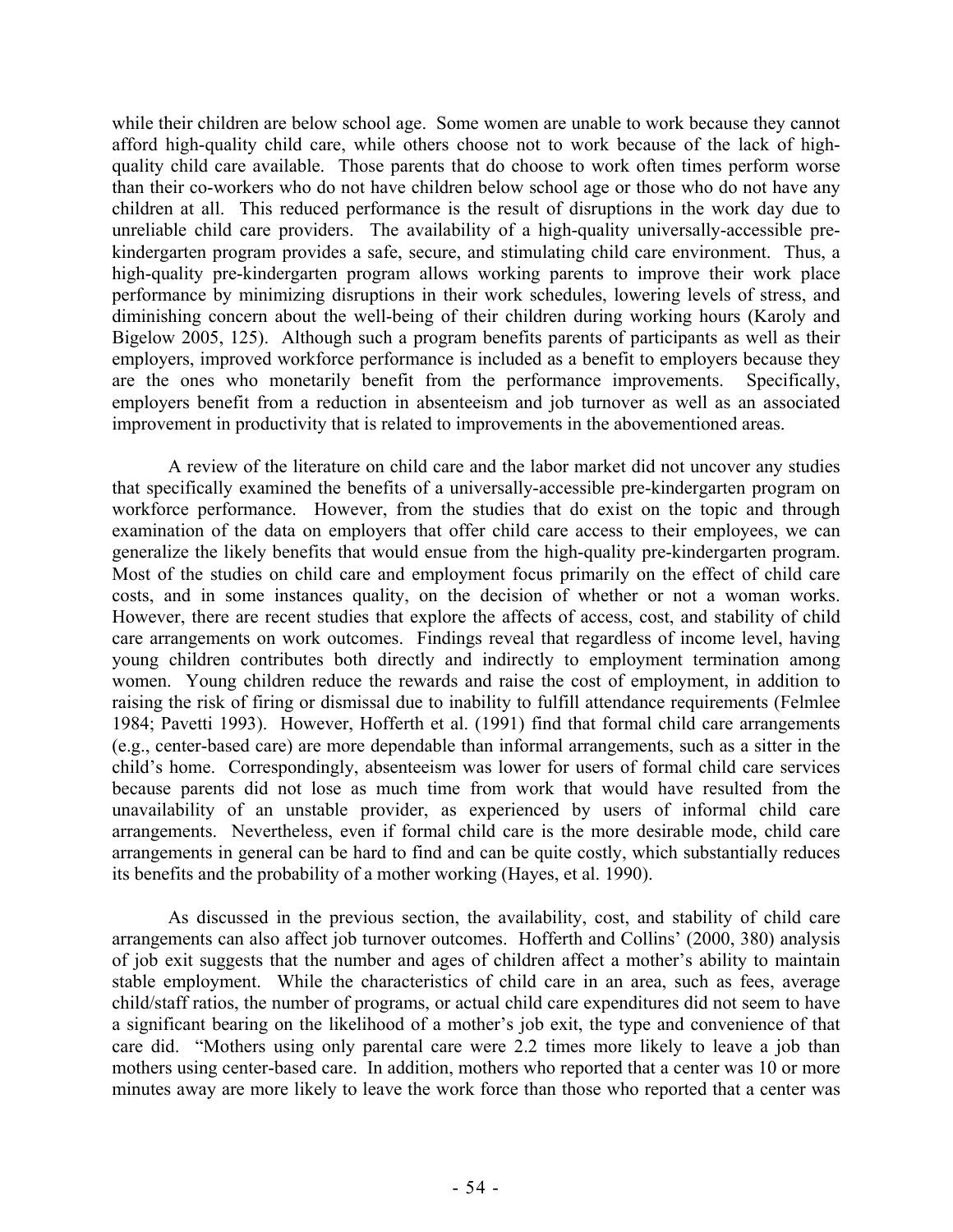within 10 minutes from home. It should be noted that convenience, as measured by distance to care, is only apparent for center-based care" (Collins et al. 2000, 381). These findings highlight the importance of formal, non-parental child care arrangements as well as convenient access to center-based programs. Moreover, instability in child care arrangements, such as the sudden termination of services, can also be a reason for work exit. However, moderate- and high-wage mothers are more sensitive to the sudden termination of a child care arrangement than low-wage mothers (2000, 383). Unexpectedly, moderate-wage mothers are mostly likely to exit the workforce due to cost and instability in arrangements than low income mothers (2000, 389).

 Recent studies show that as a result of the increase in the share of employees with children from single-parent households and dual-earner households, more employers are responding to the need of their employees to balance the demands of family life and work (Burud and Tumolo 2004). As it becomes harder to overlook the importance of enhancing the work-life balance, employers have sought to improve access to, or lower the cost of, child care. Employees have benefited through child care referral services, reserved child care spaces, subsidized child care, backup child care for sick children, and onsite employer-sponsored child care centers. While these efforts are not wide-spread among employers, it is a reality that they will have to face if they wish to attract and keep employees.

 Several studies attempt to measure the effects of employer related child care benefits on employee performance. The research of Traill and Wohl (2003) and Burud and Tumolo (2004) finds that several companies that implemented child care benefits for their employees reported reductions in turnovers and improvements in retention. While there seems to be a relationship between child care benefits and turnovers and retention, the examples from the two studies are mainly descriptive, relying mostly on company data or benefits reported in surveys of employees, and they lack statistical analysis to support the findings. Such studies leave themselves open to challenges due to possible biases in the self-selected samples. Karoly and Bigelow (2005) state that the flaw in this literature is the potential selectivity of which employers offer child care benefits to their employees as well as the selectivity of the employees who take up the various benefits. While there is no randomized experiment that would overcome these potential biases from observational studies, there are several analyses that try to account for potential selection biases using statistical techniques, despite relatively small samples in selected geographic locales.

 To analyze absenteeism and turnover, Milkovich and Gomez (1976) compared a sample of 30 mothers with pre-kindergarten-aged children in an employer-subsidized, high-quality child care center against 30 mothers of children the same age who were not enrolled in a formal child care arrangement. All mothers held similar jobs. Mothers whose children were in the center had significantly lower rates of turnover and absenteeism than their counterparts. Further examination also revealed that the rates of absenteeism for mothers of children who were not in a formal child care facility exhibited greater variability than mothers of child care participants, which suggests that the mothers who did not have their young children enrolled in a child care exhibited less stable work habits (1976, 113). On the other hand, Kossek and Nichol (1992) challenge those findings by comparing absenteeism among employees who use employer sponsored onsite child care and employees who used a formal child care facility outside of the employer center. They found that the use of the employer center did have an affect on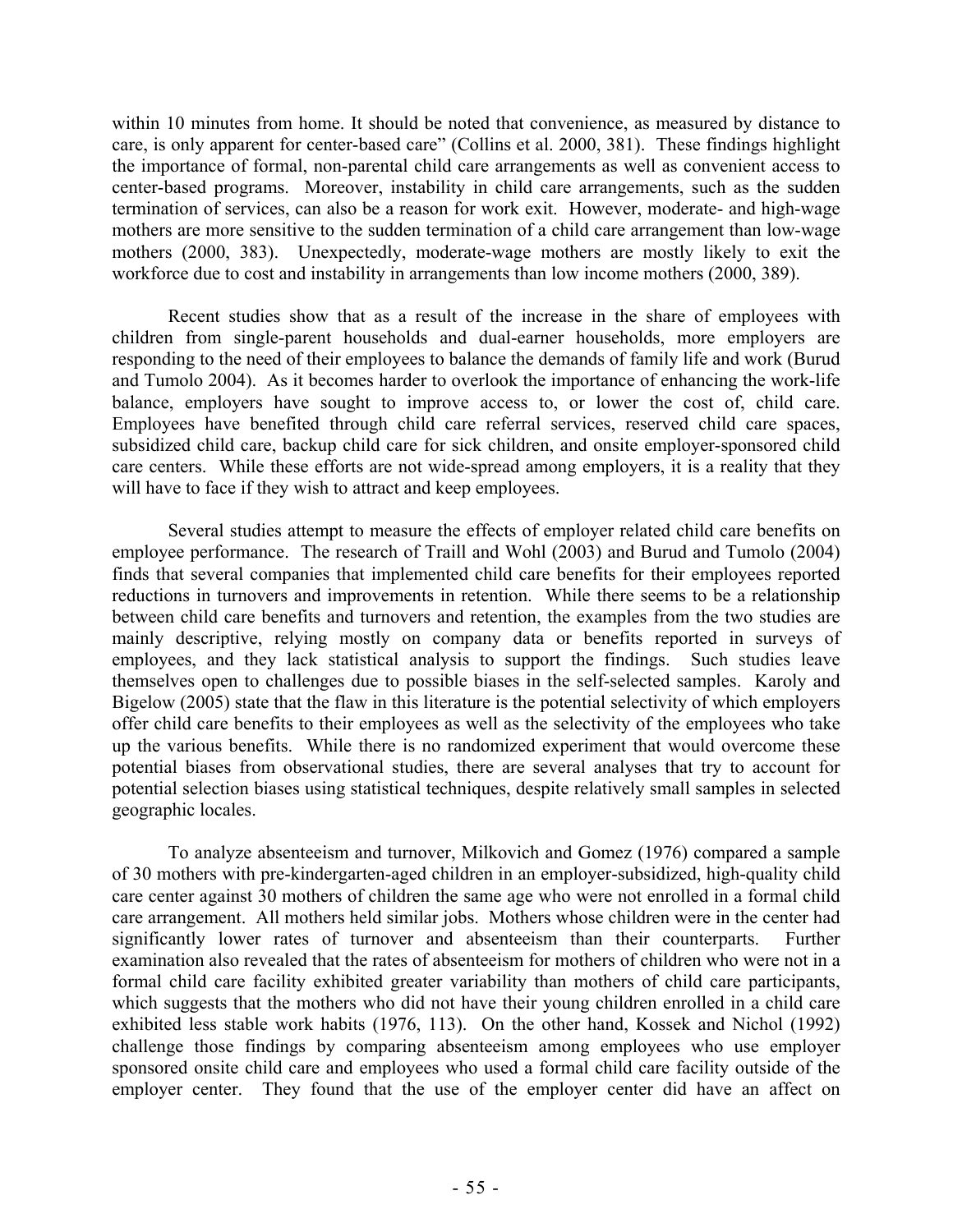absenteeism if the employee was using a formal arrangement prior to entry into the center. This can be explained by the fact that formal-center based child care tends to be a reliable and stable child care provider, unlike informal arrangements. While both studies are important, the difference in the type of control group in the Milkovich and Gomez (1976) study produced a sharper contrast in results. Kossek and Nichol's (1992) findings are consistent with Goff, Mount, and Jamison (1990). They also found that access to reliable, quality care, regardless of whether it is provided by the employer, has the greatest impact on work performance. They found no evidence that on-site child care reduces work-family conflict and absenteeism in employed parents. Rather lower levels of absenteeism and work/family conflict were found to be associated with employee satisfaction of the quality of their child's care, regardless if provided by the employer or not (Goff et al. 1990, 804).

 More recently, researchers have examined the effect of other family-friendly benefits that employers are offering employees with children. In a survey of 120 employees that took place between October 2000 and January 2001, Baughman, DiNardi, and Holtz-Eakin (2003) explored such benefits in Onondaga County, New York. They did not find evidence that the majority of family supportive benefits increase worker productivity. The exception is that employers offering flexible sick leave and child care assistance have significantly lower turnover rates. While the small sample size in the study does make it difficult to make generalizations, the findings do confirm widely held beliefs about the relationship between child care and job turnover. It should be noted that family benefit packages are often implemented in response to problems with turnover, recruiting, and absenteeism. Thus, the researchers adjusted models to account for the bias inherent in employers that offer such programs (Baughman et al. 2003, 258).

 While there are many articles that discuss the relationship between high-quality prekindergarten programs and employment outcomes, such as absenteeism and turnover, there is little literature that makes qualitative estimates of the potential dollar benefits to employers from a universally-accessible pre-kindergarten program. Nevertheless, there is evidence that suggests that it is possible to deduce the quantitative advantages to employers from turnover and absenteeism reduction. Phillips (1990) produced a study that estimated that employee turnover costs an employer 1.5 times the annual salary of exempt employees and 0.75 times the annual salary of nonexempt workers. These are the costs associated with the lost productivity of departing employees as they leave, lost productivity while the position remains vacant, and the costs of recruiting and training a replacement (Karoly & Bigelow 2005).

 Absenteeism, especially days lost due to family responsibilities, is also costly to employers. CCH International (2004), in their annual survey of employers, finds that workplace absenteeism costs employers \$610 annually per employee. After personal illness, which accounts for 38 percent of absenteeism on the job, family issues rank second, with 23 percent of absenteeism associated with the need to care for elderly relatives (Karoly & Bigelow 2005). However, this study does not make a distinction between family related absenteeism regarding children, spouses, or elderly relatives.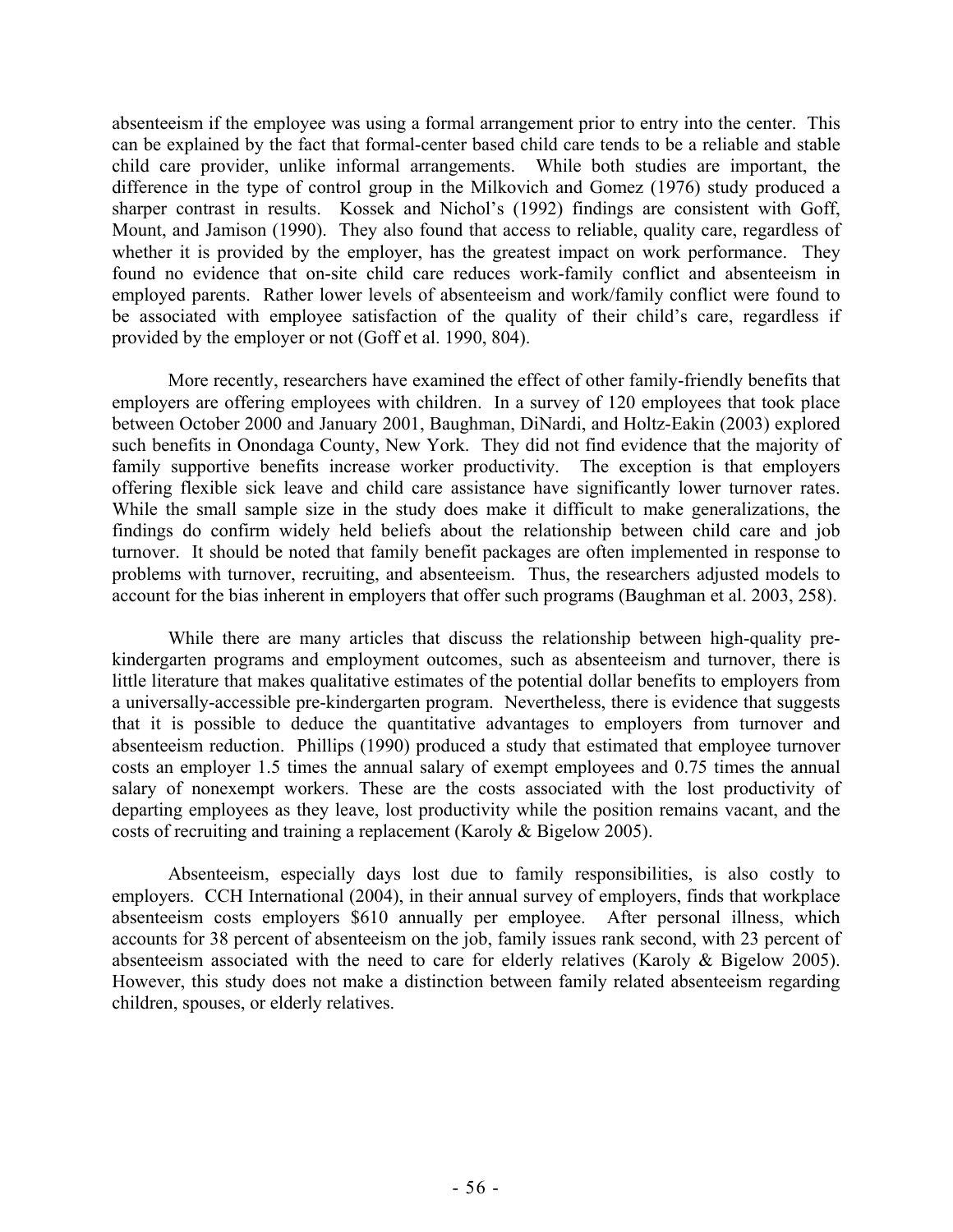#### **Conclusion**

 In review, high-quality, universally-accessible pre-kindergarten is seen as a possible solution to many employer problems. First, as employers face labor shortages, pre-kindergarten may be a way to entice mothers to join the labor force sooner and increase the amount of labor available. Secondly, labor supply shortages will also increase competition for high-skilled, educated workers. The attractiveness of a high-quality, universally accessible pre-kindergarten enables Texas' to keep its high skilled workers, as well as, to attract workers from other states. The logic behind this assumption is that a high-quality, universally-accessible pre-kindergarten program will influence a worker's, or business', decision to locate in one place over another. Furthermore, a quality local education system is associated with a high quality of life for workers, as well as, the availability of an educated labor pool for future hiring needs. For Texas, more workers and employers provide an expanded tax base and facilitate economic development.

 Thirdly, a high-quality pre-kindergarten program can potentially improve workforce performance by providing workers access to stable, convenient, high-quality care for their prekindergarten aged children. Without such a program, many female parents may not be able to work, maintain a job and have satisfactory work performance because of unreliable child care providers. Thus, a high-quality pre-kindergarten program allows working parents to improve their work place performance by minimizing disruptions in their work schedules, lowering levels of stress, and diminishing concern about the well-being of their children during working hours. While there is research on the relationship between pre-kindergarten programs and employment outcomes, few articles attempt to quantify potential benefits to employers. Nevertheless, there is one article estimated that employee turnover costs an employer 1.5 times the annual salary of exempt employees and 0.75 times the annual salary of nonexempt workers. These are the costs associated with the lost productivity of departing employees as they leave, lost productivity while the position remains vacant, and the costs of recruiting and training a replacement. Another study found that workplace absenteeism costs employers \$610 annually per employee with family issues ranking as the second reason for absenteeism. However, this study does not make a distinction between family related absenteeism regarding children, spouses, or elderly relatives.

# **Benefits to Schools**

 The implementation of a universally-accessible pre-kindergarten program in Texas would provide numerous benefits to students, parents, the state, and the school system. This section discusses identified benefits to the school system. While some benefits exist that cannot be measured, there are other areas in which measured benefits may occur. The measured benefits described here are dropout rates, special education, and grade retention. The immeasurable benefits discussed are accrued through decreased Limited English Proficiency (LEP), federal standards outlined in No Child Left Behind (NCLB), and improved child behavior. Dropout rates, special education, and grade retention are the three areas that the RAND report focused on.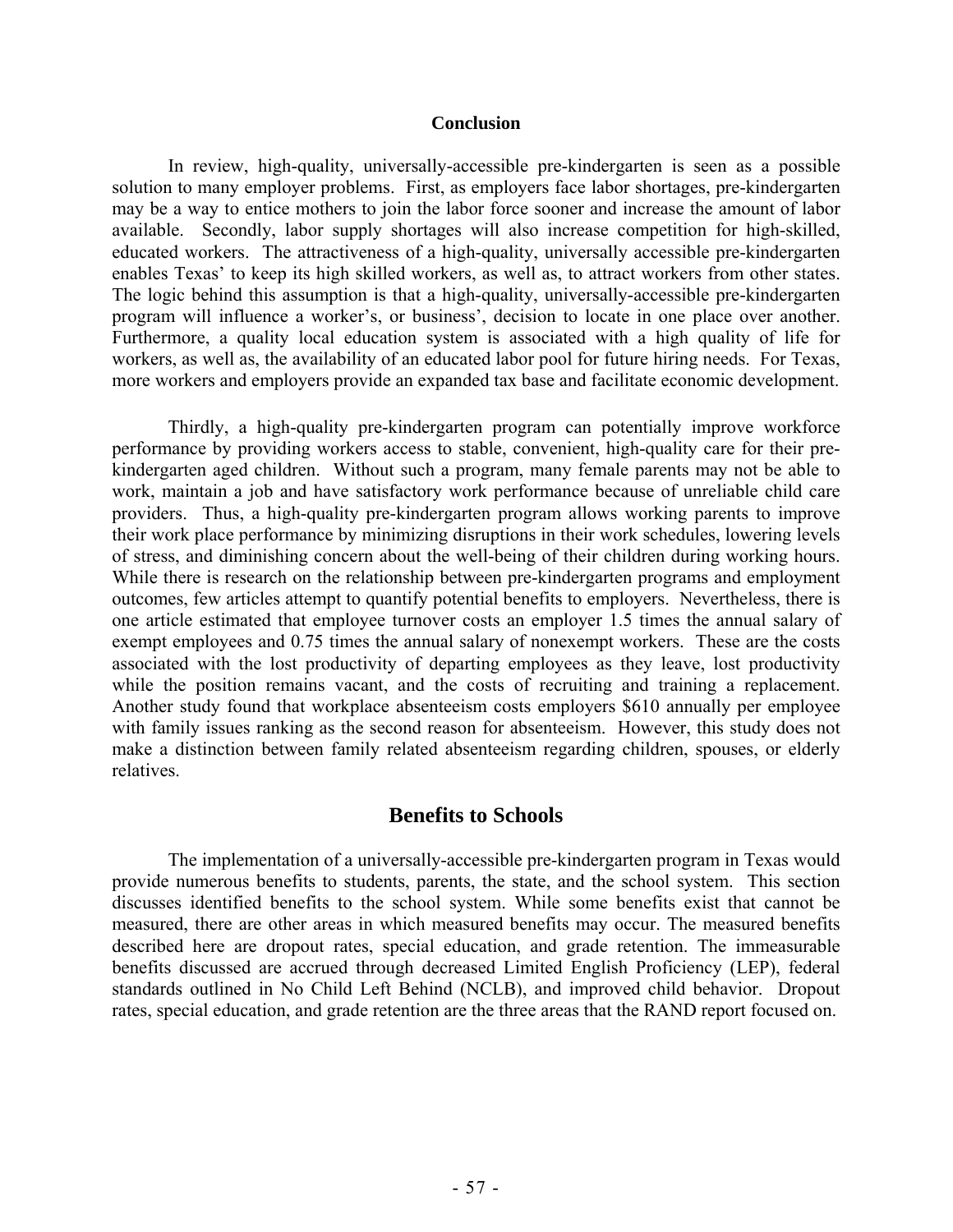#### *Measurable Benefits*

The following benefits are recognized in several studies, including RAND, and are, therefore, calculated in our estimation of benefits recognized to Texas. Where RAND recognized benefits to low, middle, and high income students, our benefits are calculated to low and non-low income students. RAND (2004) recognized similar benefits of the CPC program in estimating their benefits, where low income students assume 100 percent of the benefits of pre-k, middle income students assume 50 percent, and high income students assume 25 percent. Since it was not possible for our study to distinguish between middle and high income students, we assumed all non-low income students would recognize 33 percent of the benefits of CPC.

#### Dropout Rates

 One benefit of instituting a universally-accessible pre-kindergarten program in Texas is a reduction in the dropout rate. The reported four year dropout rate in Texas for school year 2004- 2005 was 3.9 percent (TEA 2005, 8). This rate is calculated by the number of students who did not enroll in school year 2004-2005 divided by the number of students enrolled in school year 2000-2001. According to the TEA, the average high school dropout leaves during grade 10 (TEA 2005a, 11). We use the TEA's dropout rate and the NCES estimation for the average grade of dropout because it is closest to the evaluation used by the CPC.

The cost to the state of keeping one student from dropping out in the  $10<sup>th</sup>$  grade in present value terms is listed in Table  $5.6^{26}$  The costs to the state are broken down by special education and regular education dropouts, limited English proficiency dropouts, and low SES dropouts.

|             | <b>Regular</b> | <b>Special</b>               |
|-------------|----------------|------------------------------|
| Not Low SES | \$11,800.81    | $\frac{1}{2}$ \$25,777.32    |
| Low SES     |                | $$14,160.97 \mid $30,932.79$ |

**Table 5.6** 

 Higher achievement in school is related to a lower probability of dropping out. If it can be assumed that four-year-old pre-kindergarten students have higher achievement than those that do not enter pre-kindergarten, it would follow that a benefit of pre-kindergarten enrollment is a lower incidence of dropping out. While there is an additional cost to the state to educate a student who does not drop out, the benefits, as discussed in the previous section, far exceed those costs. For example, the student is less likely to enter a juvenile justice program, and the lifetime earning potential for the students is increased.

According to dropout rates reported for school year 2004-05, of the 3.9 percent of total dropouts 6.33 percent of them were low SES special education students, 48.27 percent were low income regular education students, 5.27 percent were special education students, and 40.13 percent were regular education students (TEA 2005, 8). Given these percentages, we calculated that the state saves  $$65,019.05^{27}$  per 100 children for those that drop out of school each year. The CPC study indicates that pre-kindergarten attendance lowered dropout rates by 15 percent. Therefore, the benefit of pre-kindergarten attendance increases costs to the state by 15 percent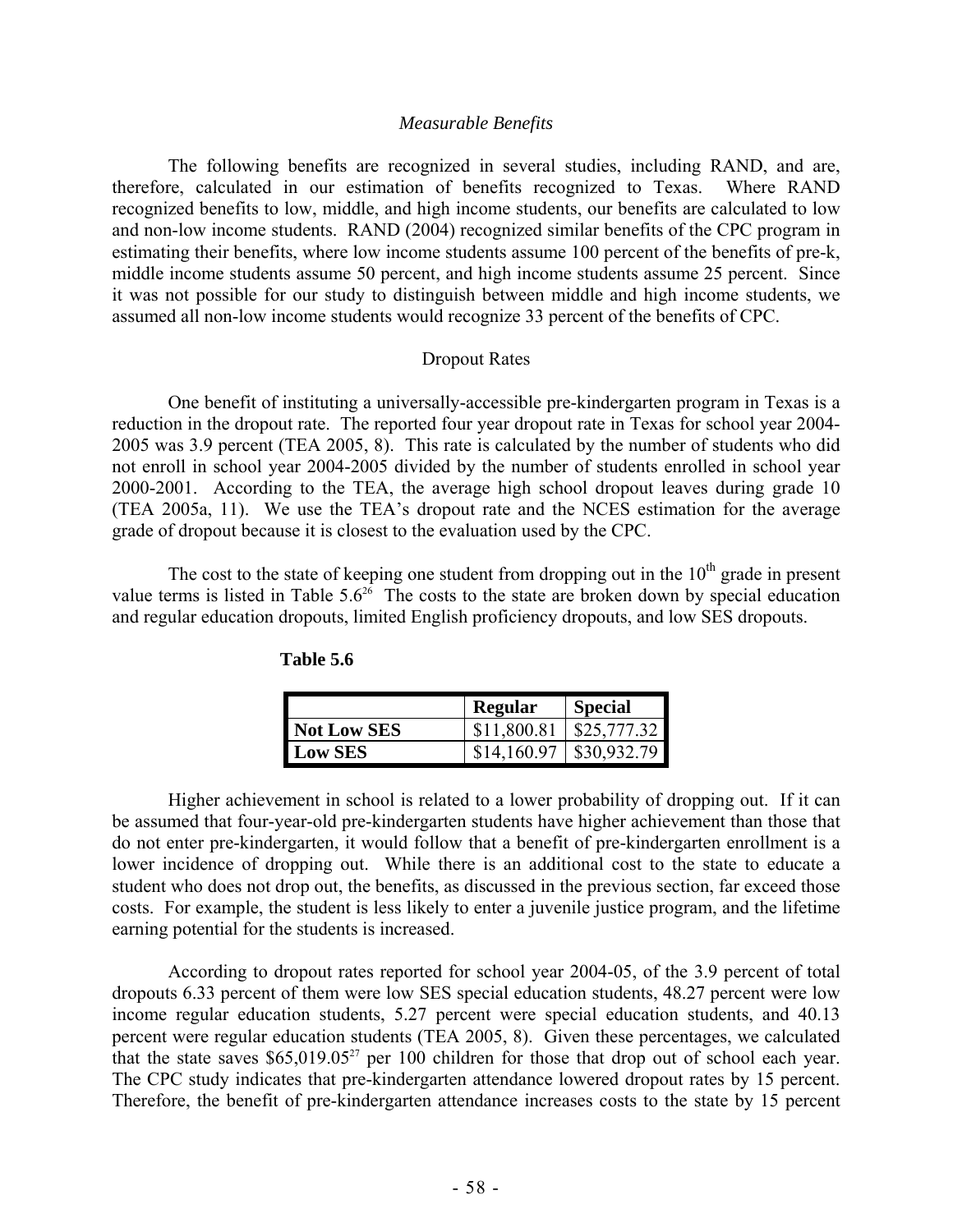each year for four years, beginning 10 years from now, for low SES and special education students. Benefits to regular, not low SES students will not be recognized at the same rate, and they are, therefore, calculated at only a 5 percent reduction. Given this reduction in dropout rates, we estimate the savings to the state of not educating dropouts to be  $$55,645.05<sup>28</sup>$  The difference in these costs is the reduction in the savings to the state, given the effects of prekindergarten attendance, of \$9,374 per hundred students. In other words, the lower expected dropout rate increases expected state expenditures by \$94 per child.

## Special Education

 During the 2004-2005 school year, 506,391 of the over 4,300,000 students in Texas were enrolled in special education programs (TEA 2005, 1). The average per pupil cost of regular education in Texas is  $$5,606.74.^{29}$  According to the state's finance formula, the cost of special education programs per pupil per year is  $$12,247.20^{30}$  (TEA 2005). The Wisconsin study contends that benefits accrue to students from pre-kindergarten attendance, and such benefits decrease the number of students who are placed in special education classes as well as the number of years that students are in special education programs (Belfield & Winters 2004). Moreover, the Aos study shows that pre-kindergarten attendance reduces the number of years individuals are enrolled in special education classes by four years; on average, individuals enter special educations classes at eight years of age (Aos, et al., 2004).

 Using this information, we can determine the present value of reducing the number of students who are enrolled in special education. Since the state will be educating these students within regular education classrooms, rather than special education classrooms, the difference in the cost is the amount of benefit realized. The cost savings from the reduction in special education enrollment can be seen in Table 5.7.<sup>31</sup>

|                    | <b>Special</b> |
|--------------------|----------------|
| <b>Not Low SES</b> | \$22,588.66    |
| <b>Low SES</b>     | \$27,106.39    |

 Reductions in the number of low income and LEP students enrolled in special education programs should reflect similar reductions found by the CPC study. Therefore, we assume reductions in special education enrollment by 41 percent for low income, special education children. Similar to dropout rates, we assume one-third of these benefits for not low income students. Therefore, our calculations show reductions in special education students of 13.67 percent.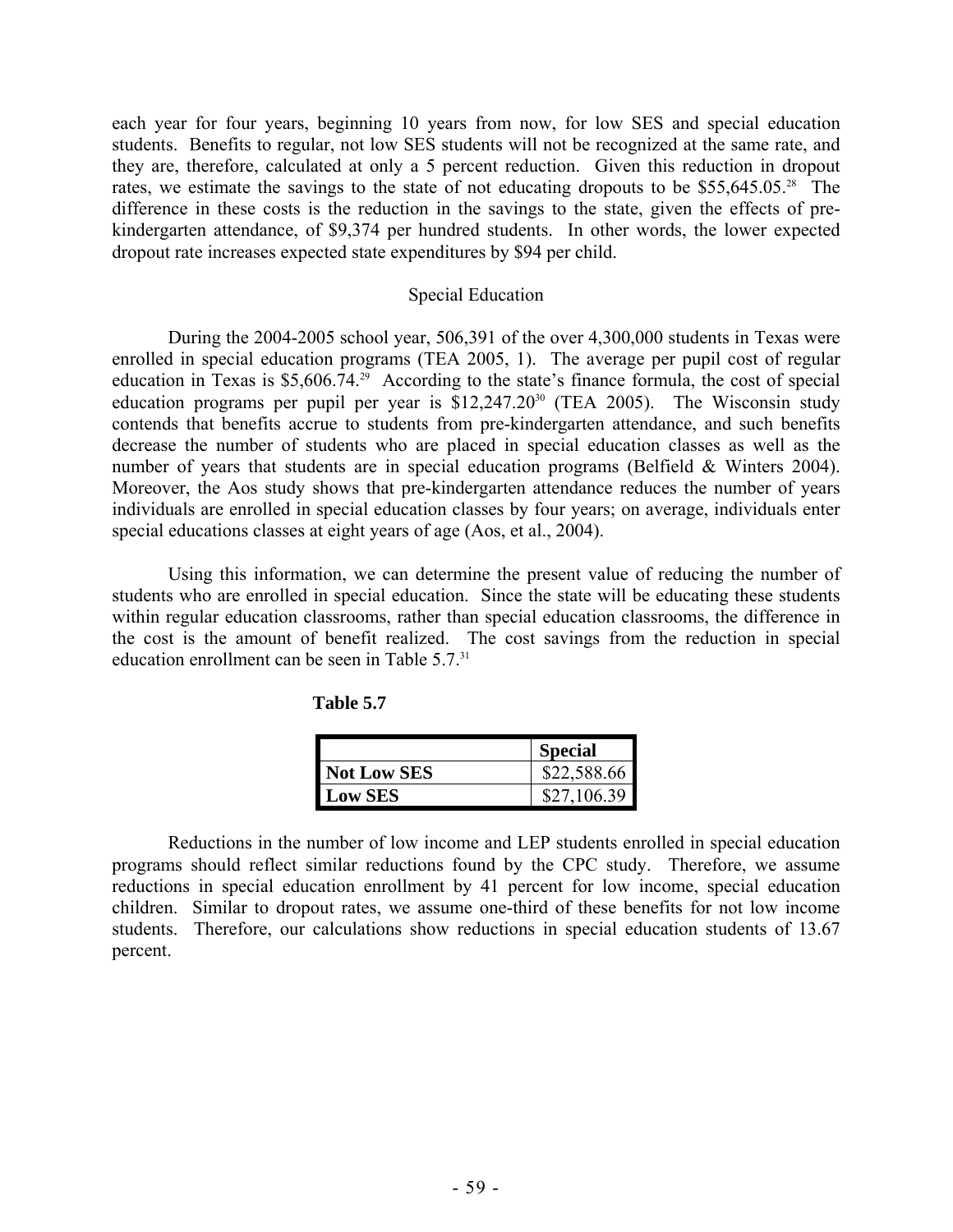| Table 5.6 |  |
|-----------|--|
|-----------|--|

|                           | $%$ of<br><b>Population</b> | # Reduction in<br><b>Special Ed per</b><br><b>100</b> | Cost        |
|---------------------------|-----------------------------|-------------------------------------------------------|-------------|
| <b>Low Special</b>        | 6.3063                      | 2.58558                                               | \$70,085.79 |
| Not Low<br><b>Special</b> | 5.2437                      | 0.71664                                               | \$16,187.91 |
| <b>Total</b>              |                             |                                                       | \$86,273.70 |

 Based on the above table, we find a savings to the state from a reduction in the number of students enrolled in special education to be  $$86,273.70^{32}$  per 100 children, or a benefit from lower expected special education participation of \$863 per child.

#### Grade Retention

 Numerous studies, including RAND, recognize decreased grade retention as a benefit to schools gained from attendance in pre-kindergarten programs (Barnett 1995; Belfield & Winters 2004). The exact benefit from reduced grade retention varies by state as the per pupil cost varies. The RAND report uses a study by Aos, et al. (2004) for their analysis on grade retention. Aos, et al. (2004) assume that the average age of retention is 17 years of age, and that the average student retains one year (2004, 70). The Wisconsin study calculates their grade retention benefits in a similar fashion (Belfield and Winters 2004). The TEA similarly claims that a benefit of pre-kindergarten instruction for four-year-olds would be less grade retention; moreover, those that do repeat grades would repeat fewer grades. According to the TEA, the percentage of students that repeated a grade in 2004-2005 was highest in first grade for regular education students and kindergarten for special education students. The benefits of reduced retention would be recognized in year 13 for the additional year of schooling (see Table 5.11).<sup>33</sup> The benefits are recognized in the thirteenth year because they are not graduating in the twelfth year and must spend an additional, thirteenth year, in school. Consistent with the CPC study, the present values are calculated per student in 2004 dollars at a 3 percent discount rate.

**Table 5.7** 

|                    | <b>Regular</b> | <b>Special</b>                |
|--------------------|----------------|-------------------------------|
| <b>Not Low SES</b> |                | $$3,706.72 \;   \; $8,096.84$ |
| <b>Low SES</b>     | \$4,448.06     | $\frac{1}{9}$ \$9,716.21      |

 The probability that a child will be retained in a grade depends on whether a student is in special education or in non-special education. The rate at which students are retained in Texas from kindergarten to grade eight can be seen in Table 5.8.<sup>34</sup> The CPC study estimates that prekindergarten decreases grade retention by 40 percent. Since we are assuming those same benefits for special education and approximately one-third of those benefits for regular education, the rates at which pre-kindergarten attendance would decrease grade retention are shown in Table 5.9.<sup>35</sup>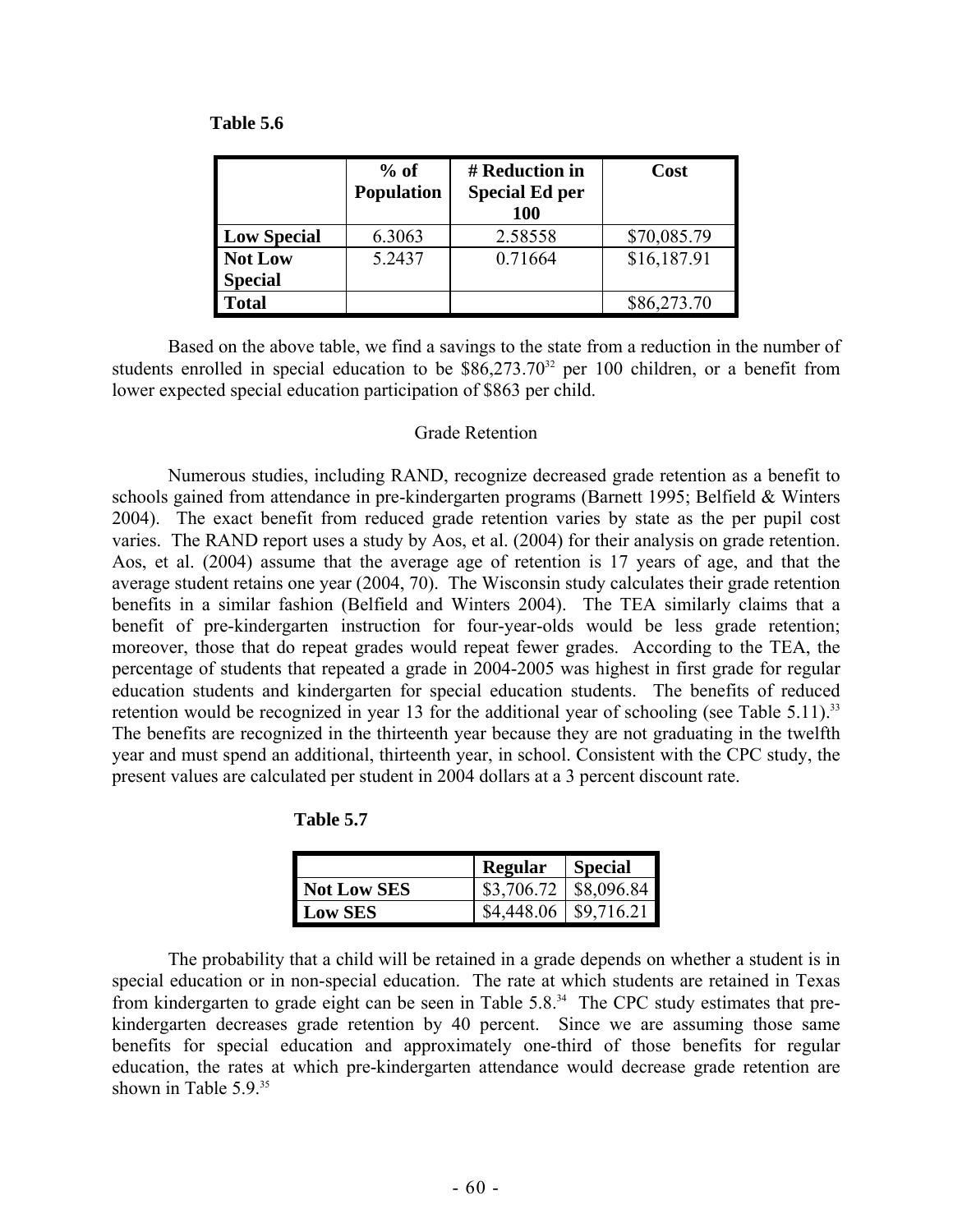| Grade  | Regular Edu.<br><b>Retained</b> | Regular Edu.<br><b>Not Retained</b> | <b>Special Edu.</b><br><b>Retained</b> | <b>Special Edu.</b><br><b>Not</b><br><b>Retained</b> | Not Econ.<br><b>Disadvantaged</b><br><b>Retained</b> | Not Econ.<br><b>Disadvantaged</b><br><b>Not Retained</b> | Econ.<br><b>Disadvantaged</b><br><b>Retained</b> | Econ.<br><b>Disadvantaged</b><br><b>Not Retained</b> |
|--------|---------------------------------|-------------------------------------|----------------------------------------|------------------------------------------------------|------------------------------------------------------|----------------------------------------------------------|--------------------------------------------------|------------------------------------------------------|
| K      | 2.90%                           | 97.10%                              | 11.30%                                 | 88.70%                                               | 3.40%                                                | 96.60%                                                   | 3.90%                                            | 96.10%                                               |
|        | $6.00\%$                        | 94.00%                              | 9.70%                                  | 90.30%                                               | $4.00\%$                                             | 96.00%                                                   | 8.10%                                            | 91.90%                                               |
| 2      | 3.60%                           | 96.40%                              | $4.00\%$                               | 96.00%                                               | $2.00\%$                                             | 98.00%                                                   | 4.90%                                            | 95.10%                                               |
| 3      | 2.70%                           | 97.30%                              | 2.00%                                  | 98.00%                                               | 1.30%                                                | 98.70%                                                   | 3.60%                                            | 96.40%                                               |
| 4      | 1.70%                           | 98.30%                              | 1.30%                                  | 98.70%                                               | $0.90\%$                                             | 99.10%                                                   | 2.20%                                            | 97.80%                                               |
| 5      | $0.90\%$                        | 99.10%                              | 1.50%                                  | 98.50%                                               | 0.70%                                                | 99.30%                                                   | 1.30%                                            | 98.70%                                               |
| 6      | 1.50%                           | 98.50%                              | 1.60%                                  | 98.40%                                               | $0.90\%$                                             | 99.10%                                                   | $2.00\%$                                         | 98.00%                                               |
|        | 2.30%                           | 97.70%                              | 2.20%                                  | 97.80%                                               | 1.40%                                                | 98.60%                                                   | 3.10%                                            | 96.90%                                               |
| 8      | 1.70%                           | 98.30%                              | $3.00\%$                               | 97.00%                                               | 1.30%                                                | 98.70%                                                   | 2.50%                                            | 97.50%                                               |
| Total: |                                 | 78.89%                              |                                        | 68.39%                                               |                                                      | 85.13%                                                   |                                                  | 72.36%                                               |

#### **Table 5.9**

| Grade          | Regular Edu.<br><b>Retained</b> | Regular Edu.<br><b>Not Retained</b> | <b>Special Edu.</b><br><b>Retained</b> | <b>Special Edu.</b><br><b>Not</b><br><b>Retained</b> | Not Econ.<br><b>Disadvantaged</b><br><b>Retained</b> | Not Econ.<br><b>Disadvantaged</b><br><b>Not Retained</b> | Econ.<br><b>Disadvantaged</b><br><b>Retained</b> | Econ.<br><b>Disadvantaged</b><br><b>Not Retained</b> |
|----------------|---------------------------------|-------------------------------------|----------------------------------------|------------------------------------------------------|------------------------------------------------------|----------------------------------------------------------|--------------------------------------------------|------------------------------------------------------|
| K              | $2.52\%$                        | 97.48%                              | 6.78%                                  | 93.22%                                               | 2.96%                                                | 97.04%                                                   | 2.34%                                            | 97.66%                                               |
|                | 5.22%                           | 94.78%                              | 5.82%                                  | 94.18%                                               | 3.48%                                                | 96.52%                                                   | 4.86%                                            | 95.14%                                               |
| $\overline{c}$ | 3.13%                           | 96.87%                              | 2.40%                                  | 97.60%                                               | 1.74%                                                | 98.26%                                                   | 2.94%                                            | 97.06%                                               |
| 3              | 2.35%                           | 97.65%                              | 1.20%                                  | 98.80%                                               | 1.13%                                                | 98.87%                                                   | 2.16%                                            | 97.84%                                               |
| 4              | 1.48%                           | 98.52%                              | 0.78%                                  | 99.22%                                               | 0.78%                                                | 99.22%                                                   | 1.32%                                            | 98.68%                                               |
| 5              | 0.78%                           | 99.22%                              | $0.90\%$                               | 99.10%                                               | 0.61%                                                | 99.39%                                                   | 0.78%                                            | 99.22%                                               |
| 6              | 1.31%                           | 98.70%                              | 0.96%                                  | 99.04%                                               | 0.78%                                                | 99.22%                                                   | 1.20%                                            | 98.80%                                               |
| $\overline{7}$ | $2.00\%$                        | 98.00%                              | 1.32%                                  | 98.68%                                               | 1.22%                                                | 98.78%                                                   | 1.86%                                            | 98.14%                                               |
| 8              | 1.48%                           | 98.52%                              | 1.80%                                  | 98.20%                                               | 1.13%                                                | 98.87%                                                   | 1.50%                                            | 98.50%                                               |
| Total:         |                                 | 81.40%                              |                                        | 79.89%                                               |                                                      | 86.95%                                                   |                                                  | 82.51%                                               |

 The 40 percent reduction in grade retention that the CPC found is utilized in our calculation of the cost savings per 100 children who participated in pre-kindergarten. To estimate a reduction in the benefit for regular education children, we estimated approximately one-third of the benefit, thus finding a 13.3 percent reduction in grade retention for regular education. Given this, we were able to estimate cost savings per hundred children for those who had attended pre-kindergarten minus those who had not attended pre-kindergarten. A cost savings of \$32,642.70 per 100 children who are not retained in a grade for one year is found (see Table 5.10).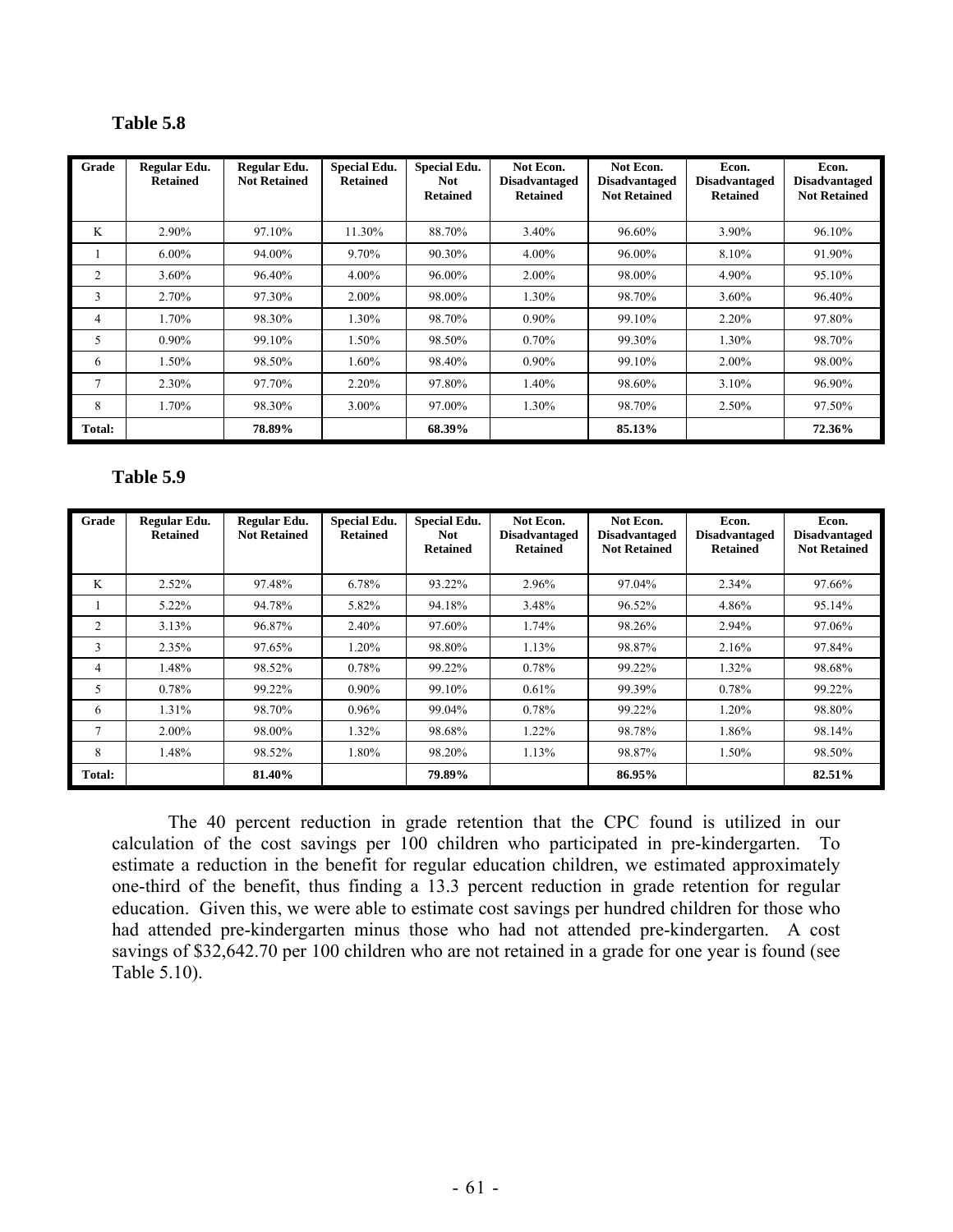#### **Table 5.10**

|                | <b>Individual</b> | % of the | # Retained | # Retained    |                   |
|----------------|-------------------|----------|------------|---------------|-------------------|
| <b>Low SES</b> | <b>PV Cost</b>    | Pop      | no Pre-K   | Pre-K         | <b>Difference</b> |
| Reg            | \$4,448.06        | 48.27    | 13.34      | 8.44          | \$21,788.88       |
| Special        | \$9,716.21        | 6.33     | 2.00       | 1.27          | \$7,076.03        |
|                |                   |          |            |               |                   |
|                | <b>Individual</b> | % of the | # Retained | # Retained    |                   |
| <b>Low SES</b> | <b>PV Cost</b>    | Pop      | no Pre-K   | Pre-K         | <b>Difference</b> |
| Reg            | \$3,706.72        | 40.13    | 5.97       | 5.24          | \$2,707.85        |
| Special        | \$8,096.84        | 5.27     | 1.11       | .98           | \$1,069.93        |
|                |                   |          |            |               |                   |
|                |                   |          |            | <b>Total:</b> | \$32,642.70       |

## *Immeasurable Benefits to Schools*

 While three additional benefits to schools have been recognized by other studies, they have not been given actual benefit estimates in this study. We recognize the impact that a highquality pre-kindergarten program would have on the following three areas; however, because we cannot conservatively estimate such benefits, we simply do not attempt to do so. We do, however, examine each benefit qualitatively.

# English as a Second Language

 Arguments exist both for and against teaching Spanish speaking pre-kindergarten students the English language. Costs to the state increase due to the increased cost of bilingual curriculum and the cost of certifying and hiring dual language teachers. The estimated cost to the state of serving bilingual students is approximately 19 percent higher than serving students who are not in Limited English Proficiency classrooms (Gronberg et al. 2005). Alternatively, some communities in Texas feel that it is important for students to preserve their native language and, therefore, such communities dislike English only curriculums. Further, they feel a dual language program would be most beneficial to building a system that is culturally sensitive to the Spanish language, its culture, and its values (PEW Hispanic Studies 2004). Since the research in this area is limited, however, further studies on the effects of teaching Spanish speaking 4-yearolds how to speak the English language should be completed before a comprehensive analysis on the costs and benefits of bilingual education is completed.

# No Child Left Behind

 The passage of the No Child Left Behind Act in 2002 created standards for national public school accountability. This standardization allowed states to receive or be denied federal dollars. According to the U.S. Department of Education (USDOE), states are given discretion in how they measure the academic progress of both schools and students. Within Texas, the TAKS test serves as the standard measurement technique. If Texas passes its Adequately Yearly Progress (AYP) standards—determined by the USDOE—it receives its federal allocation of Title I funding. This funding is very important to students in Texas who are enrolled in Title I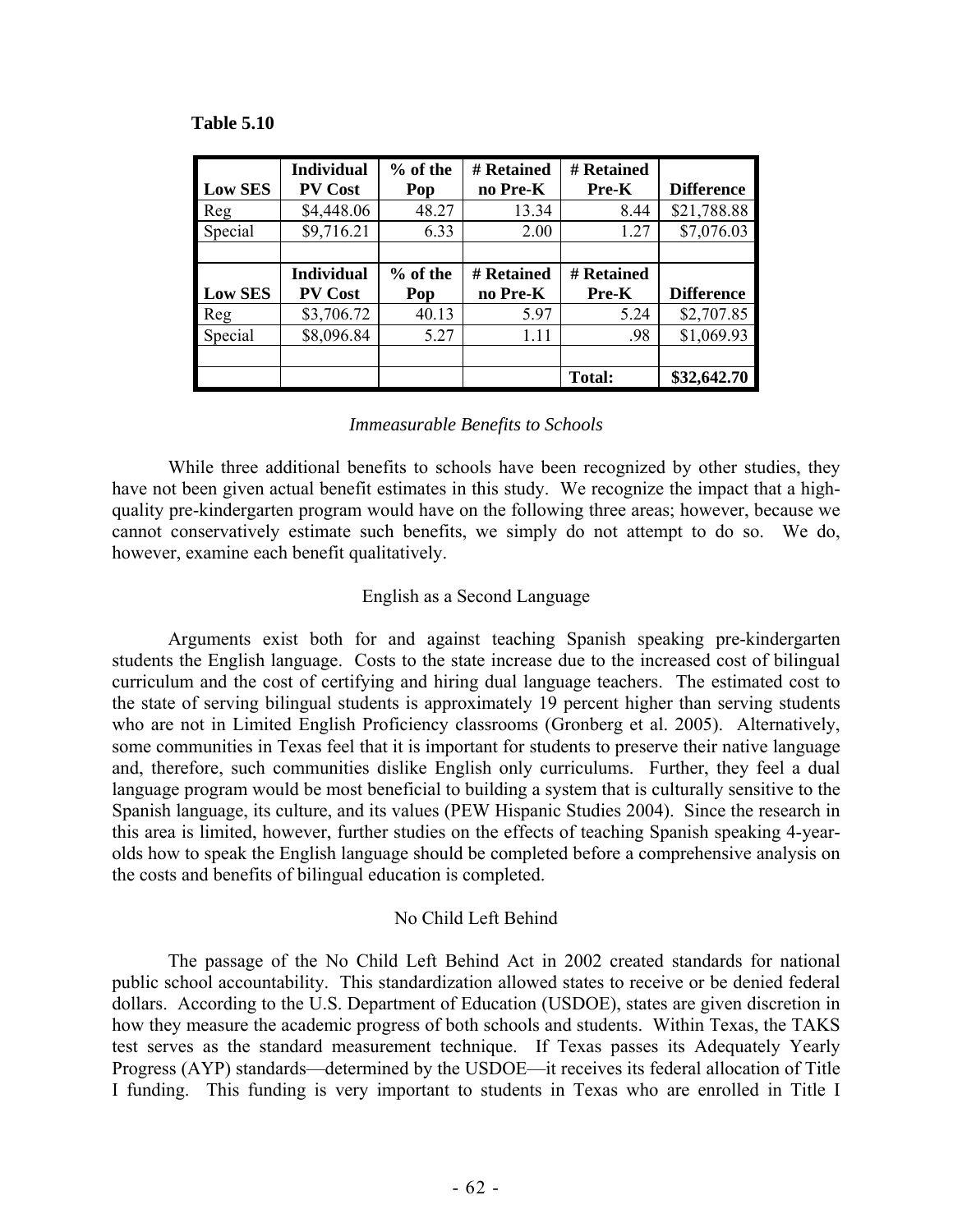schools. As of 2004, roughly \$1,110,705,516 in funding was withheld by the USDOE, and its allocation to the state was conditional on Texas' passage of the AYP standards (USDOE).

 Neither the RAND nor the Wisconsin studies discuss benefits directly related to standardized testing. The benefits of universally-accessible pre-kindergarten have recently gained prominence as the debate over educational accountability gains popularity. A study by Conner and Morrison (2004) recognizes that developing basic skills early, such as math and grammar skills, can predict future school success. Belfield and Winters (2004) claim that the benefits of pre-kindergarten extend through the sixth grade. On the other hand, Magnuson et al. (2004) claim that the benefits of pre-kindergarten extend only through first grade. A dollar value can be placed on the passage of standardized tests if the academic benefits of four-year-old pre kindergarten students can be extended from first to third grade. Given the amount of federal money at risk, researchers should determine if pre-kindergarten enrollment positively influences achievement on third grade TAKS tests.

#### Child Behavior

 The behavior of students in the classroom may influence teachers and the school system, as well. Belfield and Winters (2004) claim, for instance, that when teachers are satisfied with their jobs lower turnover and absenteeism results. Teacher satisfaction, therefore, lowers hiring costs and substitute teacher salaries. Currie (2004) maintains that self-control skills taught in pre-kindergarten can improve social and behavioral skills in elementary school and can ultimately lead to academic success, as well. In fact, Heckman and Rubinstein (2001) argue that such social skills can be as or more important to future successes than the cognitive skills prekindergarten students learn in the classroom. Conversely, Witte & Trowbridge (2004) claim that pre-kindergarten programs reduce self-control and increase behavioral problems through students' middle elementary years.

#### *The Total Benefit to Schools*

 We have identified and estimated several benefits to schools in our analysis. The estimated benefits arising from the reduction in the number of school dropouts, special education classes, and grade retention due to the implementation of a universally-accessible prekindergarten program can be seen in Table 5.11. However, further research is needed to determine possible cost benefits from behavior, Limited English Proficiency, and the long-term benefits arising from the passage of the No Child Left Behind Act. Based on our calculations, we assume a total cost benefit to schools of \$109,542.40 per 100 kids.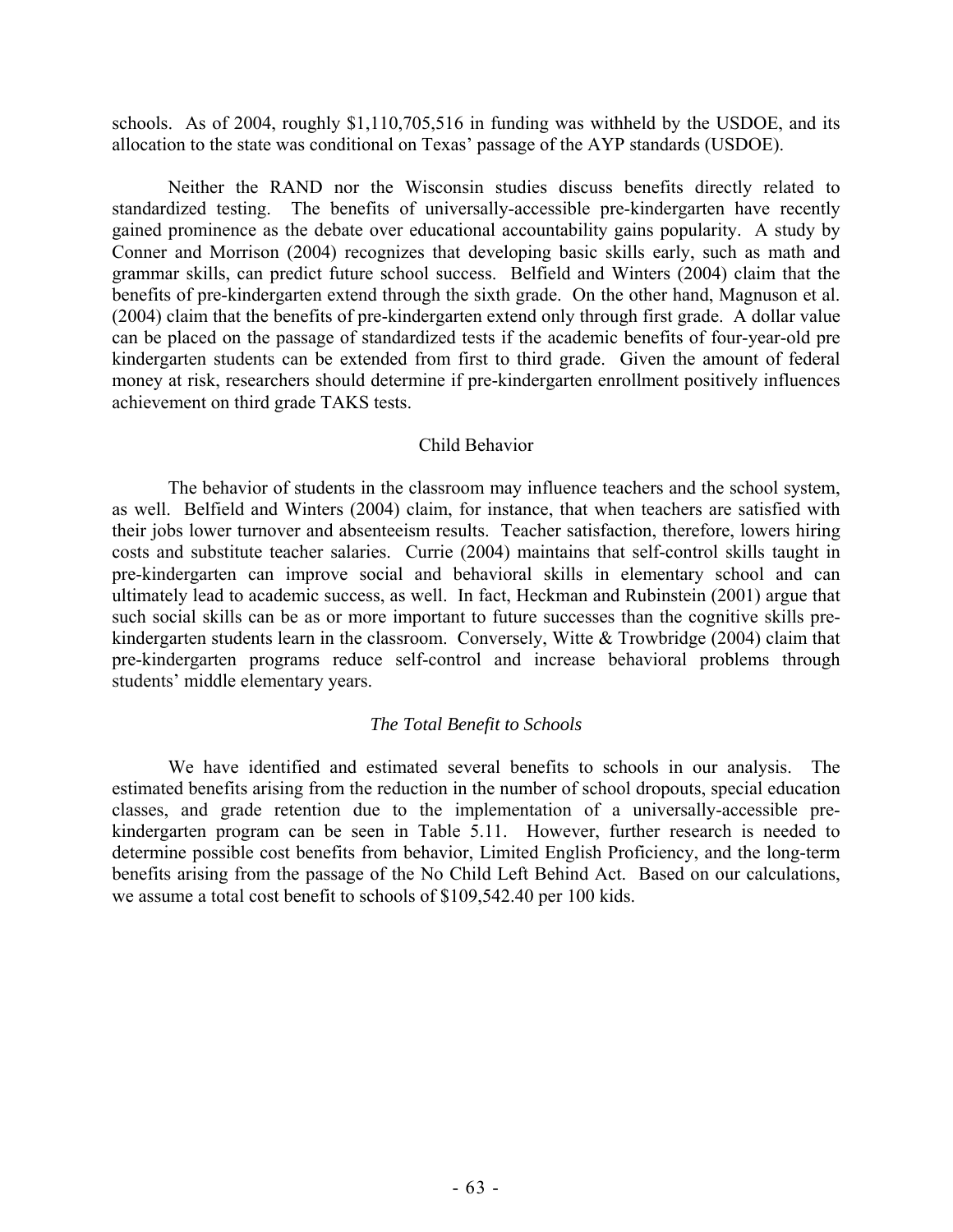|                  | Cost per 100 Children |
|------------------|-----------------------|
| <b>Dropouts</b>  | $(\$9,374)$           |
| <b>Special</b>   |                       |
| <b>Education</b> | \$86,273.70           |

**Grade Retention | \$32,642.70 Total** \$109,542.40

**Table 5.11** 

# **Reducing the Prevalence of Child Abuse and Juvenile Delinquency**

 Historically, research has suggested that early childhood education has a positive effect on educational attainment, which, in turn, reduces the likelihood of juvenile delinquency. One of the most recognized studies of juvenile delinquency was conducted by Sheldon and Eleanor Glueck in 1950 and was reproduced in 1993 by Robert J. Sampson and John H. Laub. These studies found that early socialization through interaction with other toddlers and the controls that exist within formative institutions, such as schools, foster an environment for intellectual, mental, and physical growth that provides benefits to the child even into adulthood, including reduced likelihood of criminal behavior as a juvenile or an adult (Sampson and Laub 1993). This section evaluates the benefits to children by means of increased enrollment in high-quality pre-kindergarten programs in terms of a reduced incidence of abuse and delinquency and an increase in educational attainment, all of which can result in significant savings to the state of Texas and society-at-large.

# *The State of Child Welfare in Texas*

 Child abuse and neglect are significant problems that continue to cost the state millions of dollars each year. One proposed solution to the rising costs of child abuse investigations is early detection. If more children began school at an earlier age, teachers and administrators would be more likely to notice signs of abuse and neglect. For the 2006 fiscal year, over \$247 million was allotted to Child Protective Services for salaries of direct care staff, intake services, and program staff. The predicted number of abuse cases for the 2006 fiscal year is approximately 216,000 cases and 20 percent of those cases (43,666) are expected to be confirmed abuse cases (Legislative Budget Board 2005; see Figures 5.3 and 5.4).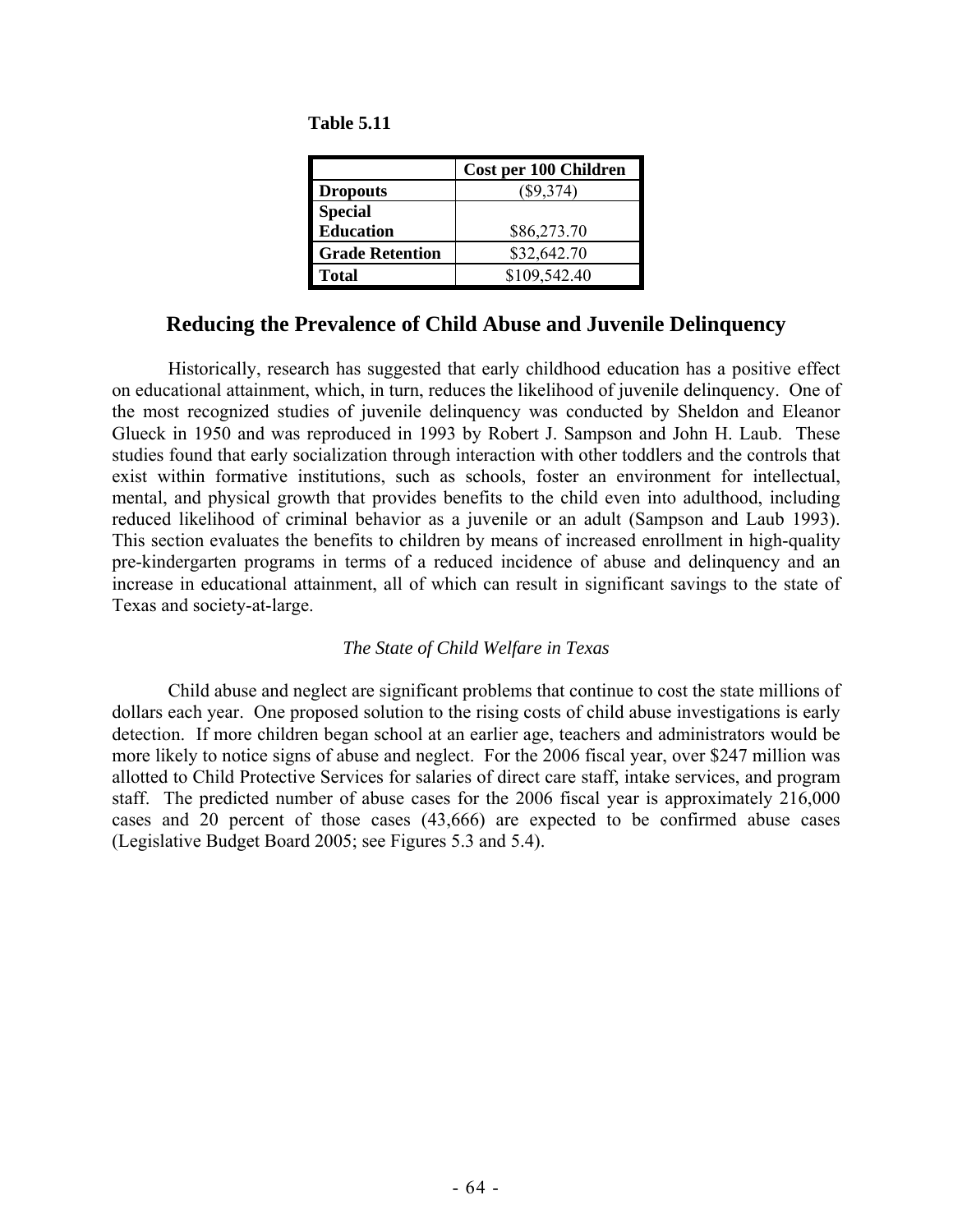**Figure 5.3** 



Source: Texas Department of Protective and Regulatory Services. "Data Book," 2002-2004.





Source: Texas Department of Protective and Regulatory Services. "Data Book," 2002-2004.

 While primary funding for child abuse investigations is received through the state, funding is also available through local and federal sources. Approximately 50 percent of funding is received from the federal government (Geen, Boots, and Tumlin 1999). Each case that remains open for investigation of abuse or neglect costs the state \$136.73 per month (in 2004 dollars) (Legislative Budget Board 2005). Other researchers suggest that the cost to the state per investigation could be as high as \$942.18 (in 2004 dollars) (Courtney 1998). While cases of abuse should be taken seriously and investigated, at least three-fourths of these cases are found to be unsubstantiated each year. Due to the limited resources of the state, these resources must be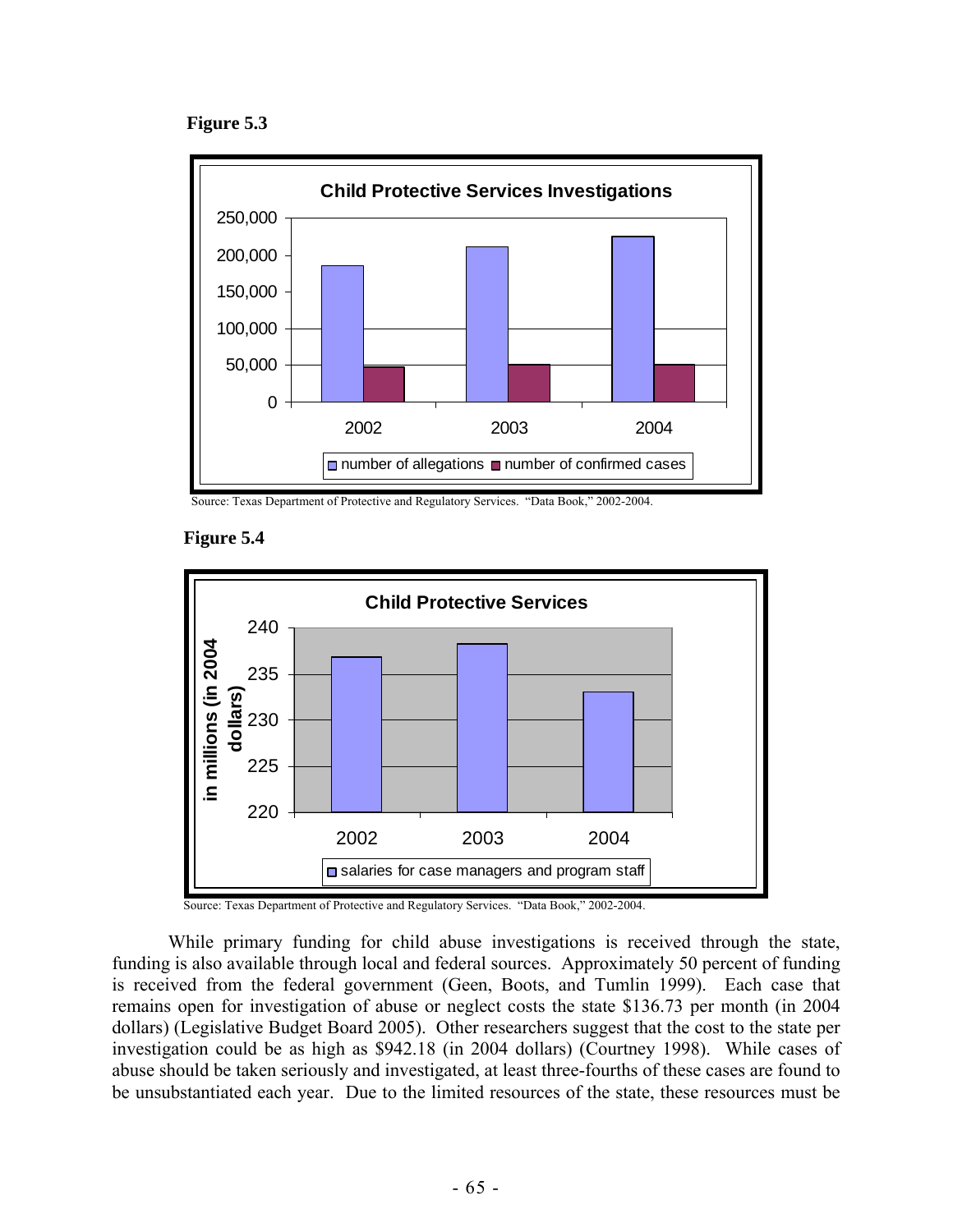used in a more efficient manner. The RAND Corporation estimates that the incident of abuse and neglect could decrease by approximately five percentage points for participants in a highquality pre-kindergarten program, as compared with non-participants (Karoly and Bigelow 2005). Measures taken by teachers and schools would not only improve the well-being of the child, but also could possibly improve his or her home environment by providing training resources and counseling for the parent and child (Courtney 1998). Long-term health improvements can lead to more educational attainment, which, in turn, increases the benefits to the state. Healthier adults are able to remain in the workforce longer, with less absenteeism, which increases the returns for initial education outlays for early childhood education and primary and secondary schooling (Elias 2004).

## *Costs Incurred by Abuse and Neglect Victims and the State*

 Reducing the prevalence of criminal activity also reduces tangible and intangible costs to the state and crime victims. As discussed earlier, research has shown that enrolling children in a high-quality pre-kindergarten program increases the likelihood of abuse detection and could potentially reduce the number of abuse cases, which leads to cost savings for the state. Additionally, studies have linked high-quality pre-kindergarten to increased graduation rates, and Greenwood et al. (1998) argue that increased graduation rates leads to a reduction in juvenile delinquency. In short, researchers argue that the most effective intervention is early intervention.

 While crime reduction can lead to significant savings to the state and society, decreased victim costs and increased intangible benefits, such as mental and physical well-being, may also occur. One of the largest outlays of government funds is to child victims and their families due to abuse and neglect. Included in the cost estimates are out-of-pocket expenses, decreased productivity, and pain and suffering. Physical abuse of a child results in direct costs of \$13,134.24 per incident (in 2004 dollars), which encompasses social services, medical expenses, and counseling services. Intangible costs of abuse, such as a reduction in quality of life, can lead to a loss of \$75,170 per incident. Neglect of a child results in direct costs of \$2,353.08 per incident (in 2004 dollars). Emotional abuse can lead to direct costs totaling \$7,451.42 per incident, but the inclusion of intangible costs totaling \$27,450 per incident brings the total cost of each incident of abuse to nearly \$34,901.42 (in 2004 dollars). For a majority of families with health insurance, a significant portion of these costs will be borne by their employer's insurance company. A smaller portion of the costs are borne by the government in the form of retributive and emergency costs. Families that cannot afford health insurance may receive assistance from Medicaid and Medicare, which will cover medical expenses and counseling services. The largest proportion of intangible costs (77 percent) is borne by victims and their families (Miller, Cohen, and Weirsema 1996). These examples illustrate not only the negative effects on the lives of those subject to abuse, but it also demonstrates the difficulties in accurately calculating victim costs.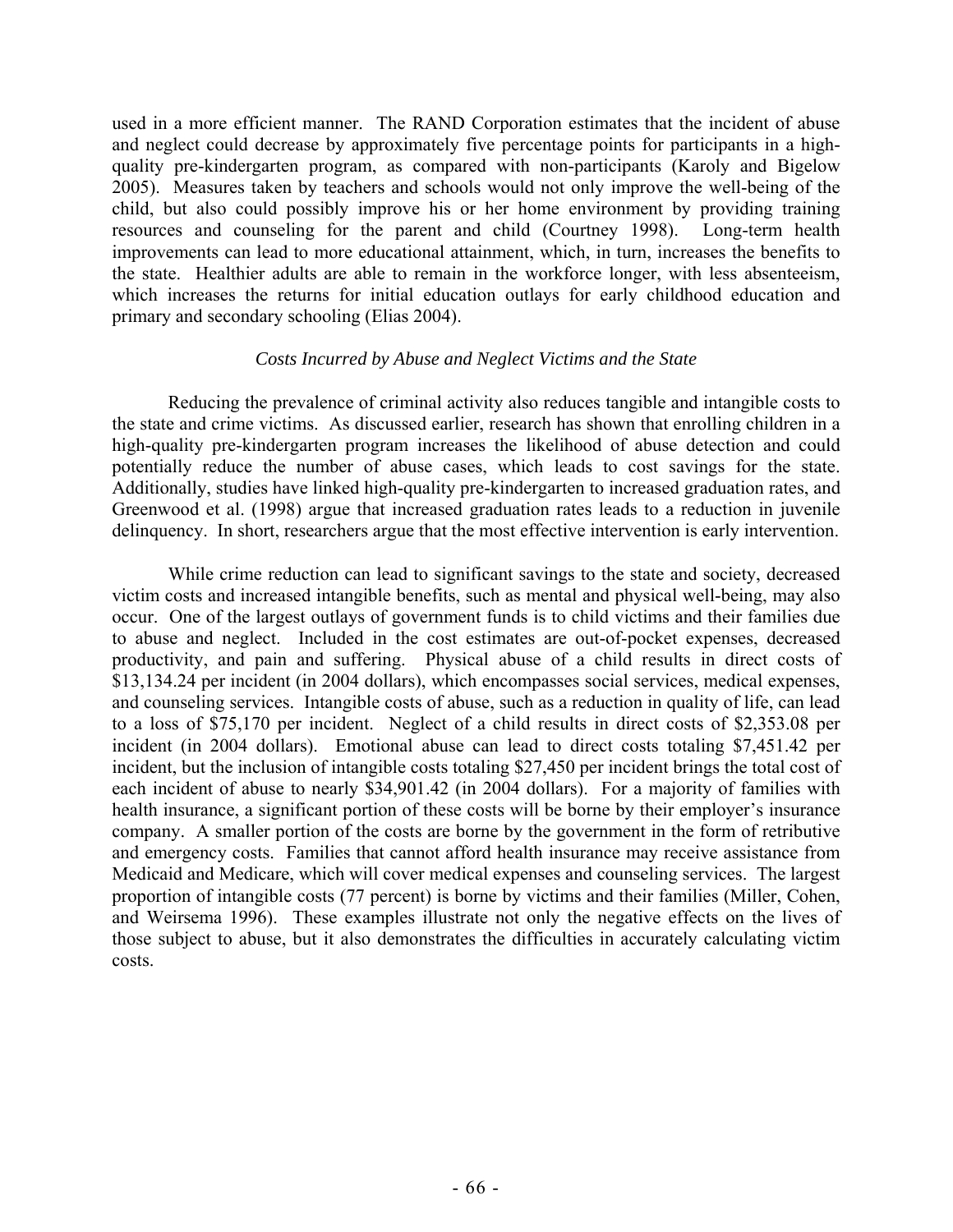#### *Potential Savings to the Child Welfare System*

The increase in the number of four-year-olds entering pre-kindergarten programs can provide significant benefits to their own well-being, as well as helping to decrease the prevalence of abuse and neglect. Contact with teachers and administrators may signal the need for family intervention by means of in-home services and counseling. Early intervention can help ensure that the family remains intact, decreasing the emotional strain on the child and also reducing state spending on out-of-home placements, such as foster care and adoption.

 Child Protective Services reports that 0.82 of every 100 children will be the victims of abuse and neglect, and as reported earlier, RAND (2004) suggests that this rate could decrease by up to five percentage points. Child Protective Services (2004) also reports that 35 percent of children in confirmed cases were victims of abuse and 65 percent of children were victims of neglect. Considering that the rate of foster care was 0.11 per 100 children in 2004, the potential savings to the state of a 50 percent reduction in abuse cases, as reported in the CPC study, is \$1,924.20 per 100 children enrolled in a pre-kindergarten program (Legislative Budget Board 2005).36 Similarly, the rate of adoption was 0.05 per 100 children in 2004, leading to a potential savings of \$245.37 per 100 children enrolled in a pre-kindergarten program (Legislative Budget Board 2005).<sup>37</sup> Child Protective Services frequently places children in confirmed abuse cases in the care of a relative. The potential savings from reduced family substitute care placements, based on the 50 percent reduction rate, is \$393.61 per 100 children enrolled in a pre-kindergarten program (Department of Family and Protective Services 2004).<sup>38</sup> Overall, the application of the various prevalence rates results in savings to the state and victims and their families of \$ 26.56 per child enrolled in pre-kindergarten.

|                                      |          |                     | Rand             |
|--------------------------------------|----------|---------------------|------------------|
|                                      | In Pre-K | <b>Not in Pre-K</b> | <b>Estimates</b> |
| In-home care                         | \$3.05   | \$6.11              |                  |
| Family substitute care               | \$3.94   | \$7.87              |                  |
| Foster care                          | \$19.24  | \$38.48             |                  |
| Adoption                             | \$2.45   | \$4.91              |                  |
| Total cost to the state per child    |          |                     | \$52.00          |
| Cost to abuse victims and families   | \$14.14  | \$28.28             | \$51.00          |
| Cost to neglect victims and families | \$5.25   | \$10.50             |                  |
| Total savings per child (state and   |          |                     |                  |
| families)                            | \$26.56  |                     | \$51.00          |

# **Table 5.12: Summary of the Benefits in Terms of Reduced Abuse and Neglect (in 2001)**

 Child Protective Services frequently attempts to keep the family intact through the utilization of their family preservation program, or in-home services. Based on a prevalence rate of .22 per 100 children, the potential savings to the state if fewer families require in-home services are \$305.42 per 100 children enrolled in a pre-kindergarten program (Department of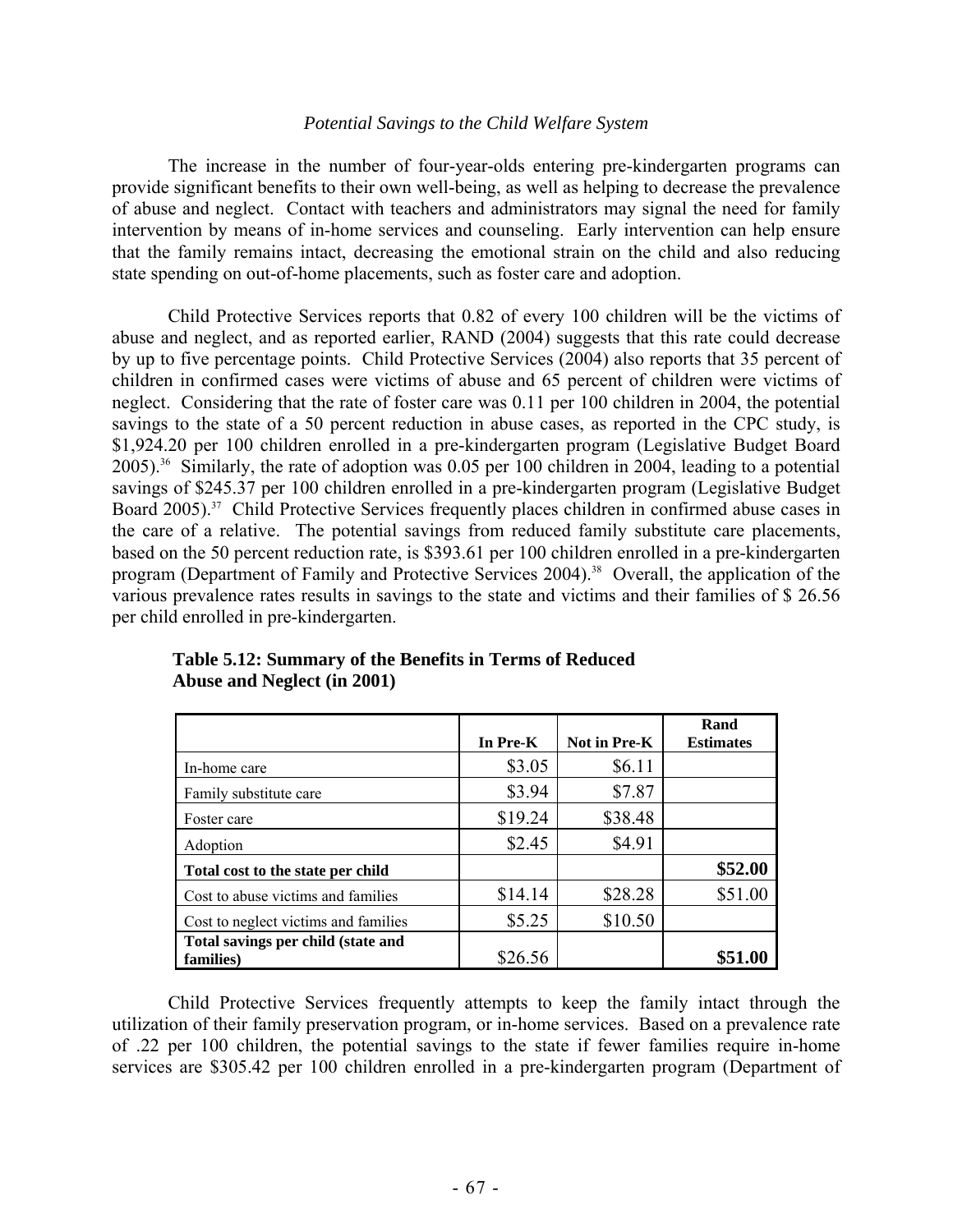Family and Protective Services 2004).<sup>39</sup> This brings the total savings to the state from reduced child abuse and neglect to \$2,868.61 per 100 children.

While there are recognized benefits to the state in terms of potential savings from the reduction in child abuse and neglect cases, there are also potential benefits that can be realized by children and their families. If the incidence of abuse is reduced by 50 percent, as reported by the CPC study, this can lead to a savings of \$1,413.95 per 100 children enrolled in a prekindergarten program (Miller, Cohen, and Wiersema 1996).<sup>40</sup> Similarly, a reduction in the prevalence of neglect can lead to a savings of \$525.18 per 100 children enrolled in a prekindergarten program (Miller, Cohen, and Wiersema 1996).<sup>41</sup>

# *The State of Juvenile Justice in Texas*

 One long-term benefit of participation in high-quality pre-kindergarten programs that can be realized by the child, the state, and society is the reduced prevalence of juvenile delinquency. To provide an accurate depiction of juvenile delinquency in the state of Texas, relevant data for referrals to the juvenile probation system, commitments to a youth detention facility, and the costs associated with each.

Budget reports for the 2005 fiscal year show that the average cost to the state for each referral to the juvenile probation system is \$374.92 per case. If a youth is under "intensive supervision" by a probation officer, which means that the youth is required to meet regularly with the probation officer and demonstrate progress towards the completion of set educational and rehabilitative goals, the cost to the state is \$14.60 per day, or \$5,329 per year. Alternatively, if the youth receives residential placement in a non-TYC facility the cost to the state is \$83.29 per day, with an average commitment of less than six months, which brings the total state cost to \$15,200.43 (Legislative Budget Board 2004). Compare this to the cost of housing a youth in a TYC facility—with an average length of commitment of 20 months—which is \$9.68 per day for correctional treatment (\$3,533.20 per year) and \$15.44 per day for specialized treatment, or \$5,635.60 per year. Further, the state cost for correctional programs offered at TYC is \$76.75 per day for each youth, or \$28,013.75 per year (Legislative Budget Board 2004).

 A longitudinal study using a pre-kindergarten cohort in 1962, conducted by Virgil and Velma Williams, indicates that children who were enrolled in high-quality pre-kindergarten programs similar to the Perry/High Scope model were arrested for half as many felonies or misdemeanors as compared with the control group, which did not participate in the program.<sup>42</sup> The reduction in criminal activity observed in the experimental group leads to an increase in earnings and productivity in the labor force. While the difference in earnings cannot be solely contributed to criminal behavior, engaging in these activities causes other setbacks, such as a reduction in educational attainment and an inconsistent work record if the arrests resulted in a jail or prison sentence.

#### *Potential Savings to the Juvenile Justice System*

 According to a 2002 study produced by Arthur Reynolds et al., participation in a CPC program can reduce the likelihood of juvenile arrests by 33 percent. The potential savings are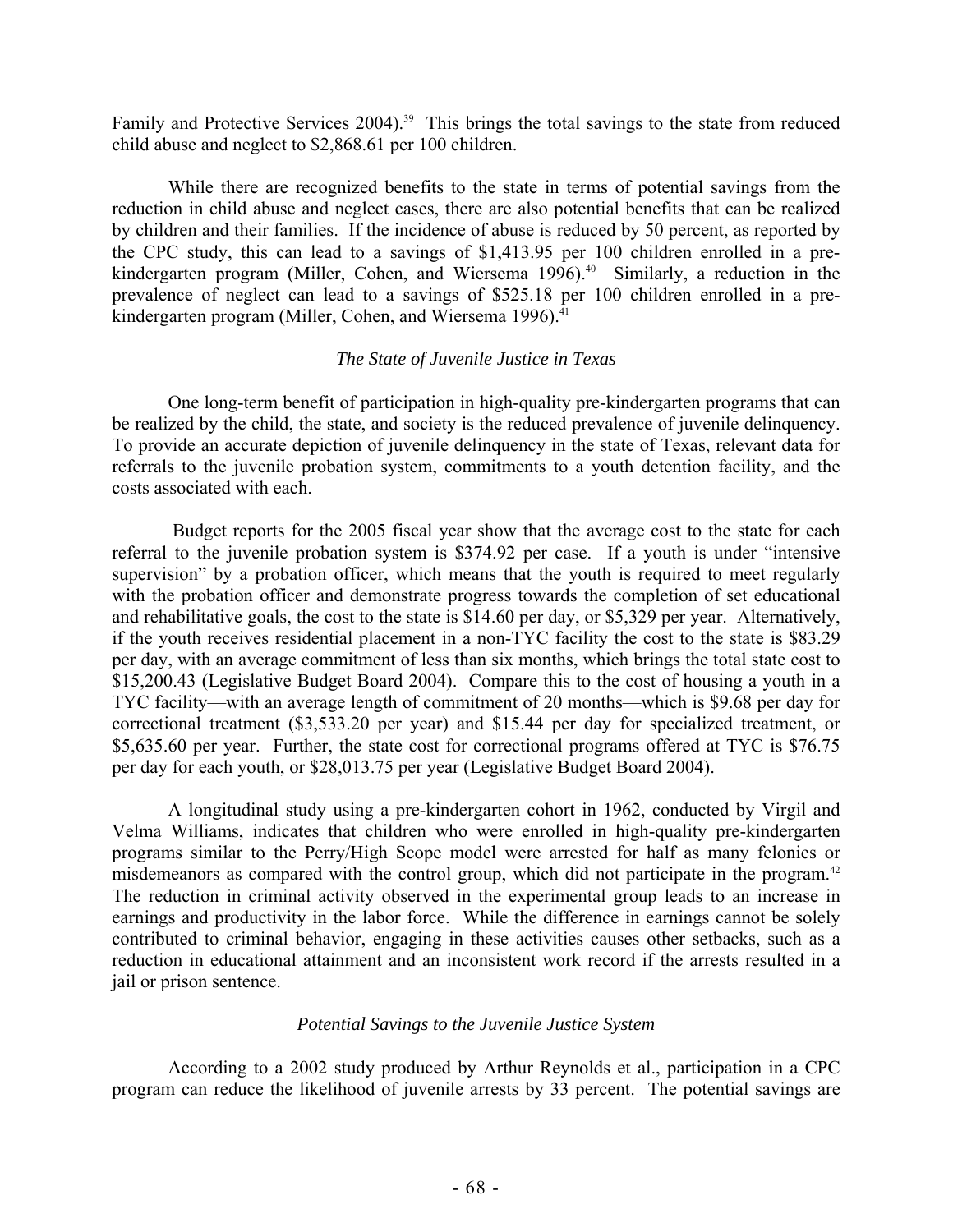\$293.50 per 100 children enrolled in a high-quality pre-kindergarten program.<sup>43</sup> A decrease in the number of arrests could also lead to a proportionate decrease in the number of juveniles under intensive supervision by a probation officer. Therefore, the potential savings are \$4,432.56 per 100 children enrolled in a pre-kindergarten program.<sup>44</sup> Application of the CPC benefits leads to a total savings from reduced arrest rates of \$4,726.05 per 100 children enrolled in a pre-kindergarten program.

 Even more substantial reductions in government expenditures can be realized by correctional facilities such as TYC, considering the annual cost of housing, educational programs, and specialized treatment programs. CPC studies also estimate that a 43 percent reduction in the number of correctional outlays can occur as a result of increased participation in pre-kindergarten programs. This could lead to a savings of \$1,427.15 in housing and educational programs per 100 children enrolled in pre-kindergarten.<sup>45</sup> Further, 75 percent of TYC inmates also receive specialized treatment for drug addictions, mental health problems, and rehabilitation for sexual offenses (2005). The reduction in the number of incarcerated juveniles requiring specialized treatment could lead to a state savings of \$254.95 per 100 children enrolled in prekindergarten.<sup>46</sup> This brings the total housing and rehabilitation costs to a total of \$1,682.50 per 100 children enrolled in pre-kindergarten. Overall, number of contacts with the justice system would be reduced by 1.09 per 100 children enrolled in a pre-kindergarten program. (See Table 5.13 for a summary of all juvenile justice related benefits).

| Summary of the Juvenile Justice Benefits of Pre-Kindergarten in Texas and California |                          |                        |             |  |  |
|--------------------------------------------------------------------------------------|--------------------------|------------------------|-------------|--|--|
|                                                                                      | Those not in pre-k       | Those in pre-k         | <b>RAND</b> |  |  |
| Arrest rate                                                                          | 3.32 per 100 juveniles   | 2.23 per 100 juveniles |             |  |  |
| Incarceration rate                                                                   | $0.15$ per 100 juveniles | 0.09 per 100 juveniles |             |  |  |
| Cost per referral to juvenile<br>Probation                                           | $$269.51*$               |                        |             |  |  |
| Cost per juvenile receiving<br>Probation                                             | $$4,070.30*$             |                        |             |  |  |
| Cost per juvenile receiving<br>Treatment                                             | $$3,952.70*$             |                        |             |  |  |
| Cost per juvenile housed (in a<br>Youth facility)                                    | $$22,126.40*$            |                        | \$49,200.00 |  |  |
| <b>Total savings per child</b>                                                       |                          | \$70.00                | \$508.00    |  |  |
| *present discounted value of reduced crime in 2016                                   |                          |                        |             |  |  |

# **Table 5.13**

 The estimated savings to the juvenile justice system likely do not capture all of the benefits to the newly enrolled pre-kindergarten students because the observed arrest and incarceration rates also include children that are already in a pre-kindergarten program. Taking this into consideration, the benefits of pre-kindergarten could actually be much higher.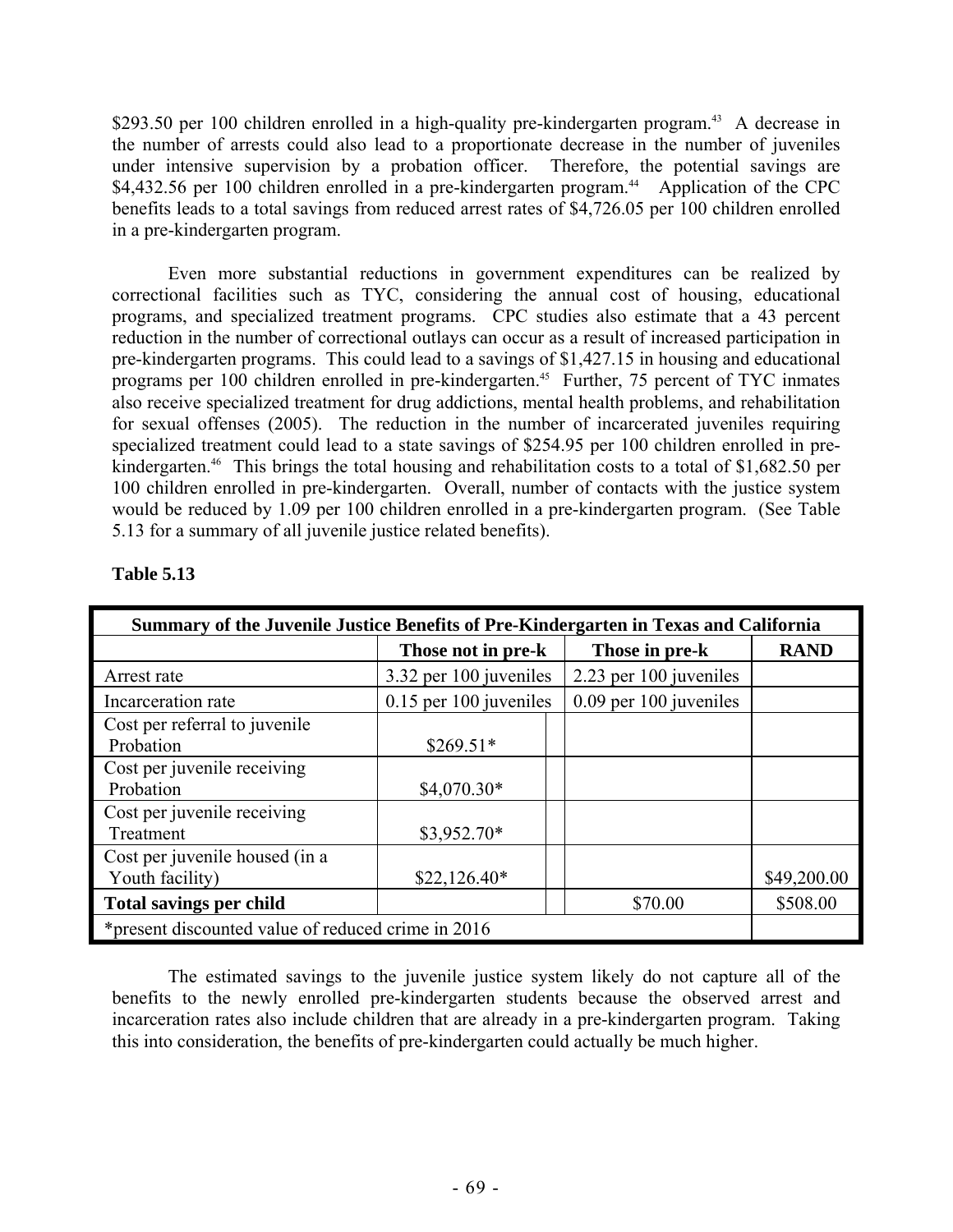#### *Juvenile Justice Victim Costs*

 Crimes committed by juveniles, especially felonies, can lead to significant tangible and intangible victim costs. According to TYC, the most common felonies committed by youths are burglary, robbery, petty theft (larceny), drug offenses, assault, sexual assault, and motor vehicle theft (Texas Youth Commission 2005). According to Miller, Cohen and Wiersema (1996) the cost to victims of various criminal acts can be quite substantial. The cost for each burglary case is \$1,437.99, with a reduction in quality of life of \$392.18 (in 2004 dollars). The tangible cost to a robbery victim is \$3006.71, and the intangible cost equals \$7451.42 (in 2004 dollars). Larceny, commonly referred as petty theft, can lead to a tangible loss of \$483.69 (in 2004 dollars) for each victim. Drug offenses, particularly those involving possession of an illegal substance, do not result in victim costs, but spillover effects of drug use can occur if the juvenile attempts to distribute an illegal substance or steal from individuals to purchase the drugs. Each assault case costs an average of \$1,960.90, with a subsequent loss of quality of life totaling \$10,196.68. Even more substantial losses occur from sexual assault, which leads to an estimated tangible loss of \$6667.06 per victim and an intangible loss of \$113,732 (in 2004 dollars) due to the emotional trauma associated with this type of crime. Motor vehicle theft, which results in relatively minor intangible costs of \$392.18, leads to tangible costs of approximately \$4,575.43 per offense (in 2004 dollars). While arson only accounts for 1 percent of commitments to a TYC facility, the tangible cost to victims is \$25,492 with a comparable intangible loss of \$23,531 (Miller, Cohen, and Wiersema 1996). Compared with the total costs for child abuse cases, these figures may appear less significant, but these costs are compounded by the costs of referral to the juvenile probation system, court costs, and housing of the offenders if committed to a detention facility.

 The reduction in the number of juvenile offenders also leads to a reduction in the costs imposed on their victims. Considering the average cost imposed on a victim for each of these crimes, as well as the frequency of each, the potential savings is  $$1,400.28$  per crime averted.<sup>47</sup> While the frequency of murder committed by a juvenile offender is quite low, representing 1 percent of offenses in 2004, the cost of a human life is quite significant. The possible savings for every murder averted is  $$28,055.20$ <sup>48</sup> It should also be noted that these estimated savings are based on the assumption that the juvenile commits only one crime before he or she comes to the attention of law enforcement authorities. In practice, a juvenile is likely to commit more than one offense before he or she is arrested and charged with a crime(s).

## *Adult Crime Costs*

Texas incarcerates the highest percentage of adult criminals in the U.S, with California running close behind with the second largest incarcerated population. Further, a disproportionate number of inmates are of African American or Hispanic descent. Initiatives to increase safety in Texas, such as mandatory sentencing laws, have shown to be unsuccessful, as demonstrated by the negligible decrease in the crime rate in the late 1990's through the present (Center on Juvenile and Criminal Justice 2002). The current situation merits more strategic intervention, including initiatives promoting increased educational attainment. Further, research has shown that evading juvenile crime also has an impact on adult criminal behavior.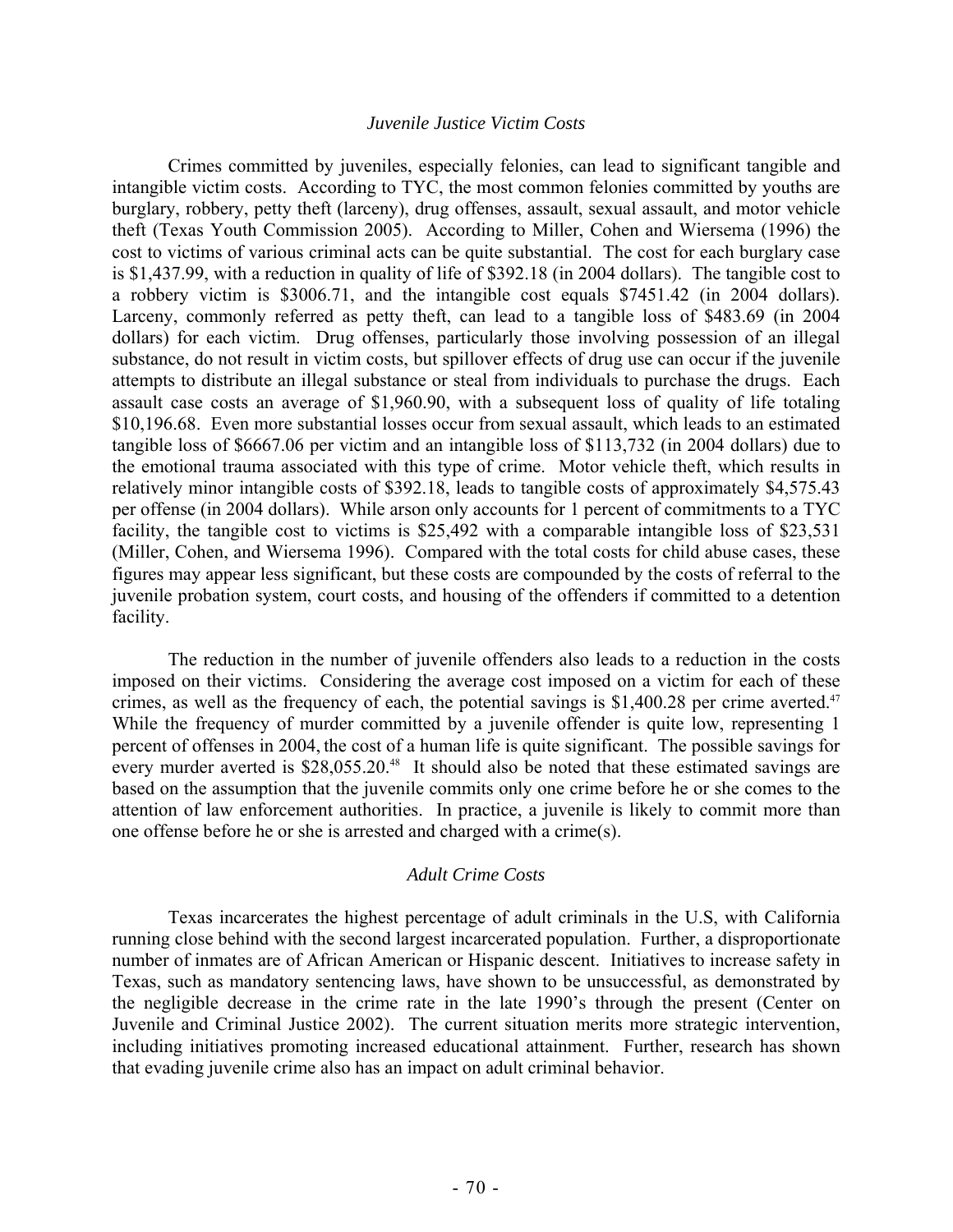The current housing rate for adults between the ages of 20 and 44 is 1.63 per  $100.^{49}$  The net present value of housing an adult offender (at age 20) for one year is \$12,228.03. However, more than half of the offenders that are currently housed in a Texas prison are serving a sentence of nine or more years. This leads to a total housing cost of \$98,065.04, which includes support services and medical expenses (Texas Department of Criminal Justice 2004; Legislative Budget Board 2003).

## *Potential Savings to the Criminal Justice System*

 According to Reynolds, Temple, Robertson, and Mann (2001), the CPC study estimated that the adult arrest and incarceration rate was 80 percent of the observed juvenile rates. Applying this approach to Texas would result in a 34.4 percent reduction in adult housing costs for children who participate in a high-quality pre-kindergarten program (Reynolds et al. 2001, 16). The savings to the criminal justice system in reduced housing costs for one year is \$6,873.50 per 100 children.<sup>50</sup> Considering that a large proportion of inmates are serving sentences of nine years or more, reducing adult criminality can lead to a reduction in costs of \$55,123.37 for every 100 children enrolled in a pre-kindergarten program.<sup>51</sup>

# *Criminal Justice Victim Costs*

 To calculate the victim costs for adult crimes, the same approach for calculating juvenile victim costs was adopted, including the use of Miller, Cohen, and Wiersema's estimates. However, the prevalence of certain crimes differed for adult criminals, increasing the overall costs as well as potential savings from a reduction in each of the crimes noted above. Most notably, 11 percent of current adult inmates committed murder, as compared with 1percent of juvenile justice offenders (Texas Department of Criminal Justice 2004). However, FBI Uniform Crime Reports indicate a homicide rate of 0.12 percent.<sup>52</sup> The prevalence of violent and property crimes, as reported in the Uniform Crime report, were used to derive a conservative estimate of adult victim crime savings. The potential savings per adult crime averted is \$3,284.33.<sup>53</sup>

# **Health Benefits**

 Unlike many of the benefits created by a statewide pre-kindergarten program, health benefits cannot be easily calculated. Much of the early education literature, including the RAND report, either discusses the possibility of health benefits without attaching a numerical amount, or it focuses on study results that are difficult to extrapolate to the general population. The studies with quantifiable health benefits are often include both early education components *and* outside intervention programs. The addition of these services makes it difficult to attribute the health benefits to a single aspect of the program. In addition to relying on studies that concentrate on early education programs, the literature fails to acknowledge the possibility of health benefits being associated with increased earnings, early hearing and vision screening, and immunizations. Therefore, the health savings to the participant, society, and the government that are associated with universally-accessible pre-kindergarten are vastly underestimated.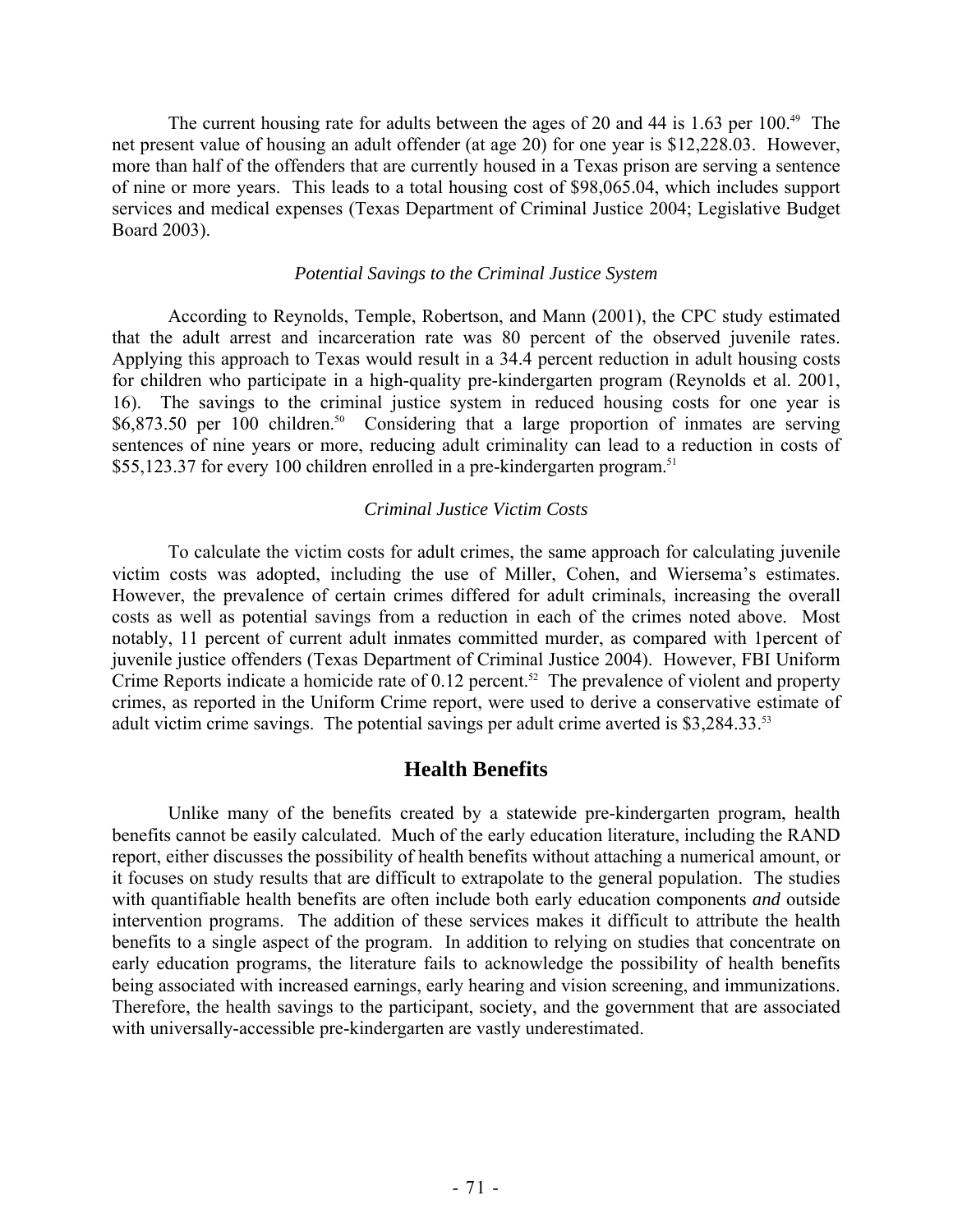#### *Existing Literature*

 Early education literature discusses two major studies—the Carolina Abecedarian and the High/Scope Perry Preschool projects—that discuss the health benefits of pre-kindergarten to children. Although it would be unwise to calculate a monetary value for an increase in Texas health benefits based on such studies, they deserve attention because they illuminate the possibility of increasing child health though education. The High/Scope Perry Preschool project group showed a reduction in the number of teenage births by age nineteen. According to Karoly et al. (1998), the pregnancy rate for the test group was 64 live births per 100 females, while the control group rate was 119 live births per 100 females. The Abecedarian study found that its participants were less likely to become teenage parents or smoke cigarettes (Campbell et al. 2002). Children who participated in the Abecedarian program were nineteen percent less likely to become a teenage parent and sixteen percent less likely to smoke cigarettes than nonparticipants. The reduction in smoking translates into an estimated savings of \$19,931 per child (in 2005 dollars) to society from a mortality reduction (Masse and Barnett 2002, 45). The benefits cannot be translated to the Texas program because the programs are vastly different from the proposed program. While the Abecedarian program begins in infancy and encompasses not only educational activities, but also includes nutritional and social services for each family, the proposed program does not. The Perry Preschool project served minority, high-risk children in an early education program that required weekly 90 minute home visits (Karoly et al. 1998, 35). Attributing the same benefits to a vastly different Texas system would detract from the solidity of our argument because it is impossible to isolate the effect of pre-kindergarten from other early childhood interventions.

#### *Increased Earnings*

 Increased educational attainment and earnings create secondary health effects, as well. The additional earnings derived from universally-accessible pre-kindergarten can have a great impact upon future children. This additional income may reduce the future number of families in poverty. Reducing the number of children living in poverty will have a positive effect on the overall health of future school age children (Alaimo et al. 2000, 785). According to Alaimo et al. (2000), children from low income families not only suffer from generally known poverty consequences, such as stunted growth and reduced cognitive development, but also she found that these children were more likely to be malnourished or hungry. This food insufficiency is also directly correlated with poor health, such as frequent stomach aches or headaches (Alaimo et al. 2000, 784). Lastly, the researchers found that hungry children were more likely to lack health insurance and to live in a family headed by a parent without a high school education (Alaimo et al. 2000, 782).

#### *Vision and Hearing Screening*

 Enrolling children in either licensed child care or government sponsored pre-kindergarten will ensure that they receive state-mandated vision and hearing screenings. Current Texas law requires that four-year-olds enrolled in any licensed child care center, licensed child care home, or school program be screened within 120 days of admission (Texas Health Safety Code, Chapter 36). The law requires that each facility screen for vision and hearing problems and to report the data to the state yearly; however, this law does not capture children that are in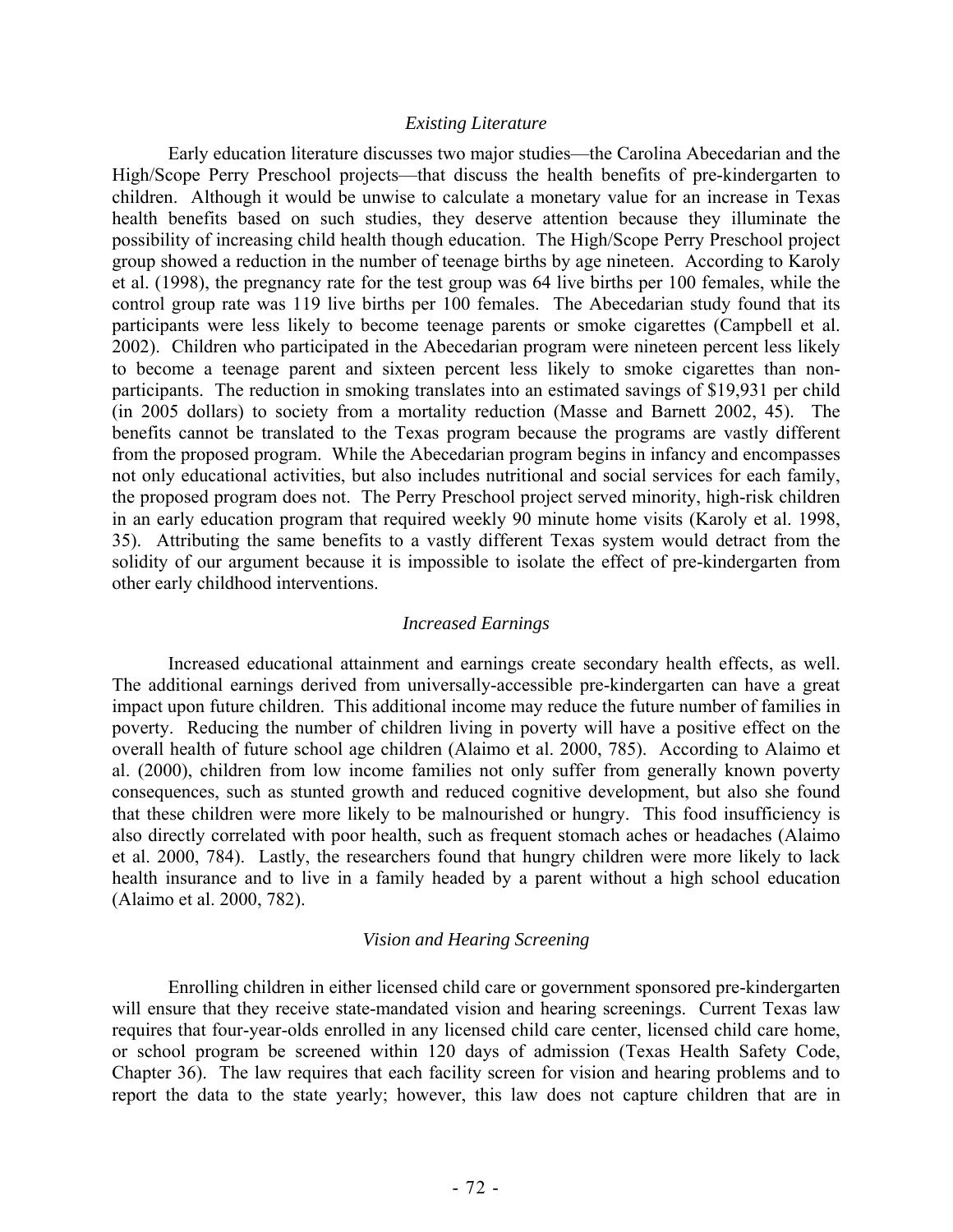unlicensed or unregulated homes. The Texas Department of Family and Protective Services regulates three categories of facilities: listed family homes, registered facilities, and licensed facilities. The listed family homes and registered facilities are not licensed and, therefore, are not required to offer vision and hearing screening (TXDFPS). Moving children from these types of facilities into a structured program will ensure that they are receiving important screenings at an earlier age.

 Hearing screenings are important because a delay in the discovery of hearing problems can cause developmental delays, including language skill and educational performance delays (Morbidity and Mortality Weekly Report 1997). Hearing screenings and diagnoses allow children to receive rehabilitative services that can mitigate losses to language development and reduce the impact on educational performance (National Institutes of Health). Vision screenings also identify disorders in children that can delay their development in the academic world (Ciner et al. 1999). The discovery of vision and hearing problems will increase a child's educational achievement.

#### *Immunizations*

 Enrollment in pre-kindergarten programs has profound, yet unquantifiable, implications for immunization benefits for four-year-olds. Texas currently requires all pre-kindergarten age children to receive the following vaccines: Diphtheria, Measles/Mumps/Rubella, Polio, Haemophilus influenza type B, hepatitis A, and chicken pox (Hodge 2002). Nationally, ninetyfive percent of school age children are immunized, however it is unknown how many four-yearolds are vaccinated (Hodge 2002). Vaccinations are only a requirement for licensed facilities; therefore, children in unlicensed facilities are beyond the vaccination safety net. It is unknown how many four-year-olds are in unlicensed facilities. Creating a state-wide pre-kindergarten program will require immunizations one year earlier and, thereby, reduce childhood susceptibility to preventable diseases.

 Moving uncounted children into a structured program with vaccination requirements will allow the state to capture the benefits of reducing childhood susceptibility to preventable, communicable diseases and strengthen the "school safety net" against disease (Hodge 2002). Keeping children up to date on vaccinations reduces the risks of preventable disease outbreaks and the costs such outbreaks incur. Immunizing the entire four-year-old population will also increase the "herd immunity" of the total population (Bumpers et al. 2004). Lastly, while not included within this study, immunization of the four-year-old population produces some quantifiable benefits; we recommend such benefits be studied further.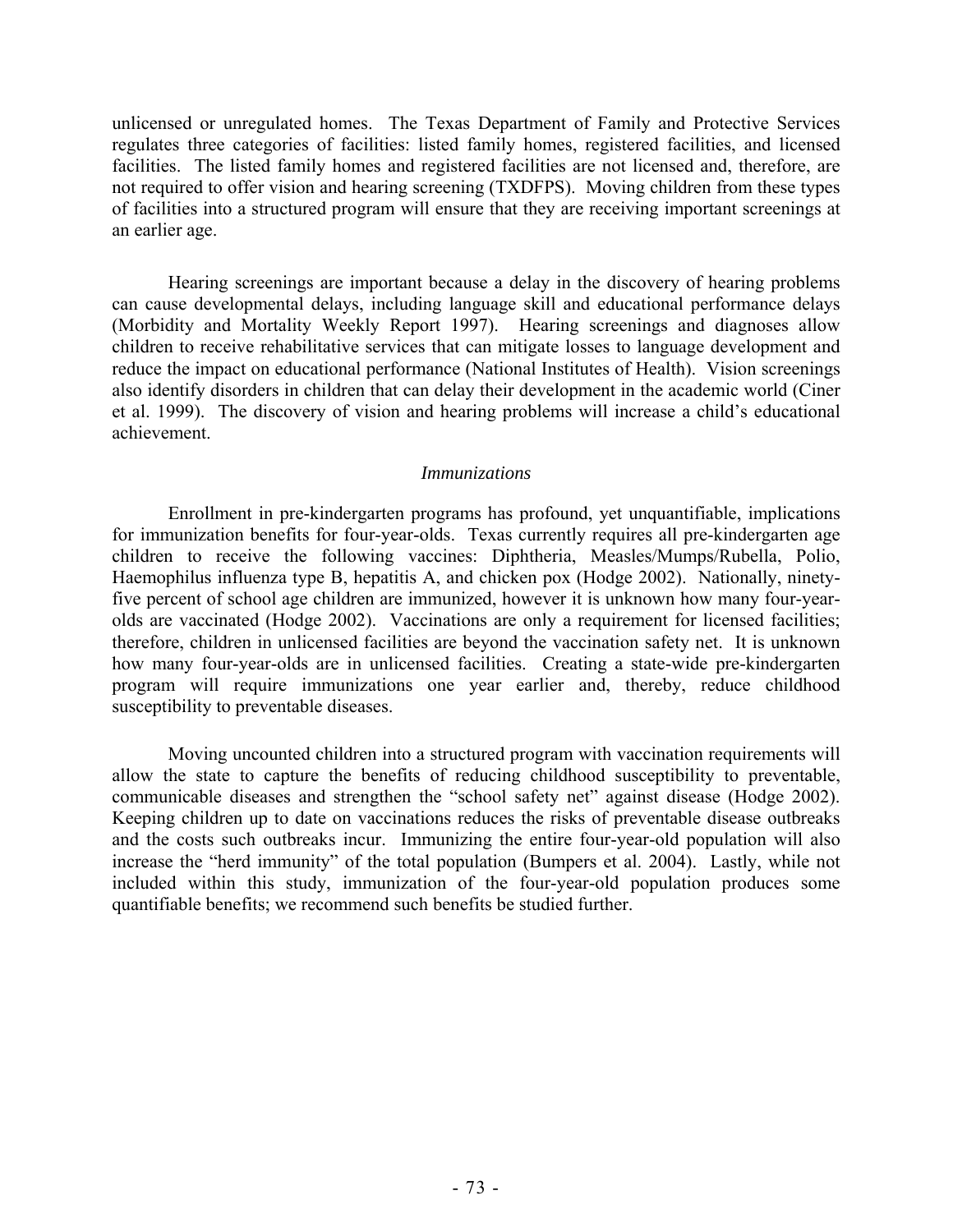The cost-benefit analysis of universally-accessible pre-kindergarten in Texas indicates that the combined benefits to the participants, society, and the government exceed the costs of such a program. The analysis shows that for every \$1.00 invested in the proposed high-quality program, a return of \$3.50 per participant is expected, based on the enrollment of seventy percent of four-year-olds in the state. The rate of return fluctuates based on the actual enrollment of students because it is more expensive to establish new classrooms than to upgrade existing classrooms; however, an increase in expected students to ninety percent only decreases the return on investment to \$3.31 per participant (see Table 6.1). This calculation is fairly conservative because we excluded benefits that are characterized by incomplete literature and data, such as reductions in welfare dependency and improved health conditions over participants' life spans.

### **Benefit Accrual**

Although the costs of a universally-accessible pre-kindergarten program will begin immediately, certain benefits will begin immediately while others will be realized throughout a participant's lifetime. Only two benefits—increased earnings to mothers and the value of child care—will occur during the first year of the program. These benefits begin immediately because pre-kindergarten will allow mothers to enter the workforce, and pre-kindergarten will save families the out-of-pocket child care costs associated with privately-owned facilities. While mothers will receive benefits during the program's first year, the state will receive savings from special education, grade retention, and dropout reductions throughout the student's academic career. The remainder of the benefits—increased participant earnings and justice system savings—will materialize during the student's academic career and post-academic life.

|                                                | 70% Enrollment | 80% Enrollment | 90% Enrollment |
|------------------------------------------------|----------------|----------------|----------------|
| <b>Program Costs</b>                           | $-$ \$5,268    | $-$ \$5,446    | $-$ \$5,585    |
| <b>Education Outcomes</b>                      | \$1,096        | \$1,096        | \$1,096        |
| <b>Increased Earnings</b>                      | \$7,280        | \$7,280        | \$7,280        |
| <b>Current Increased Income for Mothers</b>    | \$484          | \$484          | \$484          |
| <b>Increased Lifetime Earnings for Mothers</b> | \$2,145        | \$2,145        | \$2,145        |
| <b>Juvenile Justice System Costs</b>           | \$70           | \$70           | \$70           |
| <b>Juvenile Crime Victim Costs</b>             | \$30           | \$30           | \$30           |
| <b>Adult Justice System Costs</b>              | \$550          | \$550          | \$550          |
| <b>Adult Crime Victims Costs</b>               | \$18           | \$18           | \$18           |
| <b>Child Welfare Numbers</b>                   | \$48           | \$48           | \$48           |
| <b>Value of Child care</b>                     | \$6,741        | \$6,741        | \$6,741        |
| <b>Total Benefits</b>                          | \$18,462       | \$18,462       | \$18,462       |
| <b>Rate of Return</b>                          | \$3.50         | \$3.39         | \$3.31         |

 **Table 6.1: Texas Investment Return per Child**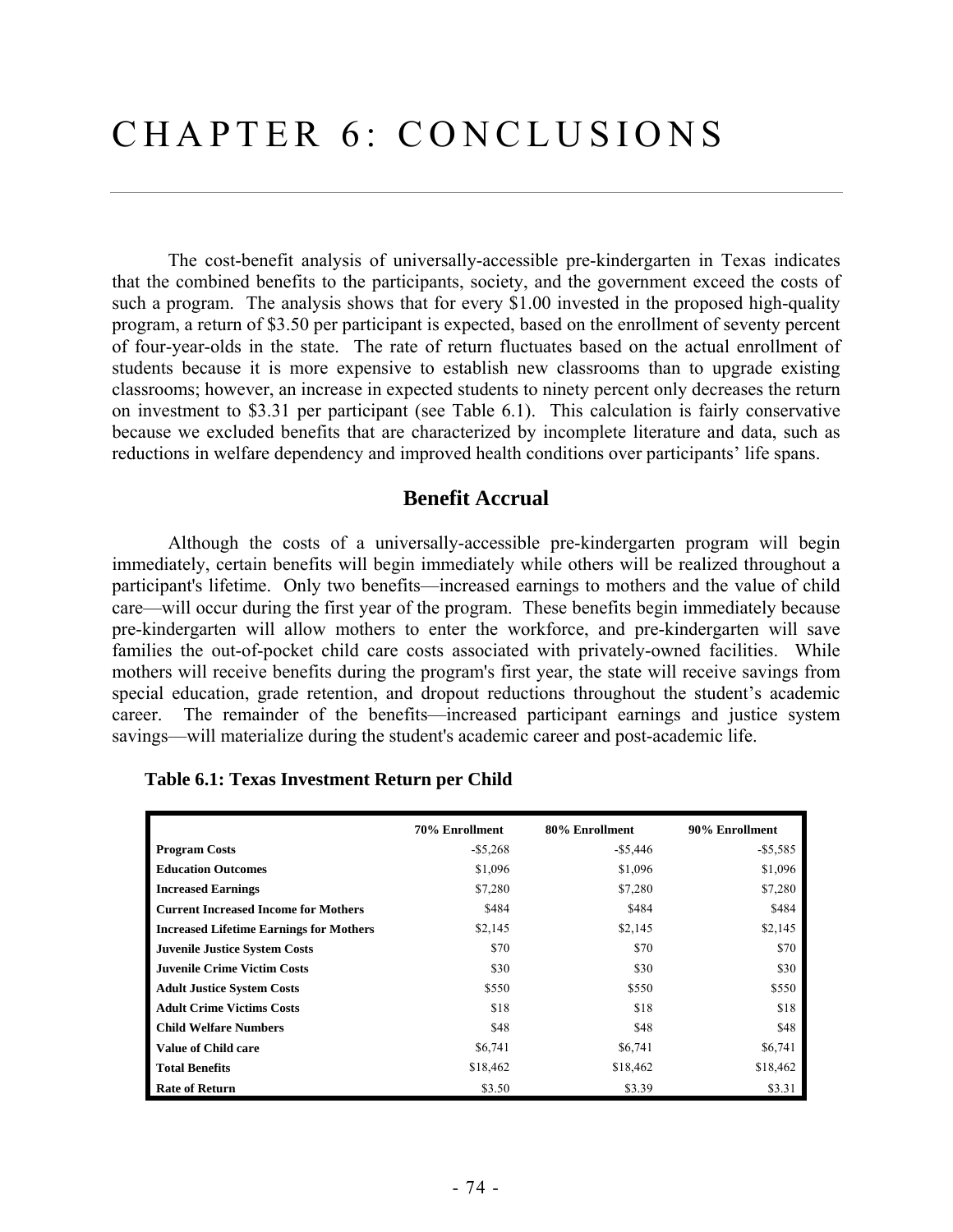#### **Texas vs. California**

Even with a fairly conservative methodology, the presented Texas analysis results far exceed Karoly and Bigelow's (2005) calculation of a \$2.62 return per California participant. The divergence between the two analyses results due to three primary differences: program differences, benefit marginalization, and key component costs.

First, significant differences exist between the program components being evaluated. The RAND analysis, for instance, includes a half-day pre-kindergarten program with a 20:2 pupil-teacher ratio. Our analysis includes a full-day program with a 17:2 pupil-teacher ratio. A full-day program produces higher costs, but it also produces larger benefits, such as the value of child care and the increased earnings of parents.

Second, RAND evaluated only the marginal costs and benefits of the California program, while our analysis evaluates the total costs and benefits of the proposed Texas program. Marginal benefit analysis requires additional and largely arbitrary assumptions about the benefits received under the existing pre-kindergarten system

Finally, significant differences in the costs of key study components exist, including labor costs, juvenile justice system costs, and the allocation of benefits to program participants' mothers. Admittedly, the Texas analysis does not include benefits from college attendance, which created an additional -\$173 benefit within the RAND report; however, our analysis does produce larger benefits than the RAND study from increased lifetime earnings for participants, increased earnings for mothers, and the value of child care. Overall, the Texas analysis calculates a benefit of \$18,462 per child, compared to benefit of \$11, 374 per child within the RAND report (see Table 6.2). The following sections will explore the differences between marginal benefit and total benefit analyses, and they will illuminate the methodology differences between the RAND report and our own analysis.

|                                                | <b>Texas Total</b> |             |
|------------------------------------------------|--------------------|-------------|
|                                                | <b>Effects</b>     | <b>RAND</b> |
| <b>Program Costs</b>                           | $-$ \$5,446        | $-$ \$4,339 |
| <b>Education Outcomes</b>                      | \$1,096            | \$876       |
| <b>Increased Earnings</b>                      | \$7,280            | \$5,801     |
| <b>Current Increased Income for Mothers</b>    | \$484              |             |
| <b>Increased Lifetime Earnings for Mothers</b> | \$2,145            |             |
| <b>Juvenile Crime Outcomes</b>                 | \$100              | \$1,220     |
| <b>Child Welfare Outcomes</b>                  | \$48               | \$102       |
| <b>Value of Child Care</b>                     | \$6,741            | \$2,406     |
| <b>College Attendance</b>                      |                    | $-$173$     |
| <b>Adult Crime Outcomes</b>                    | \$568              | \$1,143     |
| <b>Total Benefits</b>                          | \$18,462           | \$11,375    |
| <b>Total Costs</b>                             | $-$ \$5,446        | \$4,339     |
| <b>Rate of Return</b>                          | \$3.39             | \$2.62      |

**Table 6.2: Texas and RAND Comparison (80 percent enrollment)**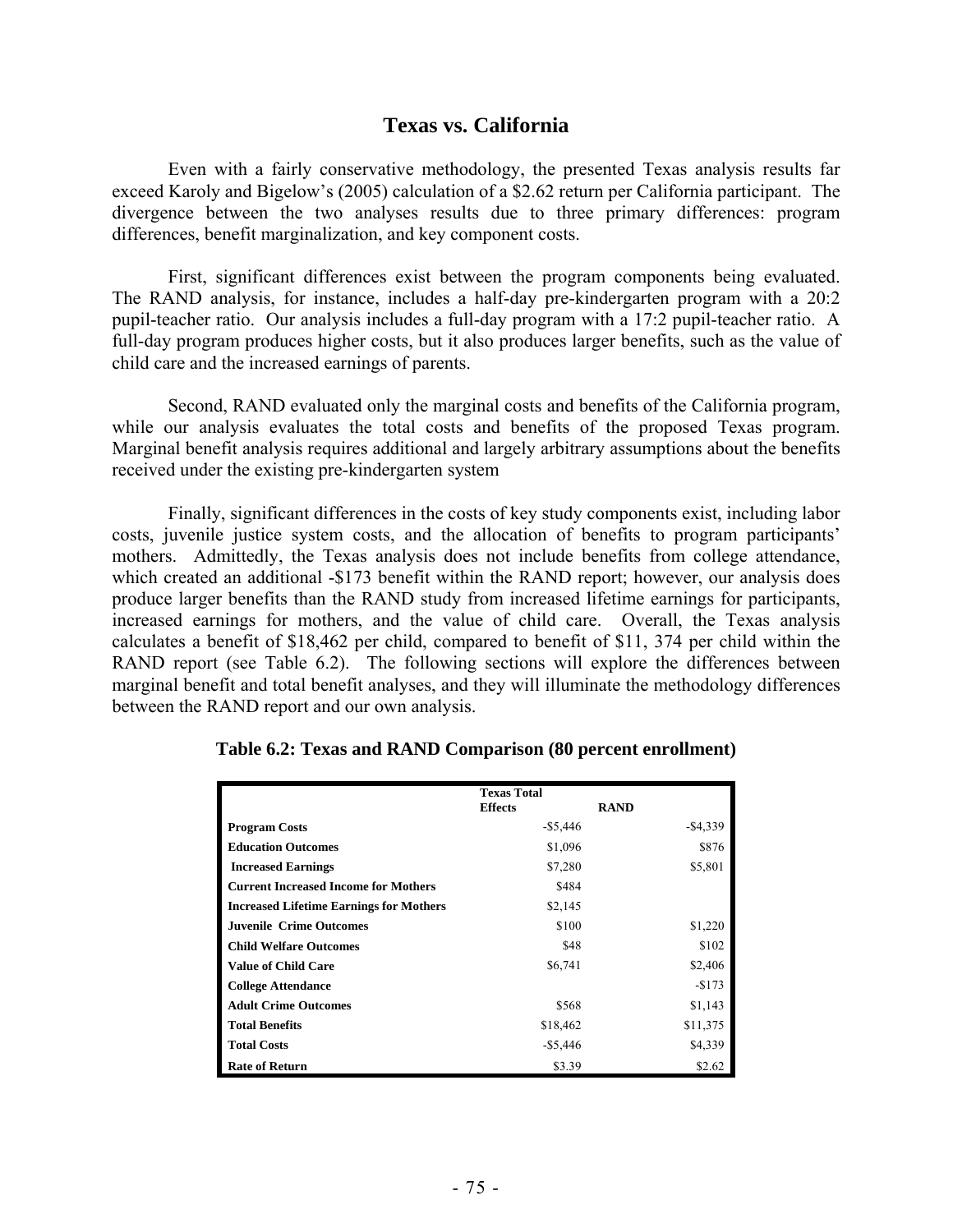#### *Marginal vs. Total Benefits*

 Although we consider our total benefit estimates more reliable than estimates based on marginal benefits, it is helpful to consider the marginal benefits and costs of the Texas system when comparing our results to those of RAND. In so doing, we must make assumptions about the impact of quality improvements on children already in the system. RAND assumed that children not otherwise expected to attend pre-kindergarten would reap the most benefit from the policy change, children already attending public school programs would generally receive half the benefits of children not in pre-kindergarten, and children already attending private programs would not experience any gain in the quality of their pre-kindergarten experience (RAND 2005, pg. xxii). Thus, RAND implicitly assumed that private school quality was generally comparable to CPC quality and much higher than public school quality. Those assumptions were purely arbitrary and, arguably, inappropriate within a Texas-specific analysis. In particular, our survey of private providers offered little evidence that privately-owned child care and educational facilities are of higher quality than public pre-kindergarten programs, and the survey strongly suggests that privately-owned facilities often fall far short of CPC quality. Because there is no definitive way to adjust the estimates of student benefits based on differences in quality between the existing system and the CPC program, we consider three alternative analytical frameworks.

 In the first, we assume that all pre-kindergarten students in state-funded pre-kindergarten programs are already reaping the full benefits of high-quality pre-kindergarten instruction, while those outside of the state-funded system (including those in Head Start programs) are not currently receiving the benefits of a high-quality pre-kindergarten program. In all likelihood, this approach greatly underestimates the benefits of quality improvement in the existing statefunded system, and it may overstate the gains received by students in privately-owned schools and child care facilities. Given that more than half of all Texas four-year-olds are already enrolled in state-funded pre-kindergarten and, therefore, would receive no benefit under this analytic approach, these estimates are presented as the lower bound on the returns to investment in universally-accessible high-quality pre-kindergarten.

 In the second framework, we follow RAND's assumptions regarding the distribution of benefits across students currently in public, private, and family care. In the third framework, we extend the RAND analysis to assume that all students currently in public or privately-owned prekindergarten already receive half the potential benefits of pre-kindergarten and that quality improvements would provide participants only the remaining half. In all three frameworks, we estimate the costs and benefits of a universally-accessible pre-kindergarten program with an 80 percent participation rate (The RAND analysis also presumes an 80 percent pre-kindergarten participation rate—70 percent in public pre-kindergarten and another 10 percent in privatelyowned facilities).

 Table 6.3 presents the marginal benefit comparisons between the Texas and California studies. Because Texas already has approximately 160,000 four-year-olds enrolled in statefunded pre-kindergarten at a cost of \$2,721.58 per pupil (Barnett et al. 2005), the state would only need to spend an additional \$3,804 per pupil when upgrading and expanding the program so that 80 percent of all four-year-olds in the state are enrolled in a high-quality public or private pre-kindergarten program. Assuming that 70 percent of Texas four-year-olds are already in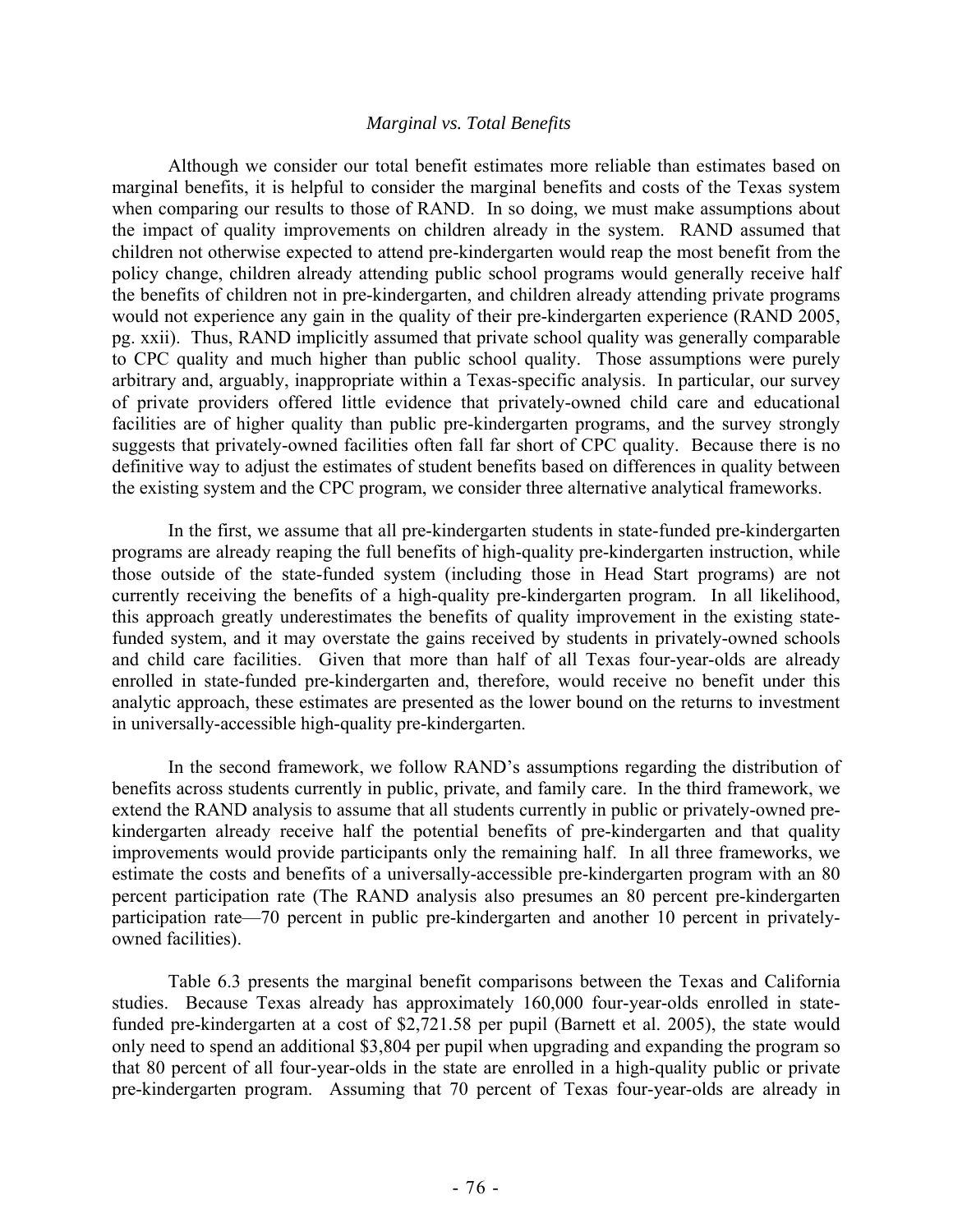some sort of pre-kindergarten or child care setting, we are already receiving most the benefit associated with mothers' labor force participation. Therefore, estimates of this benefit must be revised sharply downward under any marginal benefit scenario.

|                                                          | <b>Texas Total</b><br><b>Effects</b> | <b>Texas Marginal</b><br><b>Effects Lower Bound</b> | <b>Texas Marginal</b><br><b>Effects RAND</b><br>Equivalent | <b>Texas Marginal</b><br>Effects 50% Benefit | <b>RAND</b> |
|----------------------------------------------------------|--------------------------------------|-----------------------------------------------------|------------------------------------------------------------|----------------------------------------------|-------------|
| <b>Program Costs</b>                                     | \$5,446                              | \$3,804                                             | \$3,804                                                    | \$3,804                                      | $-$ \$4,339 |
| <b>Education Outcomes</b>                                | \$1,096                              | \$435                                               | \$467                                                      | \$616                                        | \$876       |
| <b>Increased Earnings</b>                                | \$7,280                              | \$2,890                                             | \$3,105                                                    | \$4,095                                      | \$5,801     |
| <b>Increased Income for Mothers</b>                      | \$484                                | \$61                                                | \$61                                                       | \$61                                         |             |
| <b>Increased Lifetime Earnings for</b><br><b>Mothers</b> | \$2,145                              | \$268                                               | \$268                                                      | \$268                                        |             |
| <b>Juvenile Justice System Costs</b>                     | \$70                                 | \$28                                                | \$30                                                       | \$39                                         | \$508       |
| <b>Costs to Victims of Juvenile Crime</b>                | \$30                                 | \$12                                                | \$13                                                       | \$17                                         | \$711       |
| <b>Child Welfare Numbers</b>                             | \$48                                 | \$19                                                | \$21                                                       | \$27                                         | \$102       |
| <b>Value of Child Care</b>                               | \$6,741                              | \$4,709                                             | \$4,709                                                    | \$4,709                                      | \$2,406     |
| <b>College Attendance</b>                                |                                      |                                                     |                                                            |                                              | $-$173$     |
| <b>Adult Crime Outcomes</b>                              | \$550                                | \$218                                               | \$235                                                      | \$309                                        | \$1,143     |
| <b>Costs to Victims of Adult Crime</b>                   | \$18                                 | \$7                                                 | \$8                                                        | \$10                                         |             |
| <b>Total Benefits</b>                                    | \$18,462                             | \$8,646                                             | \$8,915                                                    | \$10,151                                     | \$11,374    |
| <b>Rate of Return</b>                                    | \$3.39                               | \$2.27                                              | \$2.34                                                     | \$2.67                                       | \$2.62      |

**Table 6.3: Comparing Marginal Effects (80 percent enrollment)** 

 As Table 6.3 illustrates, assuming no marginal from upgrading a state-funded public school system greatly lowers the estimate of net benefits arising from a universally-accessible high-quality pre-kindergarten program in the state. Assuming no marginal benefits from upgrading privately-owned child care and educational facilities also greatly lowers the estimate of net benefits. However, even under these very conservative assumptions, the benefits of universally-accessible high-quality pre-kindergarten still outweigh the program's costs.

## **Differences in the Estimates of Cost and Benefit Components**

 In addition to the aforementioned differences between our own analysis and the RAND analysis, the Texas-specific analysis includes estimation differences within both the cost and benefit sections. Key differences are found within our estimation of non-personnel operating costs, school system impacts, lifetime earnings estimates, juvenile justice system benefits, child abuse cases, and mothers' labor force participation rates.

#### *Non-personnel Operating Costs*

 Based on an analysis by Golin et al. (2003), RAND assumed that non-personnel operating costs would total 31 percent of total costs. Following the methodology presented within Golin et al. (2003) to generate specific cost estimates for the components of nonpersonnel costs—including technical assistance, quality assurance, evaluation, and administration costs—we found that the RAND analysis, surprisingly, did not include such cost components within their cost estimate. Moreover, we chose to measure each cost component separately, instead of as a fraction of total investment costs, because we feel that measuring each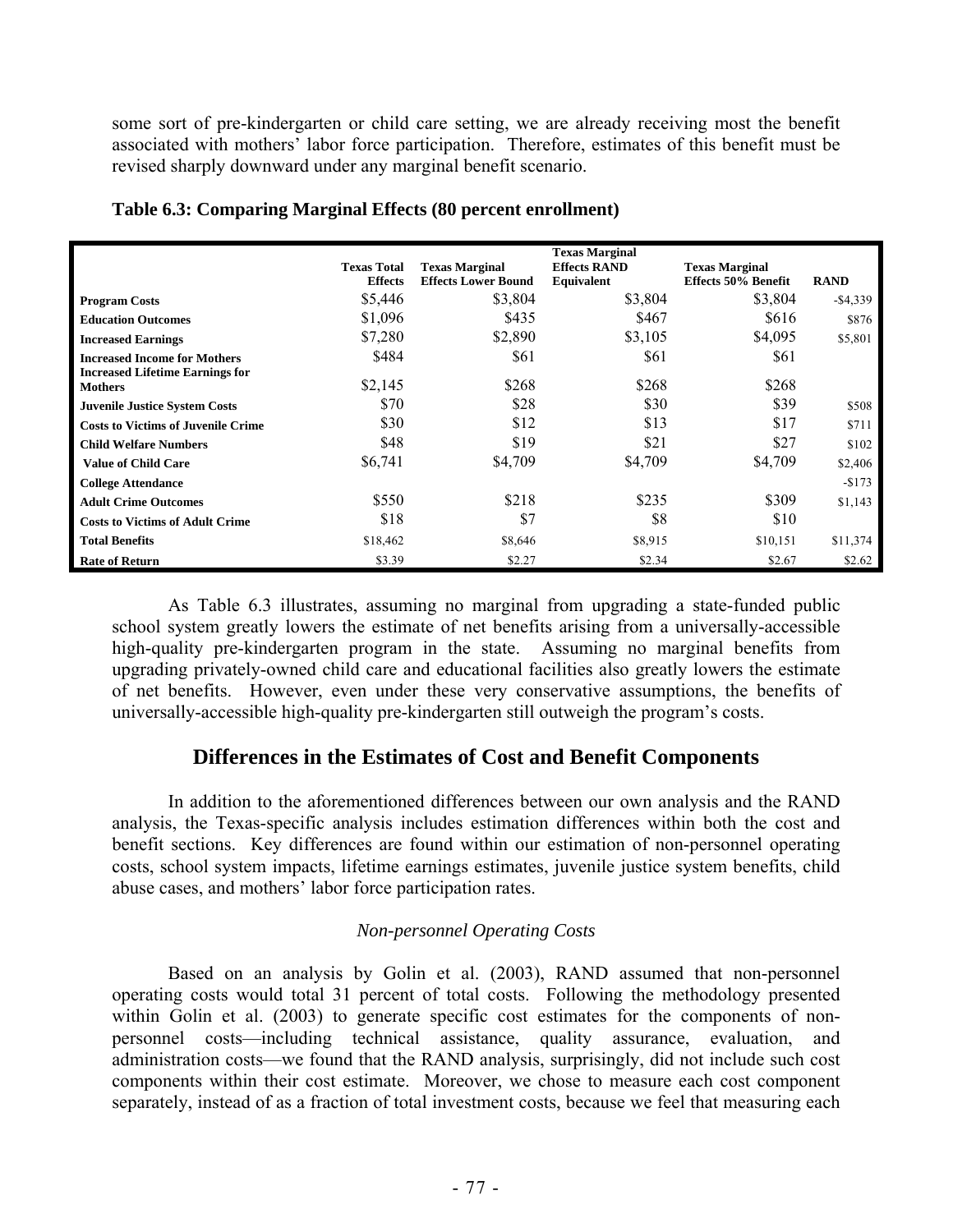component independently yields a more exact estimate of costs and allows us to distinguish between recurring (such as quality assurance) and sunk (such as the purchase of equipment for new classrooms) costs. As such, our approach allows us to present a more complete picture of the cost of implementing a universally-accessible pre-kindergarten program in Texas. Overall, we estimate that non-personnel costs would total 23 percent of the total program cost in the first year of implementation.

#### *School System Impacts*

 Socioeconomic stratification provides another major difference between the Texas and California studies. The RAND study categorizes children by low, middle, and high risk, while the Texas analysis categorizes children as low and non-low income. Both analyses assume low income children will receive 100 percent of the benefits. Although RAND calculates that 50 percent of the recognized benefits will be realized by middle income children and 25 percent of the recognized benefits will be realized by high income children, we cannot reliably determine the number of four-year-olds who are middle or high income. Therefore, we group all non-low income children together and assume that they will receive 33 percent of all education benefits.

 Most of the differences in results, however, originate from differences in the application of the CPC results. RAND based its analysis on percentage point differences between the treatment and control groups in the CPC analysis. We based our analysis on percentage differences. For example, Reynolds (2002) found that high-quality pre-kindergarten reduced the dropout rate from 55.0 percent to 46.7 percent, a difference of 8.3 percentage points or 15 percent. RAND presumed that high-quality pre-kindergarten would lower the dropout rate by 8.3 percentage points; we presumed that it would lower the dropout rate by 15 percent. Among low-income students, the reported dropout rate in Texas for 2004-2005 was 5.9 percent. If we were to simply apply the 8.3 percentage point decrease observed in the CPC study, the dropout rate would be negative. A 15 percent reduction in the dropout rate is equivalent to a 0.9 percentage point reduction, not an 8.3 percentage point drop. Our approach is, therefore, much more conservative and defensible than RAND's approach.

#### *Lifetime Earnings*

 Our analysis differs from the RAND study in several important ways. The data set used in our analysis was produced using Individual Public Use Microdata from the 2000 U.S. Census, while RAND used data from the Current Population Survey. The U.S. Census (2000) data allows us to generate a more precise breakdown of gains from education to a diverse population. In addition, we included individual data for indicators such as location, sex, age, and race/ethnicity, rather than mean data. In California, because the mean annual income is much higher than in Texas, the absolute differences will be greater between those with and without high school diplomas. Furthermore, we did not include increases realized from fringe benefits to the employee because Texas is a low wage and underinsured state, which implies that many employers do not offer fringe benefits at the level assumed by RAND. This approach yields lower estimates of gain because those without high school diplomas are more likely to be unemployed or employed part-time, compared to those with higher educational attainment.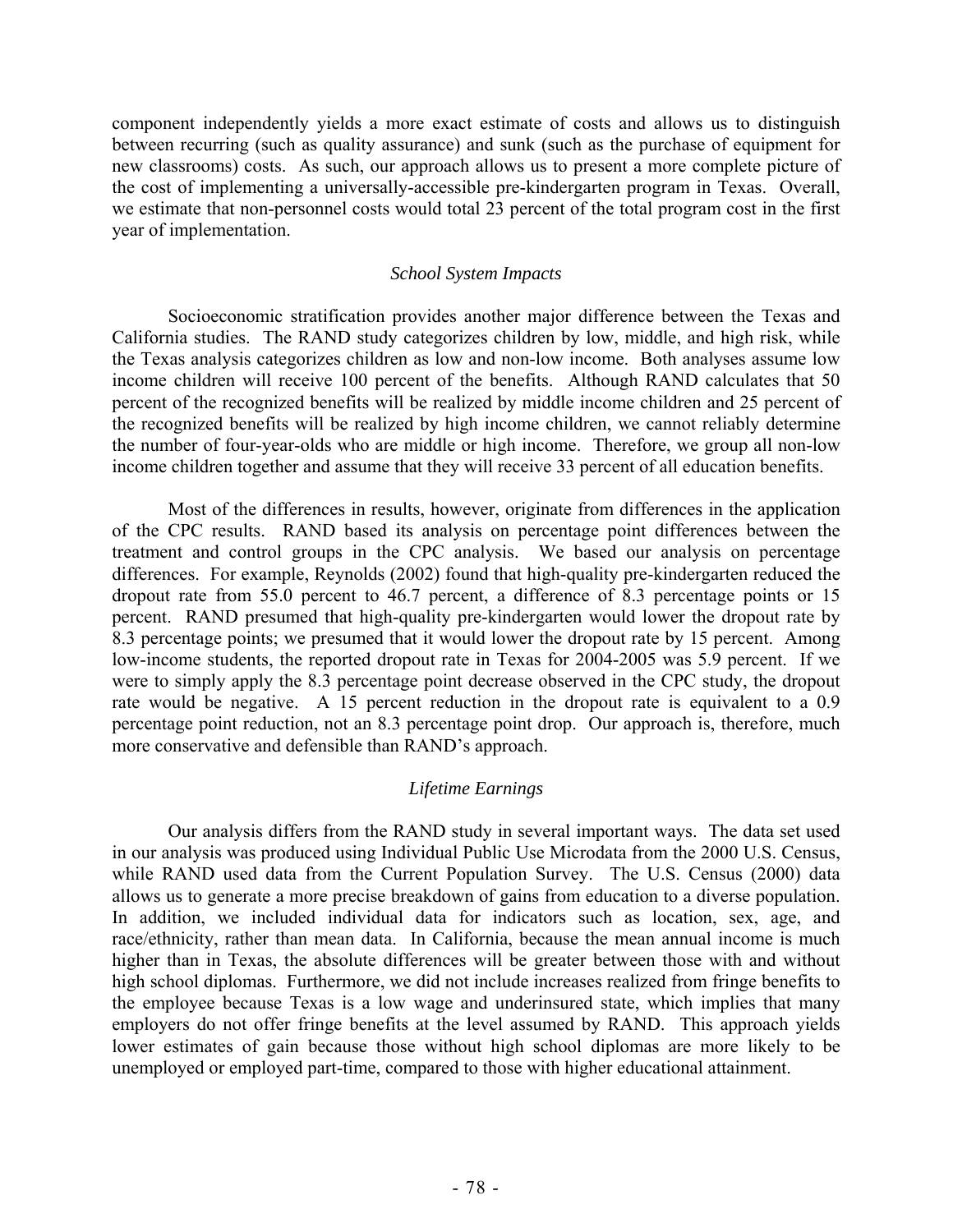#### *Juvenile Justice*

 The differences between the justice system costs within the program under evaluation and RAND's proposal can largely be attributed to more expensive adjudication and housing of juveniles in a youth facility in the state of California. For example, the cost of housing a juvenile in a Texas Youth Facility (TYC) for one year was \$31,547 in 2004. Conversely, RAND reports that one year in a California Youth Authority (CYA) facility cost \$49,200 in 2003. Indeed, the proposed program under evaluation reports a savings of \$64 per child, while RAND reports a \$508 savings per child, which would only apply to the new participants in a pre-kindergarten program. Further, our reduction rate in juvenile arrests and commitment rates are based on Reynolds' (2002) estimate of a 33 percent reduction rate in juvenile arrests and a 43 percent reduction in costs to the juvenile justice system, which is largely attributed to a decrease in housing costs. Reynolds (2002) also found that the number of arrests per child fell by 0.33. RAND used this latter figure to develop their estimates. Given that there were only 0.03 arrests per child in Texas in 2003, following RAND's approach and assuming that arrests would fall by 0.33 per child would greatly overstate the potential benefits to the juvenile justice system in Texas.

#### *Child Abuse*

 The main similarities and differences between the proposed program under evaluation and RAND's proposal with regard to abuse and neglect can be attributed to the differences between the average cost to the state and the point prevalence rate for the placement of children in various programs. For example, the cost to Texas for in-home services within one family, for an average of 7.8 months, was \$3,315.39 (in 2004 dollars), which was surprisingly similar to the cost of in-home care in California (\$3,400 in 2003 dollars). RAND also estimated the cost of one year of foster care, including the receipt of subsidies, at \$19,000 (in 2003 dollars). The cost of one year of foster care in Texas was \$18,923.16 (in 2004 dollars). The two reports diverge in terms of other program costs, such as family substitute care and adoption, both of which are absent from the RAND report. Another noticeable difference between the two states is the prevalence rate of abuse and neglect. In Texas, 35percent of children were victims of abuse and 65percent of children were victims of neglect in 2004, whereas RAND reported that 61percent of children were victims of abuse and 39percent were victims of neglect in 2003 (Karoly and Bigelow 2005). Since abuse cases generally incur higher costs than neglect cases, the different rates of each between the two states may help explain the differences between the estimates of the total savings per child.

#### *Mothers' Labor Force Participation Rates*

 Unlike the previous costs and benefits, which merely differed in methodology, the mother's labor force participation is an entirely new calculation. The Texas analysis created a new methodology to address both the current and future earnings to the mother benefit because the RAND report only addressed the issue through a literature review. This additional calculation comprises over 14 percent of the total benefit, \$2,629.

.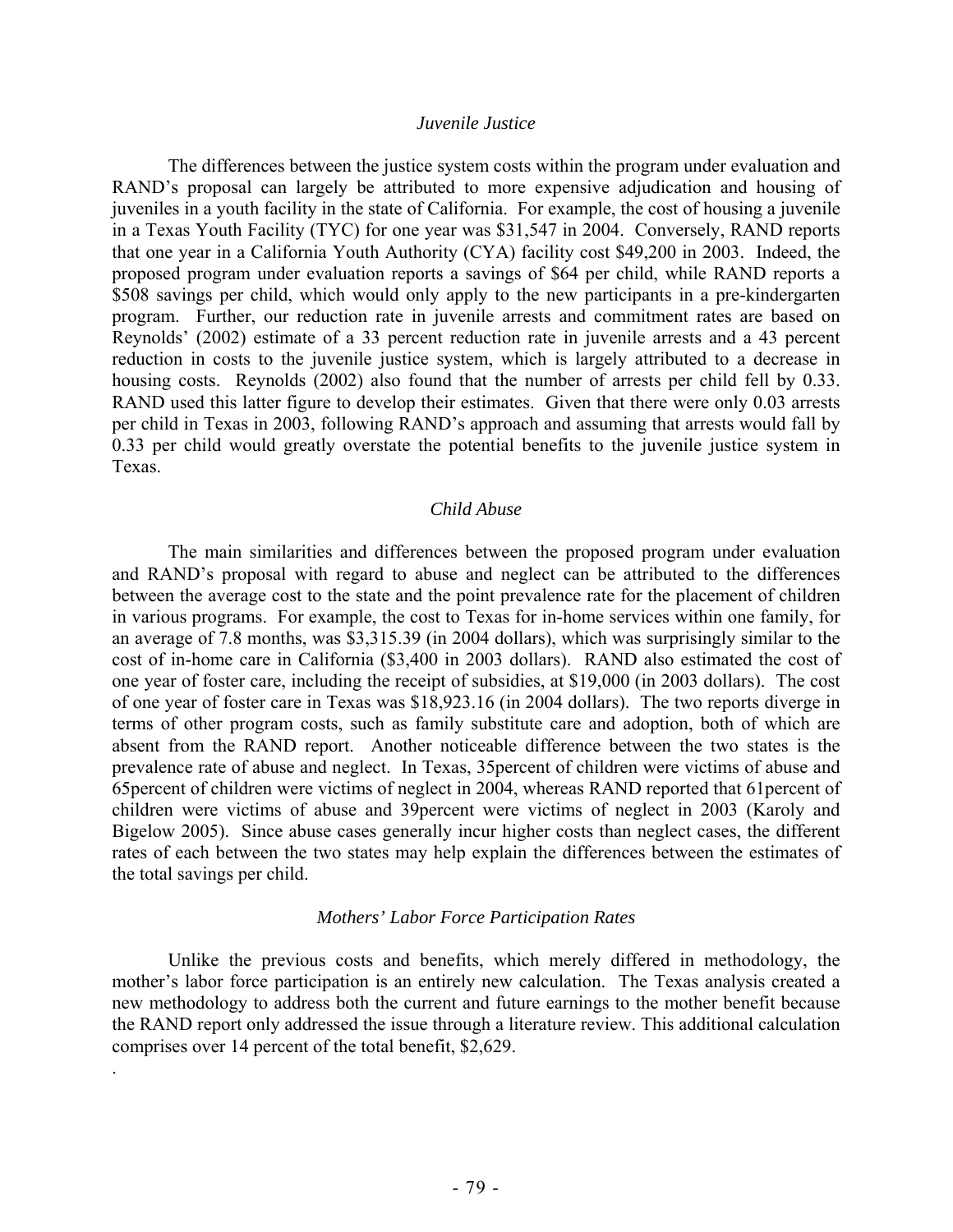#### **Conclusions**

 Labor quality issues are very important within Texas. Publicly–financed, universallyaccessible pre-kindergarten education is one proposed solution to the problem. Our analysis of the relative costs and benefits of a high-quality universally-accessible pre-kindergarten program suggests that even under very conservative assumptions, the benefits of such a program in Texas greatly outweigh its costs. Furthermore, our analysis suggests that many of the benefits of highquality pre-kindergarten accrue long before participants enter the labor force. Full-day, highquality pre-kindergarten has a significant effect on Texas' K-12 public education system, its participants, the juvenile justice system within the state, and on the labor force participation of parents.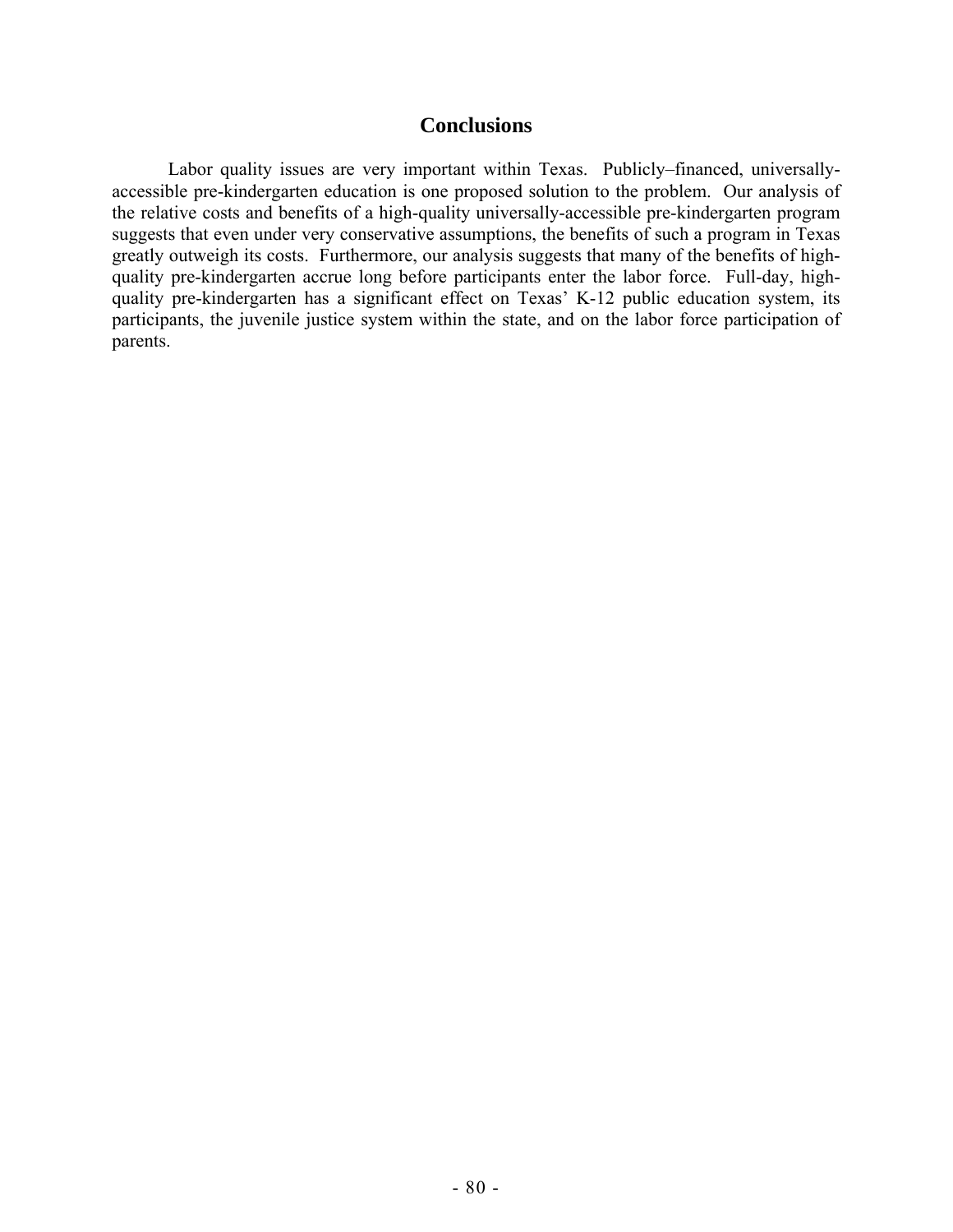# REFERENCES

- Alaimo, Katherine, Christine Olson, Edward Frongillo, and Ronette Briefel. 2001. "Food Insufficieny, Family Income, and Health in US Preschool and School-Aged Children." *American Journal of Public Health*. 91 (5): 781-86.
- Anderson, Patricia M and Phillip B. Levine. 1999. "Child Care and Mothers' Employment Decisions." National Bureau of Economic Research Working Paper 7058. Accessed February 18, 2006. <http://www.nber.org/papers/w7058>.
- Aos, Steve, Roxanne Lieb, Jim Mayfield, Marna Miller, and Anne Pennucci. 2004. "Benefits and Costs of Prevention and Early Intervention Programs for Youth: Technical Appendix." Washington State Institute for Public Policy. September.
- Atkinson, Scott E and Albert Halvorsen. 1990. "The Valuation of Risks to Life: Evidence from the Market for Automobiles." *The Review of Economics and Statistics*. 72: 133-136.
- Barnett, Steven. 1995. "Long-term Effects of Early Childhood Programs on Cognitive and School Outcomes." The Future of Children. Accessed July 10, 2005. <www.futureofchildren.org>.
- Barnett, Steven. 2003. "Better Teachers, Better Preschools: Student Achievement Linked With Teacher Qualifications." *Preschool Policy Matters*. New Brunswick, NJ: National Institute for Early Education Research (NIEER).
- Barnett, Steven, Jason T. Hustedt, Kenneth B. Robin, and Karen L. Schulman. 2004. *The State of Preschool: 2004 State Preschool Yearbook*. New Brunswick, NJ: National Institute for Early Education Research (NIEER).
- Barnett, Steven, Jason T. Hustedt, Kenneth B. Robin, and Karen L. Schulman. 2005. *The State of Preschool: 2005 State Preschool Yearbook*. New Brunswick, NJ: National Institute for Early Education Research (NIEER).
- Barnett, Steven and Donald J. Yarosz. 2004. "Who Goes to Preschool and Why Does It Matter?" *Preschool Policy Matters*. (August). New Brunswick, NJ: National Institute for Early Education Research (NIEER).
- Baughman, Reagan, Daniela DiNardi and Douglas Holtz-Eakin. 2003. "Productivity and Wage Effects of 'Family-Friendly' Fringe Benefits." *International Journal of Manpower*. 24 (3): 247–259.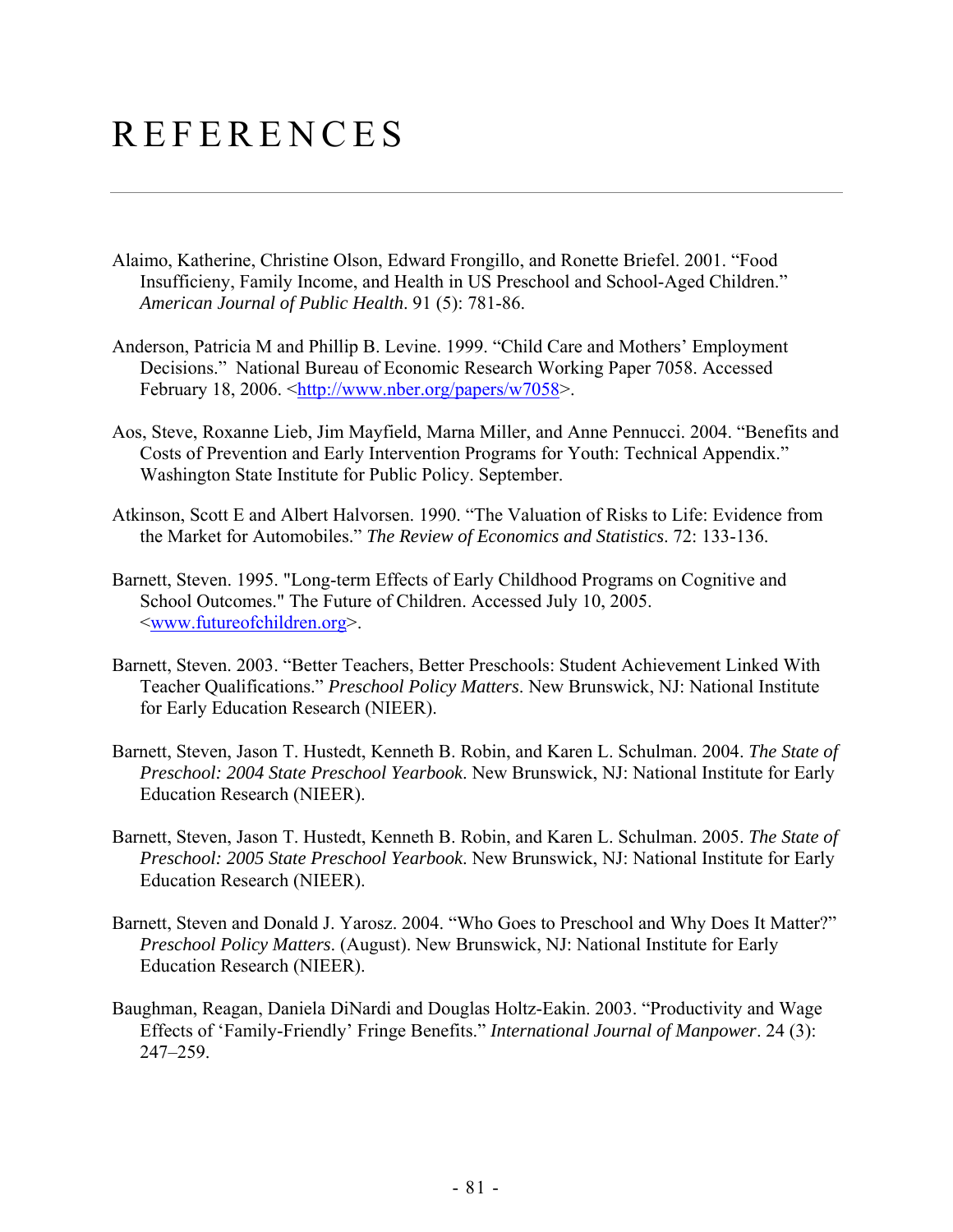- Belfield, Clive and Dennis Winters. 2004. "The Economic Returns to the Education System from Investments in four-year-old kindergarten for Wisconsin." Research Paper. Trust for Early Education.
- Brayfield, April P. 1995. "A Bargain at Any Price? Child Care Costs and Women's Employment." *Social Science Research*. 24 (2): 188-214.
- Bub, Kristen and Kathleen McCartney. 2004. "On Childcare as a Support for Maternal Employment Wages and Hours." *Journal of Social Issues*. 60 (4): 819-834.
- Bumpers, Betty, Shelley Hearne, Daniel Segal, Patti Unruh, Amy Pisani, Jennifer Zavolinsky. 2004. "Closing the Vaccination Gap: A Shot in the Arm for Childhood Immunization Projects." Trust for America's Health. Accessed December 2, 2005. Pg. 8. <http://healthyamericans.org/reports/vaccination/report.pdf>.
- Burud, Sandra and Marie Tumolo. 2004. *Leveraging the New Human Capital.* Palo Alto, CA: Davies-Black Publishing.
- Campbell, F.A. and C.T. Ramey. 1995. "Cognitive and School Outcomes for High-Risk African American Students at Middle Adolescence: Positive Effects of Early Intervention." *American Education Research Journal*. 32 (4): 743-772.
- Campbell, Francis, Craig Ramey, Elizabeth Pungello, Joseph Sparling, and Shari Miller-Johnson. 2002. "Early Childhood Education: Young Adult Outcomes from the Abecedarian Project." *Applied Developmental Science*. 6 (1): 42-57.
- CCH Incorporated. 2004. "Unscheduled Absenteeism Rises to Five-Year High." *Human Resources Management Ideas and Trends*. 592: October 6, 2004.
- Center on Juvenile and Criminal Justice. 2002. "Texas Tough?: An Analysis of Incarceration and Crime Trends in the Lone Star State." Accessed: March 25, 2006. <http://www.cjcj.org/pubs/texas/texas.html>.
- Centers for Disease Control. "Serious Hearing Impairment Among Children Aged 3-10 Years, Atlanta, Georgia, 1991-1993." Washington, DC: GPO. Accessed December 5, 2005. <http://wonder.cdc.gov/wonder/prevguid/m0049849/m0049849.asp>.
- Ciner, Dobson, PP Schmidt, D Allen, L Cyert, M Maguire, B Moore, D Orel-Bixler, and J Schultz. 1999. "A Survey of Vision Screening Policy of Preschool Children in the United States." *Survey of Ophthalmology*. (43) 5: 445-457.
- Committee for Economic Development (CED). 2004. "A New Framework for Assessing the Benefits of Early Education." CED Working Paper. September 2004. Accessed February 17, 2006. <http://www.ced.org/docs/report/report\_preschool\_2004\_assessingbenefits.pdf>.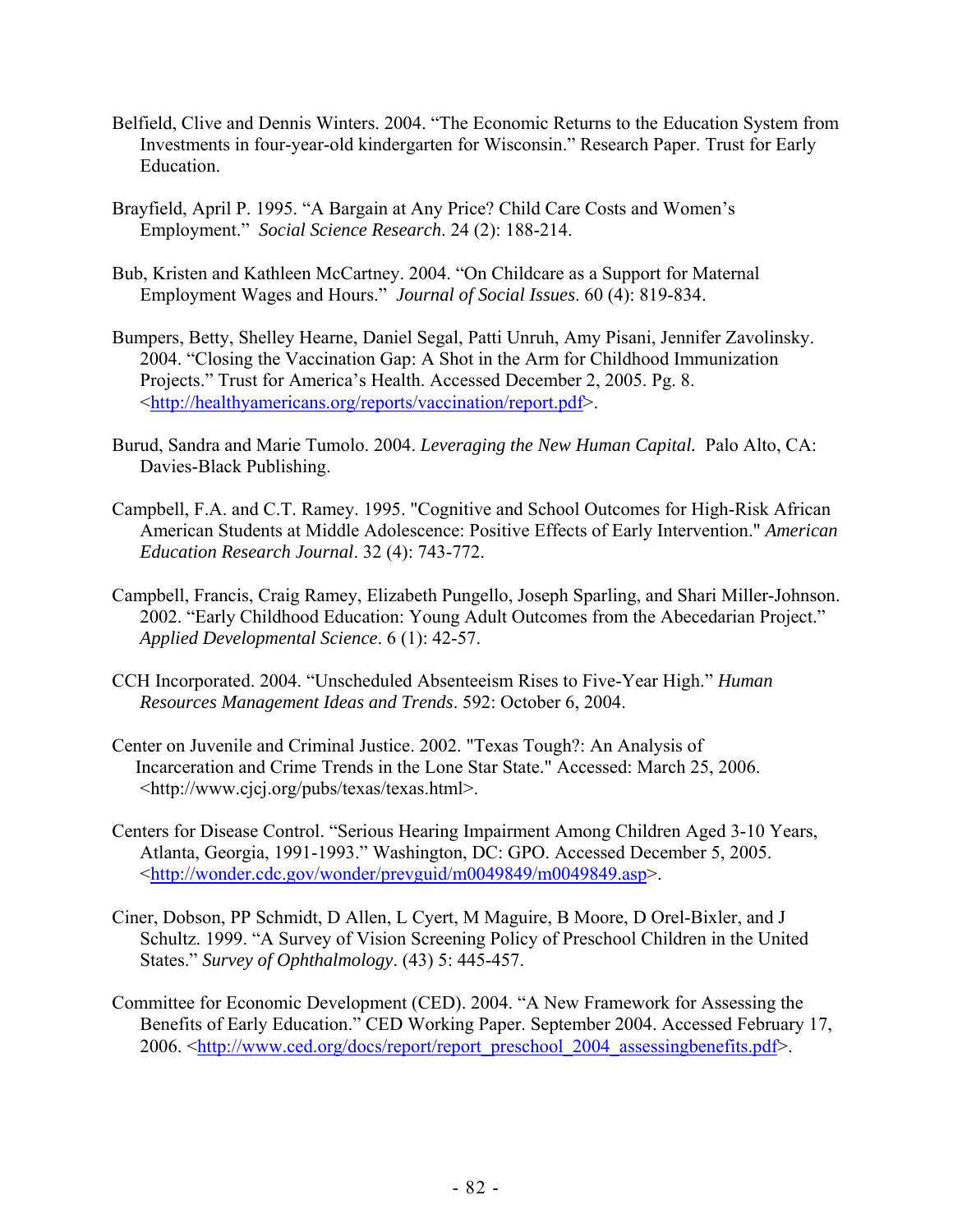- Connor, Carol and Frederick J. Morrison. 2004. "Services or Programs that Influence Young Children's Academic Success and School Completion." *Encyclopedia on Early Childhood Development*. Eds. RE Tremblay, RG Barr, and RDeV Peters. Montreal, Canada: Center of Excellence for Early Childhood Development.
- Courtney, Mark E. 1998. "The Costs of Child Protection in the Context of Welfare Reform." *Protecting Children from Abuse and Neglect*. 8: 88-103.
- Currie, Janet and Duncan Thomas. 1995. "Does Head Start Make a Difference?" *American Economic Review*. 85 (3): 341-364.
- Currie, Janet. 2000. "Early Childhood Intervention Programs: What Do We Know?" Joint Center for Poverty Research. University of Chicago Press. 2 (10).
- Currie, Janet. 2001. "A Fresh Start for Head Start?" Policy Brief #5. The Brookings Institute.
- Currie, Janet M. 2004. "The Take-Up of Social Benefits." National Bureau of Economic Research. Cambridge, MA.
- Texas Department of Family and Protective Services. 2004. "Data Book."
- Department of Family and Protective Services. 2004. "Legislative Appropriations Request Summary." Accessed: February 10, 2006. <https://www.dfps.state.tx.us/Documents/About/Financial\_and\_Budget\_Information/04- 05/0204\_05\_LAR\_Complete.pdf>.
- Education Commission of the States. 2005. "State-Funded Pre-Kindergarten Programs: Texas." Accessed: 24 October 2005. <www.ecs.org/dbsearches/search\_info/PreK\_ProgramProfiles.asp?state=TX>.
- Education Commission of the States. 2002. "State Funded Pre-Kindergarten Programs: Teacher to Student Ratios and Maximum Allowable Class Size." Accessed: 7 March 2006.
	- <http://www.ecs.org/dbsearches/Search\_Info/EarlyLearningReports.asp?tbl=table9>.
- Elias, Julio J. 2004. "The Effects of Ability and Family Background on Non-Monetary Returns to Education." University of Chicago. Page 13.
- Felmlee, D. 1984. "A Dynamic Analysis of Women's Employment Exits." *Demography*. 21(2): 171-183.
- Ferber, Marianne A. and Jane Waldfogel. 1998. "The Long-Term Consequences of Nontraditional Employment." *Monthly Labor Review*. 121 (5): 3-12.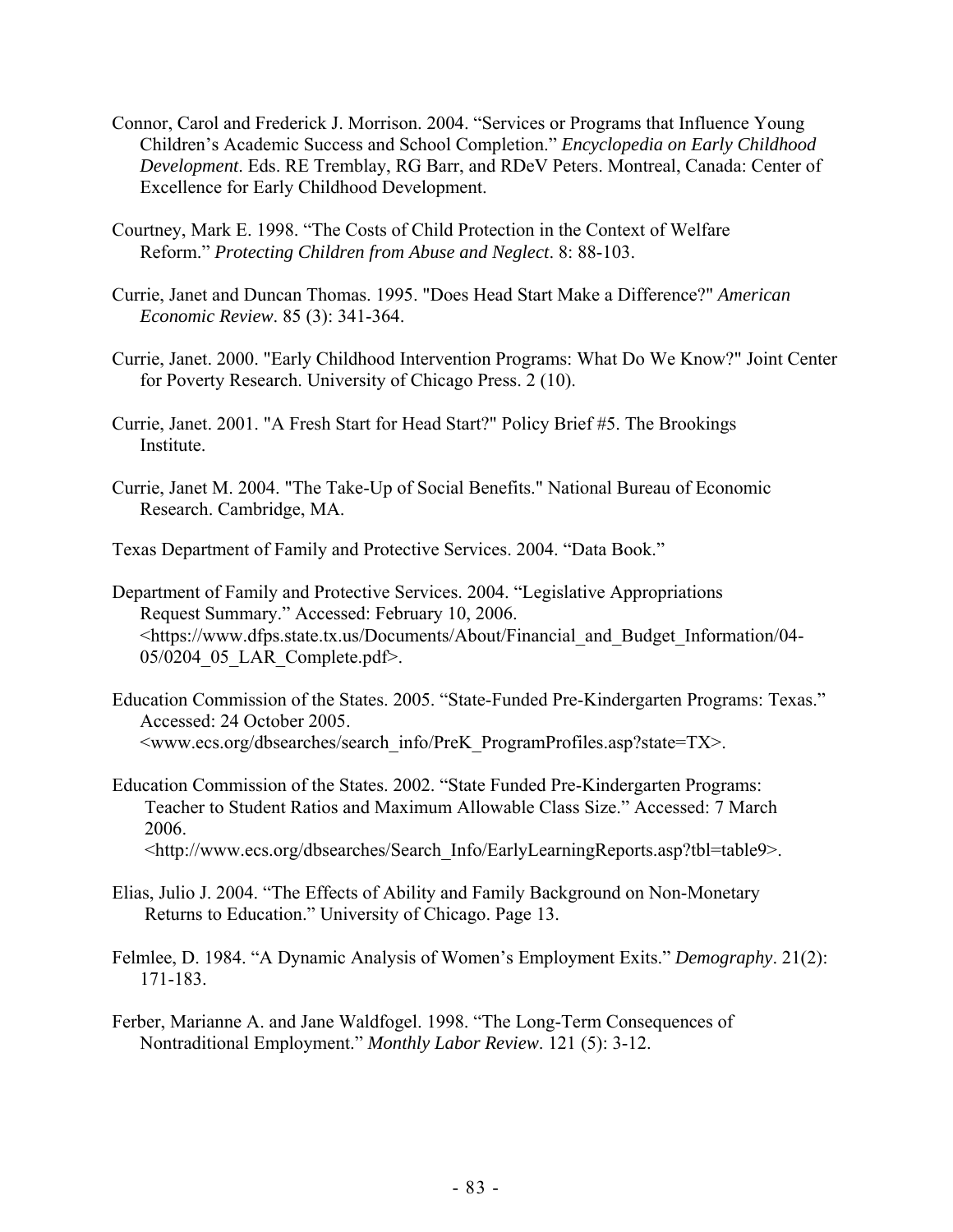- Florida, Richard. 2000. "Competing in the Age of Talent: Quality of Place and the New Economy." R. K. Mellon Foundation, Heinz Endowments, and Sustainable Pittsburgh. Accessed February 19, 2006. <http://www.andrew.cmu.edu/user/florida/talent.pdf>.
- Florida, Richard. 2002. "The Rise of the Creative Class." *The Washington Monthly*. 34 (5): 15- 25.
- Frede, Ellen C. 1995. "The Role of Program Quality in Producing Early Childhood Program Benefits." The Future of Children. Accessed 10 July 2005. <www.futureofchildren.org>.
- Fullerton, Howard and Mitra Toossi. 2001. "Labor Force Projections to 2010: Steady Growth and Changing Composition." *Monthly Labor Review*. 124 (11): 21-38.
- Galinsky, Ellen. 2006. "The Economic Benefits of High Quality Early Childhood Programs: What Makes the Difference?" Washington, D.C.: Committee for Economic Development.
- Geen, Rob, Shelley Waters Boots, and Karen C. Tumlin. 1999. "The Cost of Protecting Vulnerable Children: Understanding Federal, State, and Local Child Welfare Spending." Occasional Paper Number 20. The Urban Institute. Page 7.
- Gelbach, Jonah B. 2002. "Public Schooling for Young Children and Maternal Labor Supply." *American Economic Review*. 92 (1): 307–22.
- Gladden, Tricia, and Christopher Taber. 2000. "Wage Progression among Less Skilled Workers." *Finding Jobs: Work and Welfare Reform*. Eds. David E. Card and Rebecca M. Blank. New York, NY: Russell Sage.
- Goff, Stephen, Michael K. Mount and Rosemary L. Jamison. 1990. "Employer Supported Child Care, Work/Family Conflict, and Absenteeism: A Field Study." *Personnel Psychology*. 43 (4): 793–809.
- Golin, Stacie, Anne W. Mitchell, and Margery Wallen. 2003. "The Cost of Universal Access to Quality Preschool in Illinois." Institute for Women's Policy Research: Washington, DC. <www.iwpr.org/pdf/preschoolIL.pdf>.
- Golin, Stacie, Anne W. Mitchell, and Gault. 2004. "The Price of School Readiness: A Tool for Estimating the Cost of Universal Preschool in the States." Institute for Women's Policy Research: Washington, DC. <www.iwpr.org/pdf/G713.pdf>.
- Government Accountability Office (GAO). 1998. "Child Care: Use of Standards to Ensure High Quality Care." Report Number: GAO/HEHS-98-223R.
- Greenwood, Paul, Karyn Model, C. Peter Rydell, and James Chiesa. 1998. "Diverting Children from a Life of Crime: Measuring Costs and Benefits." RAND Criminal Justice. Accessed November 22, 2005. <http://www.rand.org/publications/MR/MR699/>.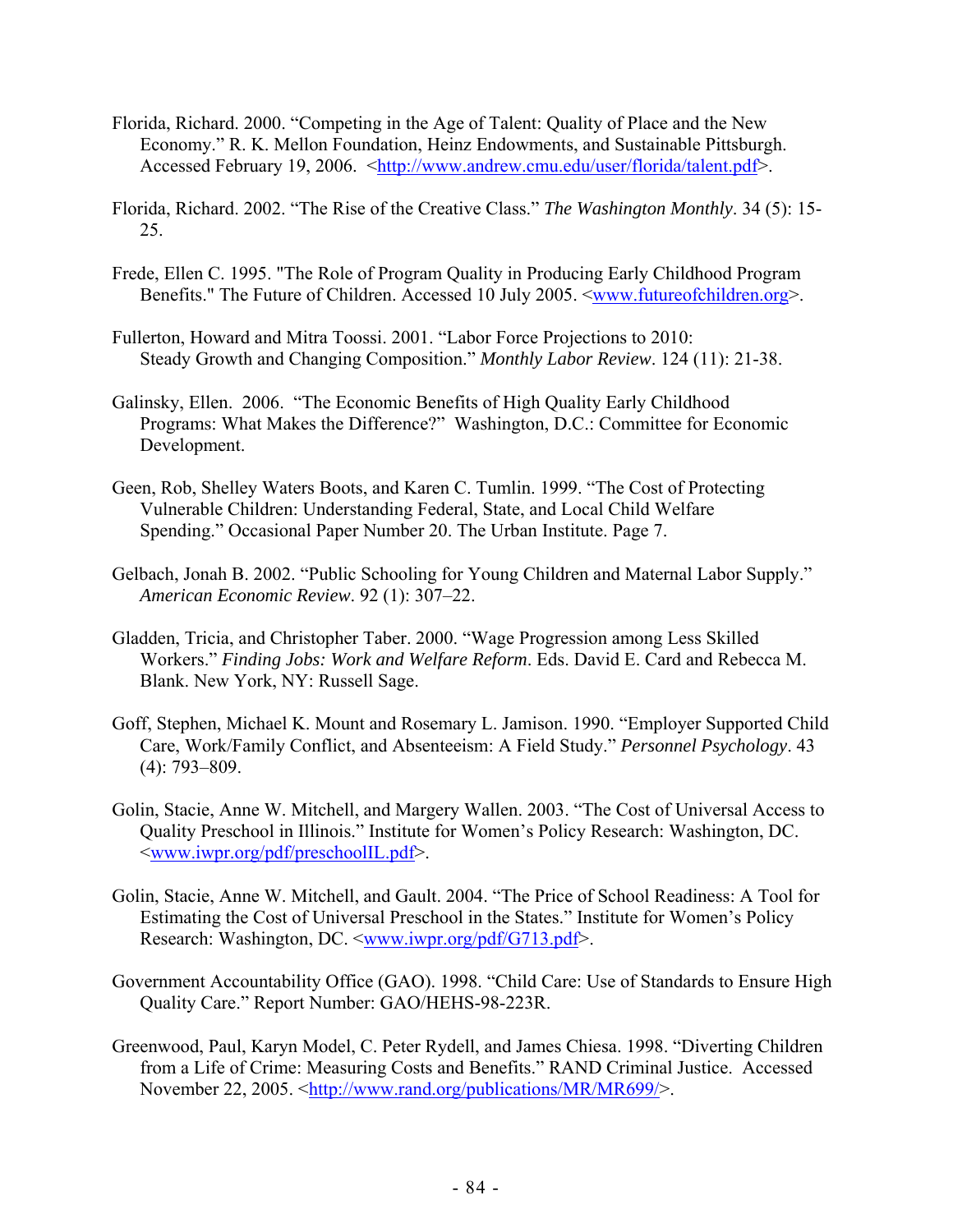- Grogger, Jeffrey. 2005. "Welfare Reform, Returns to Experience, and Wages: Using Reservations to Account for Sample Selection Bias." National Bureau of Economic Research Working Paper No. 11621. September 2005. Accessed February 19, 2006.  $\frac{\text{http://www.nber.org/papers/w11621>}}{$ .
- Gronberg, Timothy, Dennis W. Jansen, Lori L. Taylor, and Kevin Booker. 2005. "School Outcomes and School Costs: The Cost Function Approach."
- Hartmann, Heidi. 2004. "Policy Alternatives for Solving Work-Family Conflict." *The Annals of the American Academy of Political and Social Science*. 596 (1): 226-231.
- Han, Wenjui and Jane Waldfogel. 2001. "Child Care Costs and Women's Employment: A Comparison of Single and Married Mothers with Pre-School-Aged Children." *Social Science Quarterly*. 82 (3): 552–568.
- Haynes, C., J. Palmer, and M. Zaslow. 1990. "Who Cares for America's Children? Child Care Policy for the 1990s." Washington, DC: National Academy Press.
- Heckman, James and Yona Rubinstein. 2001. "The Importance of Noncognitive Skills: Lessons from the GED Testing Program." *American Economic Review*. 91 (2): 145-149.
- Hodge, James Jr. 2002. "School Vaccination Requirements: Legal and Social Perspectives." NCSL State Legislative Report. 27 (14). <http://nieer.org/resources/research/AbecedarianStudy.pdf>.
- Hofferth, Sandra, April A. Brayfield, Sharon Gennis Deich, and Pamela A. Holcomb. 1991. "National Child Care Survey, 1990*.*" Washington, D.C.: Urban Institute.
- Hofferth, Sandra and Nancy Collins. 2000. "Child Care and Employment Turnover."  *Population Research and Policy Review*. 19 (4): 357–395.
- Karoly, Lynn et al. 1998. "Investing in our Children: What We Know and Don't Know about the Costs and Benefits of Early Childhood Interventions." RAND Corporation. Santa Monica, CA. (MR-898-TCWF).
- Karoly, Lynn A. and Constantijn Panis. 2004. "The 21<sup>st</sup> Century at Work: Forces Shaping the Future Workforce and Workplace in the United States." RAND Corporation. Santa Monica, CA. Accessed February 19, 2006. <http://www.rand.org/pubs/monographs/2004/RAND\_MG164.pdf>.
- Karoly, Lynn A. and James H. Bigelow. 2005. "The Economics of Investing in Universal Preschool Education in California." RAND Corporation.
- King, Christopher. 1999. "The Net Benefits of Early Childhood Education: Findings, Implications, and a Texas Agenda." Center for the Study of Human Resources.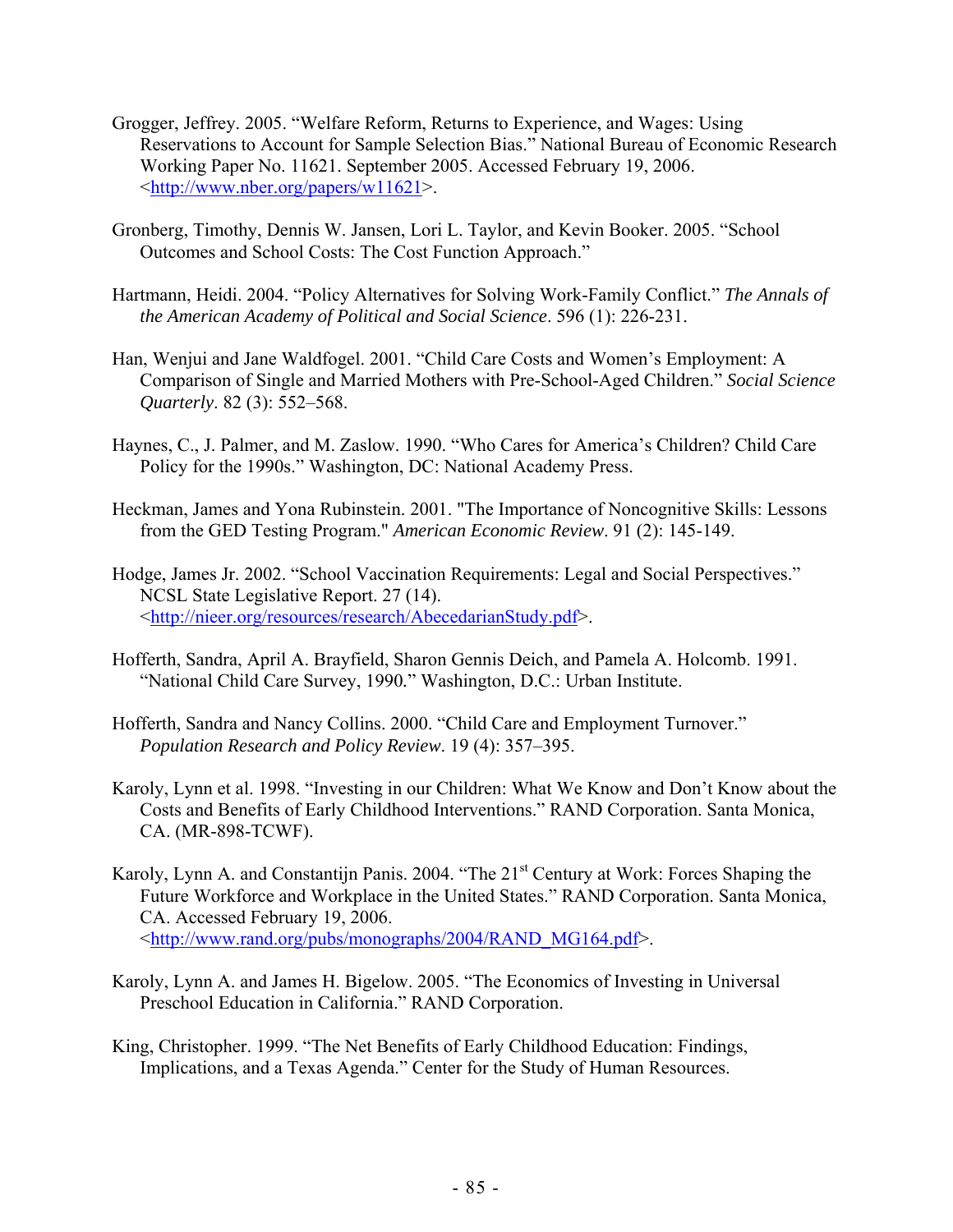- Kossek, Ellen Ernst and Victor Nichol. 1992. "The Effects of On-Site Child Care on Employee Attitudes and Performance." *Personnel Psychology*. 45 (3): 485–509.
- Krupnick, Allen. 2002. "Commentary on: What's the Value of Human Life? A Meta-Analysis." Journal of Policy Analysis and Management. 21: 275-282.
- Legislative Budget Board. 2005. "Article II: Health and Human Services." *Conference Committee Report on Senate Bill 1*. II-28-II-32.
- Legislative Budget Board. 2004. "Article V: Public Safety and Criminal Justice." *Conference Committee Report on House Bill 1*. V-31.
- Texas Juvenile Probation Commission. 2003. "Referral Activity FY 2003." Page 6.
- Legislative Budget Board. 2004. "Article V: Public Safety and Criminal Justice." *Conference Committee Report on House Bill 1*. V-57-V-58.
- Texas Youth Commission. 2005. "Commitment Profile." Accessed November 22, 2005. <http://www.tyc.state.tx.us/research/profile.html>.
- Legislative Budget Board. 2003. "Article V: Public Safety and Criminal Justice." *Conference Committee Report on House Bill 1*.
- Lemke, Robert, Ann Dryden Witte, Magaly Queralt, and Robert Witt. 2000. "Child Care and the Welfare to Work Transition." National Bureau of Economic Research Working Paper No. 7583. March 2000. Accessed February 19, 2006. <http://www.nber.org/papers/w7583>.
- Light, Audrey and Manuelita Ureta. 1995. "Early-Career Work Experience and Gender Wage Differentials." *Journal of Labor Economics*. 13 (1): 121-154.
- Lochner, Lance and Enrico Moretti. 2001. "The Effect of Education on Crime: Evidence from Prison Inmates, Arrests, and Self-Reports." National Bureau of Economic Research. Pages 29-30.
- Loeb, Susanna and Mary Corcoran. 2001. "Welfare, Work Experience, and Economic Self-Sufficiency." *Journal of Policy Analysis and Management*. 20 (1): 1-20.
- Love, Lisa, and John L. Crompton. 1999. "The Role of Quality of Life in Business (Re)Location Decisions." *Journal of Business Research*. 44 (3): 211-222.
- Masse, Leonard N. and W. Steven Barnett. 2002. "A Benefit-Cost Analysis of the Abecedarian Early Childhood Intervention." New Brunswick, NJ: National Institute for Early Education Research (NIEER).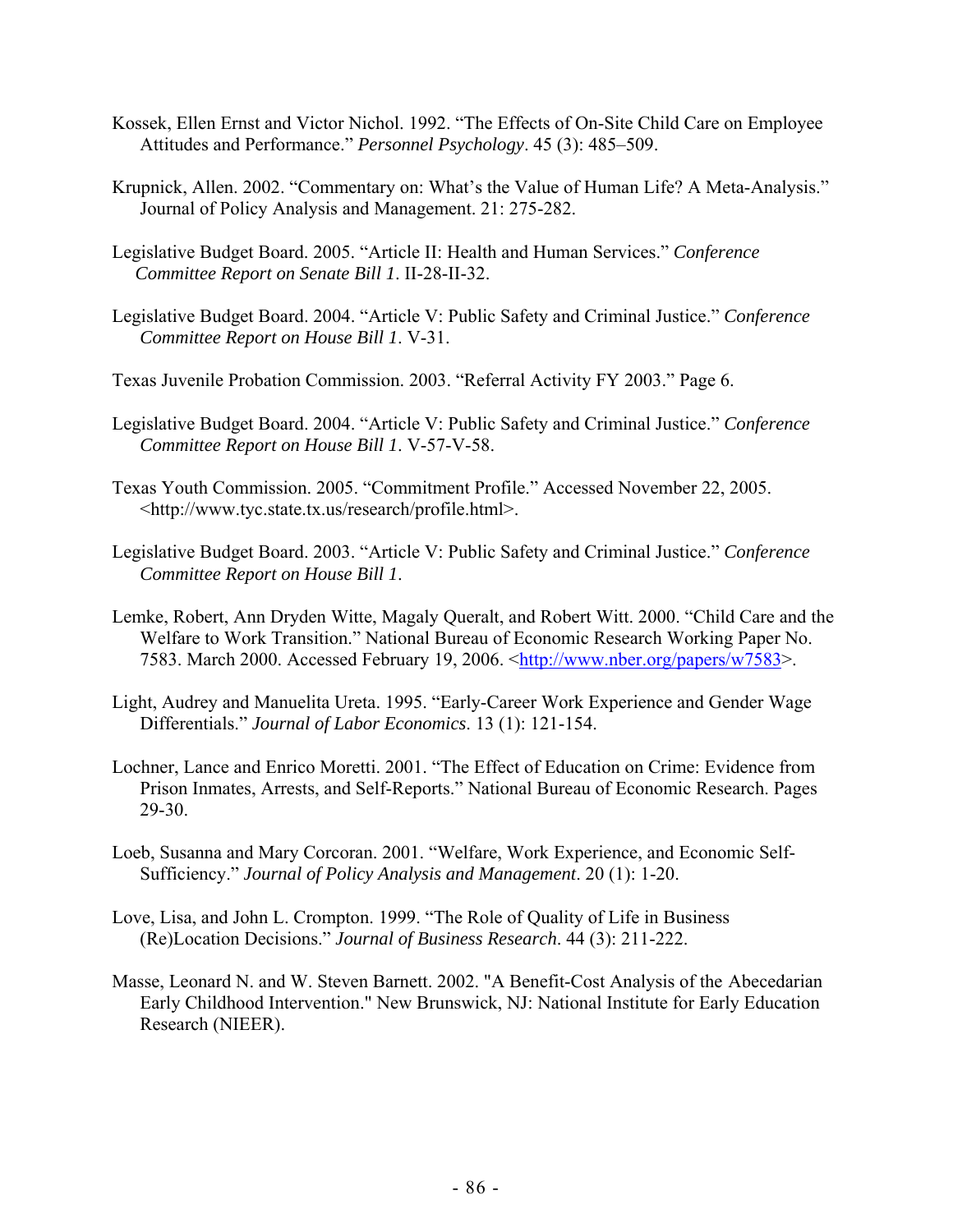- Masse, Leonard N., and W. Steven Barnett. 2003. "A Benefit-Cost Analysis of the Abecedarian Early Childhood Intervention." New Brunswick, New Jersey: National Institute for Early Education Research (NIEER).
- McKey, R., L. Condelli, and H. Ganson. 1985. "The Impact of Head Start on Children, Families, and Communities." Final Report of the Head Start Evaluation, Synthesis, and Utilization Project. Washington, DC: US Department of Health and Human Services.
- Milkovich, George T., and Luis R. Gomez. 1976. "Day Care and Selected Employee Work Behaviors." *The Academy of Management Journal*. 19 (1): 111–115.
- Miller, Ted R., Mark A. Cohen, and Brian Wiersema. 1996. "Victim Costs and Consequences: A New Look." National Institute of Justice.
- Mincer, Jacob. 1979. "Human Capital and Earnings." Economic Dimensions of Education. Committee of National Academy of Education. Page 3.
- Murdock, and Klineberg. 2005. "Demographic and Related Economic Transformations of Texas: Implications for Early Childhood Education and Development."
- National Institute for Early Education Research. 2006. "Fast Facts." New Brunswick, NJ: NIEER. Accessed January 1, 2005. <http://nieer.org/resources/facts/index.php?FastFactID=5>.
- National Institutes of Health. "HealthyPeople2010: Objectives for Improving Health." Washington, DC: GPO. Ch. 28: pg. 7.
- October Current Population Survey. US Census. 1965-2002.
- Office of the State Comptroller. 2005. "Texas Revenue Estimates FY 06-07." Accessed March 7, 2006. <http://www.window.state.tx.us/taxbud/bre2006/2006summarytables.pdf>.
- Pavetti, L.A. 1993. "The Dynamics of Welfare and Work: Exploring the Process by Which Women Work Their Way Off Welfare." Ph.D. Diss. Harvard University.
- Phillips, J. Douglas. 1990. "The Price Tag on Turnover." *Personnel Journal.* 69 (12): 58–61.
- Plucker, Jonathan A. 2004. "The Effects of Full-Day versus Half-Day Kindergarten: Review and Analysis of National and Indiana Data." Prepared for the Indiana Association of Public School Superintendents.
- Reynolds, Arthur J. 2000. "Success in Early Intervention: The Chicago Child Parent Centers." University of Nebraska Press.
- Reynolds, Arthur J. 2002. "Age 21 Cost-Benefit Analysis of the Title 1 Chicago Child- Parent Centers." Institute for Research on Poverty. Discussion Paper No. 1245-02.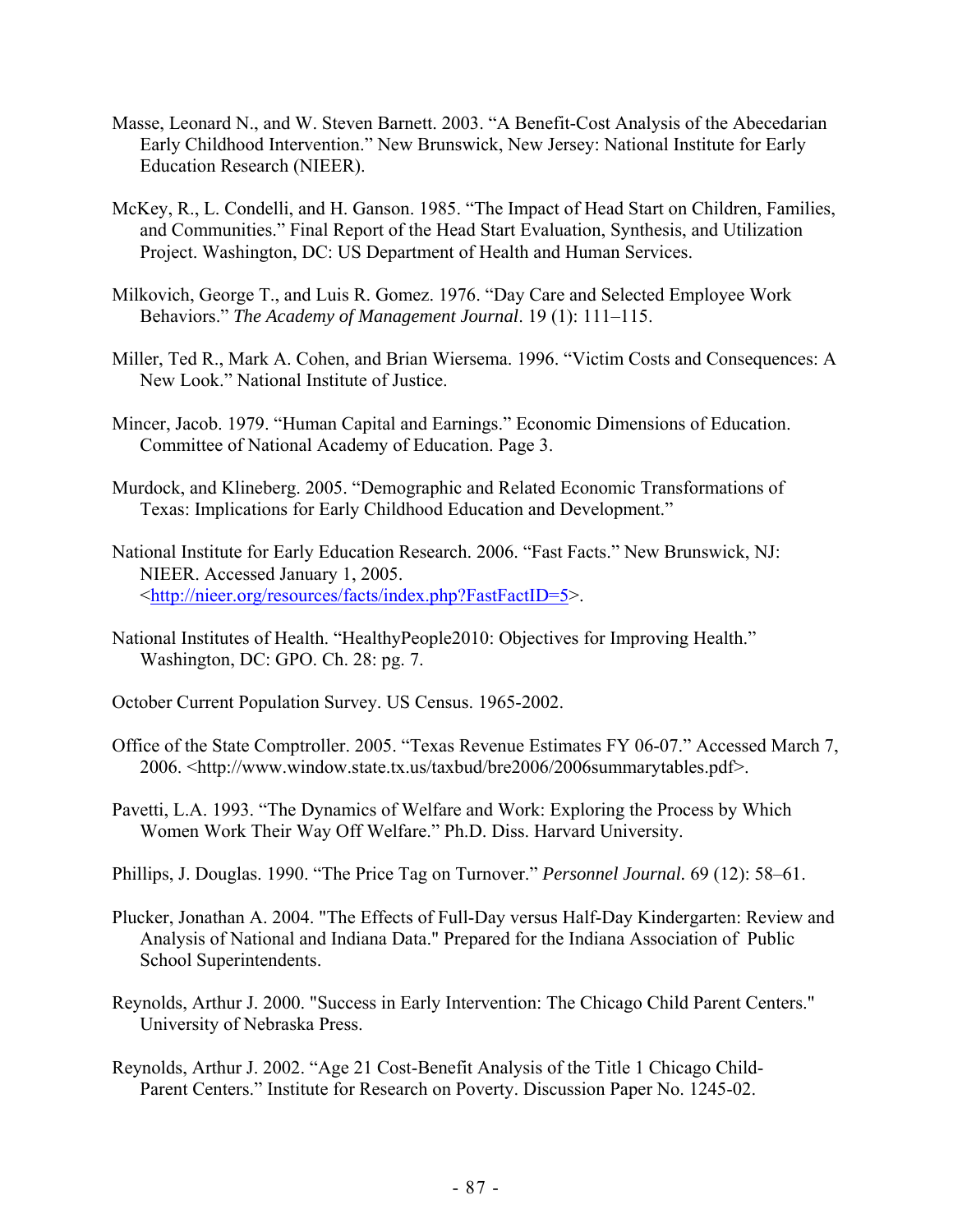- Reynolds, Arthur J., Judy A. Temple, Dylan L. Robertson, and Emily A. Mann. 2001. "Age 21 Cost-Benefit Analysis of the Title I Chicago Child-Parent Centers." Presented at the annual meeting of the Society for Prevention Research. Washington, DC.
- Steven Ruggles, Matthew Sobek, Trent Alexander, Catherine A. Fitch, Ronald Goeken, Patricia Kelly Hall, Miriam King, and Chad Ronnander. 2004. *Integrated Public Use Microdata Series: Version 3.0* [Machine-readable database]. Minneapolis, MN: Minnesota Population Center [producer and distributor]. Online at http://www.ipums.org.
- Salvesen, David, and Henry Renski. 2002. "The Importance of Quality of Life in the Location Decisions of New Economy Firms." Chapel Hill, N.C.: Center for Urban and Regional Studies. September 2002. Accessed February 19, 2006. <http://www.eda.gov/ImageCache/EDAPublic/documents/pdfdocs/unc\_5flit\_5frev1\_2epdf/v 1/unc\_5flit\_5frev1.pdf>.
- Sampson, Robert J., and John H. Laub. 1993. "Crime in the Making: Pathways and Turning Points through Life." Cambridge: Harvard University Press. Pgs. 17-19.
- Schweinhart, Lawrence J. 1993. "Significant Benefits: The High/Scope Perry Preschool Study Through Age 27." Ypsilanti, Michigan: High/Scope Perry Press.
- Schweinhart, Lawrence J., Helen Barnes, and David Weikart. 1993. Significant Benefits: The High/Scope Perry Preschool Study Through Age 27. Monograph of the High/Scope Educational Research Foundation. Ypsilanti, Michigan: High-Scope Educational Research Foundation.
- Strayhorn, Carole Keeton. 2005. "Make Pre-Kindergarten Programs Accessible to More Texas Children." Accessed October 26, 2005. <www.window.state.tx.us/etexas2001/recommend/ch06/ed15.html>.
- Tarlov et al., 2004. "The Texas Plan: A Statewide Early Education and Development System (Texas SEEDS)*.*" Texas Early Childhood Education Coalition. Accessed February 1, 2006. <http://www.tecec.org/pages.php/The\_Texas\_Plan,\_First\_Edition.html>.
- Tarlov et al., 2005. "The Texas Plan: A Statewide Early Education and Development System (Texas SEEDS)." 2nd ed. Texas Early Childhood Education Coalition. Accessed February 1, 2006. <http://www.tecec.org/files/The%20Texas%20Plan%20Second%20Edition.pdf>.
- Taylor, Lori. 2005. "Comparing Teacher's Salaries: Insights from the US Census." College Station, TX: The George Bush School of Government and Public Service at Texas A&M University.
- Taylor, Lori. 2003. "Region Lags the Nation in Education Gains." *Southwest Economy*. Issue 1.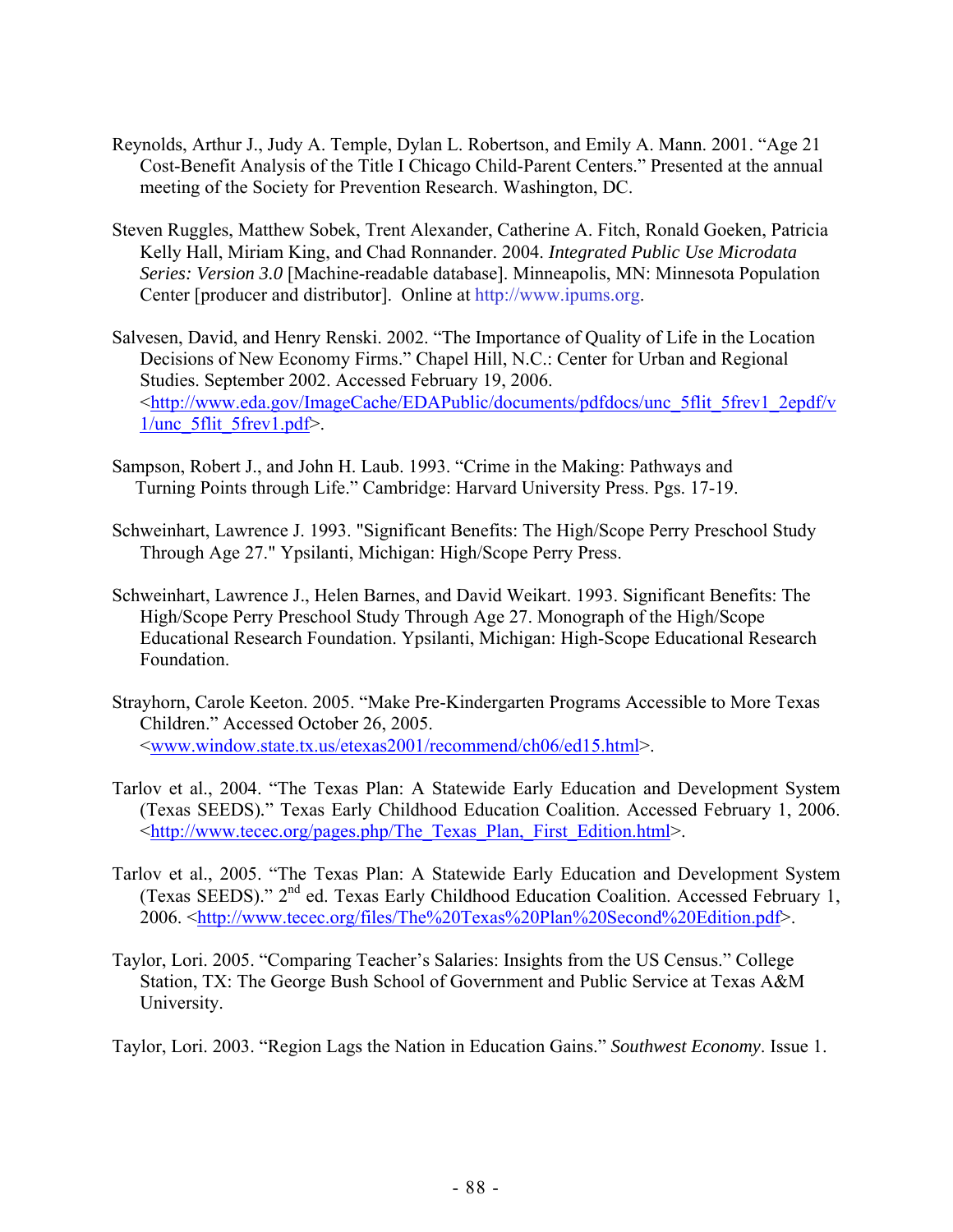- Taylor, Lori, et al. 2005. "Meeting Needs? A Survey of School Facilities in the State of Texas." College Station, TX: The George Bush School of Government and Public Service at Texas A&M University.
- Taylor, Lori. and Fowler, W.J., Jr. 2006. *A Comparable Wage Approach to Geographic Cost Adjustment* (NCES 2006-321). U.S. Department of Education. Washington, D.C: National Center for Education Statistics.
- Texas Department of Criminal Justice. 2004. "Fiscal Year 2004 Statistical Report." Accessed March 25, 2005. <http://www.tdcj.state.tx.us/publications/executive/FY2004%20Statistical%20Report.pdf>.

Texas Department of Family and Protective Services. 2004. <http://www.dfps.state.tx.us>.

- Texas Department of Family and Protective Services. "Child Care Licensing: What We Do." <www.dfps.state.tx.us/child\_care/about\_child\_care\_licensing/what\_we\_do.asp>.
- Texas Education Agency. 1995. "Texas Evaluation Study of Prekindergarten Programs: Final Report Summary." Austin, TX.
- Texas Education Agency. 2005. "Academic Excellence Indicator System: 2004-05 State Performance Report." Austin, TX.
- Texas Education Agency. 2005. "Secondary School Completion and Dropouts in Texas Public Schools 2001-02: National Center for Education Statistics State and District Dropout Discount Rates." Austin.
- Texas Population Estimates. 2004. Office of the State Demographer. Accessed March 7, 2006. <http://www. txsdc.utsa.edu>.
- Texas Workforce Commission. 2003. "The Economic Impact of the Child Care Industry in Texas." Austin, TX. < http://www.twc.state.tx.us/svcs/childcare/ccimpact2003.pdf>.
- Texas Youth Commission. 2005. "TYC Commitment Profile." Accessed February 1, 2006. <http://www.tyc.state.tx.us/research/profile.html>.
- Traill, Saskia and Jen Wohl. 2003. "*The Economic Impact of the Child Care Industry in Minnesota.*" Oakland, CA.: National Economic Development and Law Center. Accessed February 19, 2006. <http://www.nedlc.org/MN%20CCEIR.pdf>.
- United States Census Bureau. 2004. "American Community Survey." Accessed March 25, 2006. <http://factfinder.census.gov/servlet/ADPTable?\_bm=y&-context=adp& ds name=ACS 2004 EST G00 &-tree id=304&-all geo types=N&caller=geoselect&-geo\_id=04000US48&-format=&-\_lang=en>.

United States Census Bureau. 2000. "United States Census."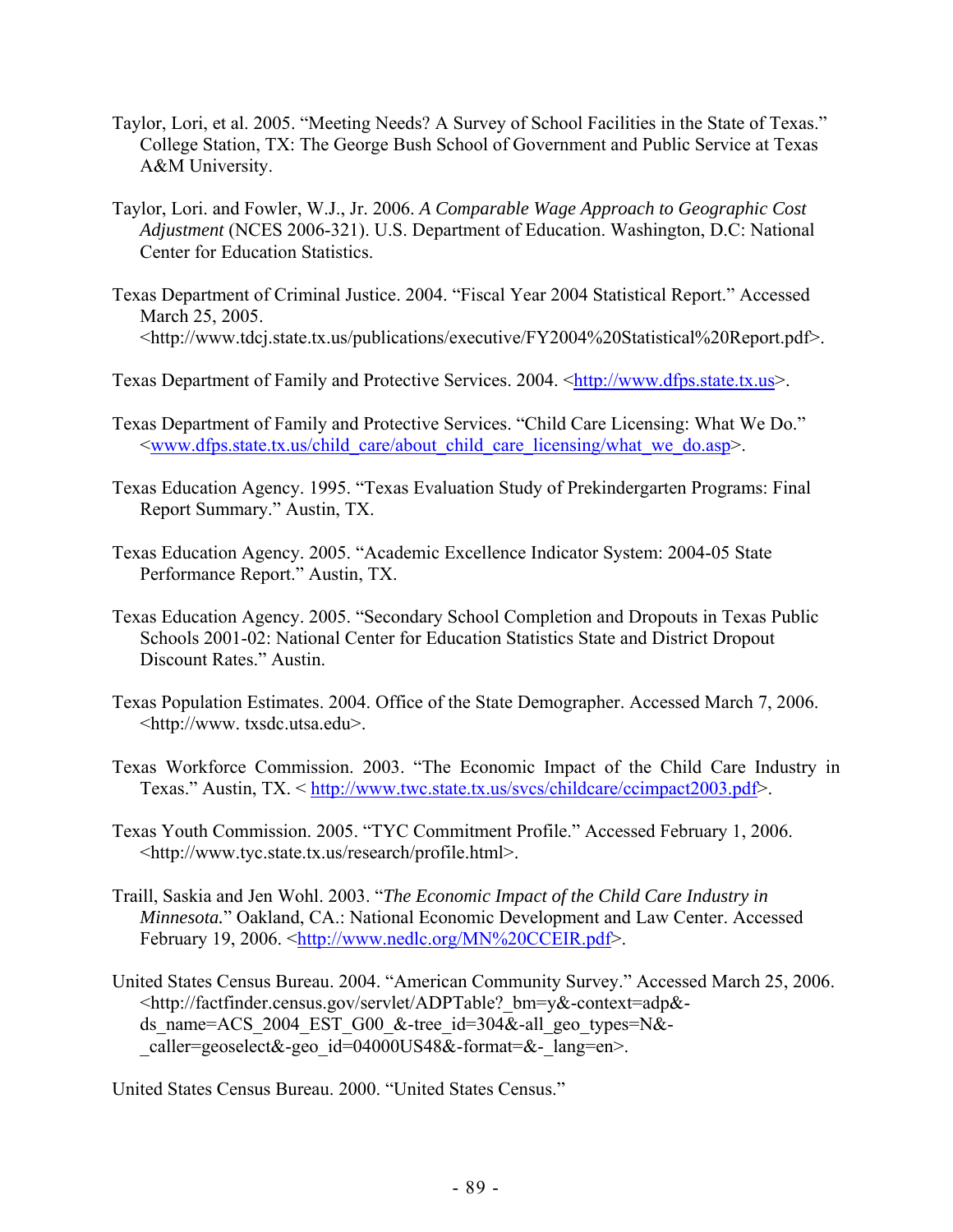United States Census Bureau. 2000. "United States Statistical Abstract." <http://www.census.gov/statab/www/>.

- United States Department of Education (USDOE). 2005. "Funds for State-Formula Allocated and Selected Student Aid Programs." Accessed March 7, 2006. <http://www.ed.gov/about/overview/budget/statetables/07stbystate.pdf>.
- Weiss, Jonathan D. 2004. "Public Schools and Economic Development: What the Research Shows*.*" Cincinnati, OH: Knowledge Works Foundation. Accessed February 19, 2006. <http://www.kwfdn.org/resource\_library/\_resources/weiss\_book.pdf>.
- Witte, Ann D., and Marisol Trowbridge. 2004. "The Structure of Early Care and Education in the United States." Working Paper.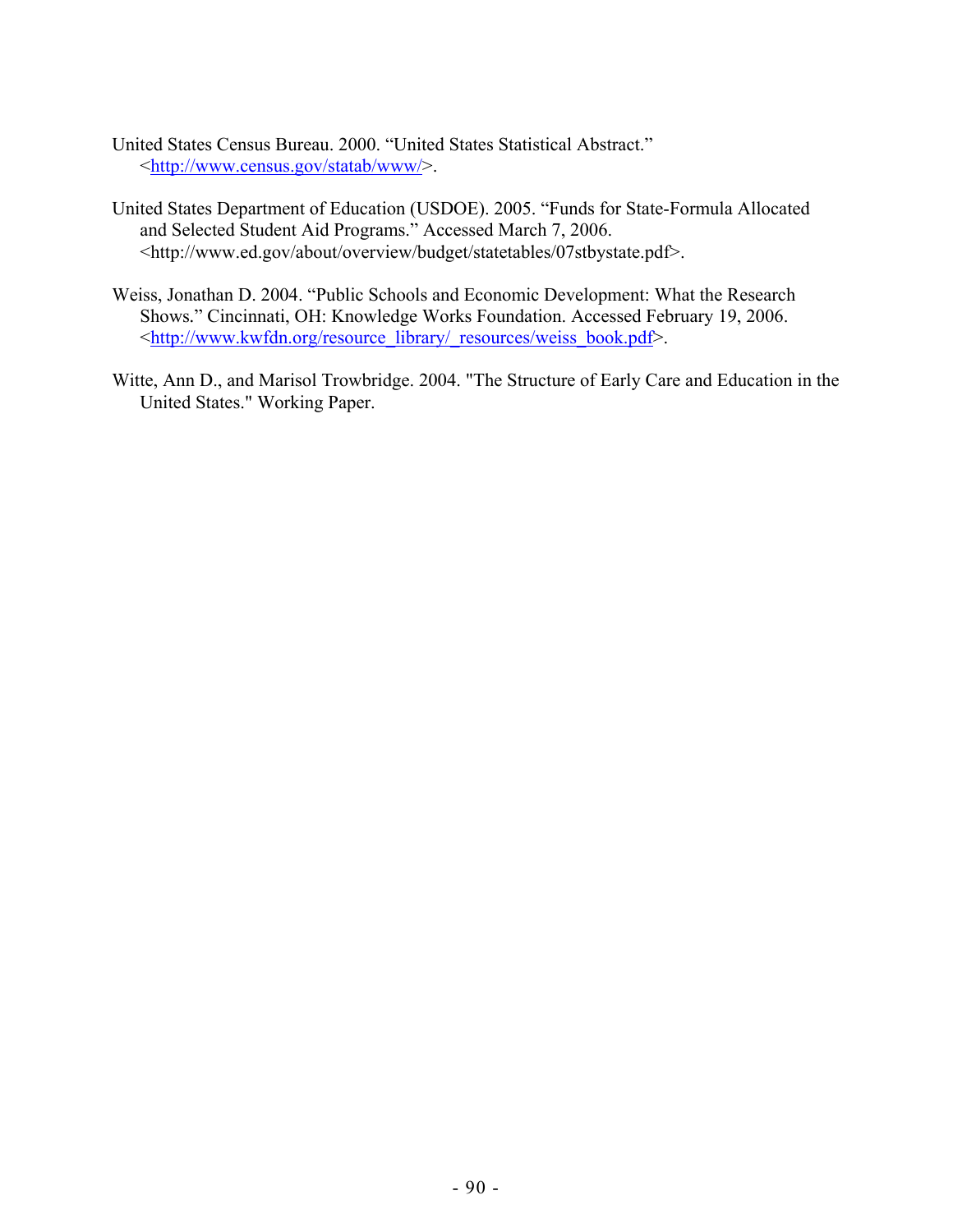# END NOTES

The survey was conducted over the telephone, with interviewers asking a series of questions regarding cost and quality that would be commonly available to any interested parent. The mean cost per week of private pre-k in Texas is \$101.09, and ninety five percent of the centers surveyed fell between \$96.75 and \$105.43 per child per week. The average number of four year olds per center was 21.1. The centers were also asked if they provided after school care, to which 76% said yes. The average cost per week of after school care was \$53.28 and lasted for 3.33 hours.

In order to assess the quality of child care provided, the survey addressed the student-teacher ratio, curriculum accreditation, and certification and education of the teachers. None of the quality indicators were shown to have any statistically significant effect on the cost of pre-k education.

A final consideration was the location of the center because we believed that centers in metropolitan areas would have a higher cost per child. We created a variable for metropolitan areas that included all centers within the counties determined to be metropolitan areas by the Census Bureau. We found that centers in metropolitan areas had a statistically significant effect on the cost of child care and many of the quality indicators were collinear to the metropolitan centers.

<sup>4</sup> Mandated by the Texas Legislature.

<sup>5</sup> CPC requires a student-teacher/teaching assistant ratio of 17:2.

 $6$  See footnote 3.

 $\overline{a}$ 

private pre-k) / 314,481.90 (number of 4 year olds currently in private/public pre-k) =  $48.5\%$ 

160,868.90 (349,715 (total 4-year old pop.) X 46% (percentage of total 4-year old population in public school 2004-2005)) / 314,481.90 (number of 4 year olds currently in private/public pre- $k$ ) = 51.15%

 $($2,408.56 \text{ X } 48.5\%) + ($2,721.58$  $X 51.15\% = $2,568.67$  per student per year for 187 days at 7 hrs. per day

public/private pre-k in Texas) X

Total Current Cost of Public/Private Pre-k in Texas - \$2,568.67 (avg. cost of current

<sup>&</sup>lt;sup>1</sup> Most of this summary information of the CPC study came from the "Success in Early Intervention: The Chicago Child-Parent Centers," by Arthur J. Reynolds 2000.

 $<sup>2</sup>$  The Texas Early Education Model (TEEM) is a relatively new program that also provides pre-kindergarten</sup> instruction.

 $3$  A survey of private child care/educational facilities was conducted because no data currently exists that shows the number of children enrolled in private facilities in Texas. The survey also allows us to understand how the cost of private care is related to the quality of services provided. Four hundred one responses were gathered and 46 centers gave no response to the survey questions.

<sup>&</sup>lt;sup>7</sup> Average Cost per Student per Year for Public/Private Pre-K: 153,613 (number of 4 year olds in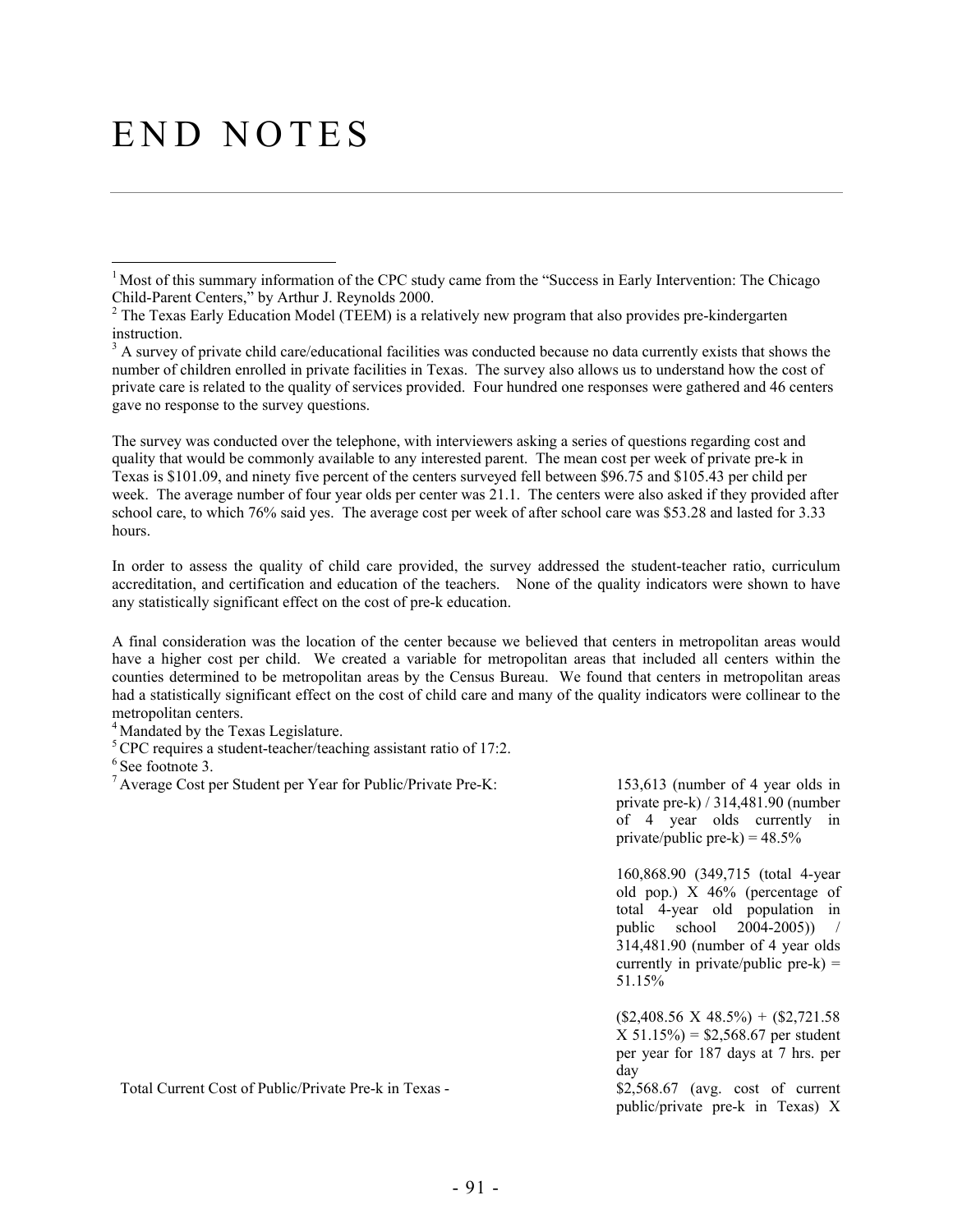(160,868.90 (number of 4 year old pre-k students in public school in  $2004 - 2005$  school year) + 153,613 (avg. number of pre-k students in<br>private school)) =  $$807,800,222.07$ 

 $9$  Our analysis includes the following early childhood education certificates: bilingual pre-kindergarten/kindergarten (in French, German, Korean, Mandarin Chinese, Spanish and Vietnamese), Early Childhood Education, Early Childhood Education – Handicapped, Early Childhood Education for the Handicapped, Elementary English as a Second Language, Kindergarten, Kindergarten/Early Childhood English as a Second Language, Kindergarten/Early

Childhood Education, Special Education/Elementary.<br><sup>10</sup> Teacher and teaching assistant salaries were calculated using PEIMS data from the TEA. The dataset included 272,444 observations and information about salary, experience, education, classes taught, and certifications. We first determined the full-time equivalent salary by squaring the years of experience for pre-kindergarten and kindergarten teachers in the data set. A log of salary was then created by dividing the earnings by the number of effective days worked, and then multiplying that by the number of effective days in each teacher's full-time contract. The mean of the log of salary was 8.30, with a minimum of 5.4 and a maximum of 4.9. A dummy variable for teaching kindergarten was also created, where 1 equals those teachers who taught kindergarten. Of the teachers who taught pre-k or kindergarten, 75% taught kindergarten only. The years of experience squared and dummy variables for teaching kindergarten, holding a masters' degree, PhD, or no degree, teaching only kindergarten, and the presence of any of the early education certificates (kindergarten certification, early childhood handicapped, bilingual kindergarten, and special education kindergarten), and the teachers' fixed effects salary and benefits index (a geographic adjustment for the State of Texas based on the prevailing wage in each labor market). The mean for masters' degree was .22, PhD was .005, and no degree was .008. The mean for early education certification was .166.

All of the variables were then averaged by district, and the masters' degree, PhD, no degree, teaching kindergarten, and teaching kindergarten only variables were zeroed out, leaving only pre-kindergarten teachers with bachelors' degrees. All certificates except for early childhood education were zeroed out, and the years of experience squared were changed to three and nine. The result was pre-kindergarten teachers with a bachelor's degree, an early childhood education certificate, and three years of experience. Three years of experience was chosen because the National Center on Education Statistics calls all teachers with less than three years of experience a "beginning teacher." After taking the logs of all of the variables and then taking their exponents, the result is \$3512. This is the average wage across all labor markets in the state for a qualified pre-kindergarten teacher.

| <sup>11</sup> New Classrooms: | $244,800.5$ (number of pre-k students expected) – 160,868.90 (number<br>of 4 year old pre-k students enrolled in $2004-2005$ school year) =<br>83,931.60 students requiring new classrooms |
|-------------------------------|--------------------------------------------------------------------------------------------------------------------------------------------------------------------------------------------|
|                               | 83,931.60 X \$998.09 (cost of new classroom materials per child in<br>$2005$ dollars) = \$83,771,290.64                                                                                    |
|                               | $$36,614,804.00 + $83,771,290.64 = $120,386,094.64$ to upgrade<br>existing classrooms' materials and outfit new classrooms with<br>necessary materials                                     |

 $12$  The current age of many school district facilities in Texas causes crowding concerns, as well. Half of all educational buildings within Texas were built before 1978, and 75% were built before 1994 (Taylor et al. 2005). As urban and rural communities continue to grow, the age of many school buildings suggests that they are smaller than they currently should be to properly handle the increasing influx of students. Although structurally, "more than half of the useful life of the average Texas school building remains[,]" both their age (acting as a proxy for size) and the fact that "15 percent of the general purpose buildings have exceeded their expected lifetimes" suggest that crowding problems may grow after the initiation of the pre-kindergarten program (Taylor et al. 2005, 9). In fact, despite fewer numbers of four-year-olds, the problem may affect rural schools more than urban ones as rural school buildings are far more likely to have surpassed their expected utility.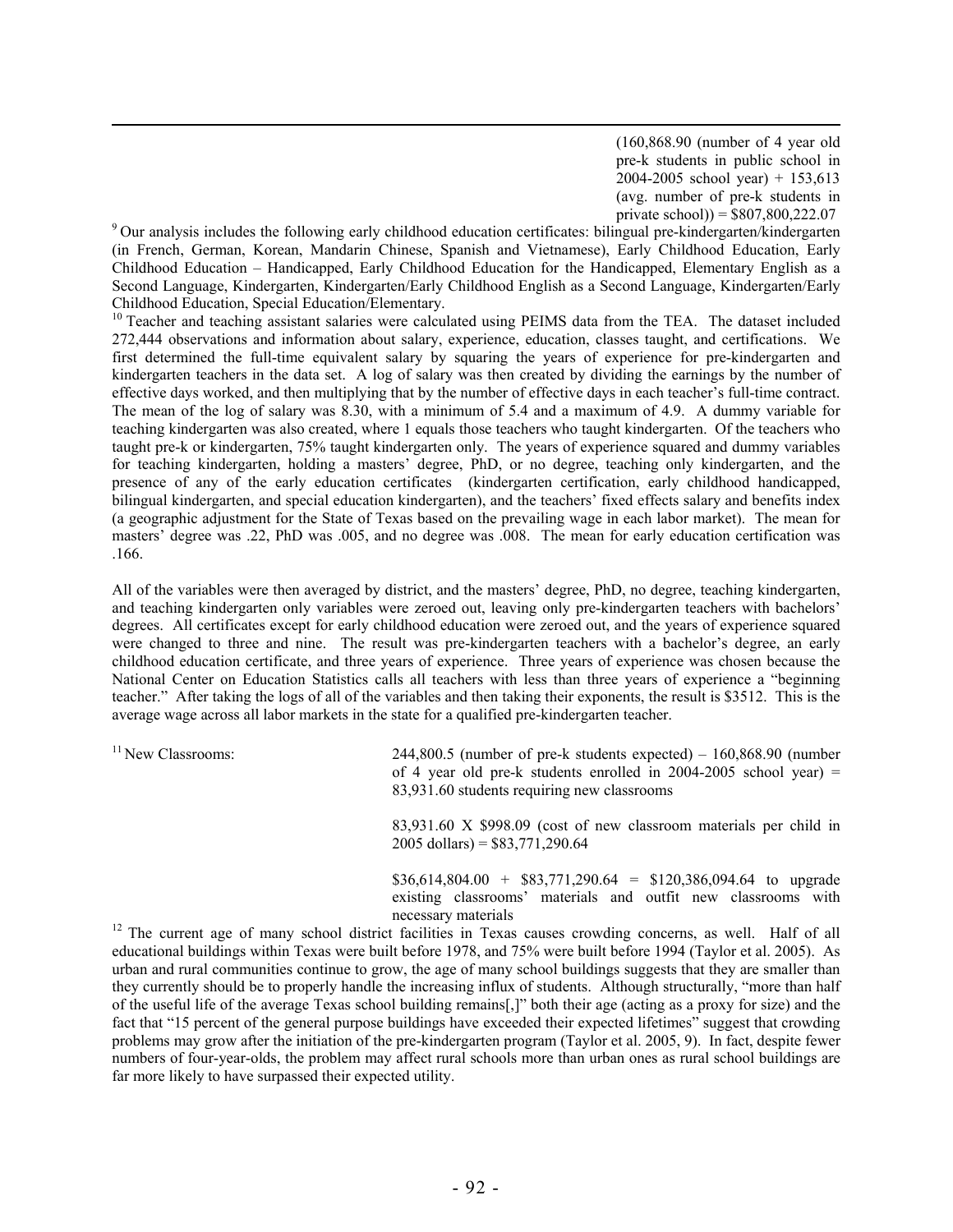The previous notwithstanding, however, our concerns over rural school facilities may be overstated. Taylor, et al. (2005, 12) found that "districts with older buildings tend to have smaller pupil-teacher ratios" than districts with newer facilities, signifying that rural areas may have room to grow. Not only does the average student in Texas have approximately 151 square feet of space, but that figure is 71 square feet more than the state-mandated minimum of 80 square feet per child (Taylor et al. 2005). Moreover, smaller districts (less than 500 students) have roughly 100 more square feet per child than do districts with more than 5000 students (Taylor et al. 2005). This suggests that student crowding may be more of an urban issue than a rural one. Lastly, definite incongruities exist between urban educational capital and rural educational capital; educational capital includes both facility valuations and educational equipment used in classroom instruction. While rural school districts hold roughly \$22,090 in educational capital per student, urban school districts hold considerably less. In fact, urban school districts hold nearly \$4,500 less in educational capital per child than do rural school districts, suggesting that overcrowding and facility degradation is more of an urban than rural problem (Taylor et al. 2005).

<sup>13</sup> The percentage points increase discussed translate into the following percentage changes: White non Hisanic-4%, Hispanic-14%, Black 13%, Other- 12.5%, Mixed Race-13.4%. The percentage change method would have produced graduation rates in excess of 100%. The percentage point increase is a much more conservative estimate.

<sup>14</sup> 8,523 (5% IPUM 2000 U.S. Census figure for women with at least 16 years of age or greater) \* 20= 170,460 2000 figure  $*$  0.077678064 growth rate = 13,241 increase + 170,460 = 2004 population estimate. Growth rate derived from Census population estimates for Texas.<br><sup>15</sup> 5,251 working moms of 4 yr olds/8,523 mothers with 4 yr olds = labor force participation rate.

<sup>16</sup>(100% reduction/10%)\*2% rate of increase = 20% increase in labor force participation.<br><sup>17</sup> Other programs that also subsidize pre-kindergarten education include the child care provisions under Temporary<br>Assistance to

 $^{18}$  Figure adjusted for inflation using the Bureau of Labor Statistics' Inflation Calculator. Figure before adjustment was \$2,649 in 1979 dollars.<br><sup>19</sup> \$814,806 (lifetime earnings from age 32.5 to 65) \* 5.6% = increased lifetime earnings over that period of time.

<sup>20</sup> (37.53% reduction/10%)\*2% rate of increase = 7.51% increase in female labor force participation.<br><sup>21</sup> 62.18% current female labor force participation rate \* 7.51% percent increase in rate = 4.70 percentage point increase

<sup>22</sup> 4.70 women \* \$10,300 income in the year that child goes to preschool/100 children = \$484.33 benefit/child

<sup>23</sup> Source: IPUMS 2000 U.S. Census 5% Sample and authors' calculations

<sup>24</sup> Figures derived from Federal Reserve Bank of Dallas' Economic Data for Texas and the United States <sup>25</sup> Figures derived from IPUMS 2000 U.S. Census Sample <sup>26</sup> The present value of dropout rates were calculated in 20

 $((1+0.03)^{11})+X/((1+0.03)^{12})+X/((1+0.03)^{13})$ , where savings are recognized in the 11th, 12th, and 13th year after the year spent in pre-school. Where X is \$5,606.74 for Regular not low SES; \$6,728.09 for Regular low SES; \$12,247.20 for Special not low SES; \$14,696.64 for Special low SES.

 $27$  3.9% of the dropout population was divided by the percentages of students in Texas. It was then divided by the percentages of students in Texas and multiplied by the present value of dropouts (6.33% Low SES Special, 48.27% Low SES Regular, 5.27% Not Low SES Special, and 40.13% Not Low SES Regular).

 $((.399 * $30,932.79) + (2.848 * $14,160.97) + (.332 * $25,777.32) + (.321 * $11,800.81))$ 

 $^{28}$  A 15% reduction for special and low SES students, and a 5% reduction for regular edu. Students was taken from 3.9% of the dropout population. It was then divided by the percentages of students in Texas and multiplied by the present value of dropouts. (6.33% Low SES Special, 48.27% Low SES Regular, 5.27% Not Low SES Special, and 40.13% Not Low SES Regular). ((.339\*\$30,932.79)+(2.42\*\$14,160.97)+(.282\*\$25,777.32)+ (.305\*\$11,800.81)) <sup>29</sup> \$7084-\$865 = \$6219;  $(6219/(45.4+1.2*54.6))*100$ 

 $30\,$  \$3,729,870,123/506,391 = \$7365.59 + \$6219 = \$13,584.59; \$13,584.59/(45.4+(1.2\*54.6)\*100

<sup>31</sup> The present value of special education was calculated in 2004 dollars using the equation,

 $((X/(1+0.03)^{4})+(X1+0.03)^{5}+(X/(1+0.03)^{6})+(X/(1+0.03)^{7})$ , where savings are recognized at age 8 (four years after the year spent in preschool) for four years. The savings in special education is then found by subtracting the cost of special ed from regular ed. Where X is \$5,606.74 for Regular not low SES; \$6,728.09 for Regular low SES; \$12,247.20 for Special not low SES; \$14,696.64 for Special low SES

 $32$  The reduced number of students enrolled in special education programs after pre-kindergarten attendance was calculated by taking the percentage of currently enrolled special education students (11.55) and multiplying it by the percentage of the student population who is economically disadvantaged, and the percent not economically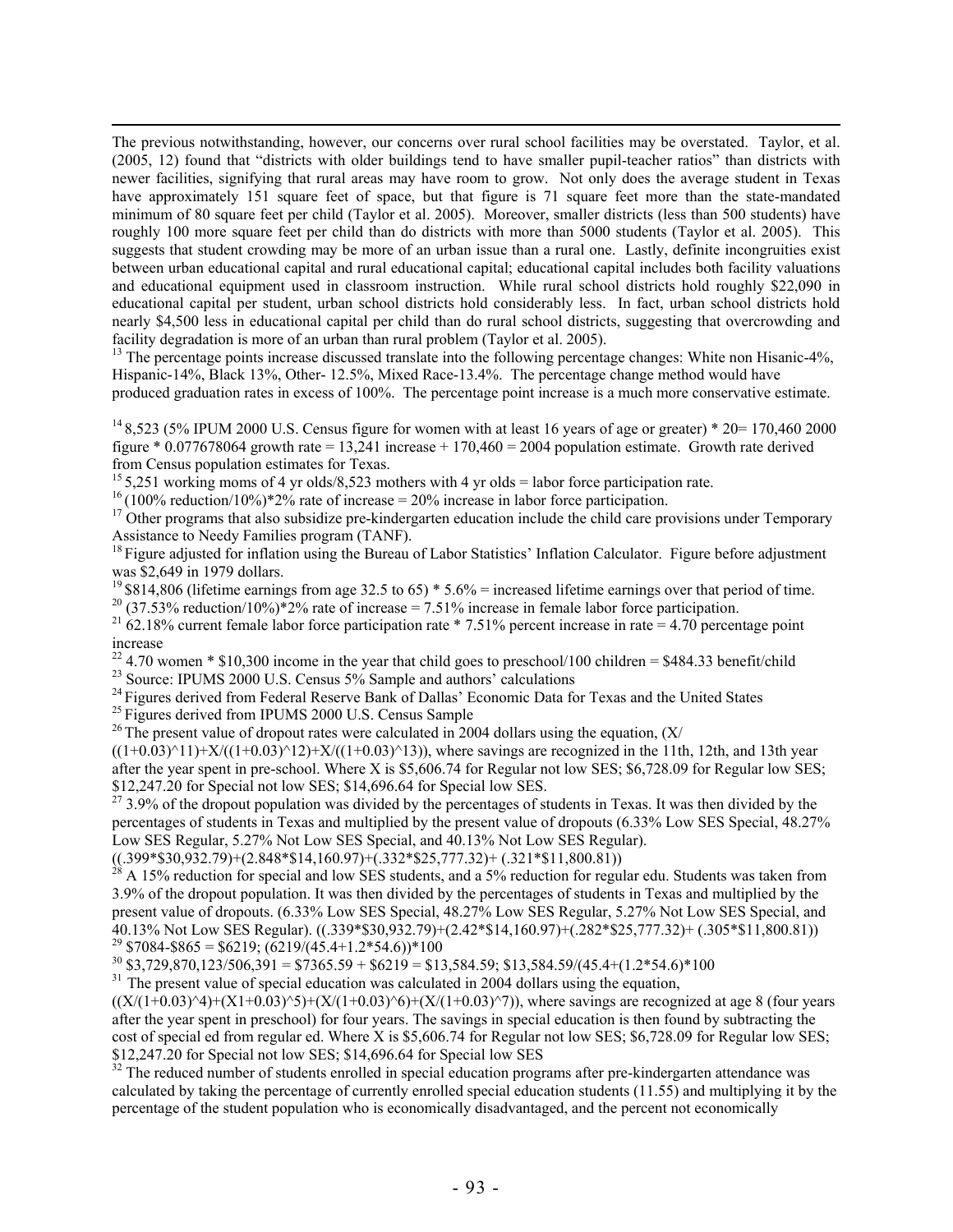disadvantaged. We then assumed the reduction found by Rand, of 41% for low income students and 33% of that, or 13.67 for not low income students. Multiplying that figure by the present value cost of special education we found that the savings to the state would be \$16,187.91 for not low income students and \$70,085.79 for low income students, a total savings of \$86,273.70.

Not low income: ((.454\*11.55) \* (.41/3))\* \$22,588.65 = \$16,187.91

Low Income:  $((0.546*11.55)*(0.41))*\$27,106.38 = \$70,085.79$ 

<sup>33</sup> The present value of grade retention was calculated in 2004 dollars using the equation,  $(X/((1+0.03)^{14}))$ , where savings are recognized in the 14th year after the child spends one year in preschool. Where X is \$5,606.74 for Regular not low SES; \$6,728.09 for Regular low SES; \$12,247.20 for Special not low SES; \$14,696.64 for Special low SES.

<sup>34</sup> Retention numbers for regular and special education children were taken from the Texas Education Agency State school report for 2004-05. The retention numbers for economically disadvantaged children was taken from the

Texas Education Agency, Grade-Level Retention in Texas Public Schools, 2003-04. 35 After one year in preschool, we assume that retention will reduce by 40% for special education and economically disadvantaged students, and 13% for regular education and not economically disadvantaged students.

<sup>36</sup> This amount was calculated by multiplying the net present value of foster care in 2010, based on a child spending an average length of 28.39 months in a foster home, by the percent of children that are placed in foster home (11%). This amount was then multiplied by the reduction rate of 50%, as reported in the CPC study.<br><sup>37</sup> This amount was calculated by multiplying the net present value of adoption in 2010, based on a child spending

an average length of 25.9 months with an adopted family, by the percent of children that are granted adoption (5%).<br>This amount was then multiplied by the reduction rate of 50%, as reported in the CPC study.

 $38$  This amount was calculated by multiplying the monthly rate for family substitute care (\$226.83) by the average number of months a child remains in the custody of relatives (11.2 months), which is then reported when the child turns 10. The net present value of the cost of the program per child is then multiplied by the prevalence rate (.37 per 100 children) and the reduction rate of 50%, as reported in the CPC study.

<sup>39</sup> This amount was calculated by multiplying the prevalence rate by the 50% reduction rate. This value was then multiplied by the net present value of in-home services for an average of 7.8 months (\$2,776.59).

<sup>40</sup> This amount was calculated by multiplying the net present value of the tangible cost of abuse to a victim in 2010 by the prevalence of abuse .287 per 100 kids. This amount is then multiplied by the reduction rate of 50%.

<sup>41</sup> This amount was calculated by multiplying the prevalence of neglect (.533 per 100 children) by the 50% reduction rate, as reported in the CPC study. This figure was then multiplied by the net present value of the tangible cost to neglect victims (\$1970.67).

<sup>42</sup> Please note that while our study focuses primarily on the Chicago-Child Parent Center (CPC) the description of the Williams and Williams study addresses the effectiveness of the Perry/High Scope preschool model. This model was instituted in 1962, five years prior to the development of the CPC. This brief summary of the longitudinal study is included, because the children in the study was chosen based on the income level of the parents, as do other studies included in this report, and the benefits claimed from the study are able to be generalized. That is, the researchers do not conclude that the benefits are specifically associated with the Perry/High Scope model, but rather the increased participation by parents, also found in the CPC, and the increased educational attainment of the children.

<sup>43</sup> This amount was calculated by first establishing the juvenile criminality rate for Texas in 2003, which is represented as the total number of referrals to the juvenile justice system in 2003 divided by the total population between the ages of 10 and 19 in 2003, as reported by the 2003 American Community Survey. This rate was then multiplied by the expected reduction rate of 33%. The product from this calculation was then multiplied by the cost of referral per juvenile, which was computed by using the net present value based on a 3% discount rate for the cost in 2015 (the year children of the age of 4 in 2004 will turn 16). 2003 was the base year for the referral costs and this data was obtained from the Legislative Budget Board's (LBB) 2004 appropriations bill entitled "Article V: Public Safety and Criminal Justice."

<sup>44</sup> This amount is based on the same criminality rate and reduction rate, but the net present value for one year of intensive supervision is \$4070.30 in 2015. The 2004 LBB appropriations bill was also used to calculate the intensive supervision cost per juvenile.

<sup>45</sup> This amount was calculated by dividing the number of juveniles housed in a TYC facility in 2003 by the Texas population between the age of 10 and 19 in 2003 (Texas Youth Commission 2005). This rate was then multiplied by the reduction rate of 43%. This product was then multiplied by the net present value of one year incarceration in a TYC facility in 2016 (\$22,126.40).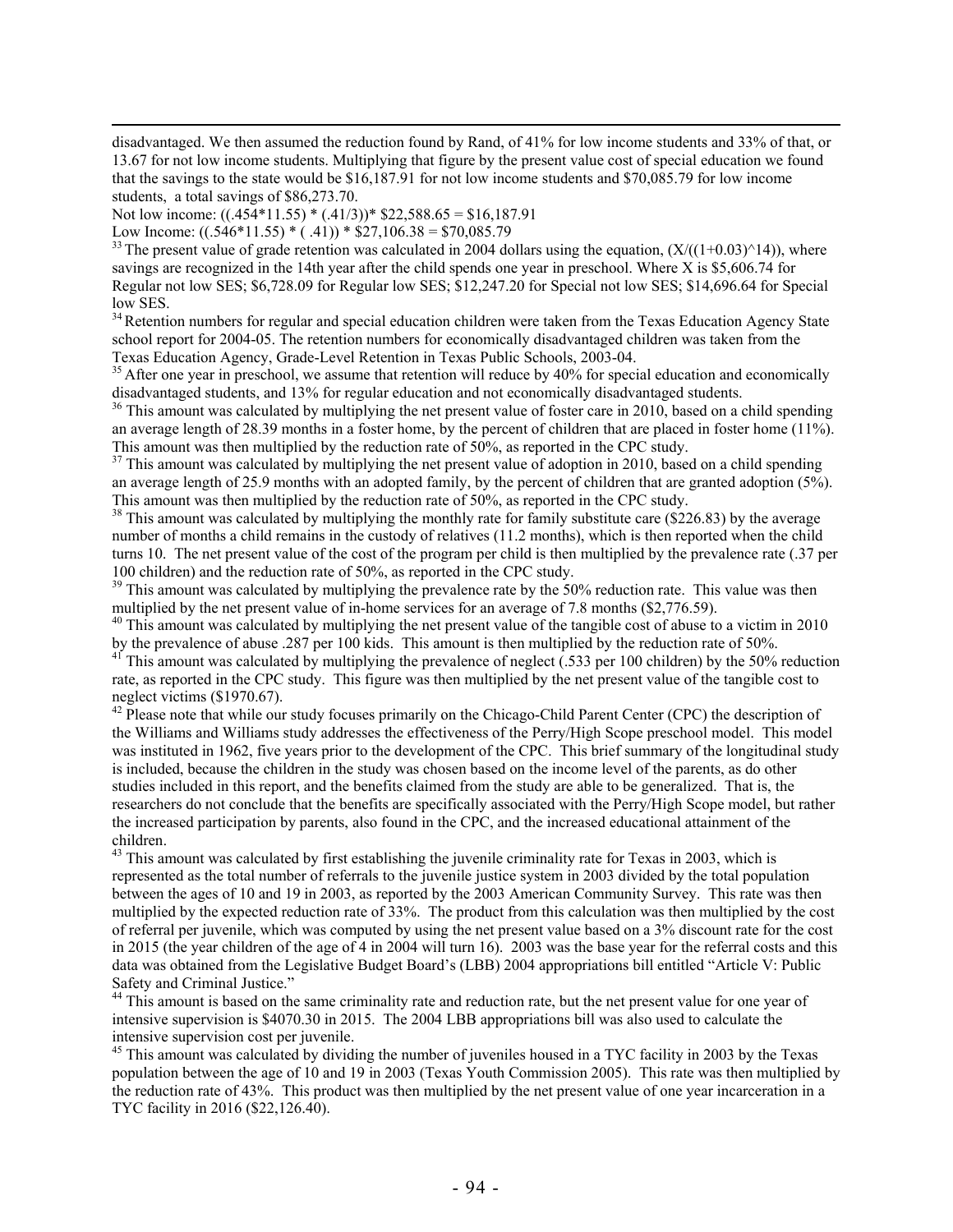$47$  This figure was computed by multiplying the net present value for 2016 of the cost incurred by a victim of burglary, robbery, petty theft (larceny), drug offenses, assault, sexual assault, arson, and motor vehicle theft , which is then multiplied by the percent of juveniles committed to TYC that were convicted of each crime in 2004 (Texas Youth Commission 2005). The resulting figures were added together to get a total cost of crime victimization. It is realized that this total only represents 68% of juvenile convictions, but this does represent the crimes for which victims costs are quantifiable.

<sup>48</sup> This amount was calculated based on a value of human life at \$4,000,000, with a net present value of 2,805,519.52 in 2016, which is then multiplied by 1%.

 $49$  This figure is calculated by dividing the total number of adult inmates in 2004 (132,366) by the total adult population between the ages of 20 and 44 (8,100,528). The population was determined by using census data, which can be found at <http://factfinder.census.gov/servlet/ADPTable? bm=y&-context=adp&-

ds name=ACS 2004 EST G00 &-tree id=304&-all geo types=N&- caller=geoselect&-geo id=04000US48&format= $&$ - lang=en>.

 $50$  This figure was calculated by multiplying the housing rate (1.634 per 100) by the 34.4% reduction in incarceration by the net present value of annual housing costs of \$12,228.03.

<sup>51</sup> This figure was calculated by multiplying the housing rate by the reduction in incarceration by the net present value for nine years of housing an inmate of \$98,065.04.<br><sup>52</sup> This is figured based on the percentage of the total adult population that committed murder.

 $53$  This figure was calculated by multiplying the net present value of each crime in 2020 by the percentage of offenders that committed a particular crime and each of these figures was added together for an overall savings per crime averted.

<sup>&</sup>lt;sup>46</sup> This extra component to the correctional costs by calculated by multiplying the rate of incarceration by the reduction rate, both of which were then multiplied by the net present value of specialized treatment in 2016  $($3,952.70).$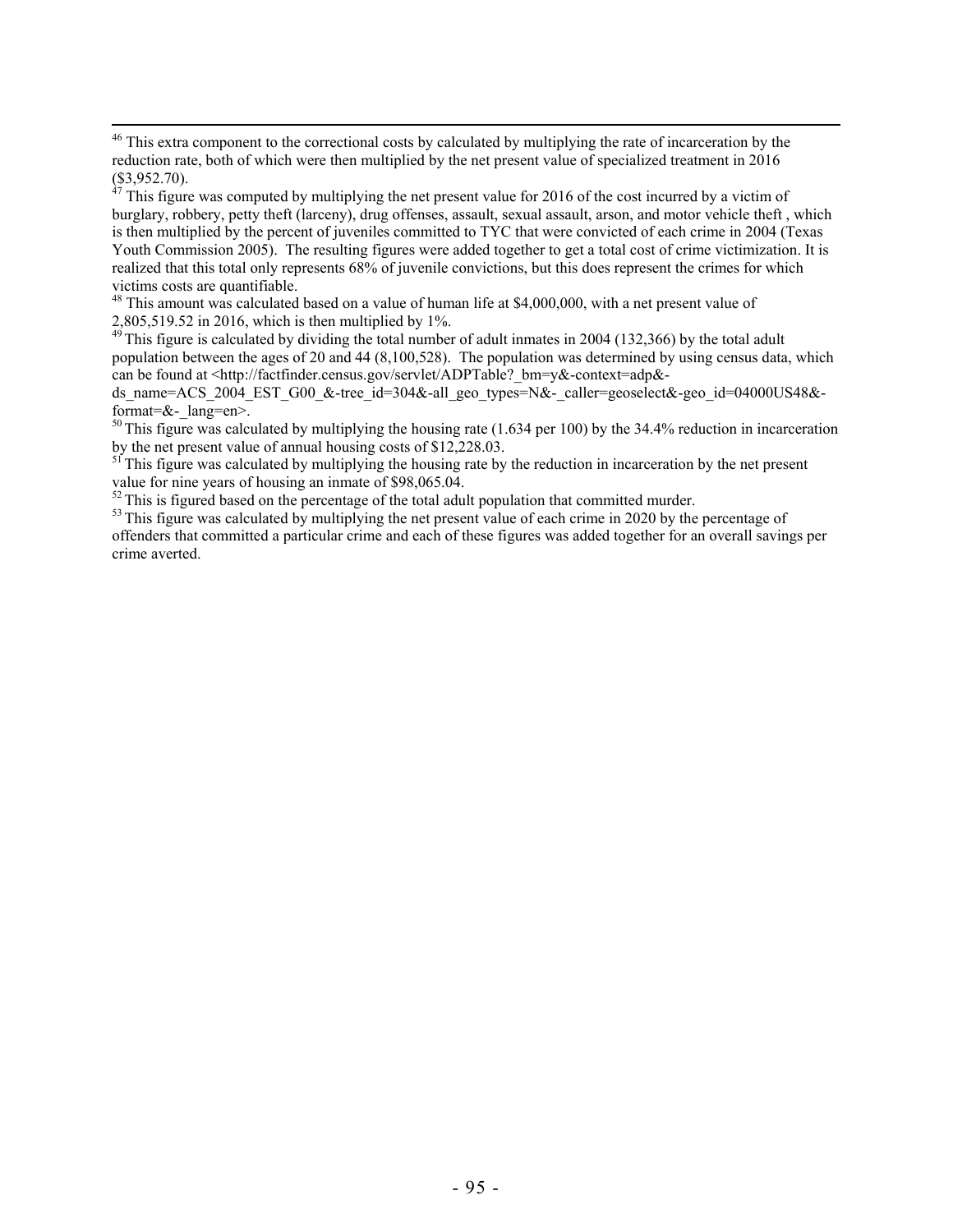# APPENDICES: APPENDIX 1

## **Universal Pre-kindergarten Cost Estimate (70% enrollment):**

## **Average Cost per Student per Year for Public/Private Pre-K in Texas -**

| Survey of Private Pre-K in Texas:                           | student per year (11 hrs. per day)                                                                                                                                 | $$101.09$ per week (authors' calculation) X 49.6 weeks (248)<br>days (Golin et al. 2003) / 5 days per week) = $$5,014.06$ per |
|-------------------------------------------------------------|--------------------------------------------------------------------------------------------------------------------------------------------------------------------|-------------------------------------------------------------------------------------------------------------------------------|
|                                                             | k) = $$770,225,413.23$ per year at 11 hrs. per day                                                                                                                 | $$5,014.06$ X 153,613 (number of 4 year olds in private pre-                                                                  |
|                                                             | $$770,225,413.23 / 49.6 \text{ wks.}$ (248 days) = X / 37.4 wks.<br>$(187 \text{ days})$                                                                           |                                                                                                                               |
|                                                             | $$28,806,430,454.90 = 49.6X$                                                                                                                                       |                                                                                                                               |
|                                                             | for 187 days rather than 248 days and 11 hrs. per day)                                                                                                             | $X = $580,774,807.56$ (cost of current private pre-k in Texas                                                                 |
|                                                             | $$580,774,807.56 / 153,613 = $3,780.77$ per student per<br>year for 187 days at 11 hrs. per day                                                                    |                                                                                                                               |
|                                                             | $(\$3,780.77 / 187 \text{ days}) / 11 \text{ hrs.} = \$1.84 \text{ per hour}$                                                                                      |                                                                                                                               |
|                                                             | $$1.84$ hr X 7) X 187 = \$2,408.56 per student per year for<br>187 days at 7hrs. per day                                                                           |                                                                                                                               |
| Public Pre-K in Texas:                                      | programs) / 175,633 (TEA AEIS Data 2005) (number of<br>preschoolers in 2004-2005 school year) = $$2,721.58$ per<br>student per year for 187 days at 7 hrs. per day | \$478,000,000 (Barnett et al. 2005) (funding for 2004-2005<br>school year with \$92.5 million expansion grant for full-day    |
| Average Cost per Student per Year for Public/Private Pre-K: |                                                                                                                                                                    | 153,613 (number of 4 year<br>olds in private pre-k) /<br>314,481.90 (number of 4 year                                         |

olds currently in

private/public pre-k) =  $48.5%$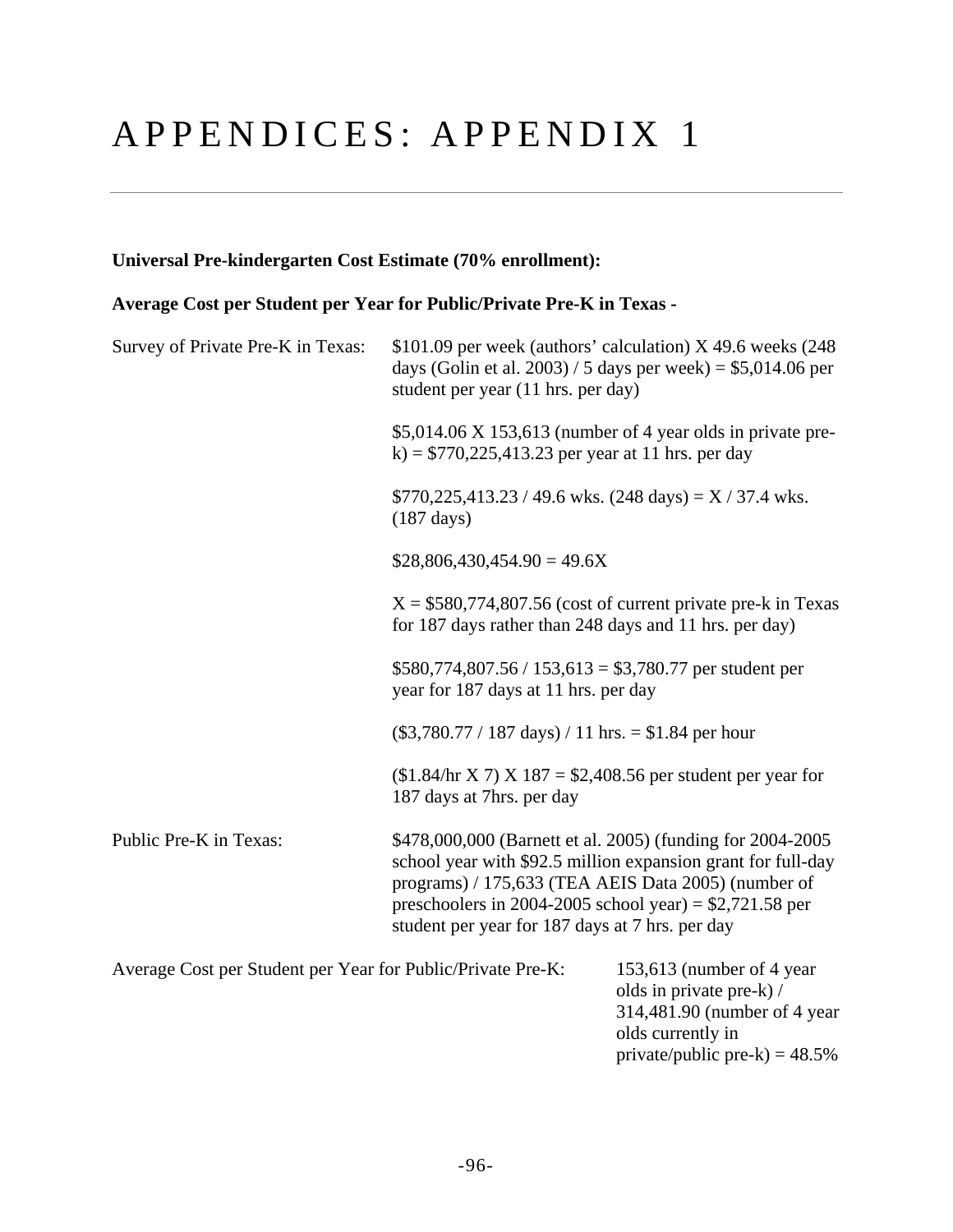160,868.90 (349,715 (total 4 year old pop.) X 46% (percentage of total 4-year old population in public school 2004-2005)) / 314,481.90 (number of 4 year olds currently in  $private/public$  pre- $k$ ) = 51.15%

 $($2,408.56 \text{ X } 48.5\%) +$  $($2,721.58 \text{ X } 51.15\%) =$ **\$2,568.67 per student per year for 187 days at 7 hrs. per day**

#### **Direct Costs -**

| <b>CCPC</b> Program Teachers: | \$3,512.00 (avg. monthly salary for Texas Pre-K teacher<br>with bachelor's degree and three years experience in 2004-<br>$2005$ ) X 10 months = \$35,120 per teacher per year                                  |
|-------------------------------|----------------------------------------------------------------------------------------------------------------------------------------------------------------------------------------------------------------|
|                               | 244,800.5 (number of pre-k students expected) / 17<br>(classroom ratio of $17:2$ ) = 14,400.03 teachers needed                                                                                                 |
|                               | 14,400.03 X $$35,120 = $505,729,032.94$ per year for<br>teachers' salaries                                                                                                                                     |
| Teachers' Assistants:         | \$1,502.00 (avg. monthly salary for Texas Pre-K teachers'<br>assistants with associate's degree in $2004-2005$ ) X 10<br>months $= $15,020$ per teacher's assistant per year                                   |
|                               | 244,800.5 (number of pre-k students expected) / 17<br>(classroom ratio of $17:2$ ) = 14,400.03 teachers' assistants<br>needed                                                                                  |
|                               | 14,400.03 X $$15,020 = $216,288,450.60$ per year for<br>teachers' assistants' salaries                                                                                                                         |
| Administrators:               | 16,219.20 (current number of administrators in Texas in<br>2004-2005) / 294,258.30 (number of teachers in Texas in<br>2004-2005 school year) (TEA AEIS Data $2005$ ) = 1<br>(administrator) to 18.1 (teachers) |
|                               | 14,400.03 (pre-k teachers needed) / $18.1 = 795.58$ (number<br>of administrators needed)                                                                                                                       |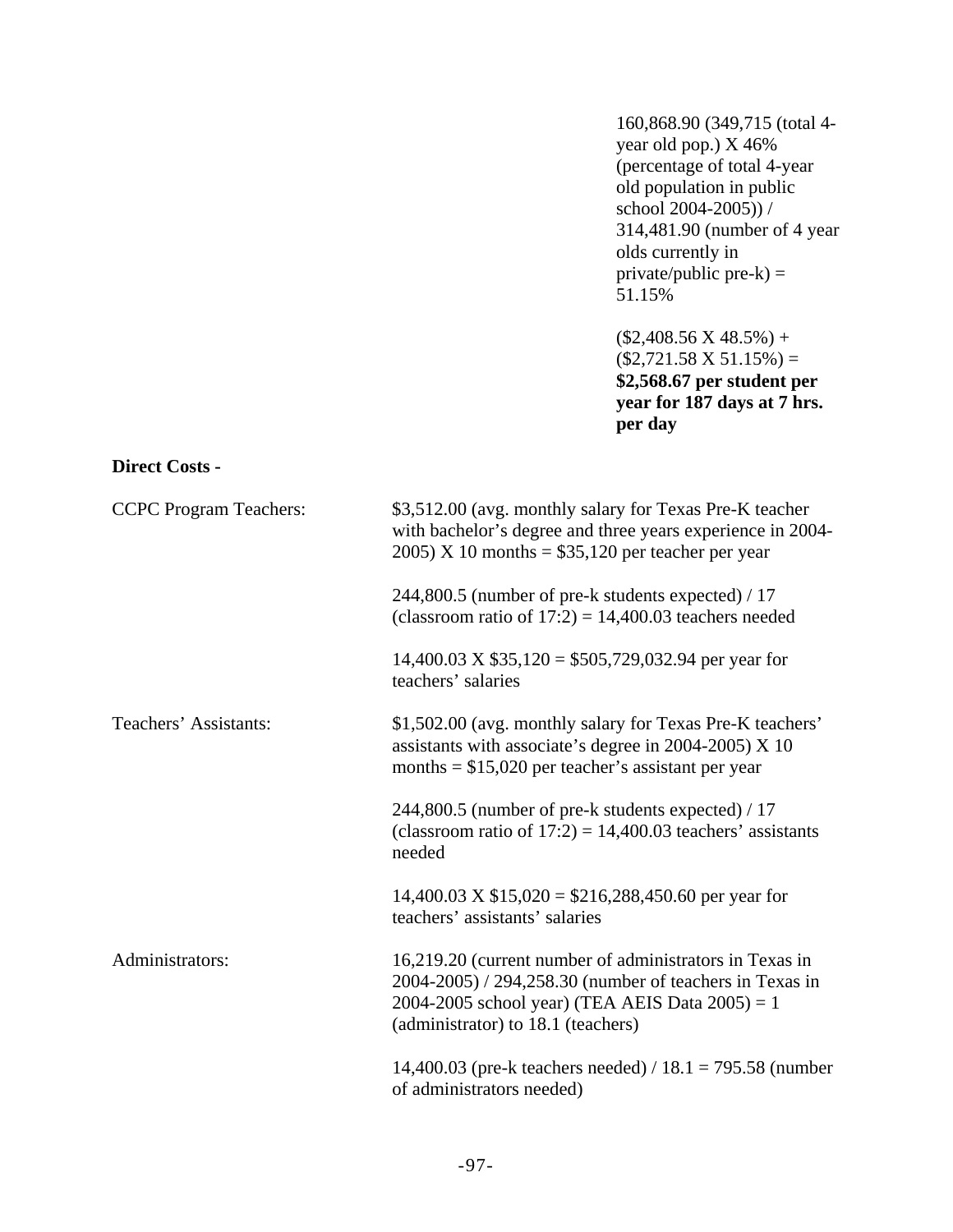|                                 | 795.58 X \$61,612.00 (TEA AEIS Data 2005) (avg. salary<br>of Texas administrators in $2004 - 2005$ ) = \$49,017,274.96<br>per year for administrators' salaries                               |                                                                             |
|---------------------------------|-----------------------------------------------------------------------------------------------------------------------------------------------------------------------------------------------|-----------------------------------------------------------------------------|
| <b>Improved Material Costs:</b> |                                                                                                                                                                                               |                                                                             |
| <b>Existing Classrooms:</b>     | \$262.66 (cost of upgraded materials per child in 2005)<br>dollars) $X$ 17 (number of pre-k students in class) =<br>\$4,465.22                                                                |                                                                             |
|                                 | \$4,465.22 X 8,200 (approximate number of FTE pre-k<br>teachers in 2004-2005) (author's calculation from TEA<br>$data$ = \$36,614,804.00 to improve materials in existing<br>classrooms       |                                                                             |
| <b>New Classrooms:</b>          | $244,800.5$ (number of pre-k students expected) –<br>160,868.90 (number of 4 year old pre-k students enrolled in<br>2004-2005 school year) = $83,931.60$ students requiring new<br>classrooms |                                                                             |
|                                 | 83,931.60 X \$998.09 (cost of new classroom materials per<br>child in 2005 dollars) = $$83,771,290.64$                                                                                        |                                                                             |
|                                 | $$36,614,804.00 + $83,771,290.64 = $120,386,094.64$ to<br>upgrade existing classrooms' materials and outfit new<br>classrooms with necessary materials                                        |                                                                             |
| <b>Fringe Benefits:</b>         | \$771,034,758.50 X 28% (percentage of all salaries for<br>fringe benefits) = $$215,889,732.38$                                                                                                |                                                                             |
| <b>Total Direct Costs:</b>      | CCPC Program Teachers' Salaries - \$505,729,032.94<br>Teacher's Assistants' Salaries -<br>Administrators' Salaries -<br>Fringe Benefits -<br>Material Costs -                                 | \$216,288,450.60<br>\$49,017,274.96<br>\$215,889,732.38<br>\$120,386,094.64 |
|                                 |                                                                                                                                                                                               | \$1,107,310,585.52                                                          |
| <b>Indirect Costs -</b>         |                                                                                                                                                                                               |                                                                             |
| <b>Infrastructure Costs:</b>    | 83,931.60 (students requiring new classrooms) X 36 (state<br>mandated minimum square feet per child) = $3,021,537.60$<br>additional square feet needed                                        |                                                                             |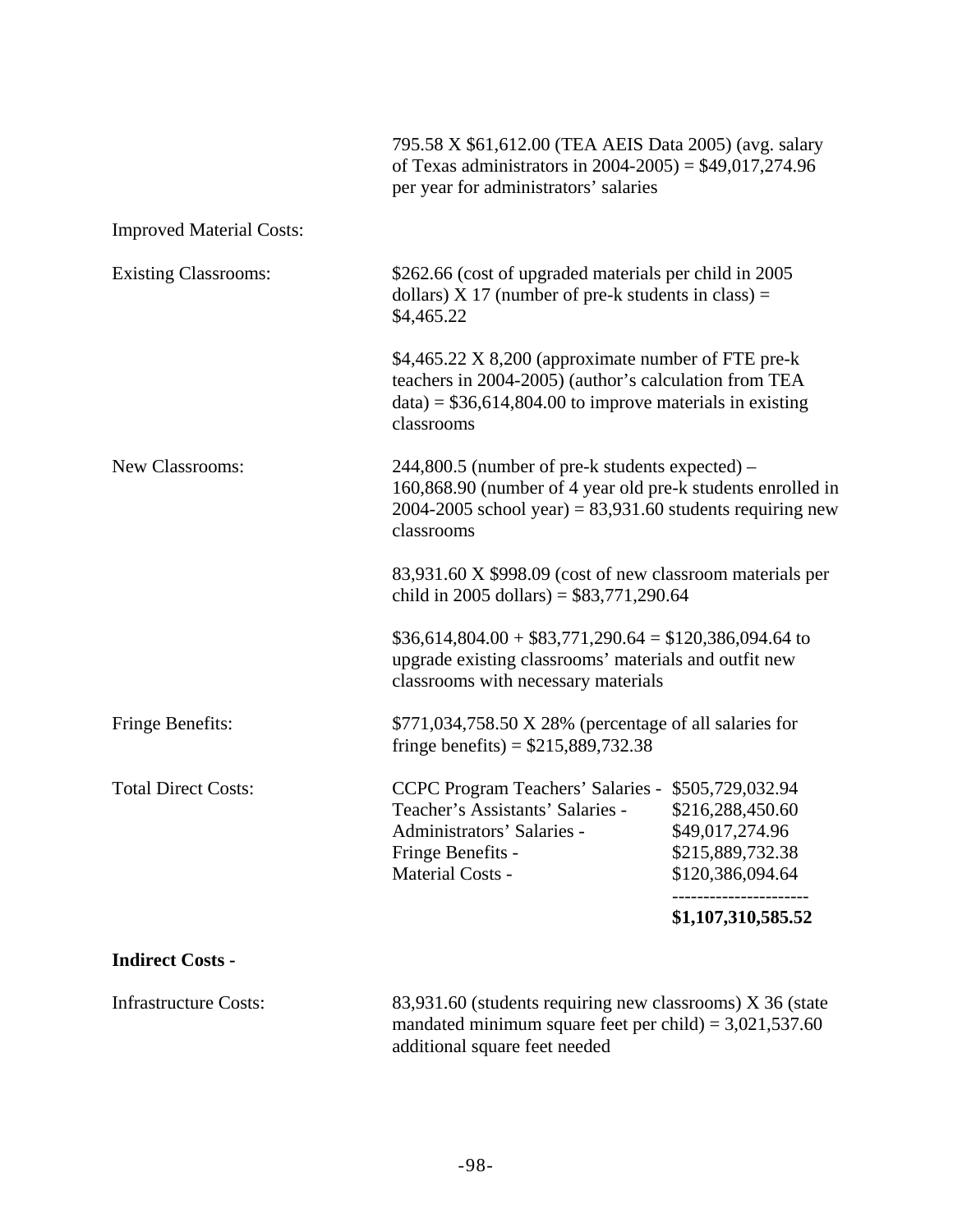|                                   |                                                                                                                                                                                                                                                                                             | \$182,207,005.81                                                                     |
|-----------------------------------|---------------------------------------------------------------------------------------------------------------------------------------------------------------------------------------------------------------------------------------------------------------------------------------------|--------------------------------------------------------------------------------------|
| <b>Total Indirect Costs:</b>      | <b>Infrastructure Costs -</b><br><b>Technical Assistant Costs -</b><br><b>Quality Assurance Costs -</b><br><b>Evaluation Costs -</b><br><b>Administration Costs -</b>                                                                                                                       | \$114,878,859.55<br>\$8,280,640.70<br>\$3,312,256.28<br>\$55,365,529.28<br>\$369,720 |
| <b>Administration Costs:</b>      | $(3 \text{ (minimum number of staff members)} X $82,160 \text{ (est.}$<br>salary of staff member in 2005 dollars)) + $(1 \text{ (minimum)}$<br>number of directors) X \$123,240 (est. salary of director in<br>$2005$ dollars)) = \$369,720 per year for administration costs               |                                                                                      |
| <b>Evaluation Costs:</b>          | 5% (percentage of total direct costs allocated for<br>evaluation) X $$1,107,310,585.52$ (Direct Costs) =<br>\$55,365,529.28                                                                                                                                                                 |                                                                                      |
|                                   | $65.28$ X \$50,739.22 (avg. salary of individual with<br>bachelor's degree in 2005 dollars) = $$3,312,256.28$ per year<br>for quality assurance monitors' salaries                                                                                                                          |                                                                                      |
| <b>Quality Assurance Costs:</b>   | 244,800.50 (number of pre-k students expected) / 3,750<br>$(3,750$ pre-k students to 1 quality assurance monitor) =<br>65.28 quality assurance monitors needed                                                                                                                              |                                                                                      |
|                                   | $163.20 \text{ X } $50,739.22$ (avg. salary of individual with<br>Bachelor's degree in Texas in 2005 dollars) $=$<br>\$8,280,640.70 per year for technical assistants' salaries                                                                                                             |                                                                                      |
| <b>Technical Assistant Costs:</b> | $244,800.50$ (number of pre-k students expected) / 1,500<br>$(1,500$ pre-k students to 1 technical assistant) = 163.20<br>technical assistants needed                                                                                                                                       |                                                                                      |
|                                   | 3,021,537.60 X $$38.02 = $114,878,859.55$ in infrastructure<br>costs                                                                                                                                                                                                                        |                                                                                      |
|                                   | $(\$32$ (avg. sq. ft. cost of portables in rural areas) X 14%<br>(percent of 4 year olds in rural areas)) $+$ (\$39 (avg. sq. ft.<br>cost of portables in urban areas) X 86% (percent of 4 year<br>olds in urban areas)) = $$38.02$ avg. cost per square foot of<br>portable space in Texas |                                                                                      |

# **Kindergarten (Half- to Full-Day) –**

\$7,084.00 (TEA AEIS Data 2005) (operating expenditures per student 2004-2005) / 2 (kindergarten student roughly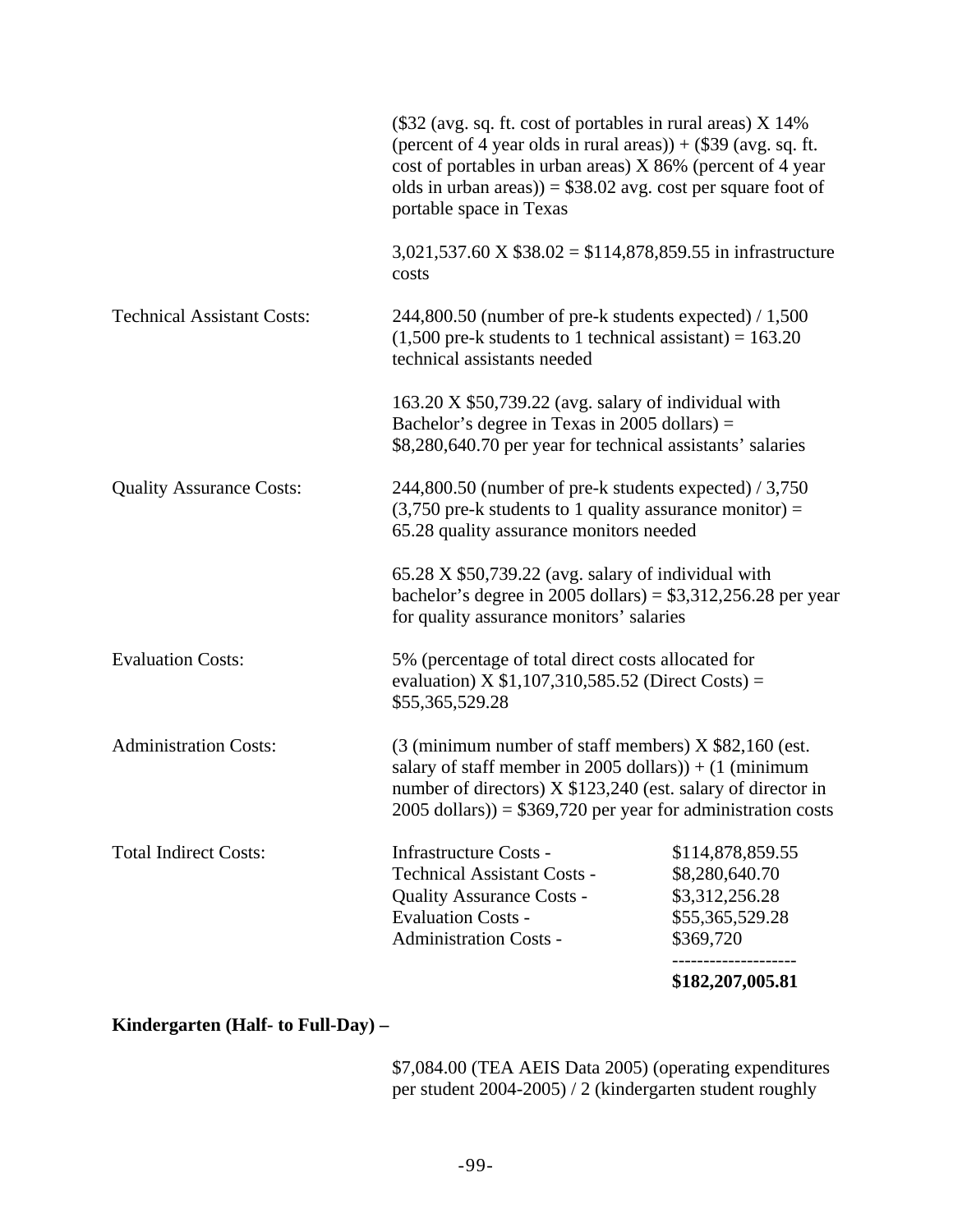| equals half a student in Texas according to TEA<br>calculations) = $$3,542.00$ per kindergarten student in 2004-<br>2005                               |
|--------------------------------------------------------------------------------------------------------------------------------------------------------|
| \$3,542.00 X 2 (to get to full-time equivalent) = $$7,084.00$<br>per full-time kindergarten student in 2004-2005                                       |
| \$7,084.00 X 333,530 (TEA AEIS Data 2005) (number of<br>kindergarteners in $2004 - 2005$ ) = \$2,362,726,520.00 per<br>year for full-time kindergarten |
| $$3,542.00 \text{ X } 333,530 = $1,181,363,260.00 \text{ per year for}$<br>half-time kindergarten                                                      |
| $$2,362,726,520.00 - $1,181,363,260.00 =$<br>$$1,181,363,260.00$ additional per year for full-day                                                      |

**Total Annual Direct and Indirect Cost (excluding Kindergarten calculations) -** 

kindergarten instruction

|  | \$1,107,310,585.52<br>\$182,207,005.81 |
|--|----------------------------------------|
|  | ------------------------               |
|  | \$1,289,517,591.33                     |

**Total Annual Cost per Student Expected -** 

 $$1,289,517,591.33 / 244,800.50 =$ 

#### **\$5,267.63**

#### **Total Current Cost of Public/Private Pre-k in Texas -**

\$2,568.67 (avg. cost of current public/private pre-k in Texas) X (160,868.90 (number of 4 year old pre-k students in public school in 2004-2005 school year) + 153,613 (avg. number of pre-k students in private school) $) =$ 

#### **\$807,800,222.07**

- \$807,800,222.07

#### **\$481,717,369.26**

**Annual Cost to Texas Economy -** \$1,289,517,591.33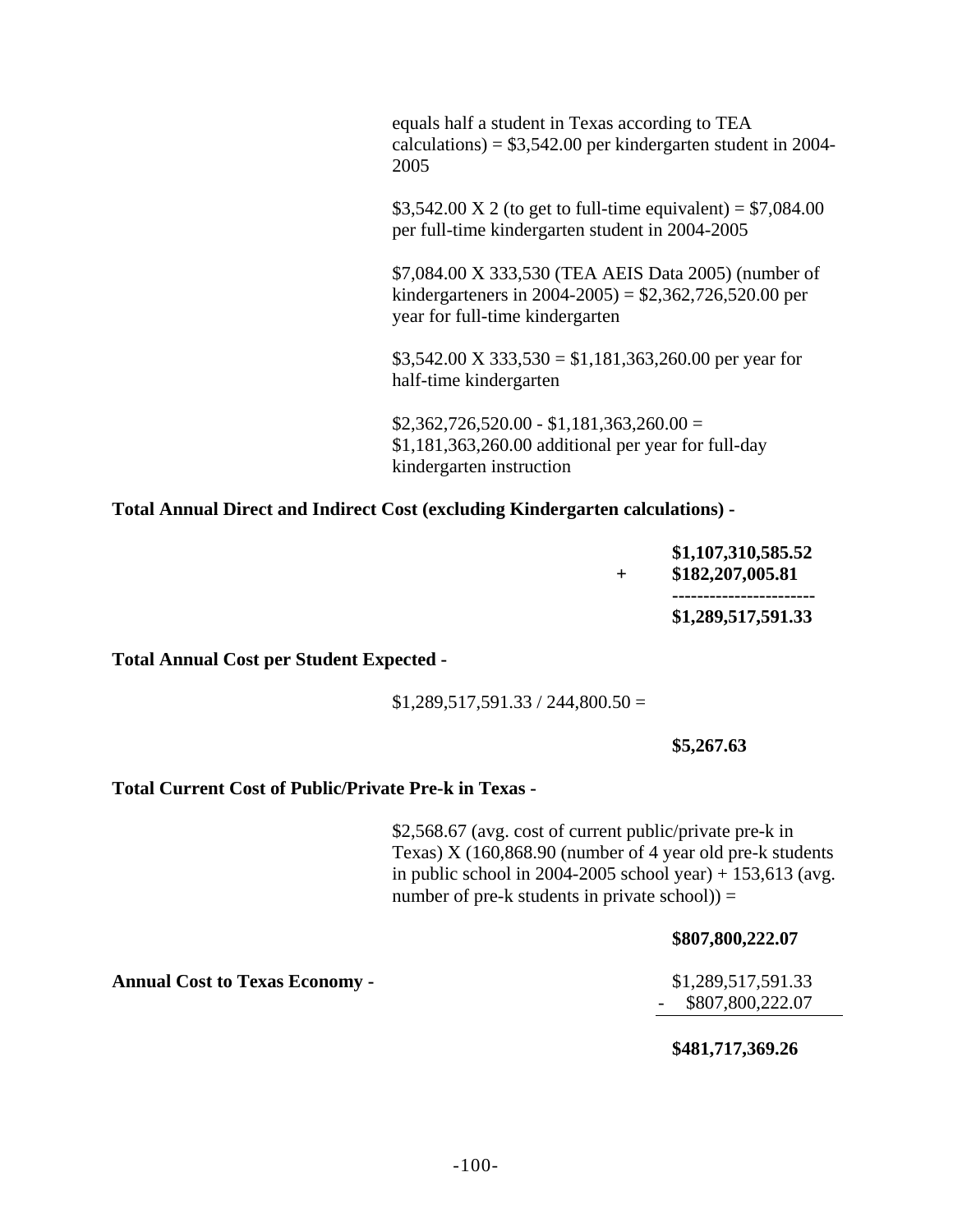**Annual Increase in Government Expenditures -** 

\$2,721.58 (cost per student per year for 187 days at 7 hrs. per day) X 160,868.90 (number of 4 year olds in public pre-k  $2004-2005$ ) = \$437,817,580.86

> \$1,289,517,591.33 - \$437,817,580.86

**\$851,700,010.47**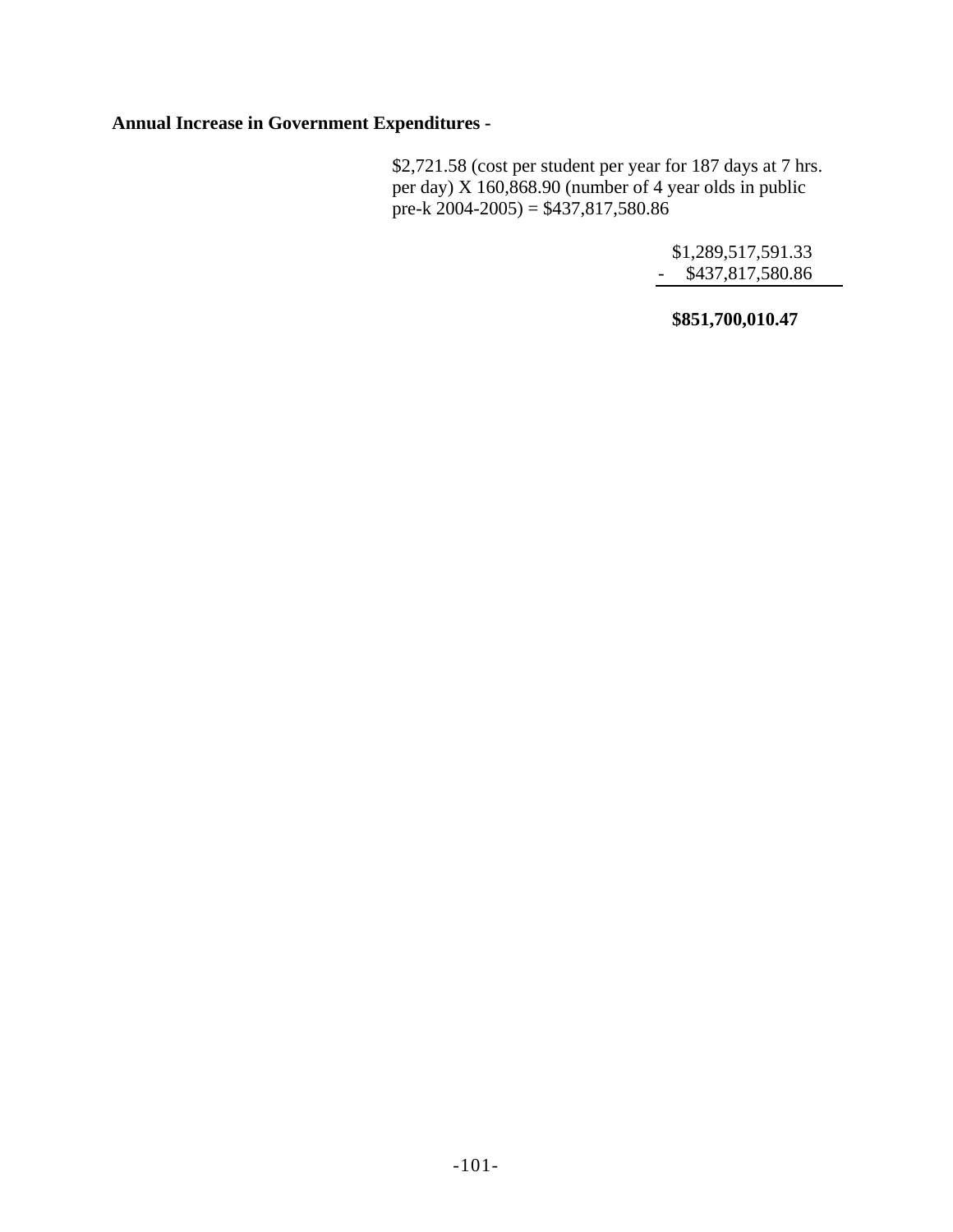# **Universal Pre-kindergarten Cost Estimate (80% enrollment):**

# **Average Cost per Student per Year for Public/Private Pre-K in Texas -**

| Survey of Private Pre-K in Texas:                           | student per year (11 hrs. per day)                                                                                                                                 | \$101.09 per week (authors' calculation) $X$ 49.6 weeks (248)<br>days (Golin et al. 2003) / 5 days per week) = $$5,014.06$ per                 |
|-------------------------------------------------------------|--------------------------------------------------------------------------------------------------------------------------------------------------------------------|------------------------------------------------------------------------------------------------------------------------------------------------|
|                                                             | k) = $$770,225,413.23$ per year at 11 hrs. per day                                                                                                                 | $$5,014.06$ X 153,613 (number of 4 year olds in private pre-                                                                                   |
|                                                             | $$770,225,413.23 / 49.6$ wks. $(248 \text{ days}) = X / 37.4$ wks.<br>$(187 \text{ days})$                                                                         |                                                                                                                                                |
|                                                             | $$28,806,430,454.90 = 49.6X$                                                                                                                                       |                                                                                                                                                |
|                                                             | for 187 days rather than 248 days and 11 hrs. per day)                                                                                                             | $X = $580,774,807.56$ (cost of current private pre-k in Texas)                                                                                 |
|                                                             | $$580,774,807.56 / 153,613 = $3,780.77$ per student per<br>year for 187 days at 11 hrs. per day                                                                    |                                                                                                                                                |
|                                                             | $(\$3,780.77 / 187 \text{ days}) / 11 \text{ hrs.} = \$1.84 \text{ per hour}$                                                                                      |                                                                                                                                                |
|                                                             | $($1.84$ /hr X 7) X 187 = \$2,408.56 per student per year for<br>187 days at 7hrs. per day                                                                         |                                                                                                                                                |
| Public Pre-K in Texas:                                      | programs) / 175,633 (TEA AEIS Data 2005) (number of<br>preschoolers in 2004-2005 school year) = $$2,721.58$ per<br>student per year for 187 days at 7 hrs. per day | \$478,000,000 (Barnett et al. 2005) (funding for 2004-2005<br>school year with \$92.5 million expansion grant for full-day                     |
| Average Cost per Student per Year for Public/Private Pre-K: |                                                                                                                                                                    | 153,613 (number of 4 year<br>olds in private pre-k) /<br>314,481.90 (number of 4 year<br>olds currently in<br>private/public pre-k) = $48.5\%$ |
|                                                             |                                                                                                                                                                    | 160,868.90 (349,715 (total 4-<br>year old pop.) X 46%<br>(percentage of total 4-year<br>old population in public                               |

school 2004-2005)) / 314,481.90 (number of 4 year olds currently in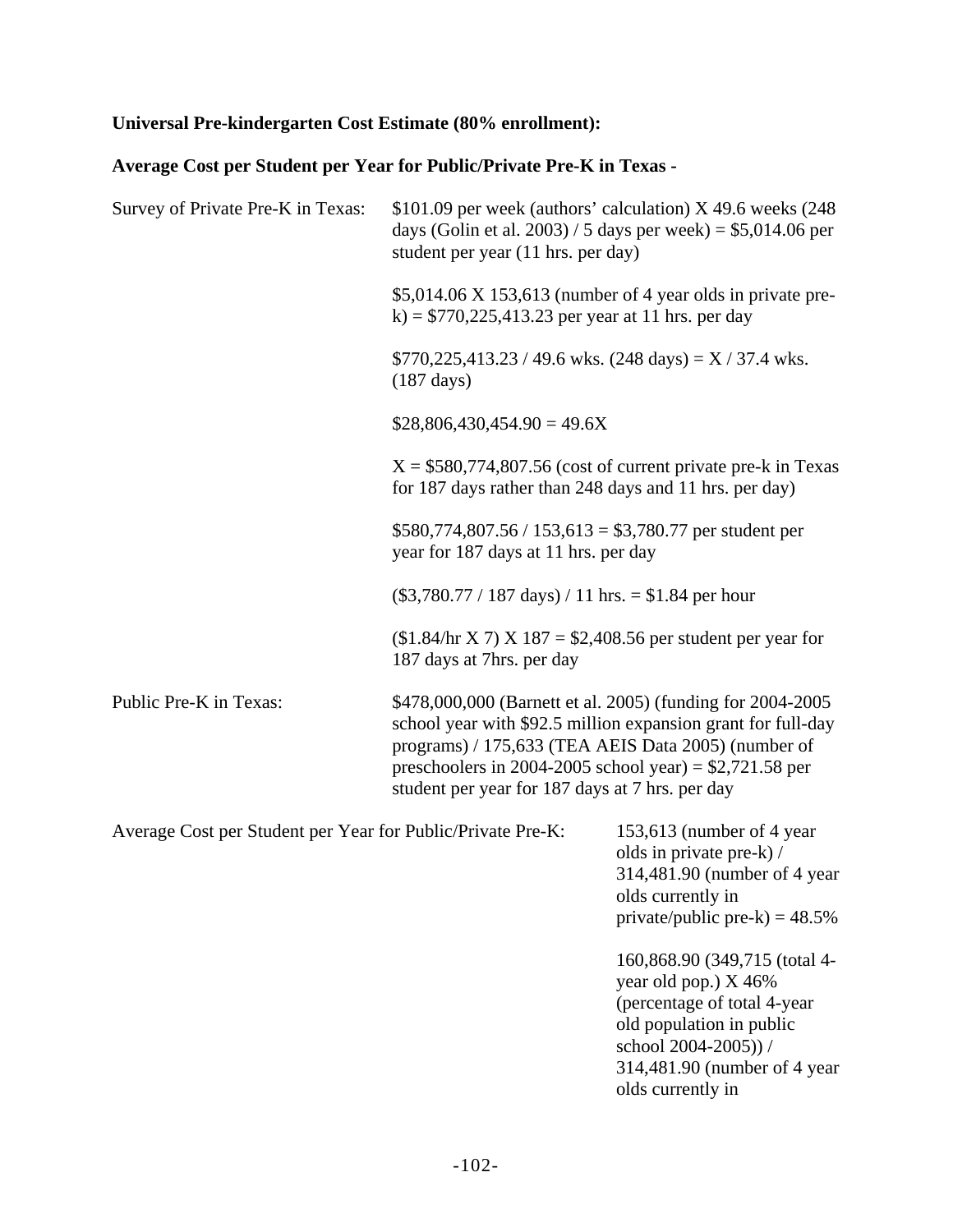private/public pre-k) = 51.15%

 $($2,408.56 \text{ X } 48.5\%) +$  $($2,721.58 \text{ X } 51.15\%) =$ **\$2,568.67 per student per year for 187 days at 7 hrs. per day**

#### **Direct Costs -**

| <b>CCPC</b> Program Teachers: | \$3,512.00 (avg. monthly salary for Texas Pre-K teacher<br>with bachelor's degree and three years experience in 2004-<br>$2005$ ) X 10 months = \$35,120 per teacher per year                                  |
|-------------------------------|----------------------------------------------------------------------------------------------------------------------------------------------------------------------------------------------------------------|
|                               | 279,772 (number of pre-k students expected) / 17<br>(classroom ratio of $17:2$ ) = 16,457.18 teachers needed                                                                                                   |
|                               | $16,457.18 \text{ X } $35,120 = $577,976,037.65$ per year for<br>teachers' salaries                                                                                                                            |
| Teachers' Assistants:         | \$1,502.00 (avg. monthly salary for Texas Pre-K teachers'<br>assistants with associate's degree in 2004-2005) $X$ 10<br>months = $$15,020$ per teacher's assistant per year                                    |
|                               | 279,772 (number of pre-k students expected) / 17<br>(classroom ratio of $17:2$ ) = 16,457.18 teachers' assistants<br>needed                                                                                    |
|                               | $16,457.18 \text{ X } $15,020 = $247,186,790.59 \text{ per year for}$<br>teachers' assistants' salaries                                                                                                        |
| Administrators:               | 16,219.20 (current number of administrators in Texas in<br>2004-2005) / 294,258.30 (number of teachers in Texas in<br>2004-2005 school year) (TEA AEIS Data $2005$ ) = 1<br>(administrator) to 18.1 (teachers) |
|                               | 16,457.18 (pre-k teachers needed) / 18.1 = 909.24 (number<br>of administrators needed)                                                                                                                         |
|                               | 909.24 X \$61,612.00 (TEA AEIS Data 2005) (avg. salary<br>of Texas administrators in $2004 - 2005$ ) = \$56,019,877.03<br>per year for administrators' salaries                                                |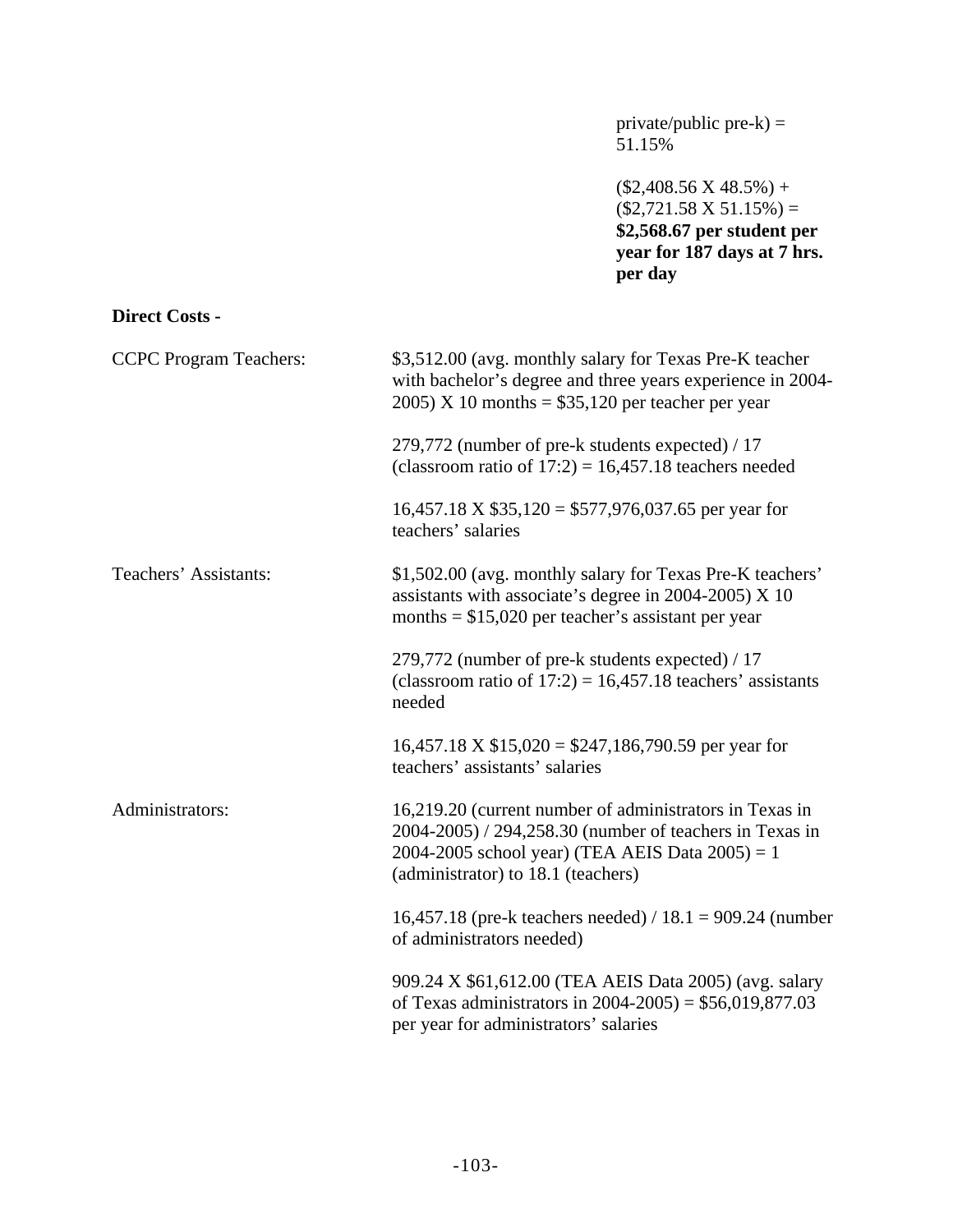| <b>Improved Material Costs:</b> |                                                                                                                                                                                                                                                                                             |                                                                             |  |
|---------------------------------|---------------------------------------------------------------------------------------------------------------------------------------------------------------------------------------------------------------------------------------------------------------------------------------------|-----------------------------------------------------------------------------|--|
| <b>Existing Classrooms:</b>     | \$262.66 (cost of upgraded materials per child in 2005)<br>dollars) $X$ 17 (number of pre-k students in class) =<br>\$4,465.22                                                                                                                                                              |                                                                             |  |
|                                 | \$4,465.22 X 8,200 (approximate number of FTE pre-k<br>teachers in 2004-2005) (author's calculation from TEA<br>$data$ = \$36,614,804.00 to improve materials in existing<br>classrooms                                                                                                     |                                                                             |  |
| New Classrooms:                 | $279,772$ (number of pre-k students expected) – 160,868.90<br>(number of 4 year old pre-k students enrolled in 2004-2005<br>school year) = $118,903.10$ students requiring new<br>classrooms                                                                                                |                                                                             |  |
|                                 | 118,903.10 X \$998.09 (cost of new classroom materials per<br>child in 2005 dollars) = $$118,675,995.08$                                                                                                                                                                                    |                                                                             |  |
|                                 | $$36,614,804.00 + $118,675,995.08 = $155,290,799.08$ to<br>upgrade existing classrooms' materials and outfit new<br>classrooms with necessary materials                                                                                                                                     |                                                                             |  |
| Fringe Benefits:                | \$881,182,705.27 X 28% (percentage of all salaries for<br>fringe benefits) = $$246,731,157.48$                                                                                                                                                                                              |                                                                             |  |
| <b>Total Direct Costs:</b>      | CCPC Program Teachers' Salaries - \$577,976,037.65<br>Teacher's Assistants' Salaries -<br>Administrators' Salaries -<br>Fringe Benefits -<br><b>Material Costs -</b>                                                                                                                        | \$247,186,790.59<br>\$56,019,877.03<br>\$246,731,157.48<br>\$155,290,799.08 |  |
|                                 |                                                                                                                                                                                                                                                                                             | \$1,283,204,661.83                                                          |  |
| <b>Indirect Costs -</b>         |                                                                                                                                                                                                                                                                                             |                                                                             |  |
| <b>Infrastructure Costs:</b>    | 118,903.10 (students requiring new classrooms) X 36 (state<br>mandated minimum square feet per child) = $4,280,511.60$<br>additional square feet needed                                                                                                                                     |                                                                             |  |
|                                 | $(\$32$ (avg. sq. ft. cost of portables in rural areas) X 14%<br>(percent of 4 year olds in rural areas)) + $(\$39$ (avg. sq. ft.<br>cost of portables in urban areas) X 86% (percent of 4 year<br>olds in urban areas)) = $$38.02$ avg. cost per square foot of<br>portable space in Texas |                                                                             |  |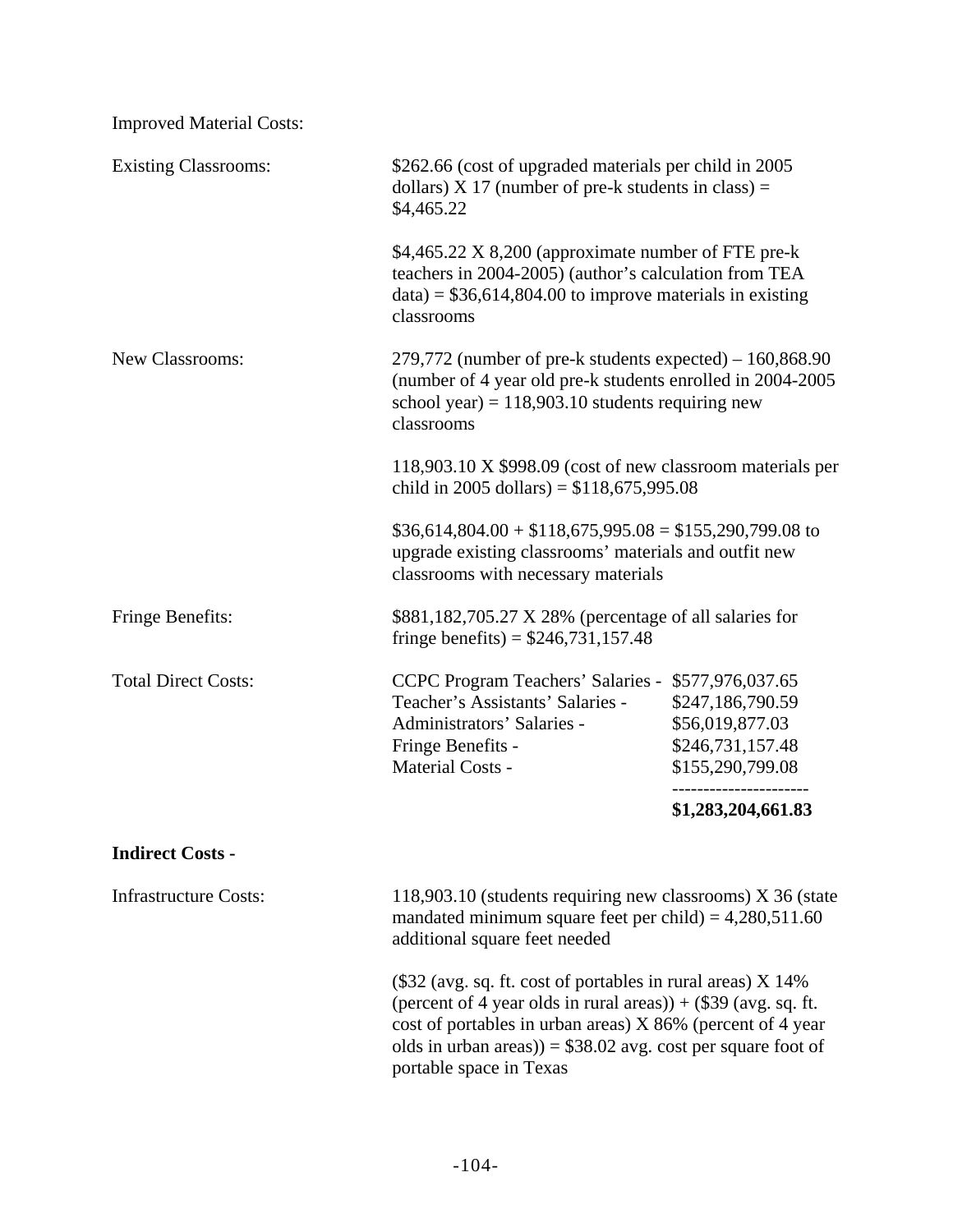|                                   |                                                                                                                                                                                                                                                                               | \$240,524,056.31                                                                                                                                             |  |
|-----------------------------------|-------------------------------------------------------------------------------------------------------------------------------------------------------------------------------------------------------------------------------------------------------------------------------|--------------------------------------------------------------------------------------------------------------------------------------------------------------|--|
|                                   | <b>Administration Costs -</b>                                                                                                                                                                                                                                                 | \$369,720.00                                                                                                                                                 |  |
|                                   | <b>Evaluation Costs -</b>                                                                                                                                                                                                                                                     | \$64,160,233.09                                                                                                                                              |  |
|                                   | <b>Quality Assurance Costs -</b>                                                                                                                                                                                                                                              | \$3,785,443.48                                                                                                                                               |  |
| <b>Total Indirect Costs:</b>      | <b>Infrastructure Costs -</b><br><b>Technical Assistant Costs -</b>                                                                                                                                                                                                           | \$162,745,051.03<br>\$9,463,608.71                                                                                                                           |  |
| <b>Administration Costs:</b>      | $(3 \text{ (minimum number of staff members)} X $82,160 \text{ (est.}$<br>salary of staff member in 2005 dollars)) + $(1 \text{ (minimum)}$<br>number of directors) X \$123,240 (est. salary of director in<br>$2005$ dollars)) = \$369,720 per year for administration costs |                                                                                                                                                              |  |
| <b>Evaluation Costs:</b>          | 5% (percentage of total direct costs allocated for<br>evaluation) X $$1,283,204,661.83$ (Direct Costs) =<br>\$64,160,233.09                                                                                                                                                   |                                                                                                                                                              |  |
|                                   | 74.61 X \$50,739.22 (avg. salary of individual with<br>bachelor's degree in 2005 dollars) = $$3,785,443.48$ per year<br>for quality assurance monitors' salaries                                                                                                              |                                                                                                                                                              |  |
| <b>Quality Assurance Costs:</b>   |                                                                                                                                                                                                                                                                               | 279,772 (number of pre-k students expected) / 3,750 (3,750)<br>pre-k students to 1 quality assurance monitor) = $74.61$<br>quality assurance monitors needed |  |
|                                   | 186.51 $X$ \$50,739.22 (avg. salary of individual with<br>Bachelor's degree in Texas in $2005$ dollars) =<br>\$9,463,608.71 per year for technical assistants' salaries                                                                                                       |                                                                                                                                                              |  |
| <b>Technical Assistant Costs:</b> | 279,772 (number of pre-k students expected) $/ 1,500$ (1,500<br>pre-k students to 1 technical assistant) = $186.51$ technical<br>assistants needed                                                                                                                            |                                                                                                                                                              |  |
|                                   | 4,280,511.60 X $$38.02 = $162,745,051.03$ in infrastructure<br>costs                                                                                                                                                                                                          |                                                                                                                                                              |  |

# **Kindergarten (Half- to Full-Day) –**

\$7,084.00 (TEA AEIS Data 2005) (operating expenditures per student 2004-2005) / 2 (kindergarten student roughly equals half a student in Texas according to TEA calculations) = \$3,542.00 per kindergarten student in 2004- 2005

\$3,542.00 X 2 (to get to full-time equivalent) =  $$7,084.00$ per full-time kindergarten student in 2004-2005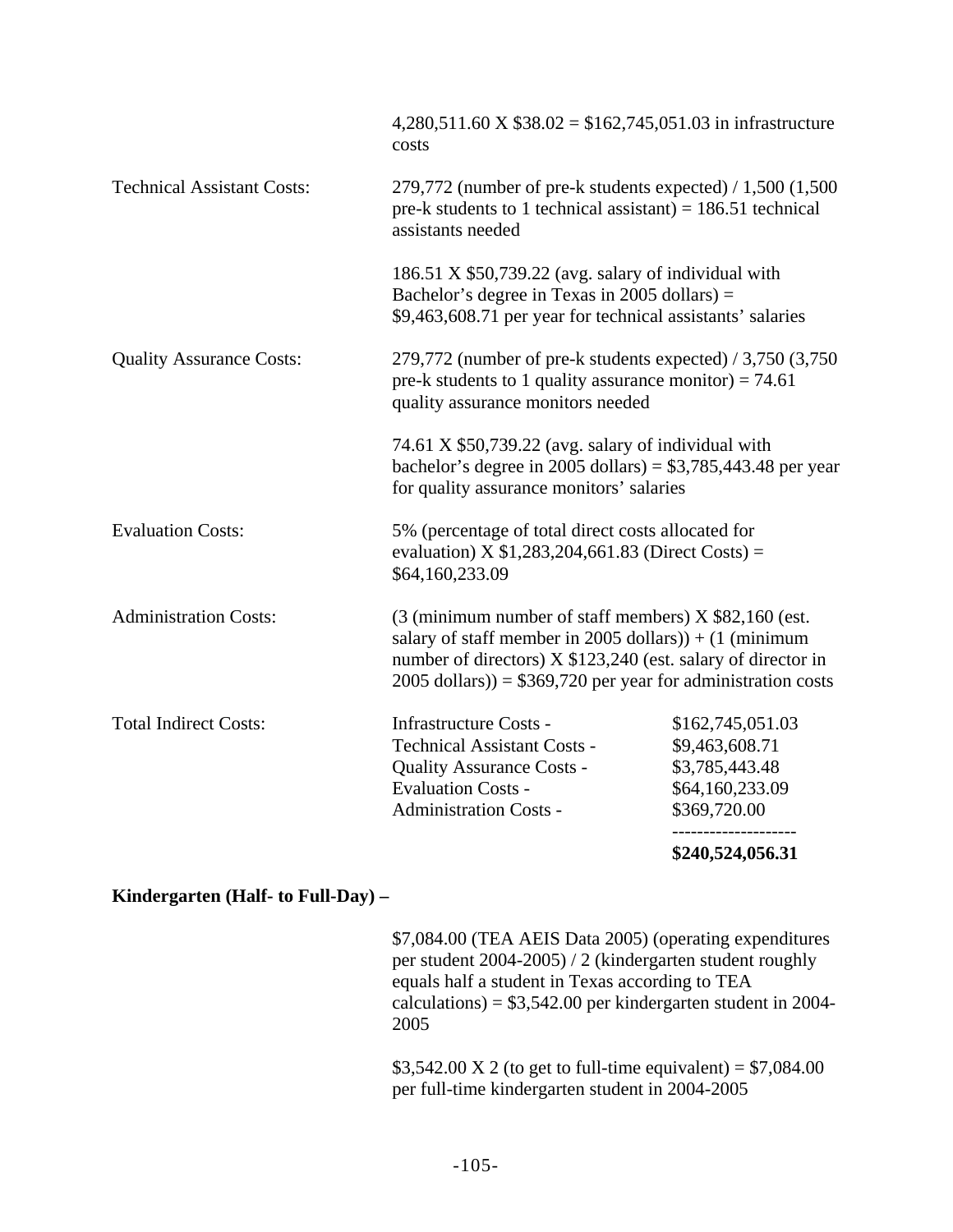\$7,084.00 X 333,530 (TEA AEIS Data 2005) (number of kindergarteners in 2004-2005) = \$2,362,726,520.00 per year for full-time kindergarten

 $$3,542.00 \text{ X } 333,530 = $1,181,363,260.00 \text{ per year for}$ half-time kindergarten

 $$2,362,726,520.00 - $1,181,363,260.00 =$ \$1,181,363,260.00 additional per year for full-day kindergarten instruction

#### **Total Annual Direct and Indirect Cost (excluding Kindergarten calculations) -**

|  | \$1,283,204,661.83<br>\$240,524,056.31 |
|--|----------------------------------------|
|  | -----------------------                |
|  | \$1,523,728,718.14                     |

**Total Annual Cost per Student Expected -** 

 $$1,523,728,718.14 / 279,772 =$ 

**\$5,446.32** 

#### **Total Current Cost of Public/Private Pre-k in Texas -**

\$2,568.67 (avg. cost of current public/private pre-k in Texas) X (160,868.90 (number of 4 year old pre-k students in public school in 2004-2005 school year) +  $153,613$  (avg. number of pre-k students in private  $\rm school$ ) =

#### **\$807,800,222.07**

- \$807,800,222.07

**\$715,928,496.07** 

**Annual Cost to Texas Economy -** \$1,523,728,718.14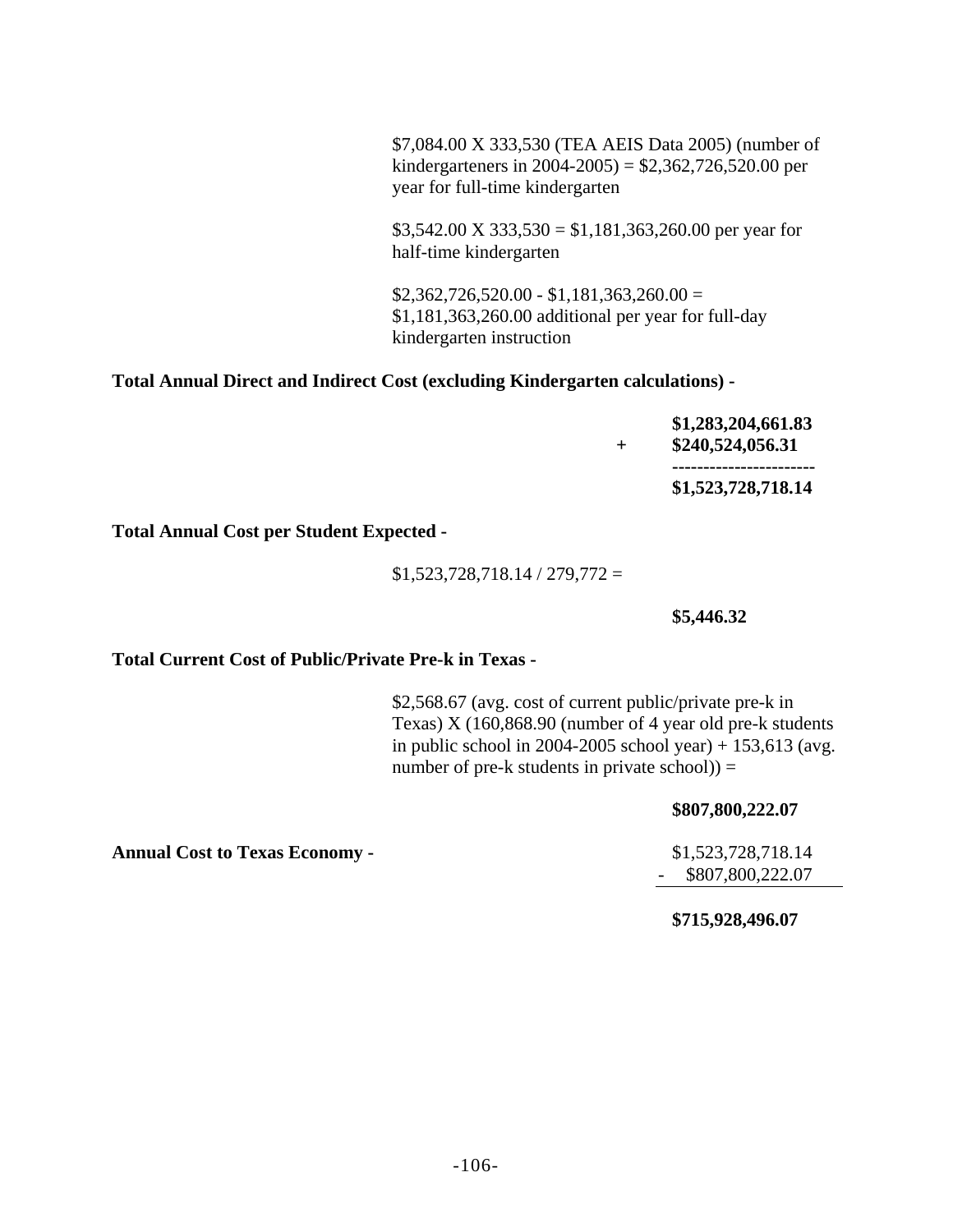**Annual Increase in Government Expenditures -** 

\$2,721.58 (cost per student per year for 187 days at 7 hrs. per day) X 160,868.90 (number of 4 year olds in public pre-k  $2004-2005$ ) = \$437,817,580.86

> \$1,523,728,718.14 - \$437,817,580.86

> **\$1,085,911,137.28**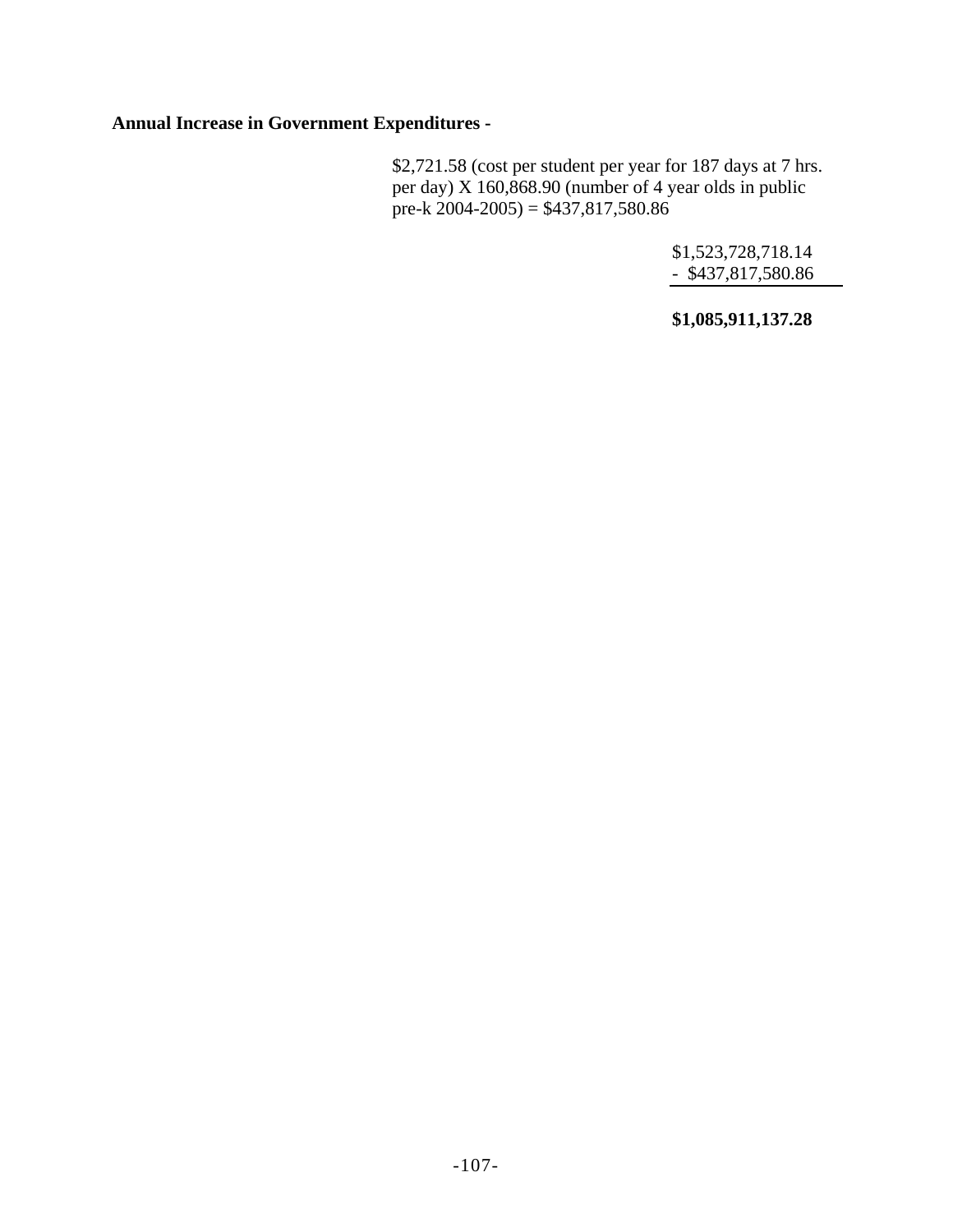# **Universal Pre-kindergarten Cost Estimate (90% enrollment):**

# **Average Cost per Student per Year for Public/Private Pre-K in Texas -**

| Survey of Private Pre-K in Texas:                           | \$101.09 per week (authors' calculation) X 49.6 weeks (248<br>days (Golin et al. 2003) / 5 days per week) = $$5,014.06$ per<br>student per year (11 hrs. per day)                                                                                                                                |                                                                                                                                                |  |
|-------------------------------------------------------------|--------------------------------------------------------------------------------------------------------------------------------------------------------------------------------------------------------------------------------------------------------------------------------------------------|------------------------------------------------------------------------------------------------------------------------------------------------|--|
|                                                             | k) = $$770,225,413.23$ per year at 11 hrs. per day                                                                                                                                                                                                                                               | $$5,014.06$ X 153,613 (number of 4 year olds in private pre-                                                                                   |  |
|                                                             | $$770,225,413.23 / 49.6$ wks. $(248 \text{ days}) = X / 37.4$ wks.<br>$(187 \text{ days})$                                                                                                                                                                                                       |                                                                                                                                                |  |
|                                                             | $$28,806,430,454.90 = 49.6X$                                                                                                                                                                                                                                                                     |                                                                                                                                                |  |
|                                                             | $X = $580,774,807.56$ (cost of current private pre-k in Texas)<br>for 187 days rather than 248 days and 11 hrs. per day)                                                                                                                                                                         |                                                                                                                                                |  |
|                                                             | $$580,774,807.56 / 153,613 = $3,780.77$ per student per<br>year for 187 days at 11 hrs. per day                                                                                                                                                                                                  |                                                                                                                                                |  |
|                                                             | $(\$3,780.77 / 187 \text{ days}) / 11 \text{ hrs.} = \$1.84 \text{ per hour}$                                                                                                                                                                                                                    |                                                                                                                                                |  |
|                                                             | $($1.84$ /hr X 7) X 187 = \$2,408.56 per student per year for<br>187 days at 7hrs. per day                                                                                                                                                                                                       |                                                                                                                                                |  |
| Public Pre-K in Texas:                                      | \$478,000,000 (Barnett et al. 2005) (funding for 2004-2005<br>school year with \$92.5 million expansion grant for full-day<br>programs) / 175,633 (TEA AEIS Data 2005) (number of<br>preschoolers in 2004-2005 school year) = $$2,721.58$ per<br>student per year for 187 days at 7 hrs. per day |                                                                                                                                                |  |
| Average Cost per Student per Year for Public/Private Pre-K: |                                                                                                                                                                                                                                                                                                  | 153,613 (number of 4 year<br>olds in private pre-k) /<br>314,481.90 (number of 4 year<br>olds currently in<br>private/public pre-k) = $48.5\%$ |  |
|                                                             |                                                                                                                                                                                                                                                                                                  | 160,868.90 (349,715 (total 4-<br>year old pop.) X 46%<br>(percentage of total 4-year)                                                          |  |

old population in public school 2004-2005)) / 314,481.90 (number of 4 year olds currently in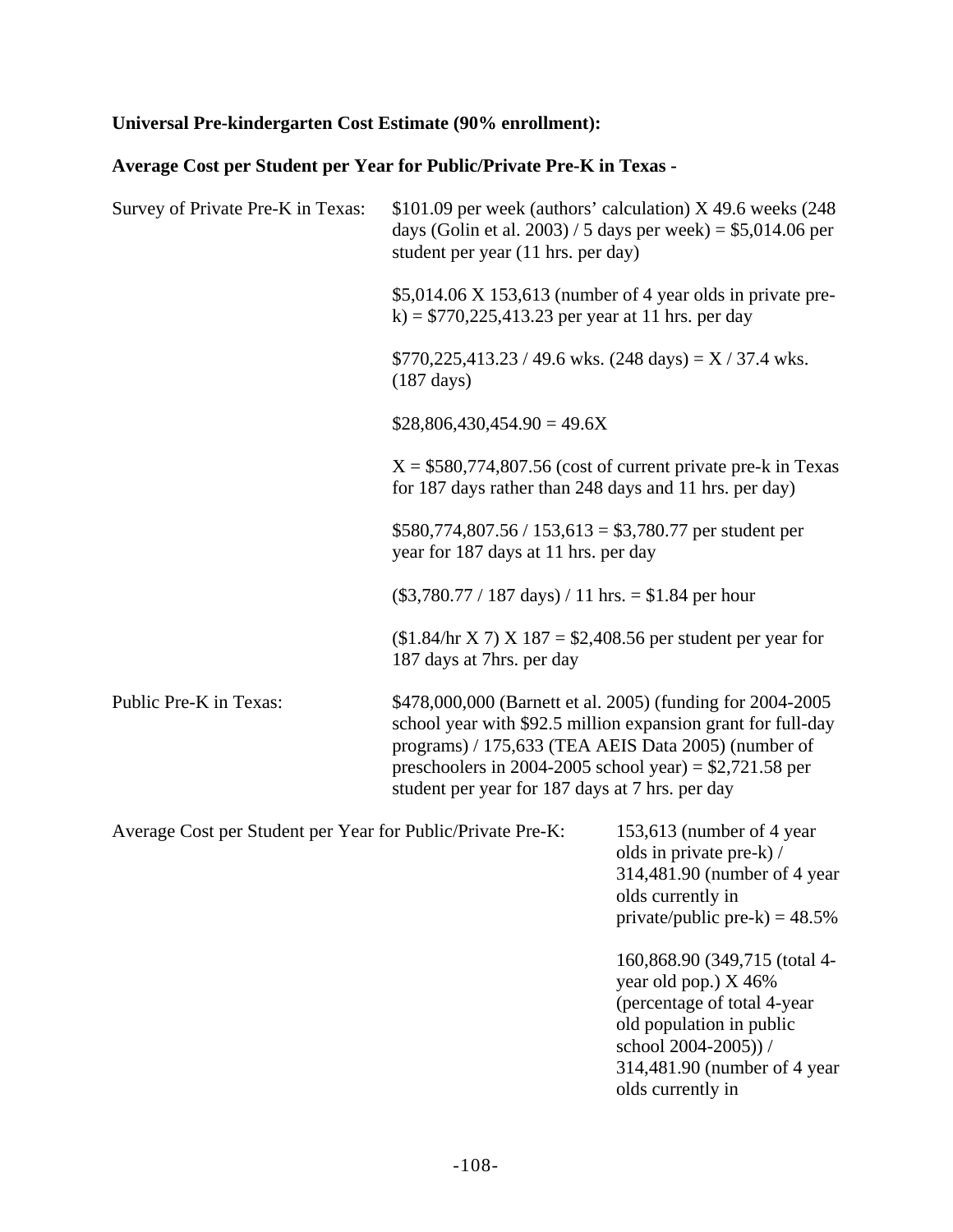private/public pre-k) = 51.15%

 $($2,408.56 \text{ X } 48.5\%) +$  $($2,721.58 \text{ X } 51.15\%) =$ **\$2,568.67 per student per year for 187 days at 7 hrs. per day**

## **Direct Costs -**

| <b>CCPC</b> Program Teachers: | \$3,512.00 (avg. monthly salary for Texas Pre-K teacher<br>with bachelor's degree and three years experience in 2004-<br>$2005$ ) X 10 months = \$35,120 per teacher per year                                  |
|-------------------------------|----------------------------------------------------------------------------------------------------------------------------------------------------------------------------------------------------------------|
|                               | 314,743.5 (number of pre-k students expected) / 17<br>(classroom ratio of $17:2$ ) = 18,514.32 teachers needed                                                                                                 |
|                               | $18,514.32$ X \$35,120 = \$650,223,042.35 per year for<br>teachers' salaries                                                                                                                                   |
| Teachers' Assistants:         | \$1,502.00 (avg. monthly salary for Texas Pre-K teachers'<br>assistants with associate's degree in 2004-2005) $X$ 10<br>months $= $15,020$ per teacher's assistant per year                                    |
|                               | 314,743.5 (number of pre-k students expected) / 17<br>(classroom ratio of $17:2$ ) = 18,514.32 teachers' assistants<br>needed                                                                                  |
|                               | $18,514.32 \text{ X } $15,020 = $278,085,086.40 \text{ per year for}$<br>teachers' assistants' salaries                                                                                                        |
| Administrators:               | 16,219.20 (current number of administrators in Texas in<br>2004-2005) / 294,258.30 (number of teachers in Texas in<br>2004-2005 school year) (TEA AEIS Data $2005$ ) = 1<br>(administrator) to 18.1 (teachers) |
|                               | 18,514.32 (pre-k teachers needed) / $18.1 = 1,022.89$<br>(number of administrators needed)                                                                                                                     |
|                               | 1,022.89 X \$61,612.00 (TEA AEIS Data 2005) (avg. salary<br>of Texas administrators in $2004 - 2005$ ) = \$63,022,336.12<br>per year for administrators' salaries                                              |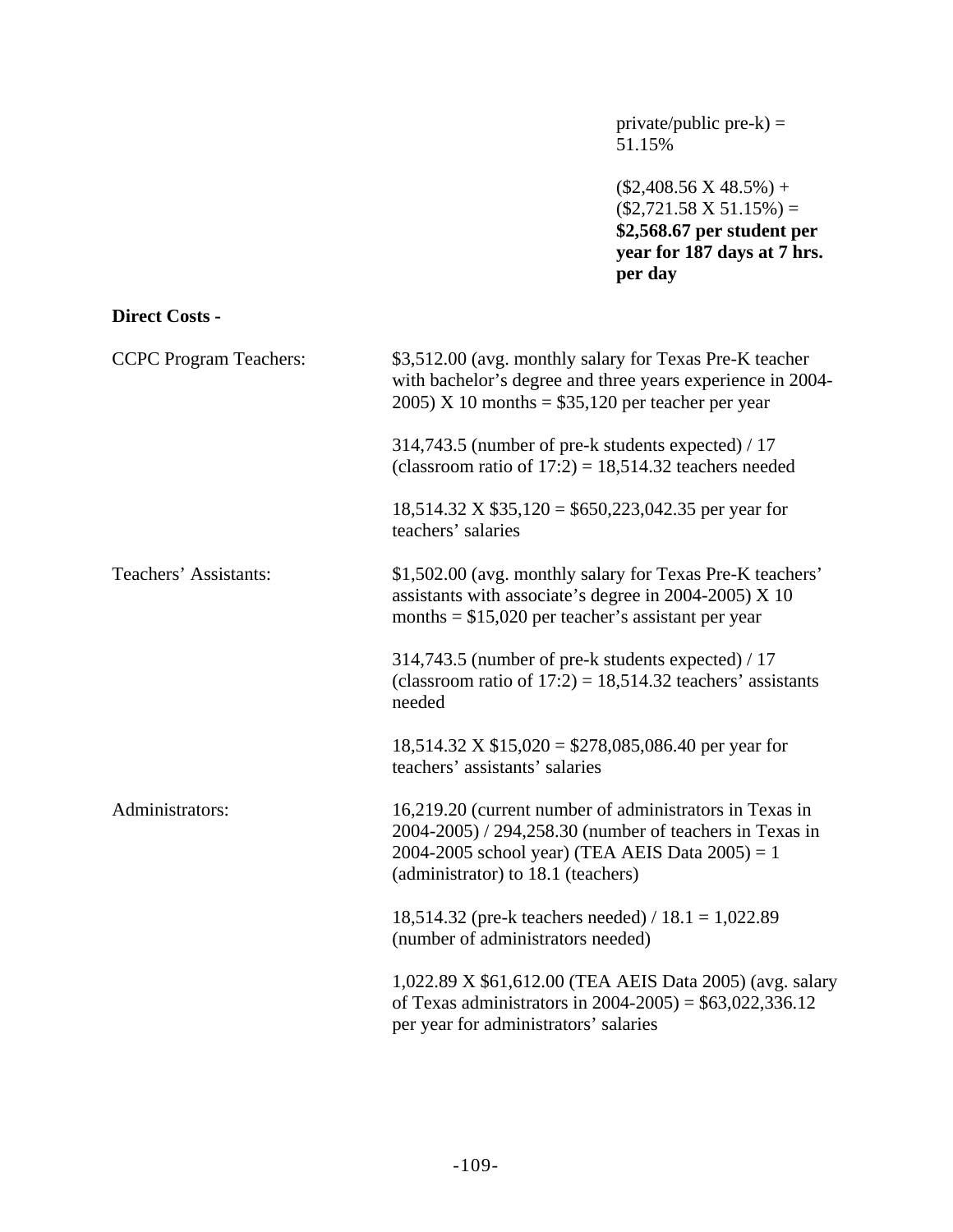| <b>Improved Material Costs:</b> |                                                                                                                                                                                                                                                                                                          |                    |
|---------------------------------|----------------------------------------------------------------------------------------------------------------------------------------------------------------------------------------------------------------------------------------------------------------------------------------------------------|--------------------|
| <b>Existing Classrooms:</b>     | \$262.66 (cost of upgraded materials per child in 2005)<br>dollars) $X$ 17 (number of pre-k students in class) =<br>\$4,465.22                                                                                                                                                                           |                    |
|                                 | \$4,465.22 X 8,200 (approximate number of FTE pre-k<br>teachers in 2004-2005) (author's calculation from TEA<br>$data$ = \$36,614,804.00 to improve materials in existing<br>classrooms                                                                                                                  |                    |
| New Classrooms:                 | $314,743.5$ (number of pre-k students expected) –<br>160,868.90 (number of 4 year old pre-k students enrolled in<br>2004-2005 school year) = $153,874.6$ students requiring new<br>classrooms<br>153,874.6 X \$998.09 (cost of new classroom materials per<br>child in 2005 dollars) = $$153,580,699.51$ |                    |
|                                 |                                                                                                                                                                                                                                                                                                          |                    |
|                                 | $$36,614,804.00 + $153,580,699.51 = $190,195,503.51$ to<br>upgrade existing classrooms' materials and outfit new<br>classrooms with necessary materials                                                                                                                                                  |                    |
| Fringe Benefits:                | \$991,330,464.87 X 28% (percentage of all salaries for<br>fringe benefits) = $$277,572,530.16$                                                                                                                                                                                                           |                    |
| <b>Total Direct Costs:</b>      | <b>CCPC Program Teachers' Salaries -</b><br>\$650,223,042.35<br>Teacher's Assistants' Salaries -<br>\$278,085,086.40<br>Administrators' Salaries -<br>\$63,022,336.12<br>\$277,572,530.16<br>Fringe Benefits -<br>Material Costs -<br>\$190,195,503.51                                                   |                    |
|                                 |                                                                                                                                                                                                                                                                                                          | \$1,459,098,498.54 |
| <b>Indirect Costs -</b>         |                                                                                                                                                                                                                                                                                                          |                    |
| <b>Infrastructure Costs:</b>    | 153,874.60 (students requiring new classrooms) X 36 (state<br>mandated minimum square feet per child) = $5,539,485.60$<br>additional square feet needed                                                                                                                                                  |                    |
|                                 | $(\$32$ (avg. sq. ft. cost of portables in rural areas) X 14%<br>(percent of 4 year olds in rural areas)) + $(\$39$ (avg. sq. ft.<br>cost of portables in urban areas) X 86% (percent of 4 year<br>olds in urban areas)) = $$38.02$ avg. cost per square foot of<br>portable space in Texas              |                    |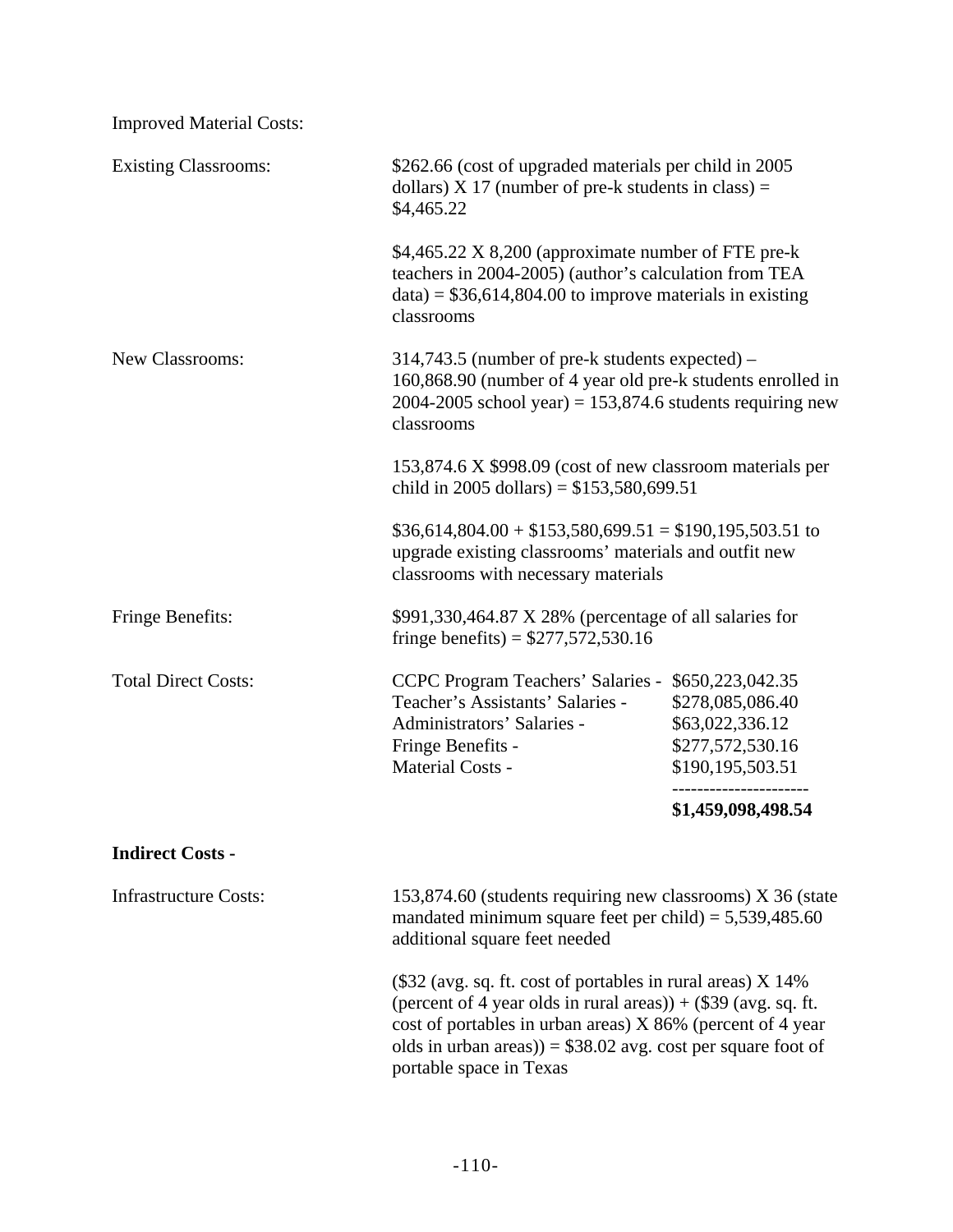|                                   | 5,539,485.60 X $$38.02 = $210,611,242.51$ in infrastructure<br>costs                                                                                                                                                                                                           |                                                                                          |
|-----------------------------------|--------------------------------------------------------------------------------------------------------------------------------------------------------------------------------------------------------------------------------------------------------------------------------|------------------------------------------------------------------------------------------|
| <b>Technical Assistant Costs:</b> | 314,743.5 (number of pre-k students expected) $/ 1,500$<br>$(1,500$ pre-k students to 1 technical assistant) = 209.83<br>technical assistants needed                                                                                                                           |                                                                                          |
|                                   | $209.83$ X \$50,739.22 (avg. salary of individual with<br>Bachelor's degree in Texas in 2005 dollars) $=$<br>\$10,646,559.79 per year for technical assistants' salaries                                                                                                       |                                                                                          |
| <b>Quality Assurance Costs:</b>   | 314,743.5 (number of pre-k students expected) $/ 3,750$<br>$(3,750$ pre-k students to 1 quality assurance monitor) =<br>83.93 quality assurance monitors needed                                                                                                                |                                                                                          |
|                                   | 83.93 X \$50,739.22 (avg. salary of individual with<br>bachelor's degree in 2005 dollars) = $$4,258,623.92$ per year<br>for quality assurance monitors' salaries                                                                                                               |                                                                                          |
| <b>Evaluation Costs:</b>          | 5% (percentage of total direct costs allocated for<br>evaluation) X $$1,459,098,498.54$ (Direct Costs) =<br>\$72,954.924.93                                                                                                                                                    |                                                                                          |
| <b>Administration Costs:</b>      | $(3 \text{ (minimum number of staff members)} X $82,160 \text{ (est.}$<br>salary of staff member in 2005 dollars) $) + (1 \text{ (minimum)}$<br>number of directors) X \$123,240 (est. salary of director in<br>$2005$ dollars)) = \$369,720 per year for administration costs |                                                                                          |
| <b>Total Indirect Costs:</b>      | <b>Infrastructure Costs -</b><br><b>Technical Assistant Costs -</b><br><b>Quality Assurance Costs -</b><br><b>Evaluation Costs -</b><br><b>Administration Costs -</b>                                                                                                          | \$210,611,242.51<br>\$10,646,559.79<br>\$4,258,623.92<br>\$72,954.924.93<br>\$369,720.00 |

## **\$298,841,071.15**

## **Kindergarten (Half- to Full-Day) –**

\$7,084.00 (TEA AEIS Data 2005) (operating expenditures per student 2004-2005) / 2 (kindergarten student roughly equals half a student in Texas according to TEA calculations) = \$3,542.00 per kindergarten student in 2004- 2005

\$3,542.00 X 2 (to get to full-time equivalent) =  $$7,084.00$ per full-time kindergarten student in 2004-2005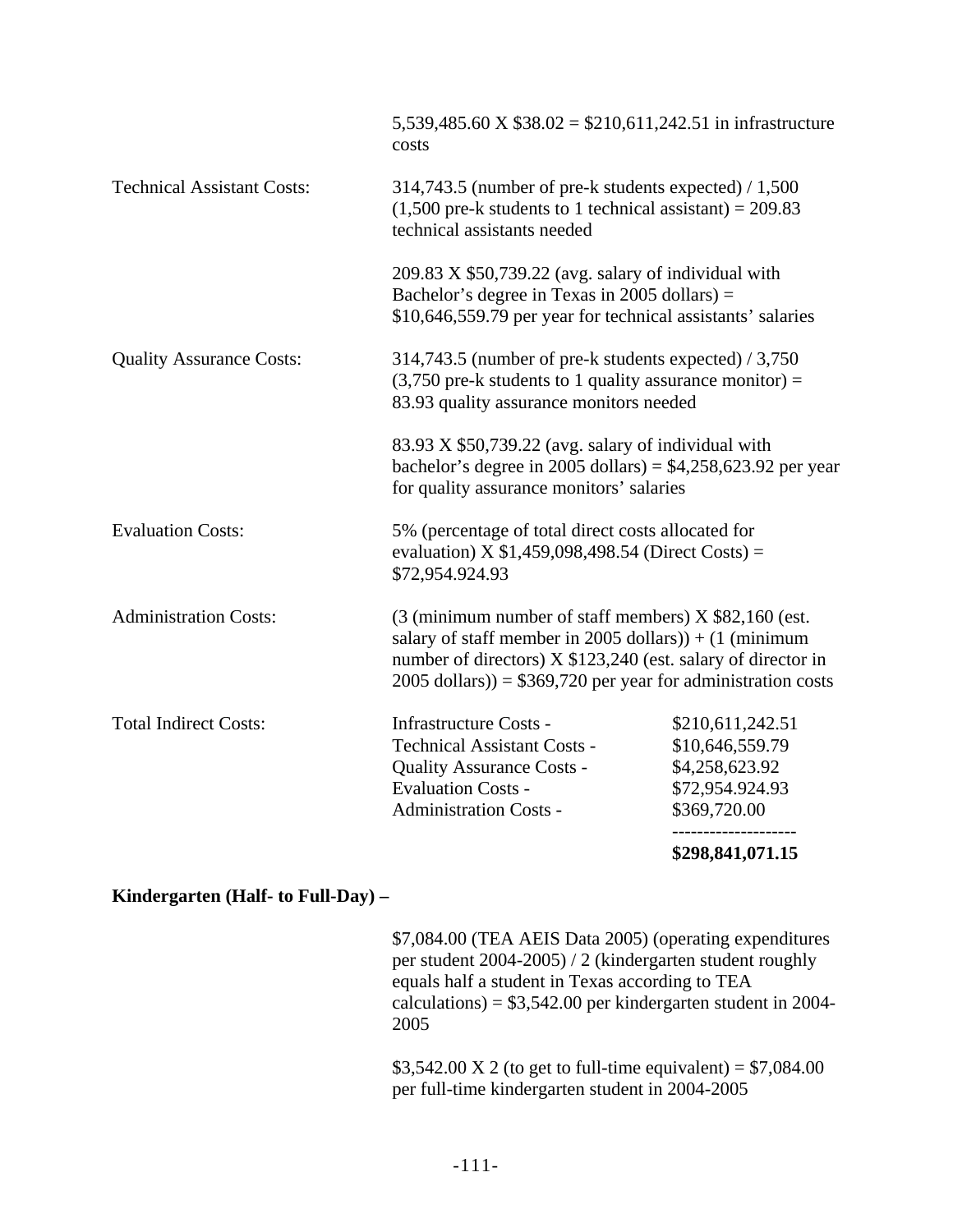\$7,084.00 X 333,530 (TEA AEIS Data 2005) (number of kindergarteners in 2004-2005) = \$2,362,726,520.00 per year for full-time kindergarten

 $$3,542.00 \text{ X } 333,530 = $1,181,363,260.00 \text{ per year for}$ half-time kindergarten

 $$2,362,726,520.00 - $1,181,363,260.00 =$ \$1,181,363,260.00 additional per year for full-day kindergarten instruction

## **Total Annual Direct and Indirect Cost (excluding Kindergarten calculations) -**

|  | \$1,459,098,498.54<br>\$298,841,071.15 |
|--|----------------------------------------|
|  | -----------------------                |
|  | \$1,757,939,569.69                     |

**Total Annual Cost per Student Expected -** 

 $$1,757,939,569.69 / 314,743.5 =$ 

**\$5,585.31** 

## **Total Current Cost of Public/Private Pre-k in Texas -**

\$2,568.67 (avg. cost of current public/private pre-k in Texas) X (160,868.90 (number of 4 year old pre-k students in public school in 2004-2005 school year) +  $153,613$  (avg. number of pre-k students in private  $\rm school$ ) =

### **\$807,800,222.07**

- \$807,800,222.07

**\$950,139,347.62** 

**Annual Cost to Texas Economy -**   $$1,757,939,569.69$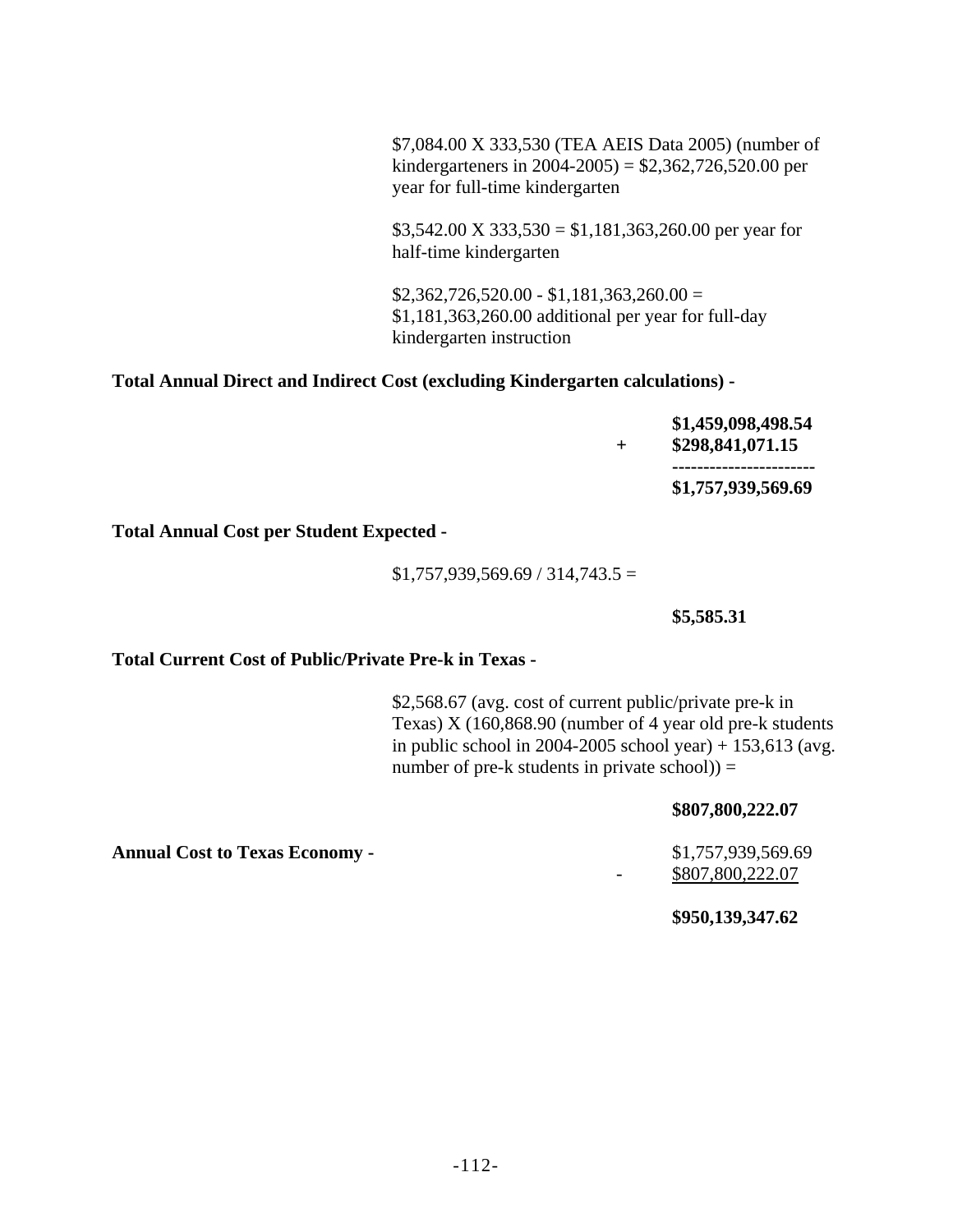**Annual Increase in Government Expenditures -** 

\$2,721.58 (cost per student per year for 187 days at 7 hrs. per day) X 160,868.90 (number of 4 year olds in public pre-k  $2004-2005$ ) = \$437,817,580.86

> \$1,757,939,569.69 - \$437,817,580.86

> > \$1,320,121,988.83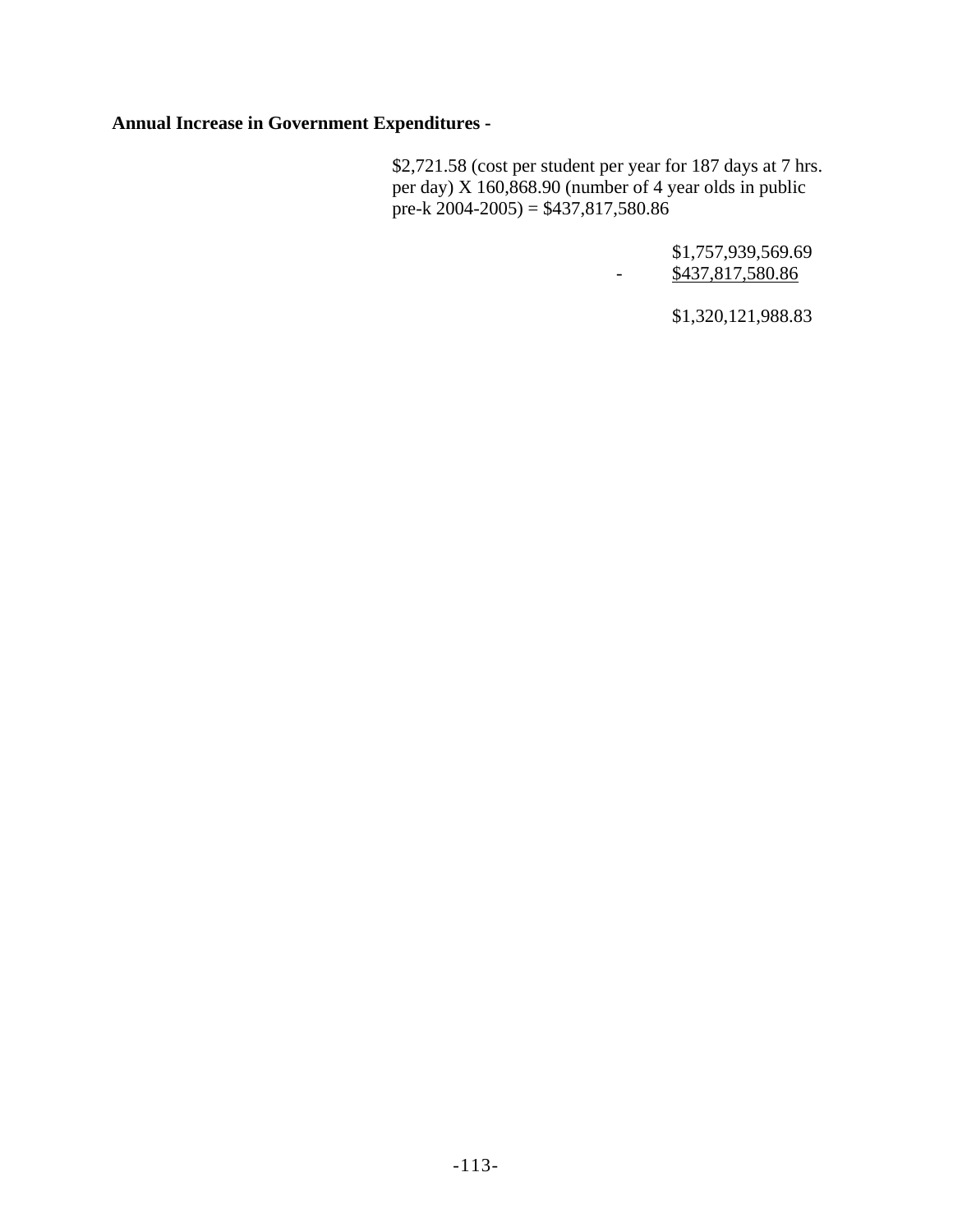## APPENDICES: APPENDIX 2

## **Universal Pre-kindergarten Cost Estimate (with wrap-around) (70% enrollment):**

## **Average Cost per Student per Year for Public/Private Pre-K in Texas -**

| Survey of Private Pre-K in Texas:                           | $$101.09$ per week (authors' calculation) X 49.6 weeks (248)<br>days (Golin et al. 2003) / 5 days per week) = $$5,014.06$ per<br>student per year (11 hrs. per day) |                                                                                                                                                                                                                                               |
|-------------------------------------------------------------|---------------------------------------------------------------------------------------------------------------------------------------------------------------------|-----------------------------------------------------------------------------------------------------------------------------------------------------------------------------------------------------------------------------------------------|
|                                                             | k) = $$770,225,413.23$ per year at 11 hrs. per day                                                                                                                  | $$5,014.06$ X 153,613 (number of 4 year olds in private pre-                                                                                                                                                                                  |
|                                                             | $(187 \text{ days})$                                                                                                                                                | $$770,225,413.23 / 49.6 \text{ wks.}$ (248 days) = X / 37.4 wks.                                                                                                                                                                              |
|                                                             | $$28,806,430,454.90 = 49.6X$                                                                                                                                        |                                                                                                                                                                                                                                               |
|                                                             | for 187 days rather than 248 days and 11 hrs. per day)                                                                                                              | $X = $580,774,807.56$ (cost of current private pre-k in Texas)                                                                                                                                                                                |
|                                                             | $$580,774,807.56 / 153,613 = $3,780.77$ per student per<br>year for 187 days at 11 hrs. per day                                                                     |                                                                                                                                                                                                                                               |
|                                                             | $(\$3,780.77 / 187 \text{ days}) / 11 \text{ hrs.} = \$1.84 \text{ per hour}$                                                                                       |                                                                                                                                                                                                                                               |
|                                                             | 187 days at 7hrs. per day                                                                                                                                           | $($1.84/hr X 7) X 187 = $2,408.56$ per student per year for                                                                                                                                                                                   |
| Public Pre-K in Texas:                                      | student per year for 187 days at 7 hrs. per day                                                                                                                     | \$478,000,000 (Barnett et al. 2005) (funding for 2004-2005<br>school year with \$92.5 million expansion grant for full-day<br>programs) / 175,633 (TEA AEIS Data 2005) (number of<br>preschoolers in 2004-2005 school year) = $$2,721.58$ per |
| Average Cost per Student per Year for Public/Private Pre-K: |                                                                                                                                                                     | 153,613 (number of 4 year<br>olds in private pre-k) /<br>314,481.90 (number of 4 year                                                                                                                                                         |

olds currently in

private/public pre-k) =  $48.5%$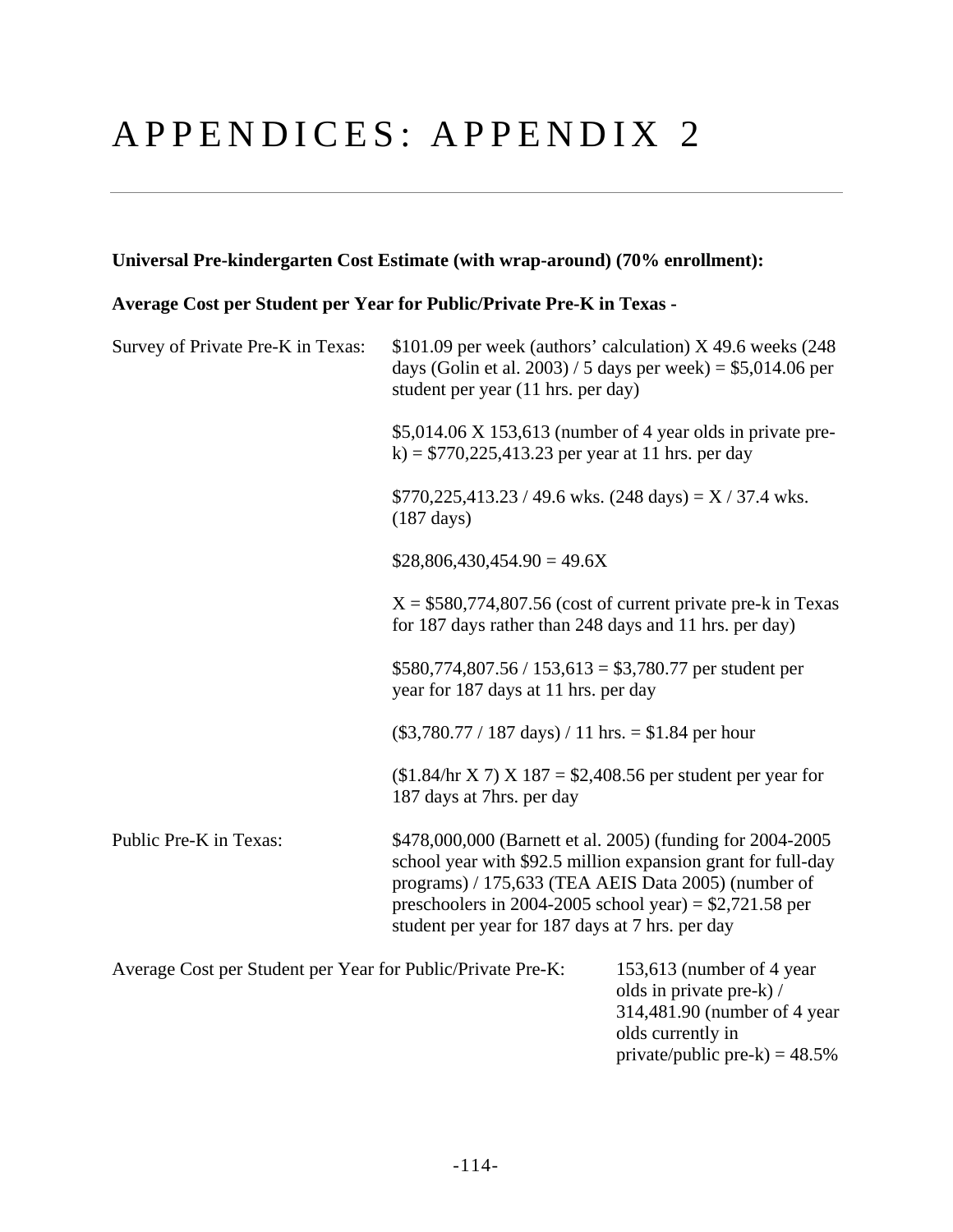160,868.90 (349,715 (total 4 year old pop.) X 46% (percentage of total 4-year old population in public school 2004-2005)) / 314,481.90 (number of 4 year olds currently in  $private/public$  pre- $k$ ) = 51.15%

 $($2,408.56 \text{ X } 48.5\%) +$  $($2,721.58 \text{ X } 51.15\%) =$ **\$2,568.67 per student per year for 187 days at 7 hrs. per day**

#### **Direct Costs -**

| <b>CCPC</b> Program Teachers: | \$3,512.00 (avg. monthly salary for Texas Pre-K teacher<br>with bachelor's degree and three years experience in 2004-<br>$2005$ ) X 10 months = \$35,120 per teacher per year                                  |
|-------------------------------|----------------------------------------------------------------------------------------------------------------------------------------------------------------------------------------------------------------|
|                               | 244,800.5 (number of pre-k students expected) / 17<br>(classroom ratio of $17:2$ ) = 14,400.03 teachers needed                                                                                                 |
|                               | $14,400.03$ X \$35,120 = \$505,729,032.94 per year for<br>teachers' salaries                                                                                                                                   |
| Teachers' Assistants:         | \$1,502.00 (avg. monthly salary for Texas Pre-K teachers'<br>assistants with associate's degree in 2004-2005) $X$ 10<br>months = $$15,020$ per teacher's assistant per year                                    |
|                               | 244,800.5 (number of pre-k students expected) / 17<br>(classroom ratio of $17:2$ ) = 14,400.03 teachers' assistants<br>needed                                                                                  |
|                               | $14,400.03$ X \$15,020 = \$216,288,450.60 per year for<br>teachers' assistants' salaries                                                                                                                       |
| Administrators:               | 16,219.20 (current number of administrators in Texas in<br>2004-2005) / 294,258.30 (number of teachers in Texas in<br>2004-2005 school year) (TEA AEIS Data $2005$ ) = 1<br>(administrator) to 18.1 (teachers) |
|                               | 14,400.03 (pre-k teachers needed) / $18.1 = 795.58$ (number<br>of administrators needed)                                                                                                                       |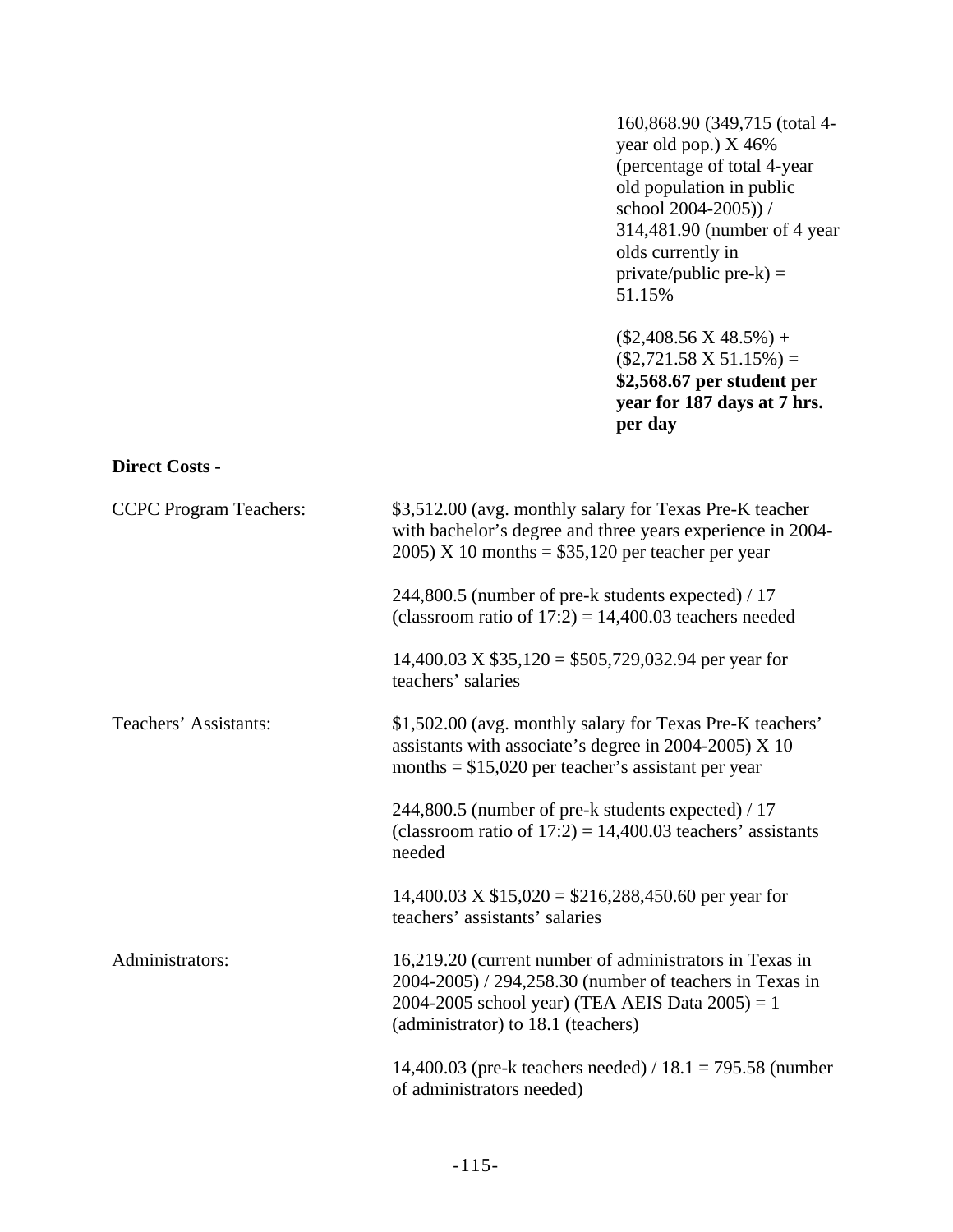|                                 | 795.58 X \$61,612.00 (TEA AEIS Data 2005) (avg. salary<br>of Texas administrators in $2004 - 2005$ ) = \$49,017,274.96<br>per year for administrators' salaries                                                                                                                                         |                                                                             |
|---------------------------------|---------------------------------------------------------------------------------------------------------------------------------------------------------------------------------------------------------------------------------------------------------------------------------------------------------|-----------------------------------------------------------------------------|
| <b>Improved Material Costs:</b> |                                                                                                                                                                                                                                                                                                         |                                                                             |
| <b>Existing Classrooms:</b>     | \$262.66 (cost of upgraded materials per child in 2005)<br>dollars) $X$ 17 (number of pre-k students in class) =<br>\$4,465.22                                                                                                                                                                          |                                                                             |
|                                 | \$4,465.22 X 8,200 (approximate number of FTE pre-k<br>teachers in 2004-2005) (author's calculation from TEA<br>$data$ = \$36,614,804.00 to improve materials in existing<br>classrooms                                                                                                                 |                                                                             |
| New Classrooms:                 | 244,800.5 (number of pre-k students expected) –<br>160,868.90 (number of 4 year old pre-k students enrolled in<br>$2004 - 2005$ school year) = 83,931.60 students requiring new<br>classrooms<br>83,931.60 X \$998.09 (cost of new classroom materials per<br>child in 2005 dollars) = $$83,771,290.64$ |                                                                             |
|                                 |                                                                                                                                                                                                                                                                                                         |                                                                             |
|                                 | $$36,614,804.00 + $83,771,290.64 = $120,386,094.64$ to<br>upgrade existing classrooms' materials and outfit new<br>classrooms with necessary materials                                                                                                                                                  |                                                                             |
| <b>Fringe Benefits:</b>         | \$771,034,758.50 X 28% (percentage of all salaries for<br>fringe benefits) = $$215,889,732.38$                                                                                                                                                                                                          |                                                                             |
| <b>Total Direct Costs:</b>      | CCPC Program Teachers' Salaries - \$505,729,032.94<br>Teacher's Assistants' Salaries -<br>Administrators' Salaries -<br>Fringe Benefits -<br>Material Costs -                                                                                                                                           | \$216,288,450.60<br>\$49,017,274.96<br>\$215,889,732.38<br>\$120,386,094.64 |
|                                 |                                                                                                                                                                                                                                                                                                         | \$1,107,310,585.52                                                          |
| <b>Indirect Costs -</b>         |                                                                                                                                                                                                                                                                                                         |                                                                             |
| <b>Infrastructure Costs:</b>    | 83,931.60 (students requiring new classrooms) X 36 (state<br>mandated minimum square feet per child) = $3,021,537.60$<br>additional square feet needed                                                                                                                                                  |                                                                             |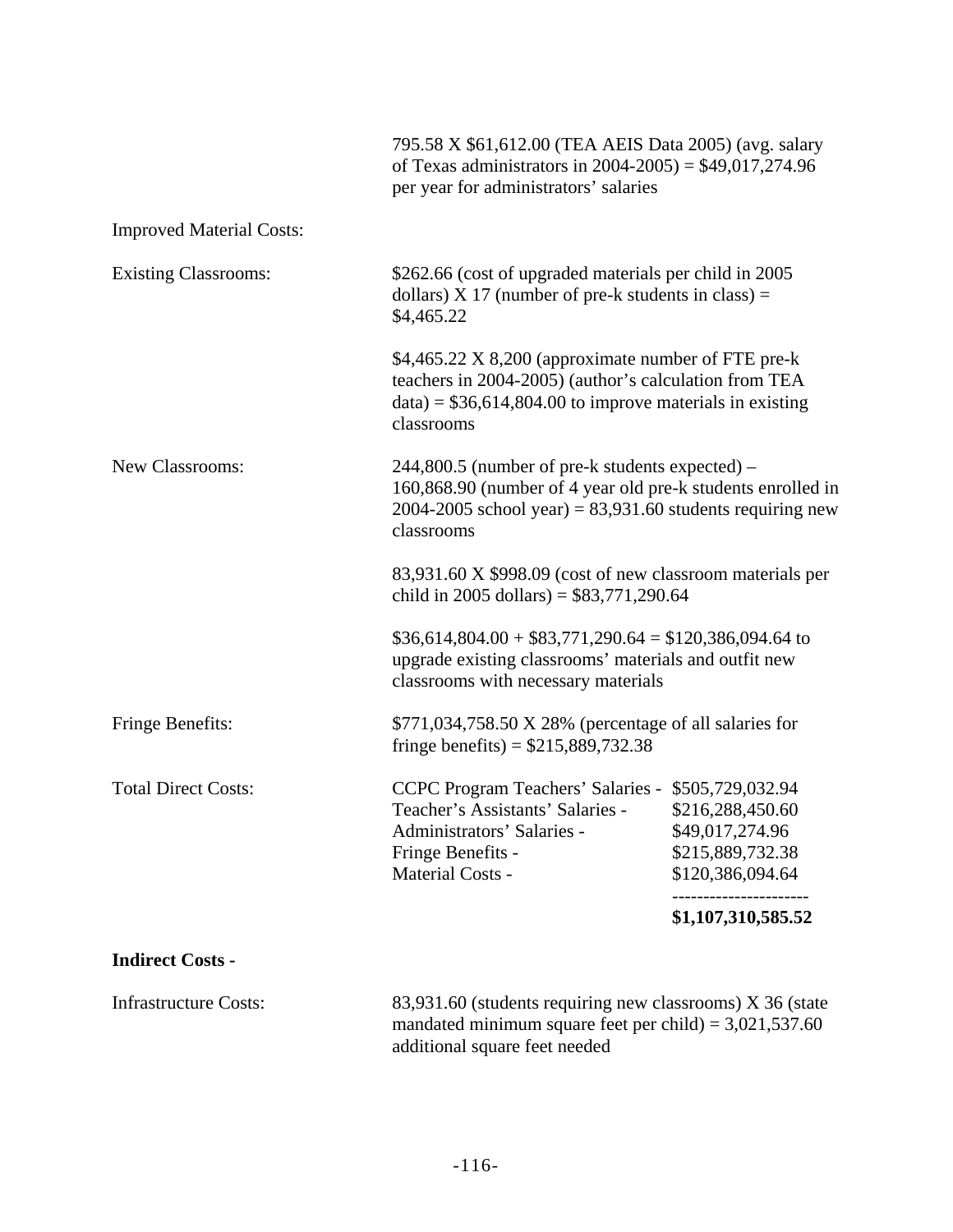|                                   |                                                                                                                                                                                                                                                                                             | \$594,206,247.31                                                                                         |
|-----------------------------------|---------------------------------------------------------------------------------------------------------------------------------------------------------------------------------------------------------------------------------------------------------------------------------------------|----------------------------------------------------------------------------------------------------------|
| <b>Total Indirect Costs:</b>      | <b>Infrastructure Costs -</b><br><b>Technical Assistant Costs -</b><br><b>Quality Assurance Costs -</b><br><b>Evaluation Costs -</b><br><b>Administration Costs -</b><br>Wrap-around Costs -                                                                                                | \$114,878,859.55<br>\$8,280,640.70<br>\$3,312,256.28<br>\$55,365,529.28<br>\$369,720<br>\$411,999,241.50 |
| <b>Wrap-around Costs:</b>         | 244,800.50 (number of pre-k students expected) X 3 hours<br>per day $(2:45 \text{pm} - 5:45 \text{pm})$ X \$3 per hour X 187 days<br>(NIEER $2006$ ) = \$411,999,241.50                                                                                                                     |                                                                                                          |
| <b>Administration Costs:</b>      | $(3 \text{ (minimum number of staff members)} X $82,160 \text{ (est.}$<br>salary of staff member in 2005 dollars) $) + (1 \text{ (minimum)}$<br>number of directors) X \$123,240 (est. salary of director in<br>$2005$ dollars)) = \$369,720 per year for administration costs              |                                                                                                          |
| <b>Evaluation Costs:</b>          | 5% (percentage of total direct costs allocated for<br>evaluation) X $$1,107,310,585.52$ (Direct Costs) =<br>\$55,365,529.28                                                                                                                                                                 |                                                                                                          |
|                                   | $65.28$ X \$50,739.22 (avg. salary of individual with<br>bachelor's degree in 2005 dollars) = $$3,312,256.28$ per year<br>for quality assurance monitors' salaries                                                                                                                          |                                                                                                          |
| <b>Quality Assurance Costs:</b>   | 244,800.50 (number of pre-k students expected) / 3,750<br>$(3,750$ pre-k students to 1 quality assurance monitor) =<br>65.28 quality assurance monitors needed                                                                                                                              |                                                                                                          |
|                                   | $163.20 \text{ X } $50,739.22$ (avg. salary of individual with<br>Bachelor's degree in Texas in 2005 dollars) $=$<br>\$8,280,640.70 per year for technical assistants' salaries                                                                                                             |                                                                                                          |
| <b>Technical Assistant Costs:</b> | $244,800.50$ (number of pre-k students expected) / 1,500<br>$(1,500$ pre-k students to 1 technical assistant) = 163.20<br>technical assistants needed                                                                                                                                       |                                                                                                          |
|                                   | $3,021,537.60 \text{ X } $38.02 = $114,878,859.55 \text{ in infrastructure}$<br>costs                                                                                                                                                                                                       |                                                                                                          |
|                                   | $(\$32$ (avg. sq. ft. cost of portables in rural areas) X 14%<br>(percent of 4 year olds in rural areas)) $+$ (\$39 (avg. sq. ft.<br>cost of portables in urban areas) X 86% (percent of 4 year<br>olds in urban areas)) = $$38.02$ avg. cost per square foot of<br>portable space in Texas |                                                                                                          |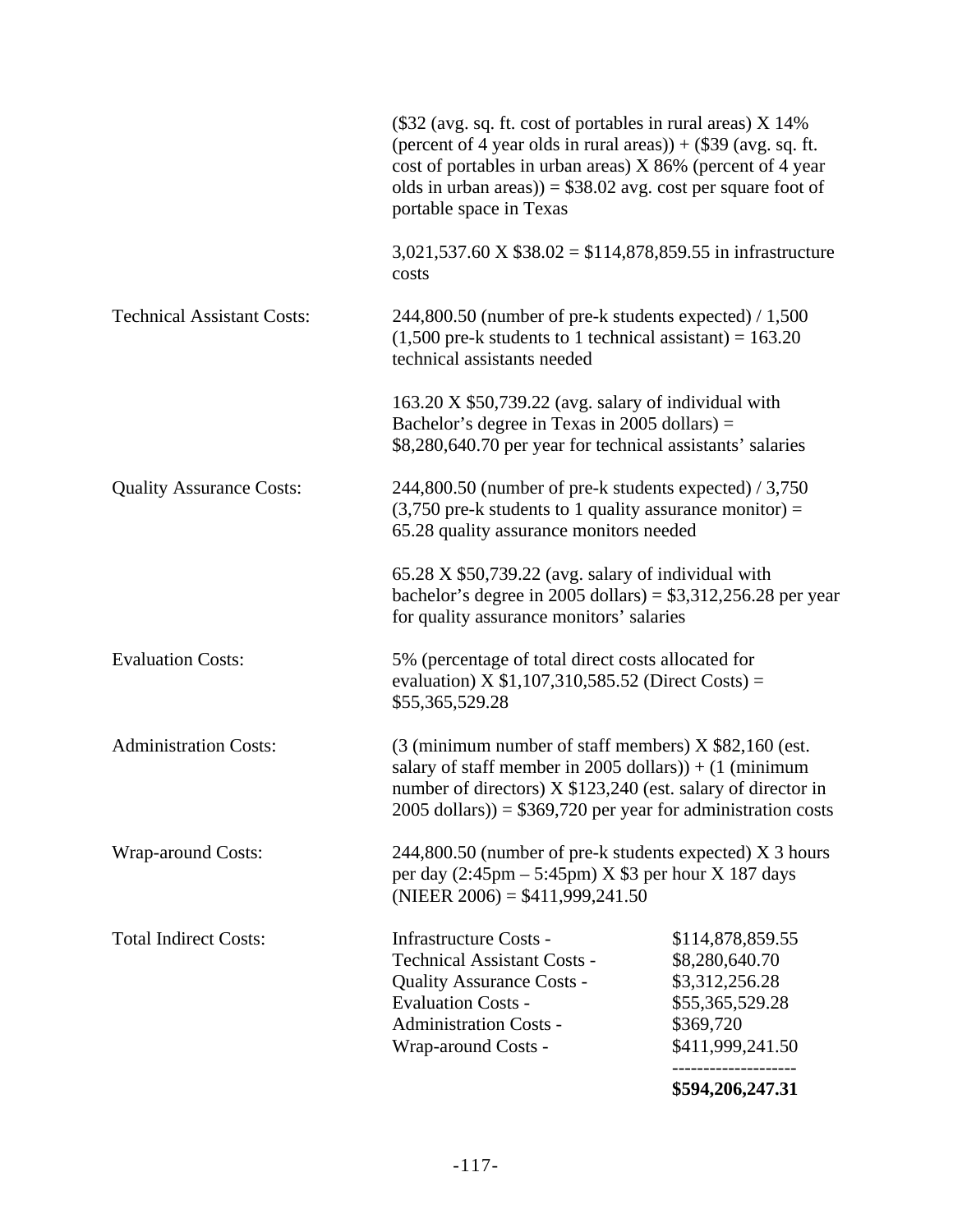### **Kindergarten (Half- to Full-Day) –**

\$7,084.00 (TEA AEIS Data 2005) (operating expenditures per student 2004-2005) / 2 (kindergarten student roughly equals half a student in Texas according to TEA  $caliculations$  = \$3,542.00 per kindergarten student in 2004-2005

\$3,542.00 X 2 (to get to full-time equivalent) =  $$7,084.00$ per full-time kindergarten student in 2004-2005

\$7,084.00 X 333,530 (TEA AEIS Data 2005) (number of kindergarteners in 2004-2005) = \$2,362,726,520.00 per year for full-time kindergarten

 $$3,542.00 \text{ X } 333,530 = $1,181,363,260.00 \text{ per year for}$ half-time kindergarten

 $$2,362,726,520.00 - $1,181,363,260.00 =$ \$1,181,363,260.00 additional per year for full-day kindergarten instruction

### **Wrap-around Care (Full-day Kindergarten) –**

333,530 (TEA AEIS Data 2005) (number of kindergarten students in 2004-2005) X 3 hours per day  $(2:45 \text{pm} -$ 5:45pm) X \$3.00 per hour X 187 days = \$561,330,990.00 per year

### **Total Annual Direct and Indirect Cost (excluding Kindergarten calculations) -**

**\$1,107,310,585.52 + \$594,206,247.31 ----------------------- \$1,701,516,832.83** 

**Total Annual Cost per Student Expected -** 

 $$1,701,516,832.83 / 244,800.50 =$ 

#### **\$6,950.63**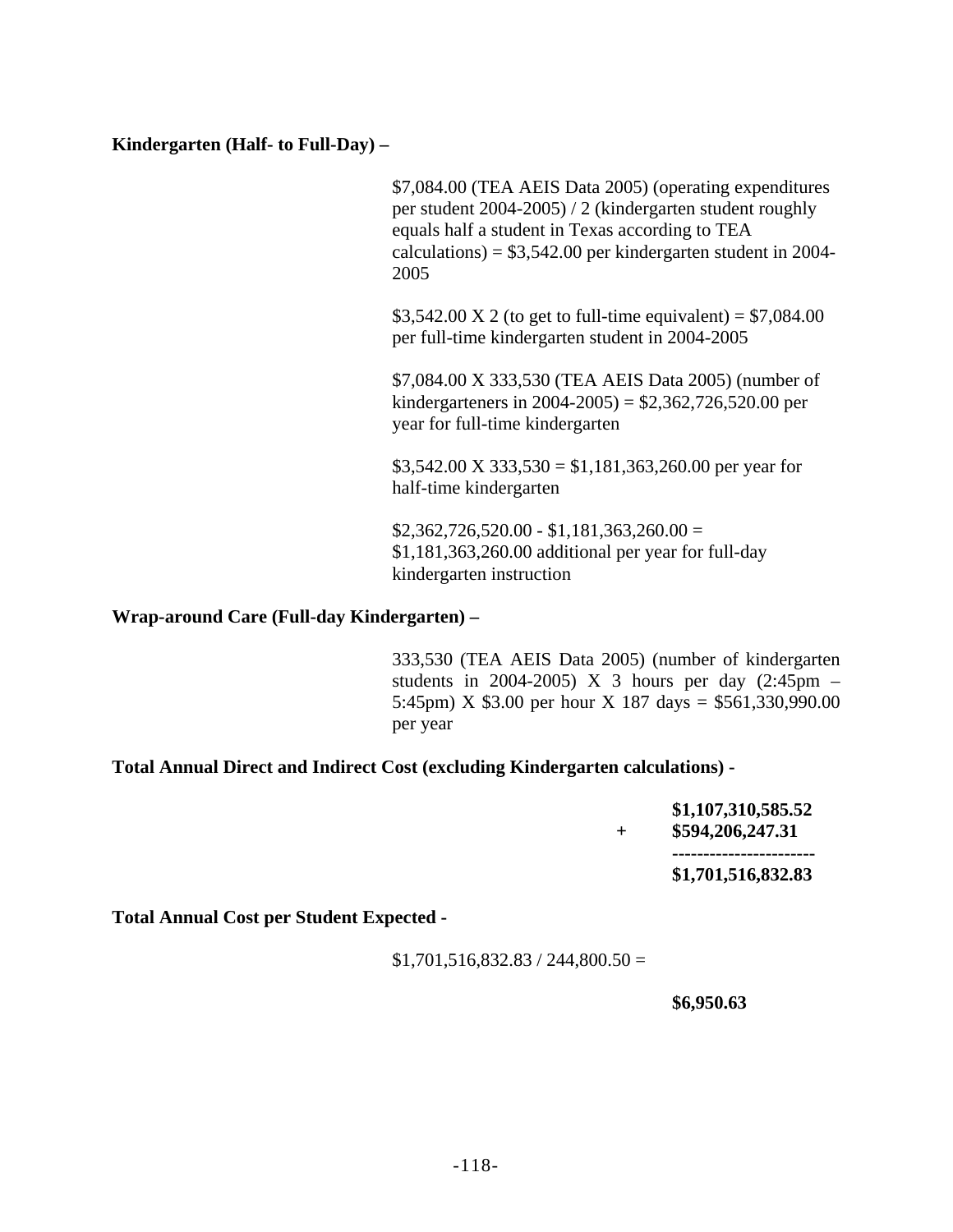### **Total Current Cost of Public/Private Pre-k in Texas -**

\$2,568.67 (avg. cost of current public/private pre-k in Texas) X (160,868.90 (number of 4 year old pre-k students in public school in 2004-2005 school year) + 153,613 (avg. number of pre-k students in private school)) =

#### **\$807,800,222.07**

**Annual Cost to Texas Economy -** \$1,701,516,832.83

## $-$  \$807,800,222.07

### **\$893,716,610.76**

#### **Annual Increase in Government Expenditures -**

\$2,721.58 (cost per student per year for 187 days at 7 hrs. per day) X 160,868.90 (number of 4 year olds in public pre-k  $2004-2005$ ) = \$437,817,580.86

> - \$1,701,516,832.83 \$437,817,580.86

> > **\$1,263,699,251.97**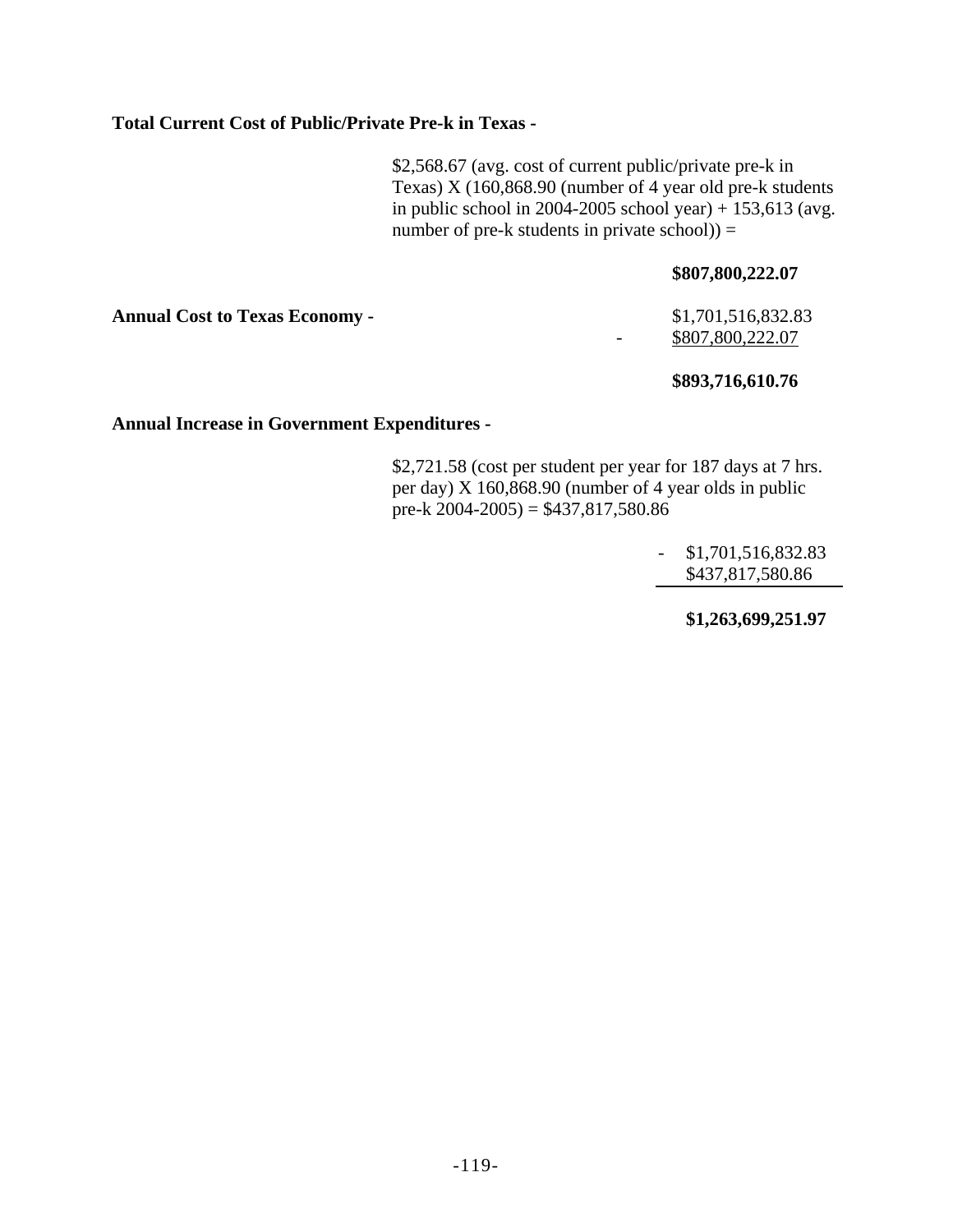## **Universal Pre-kindergarten Cost Estimate (with wrap-around) (80% enrollment):**

## **Average Cost per Student per Year for Public/Private Pre-K in Texas -**

| Survey of Private Pre-K in Texas:                           | \$101.09 per week (authors' calculation) $X$ 49.6 weeks (248)<br>days (Golin et al. 2003) / 5 days per week) = $$5,014.06$ per<br>student per year (11 hrs. per day) |                                                                                                                                                |
|-------------------------------------------------------------|----------------------------------------------------------------------------------------------------------------------------------------------------------------------|------------------------------------------------------------------------------------------------------------------------------------------------|
|                                                             | k) = $$770,225,413.23$ per year at 11 hrs. per day                                                                                                                   | $$5,014.06 \times 153,613$ (number of 4 year olds in private pre-                                                                              |
|                                                             | $$770,225,413.23 / 49.6$ wks. $(248 \text{ days}) = X / 37.4$ wks.<br>$(187 \text{ days})$                                                                           |                                                                                                                                                |
|                                                             | $$28,806,430,454.90 = 49.6X$                                                                                                                                         |                                                                                                                                                |
|                                                             | for 187 days rather than 248 days and 11 hrs. per day)                                                                                                               | $X = $580,774,807.56$ (cost of current private pre-k in Texas                                                                                  |
|                                                             | $$580,774,807.56 / 153,613 = $3,780.77$ per student per<br>year for 187 days at 11 hrs. per day                                                                      |                                                                                                                                                |
|                                                             | $(\$3,780.77 / 187 \text{ days}) / 11 \text{ hrs.} = \$1.84 \text{ per hour}$                                                                                        |                                                                                                                                                |
|                                                             | 187 days at 7hrs. per day                                                                                                                                            | $($1.84/hr X 7) X 187 = $2,408.56$ per student per year for                                                                                    |
| Public Pre-K in Texas:                                      | programs) / 175,633 (TEA AEIS Data 2005) (number of<br>preschoolers in 2004-2005 school year) = $$2,721.58$ per<br>student per year for 187 days at 7 hrs. per day   | \$478,000,000 (Barnett et al. 2005) (funding for 2004-2005<br>school year with \$92.5 million expansion grant for full-day                     |
| Average Cost per Student per Year for Public/Private Pre-K: |                                                                                                                                                                      | 153,613 (number of 4 year<br>olds in private pre-k) /<br>314,481.90 (number of 4 year<br>olds currently in<br>private/public pre-k) = $48.5\%$ |
|                                                             |                                                                                                                                                                      | 160,868.90 (349,715 (total 4-<br>year old pop.) X 46%<br>(percentage of total 4-year                                                           |

old population in public school 2004-2005)) /

olds currently in

314,481.90 (number of 4 year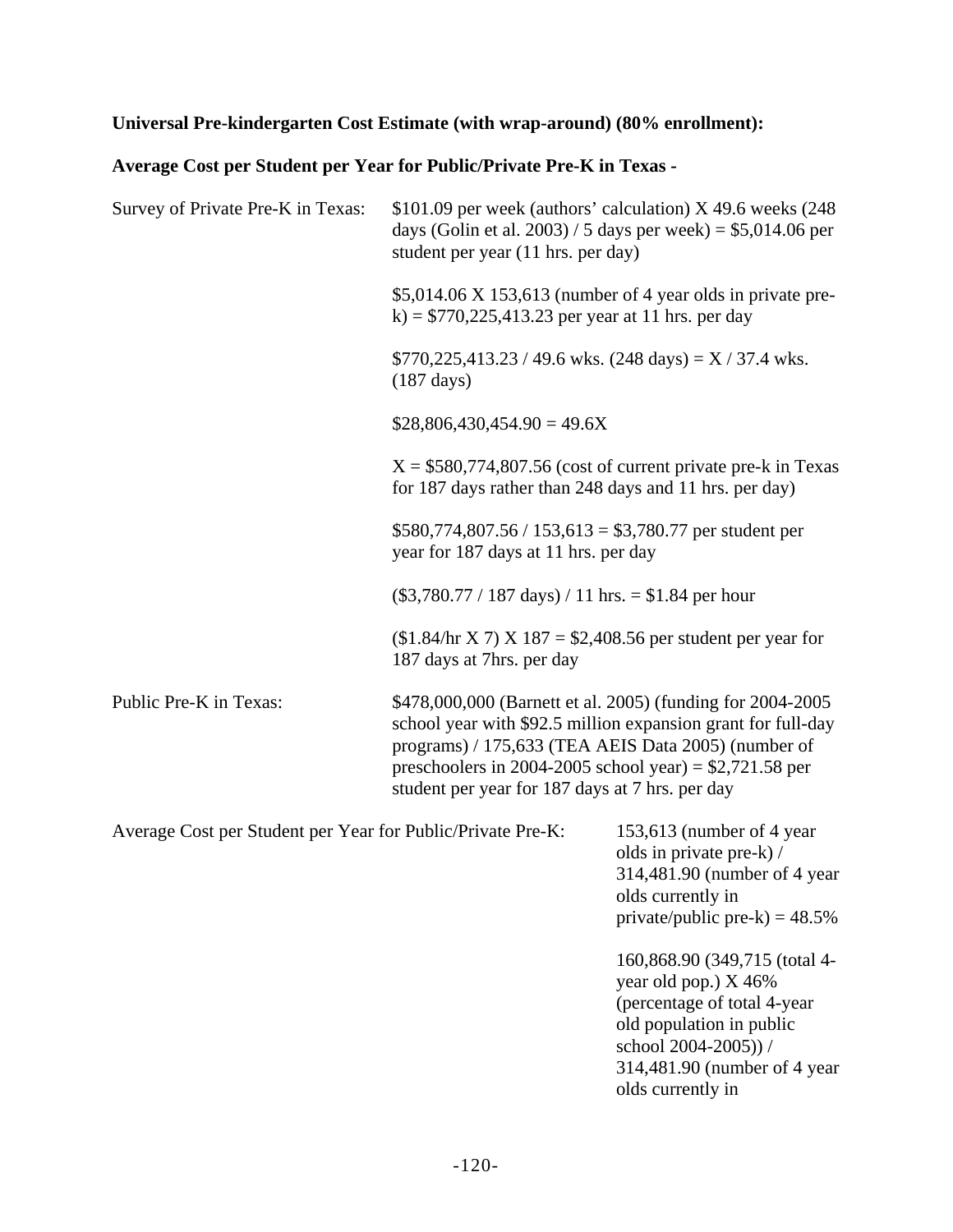private/public pre- $k$ ) = 51.15%

 $($2,408.56 \text{ X } 48.5\%) +$  $($2,721.58 \text{ X } 51.15\%) =$ **\$2,568.67 per student per year for 187 days at 7 hrs. per day**

## **Direct Costs -**

| <b>CCPC</b> Program Teachers: | \$3,512.00 (avg. monthly salary for Texas Pre-K teacher<br>with bachelor's degree and three years experience in 2004-<br>$2005$ ) X 10 months = \$35,120 per teacher per year                                  |
|-------------------------------|----------------------------------------------------------------------------------------------------------------------------------------------------------------------------------------------------------------|
|                               | 279,772 (number of pre-k students expected) / 17<br>(classroom ratio of $17:2$ ) = 16,457.18 teachers needed                                                                                                   |
|                               | $16,457.18 \text{ X } $35,120 = $577,976,037.65$ per year for<br>teachers' salaries                                                                                                                            |
| Teachers' Assistants:         | \$1,502.00 (avg. monthly salary for Texas Pre-K teachers'<br>assistants with associate's degree in 2004-2005) $X$ 10<br>months = $$15,020$ per teacher's assistant per year                                    |
|                               | 279,772 (number of pre-k students expected) / 17<br>(classroom ratio of $17:2$ ) = 16,457.18 teachers' assistants<br>needed                                                                                    |
|                               | $16,457.18 \text{ X } $15,020 = $247,186,790.59$ per year for<br>teachers' assistants' salaries                                                                                                                |
| Administrators:               | 16,219.20 (current number of administrators in Texas in<br>2004-2005) / 294,258.30 (number of teachers in Texas in<br>2004-2005 school year) (TEA AEIS Data $2005$ ) = 1<br>(administrator) to 18.1 (teachers) |
|                               | 16,457.18 (pre-k teachers needed) / 18.1 = 909.24 (number<br>of administrators needed)                                                                                                                         |
|                               | 909.24 X \$61,612.00 (TEA AEIS Data 2005) (avg. salary<br>of Texas administrators in $2004 - 2005$ ) = \$56,019,877.03<br>per year for administrators' salaries                                                |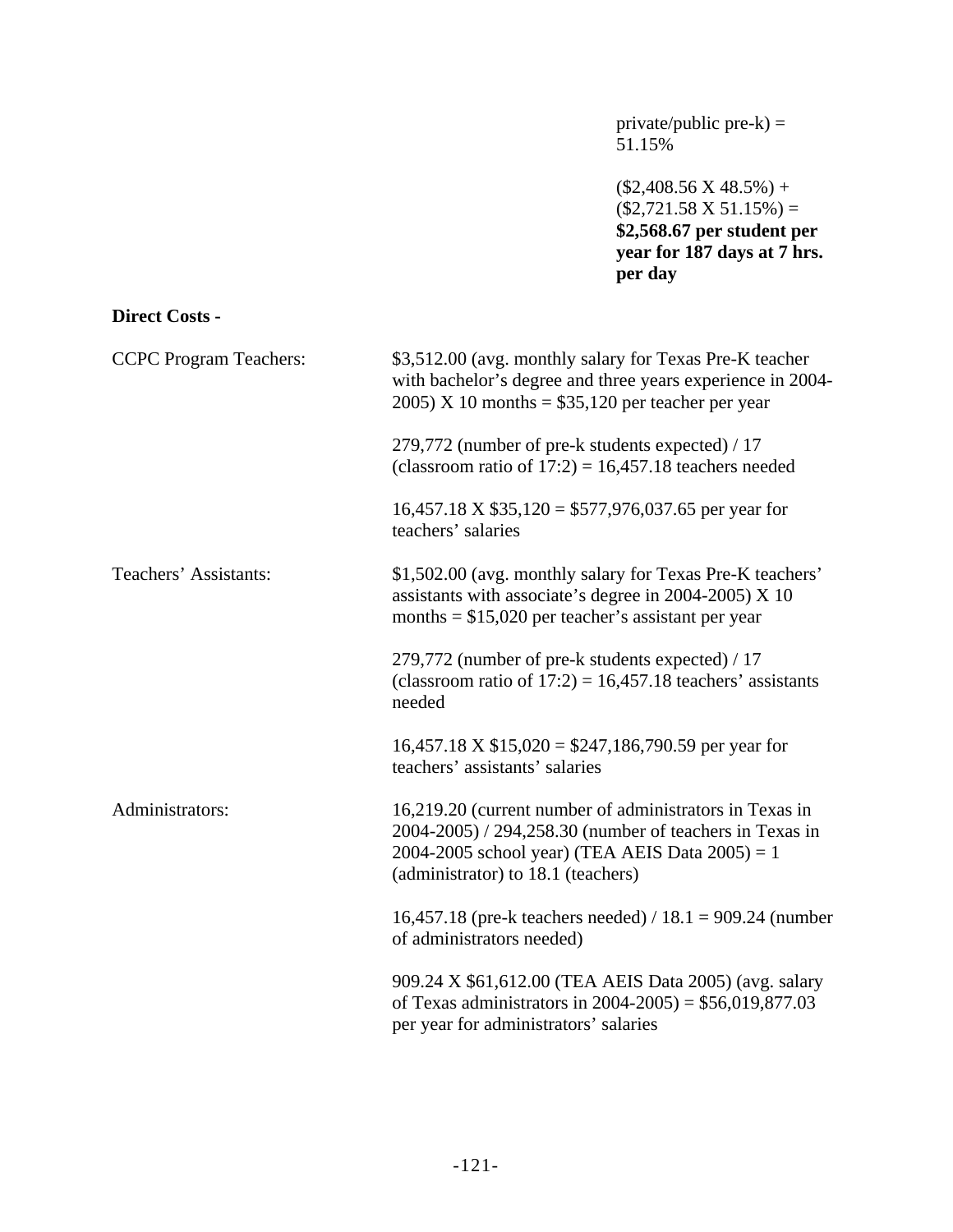| <b>Improved Material Costs:</b> |                                                                                                                                                                                                                                                                                                          |                    |
|---------------------------------|----------------------------------------------------------------------------------------------------------------------------------------------------------------------------------------------------------------------------------------------------------------------------------------------------------|--------------------|
| <b>Existing Classrooms:</b>     | \$262.66 (cost of upgraded materials per child in 2005)<br>dollars) $X$ 17 (number of pre-k students in class) =<br>\$4,465.22                                                                                                                                                                           |                    |
|                                 | \$4,465.22 X 8,200 (approximate number of FTE pre-k<br>teachers in 2004-2005) (author's calculation from TEA<br>$data$ = \$36,614,804.00 to improve materials in existing<br>classrooms                                                                                                                  |                    |
| New Classrooms:                 | $279,772$ (number of pre-k students expected) – 160,868.90<br>(number of 4 year old pre-k students enrolled in 2004-2005<br>school year) = $118,903.10$ students requiring new<br>classrooms<br>118,903.10 X \$998.09 (cost of new classroom materials per<br>child in 2005 dollars) = $$118,675,995.08$ |                    |
|                                 |                                                                                                                                                                                                                                                                                                          |                    |
|                                 | $$36,614,804.00 + $118,675,995.08 = $155,290,799.08$ to<br>upgrade existing classrooms' materials and outfit new<br>classrooms with necessary materials                                                                                                                                                  |                    |
| Fringe Benefits:                | \$881,182,705.27 X 28% (percentage of all salaries for<br>fringe benefits) = $$246,731,157.48$                                                                                                                                                                                                           |                    |
| <b>Total Direct Costs:</b>      | CCPC Program Teachers' Salaries - \$577,976,037.65<br>Teacher's Assistants' Salaries -<br>\$247,186,790.59<br>Administrators' Salaries -<br>\$56,019,877.03<br>\$246,731,157.48<br>Fringe Benefits -<br><b>Material Costs -</b><br>\$155,290,799.08                                                      |                    |
|                                 |                                                                                                                                                                                                                                                                                                          | \$1,283,204,661.83 |
| <b>Indirect Costs -</b>         |                                                                                                                                                                                                                                                                                                          |                    |
| <b>Infrastructure Costs:</b>    | 118,903.10 (students requiring new classrooms) X 36 (state<br>mandated minimum square feet per child) = $4,280,511.60$<br>additional square feet needed                                                                                                                                                  |                    |
|                                 | $(\$32$ (avg. sq. ft. cost of portables in rural areas) X 14%<br>(percent of 4 year olds in rural areas)) + $(\$39$ (avg. sq. ft.<br>cost of portables in urban areas) X 86% (percent of 4 year<br>olds in urban areas)) = $$38.02$ avg. cost per square foot of<br>portable space in Texas              |                    |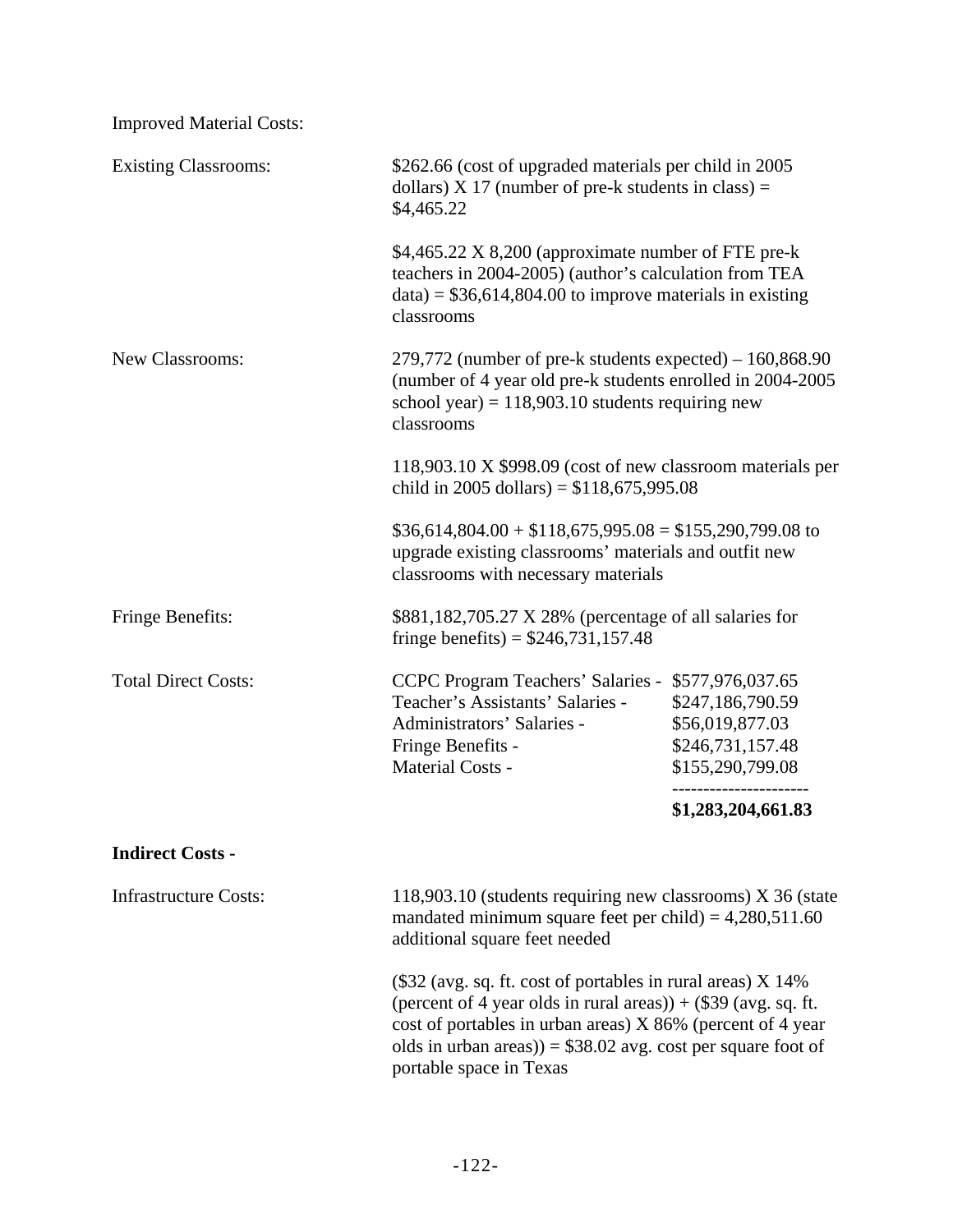|                                   |                                                                                                                                                                                                                                                                                | \$711,380,332.31                                                                                                              |  |
|-----------------------------------|--------------------------------------------------------------------------------------------------------------------------------------------------------------------------------------------------------------------------------------------------------------------------------|-------------------------------------------------------------------------------------------------------------------------------|--|
| <b>Total Indirect Costs:</b>      | Infrastructure Costs -<br><b>Technical Assistant Costs -</b><br><b>Quality Assurance Costs -</b><br><b>Evaluation Costs -</b><br><b>Administration Costs -</b><br>Wrap-around Costs -                                                                                          | \$162,745,051.03<br>\$9,463,608.71<br>\$3,785,443.48<br>\$64,160,233.09<br>\$369,720.00<br>\$470,856,276.00                   |  |
| <b>Wrap-around Costs:</b>         | 279,772 (number of pre-k students expected) X 3 hours per<br>day $(2:45 \text{pm} - 5:45 \text{pm})$ X \$3 per hour X 187 days (NIEER<br>$2006$ ) = \$470,856,276.00                                                                                                           |                                                                                                                               |  |
| <b>Administration Costs:</b>      | $(3 \text{ (minimum number of staff members)} X $82,160 \text{ (est.}$<br>salary of staff member in 2005 dollars) $) + (1 \text{ (minimum)}$<br>number of directors) X \$123,240 (est. salary of director in<br>$2005$ dollars)) = \$369,720 per year for administration costs |                                                                                                                               |  |
| <b>Evaluation Costs:</b>          | 5% (percentage of total direct costs allocated for<br>evaluation) X $$1,283,204,661.83$ (Direct Costs) =<br>\$64,160,233.09                                                                                                                                                    |                                                                                                                               |  |
|                                   | 74.61 X \$50,739.22 (avg. salary of individual with<br>bachelor's degree in 2005 dollars) = $$3,785,443.48$ per year<br>for quality assurance monitors' salaries                                                                                                               |                                                                                                                               |  |
| <b>Quality Assurance Costs:</b>   | 279,772 (number of pre-k students expected) $/$ 3,750 (3,750)<br>pre-k students to 1 quality assurance monitor) = $74.61$<br>quality assurance monitors needed                                                                                                                 |                                                                                                                               |  |
|                                   | $186.51$ X \$50,739.22 (avg. salary of individual with<br>Bachelor's degree in Texas in 2005 dollars) $=$<br>\$9,463,608.71 per year for technical assistants' salaries                                                                                                        |                                                                                                                               |  |
| <b>Technical Assistant Costs:</b> | assistants needed                                                                                                                                                                                                                                                              | 279,772 (number of pre-k students expected) $/ 1,500$ (1,500<br>pre-k students to 1 technical assistant) = $186.51$ technical |  |
|                                   | 4,280,511.60 X $$38.02 = $162,745,051.03$ in infrastructure<br>costs                                                                                                                                                                                                           |                                                                                                                               |  |

## **Kindergarten (Half- to Full-Day) –**

\$7,084.00 (TEA AEIS Data 2005) (operating expenditures per student 2004-2005) / 2 (kindergarten student roughly equals half a student in Texas according to TEA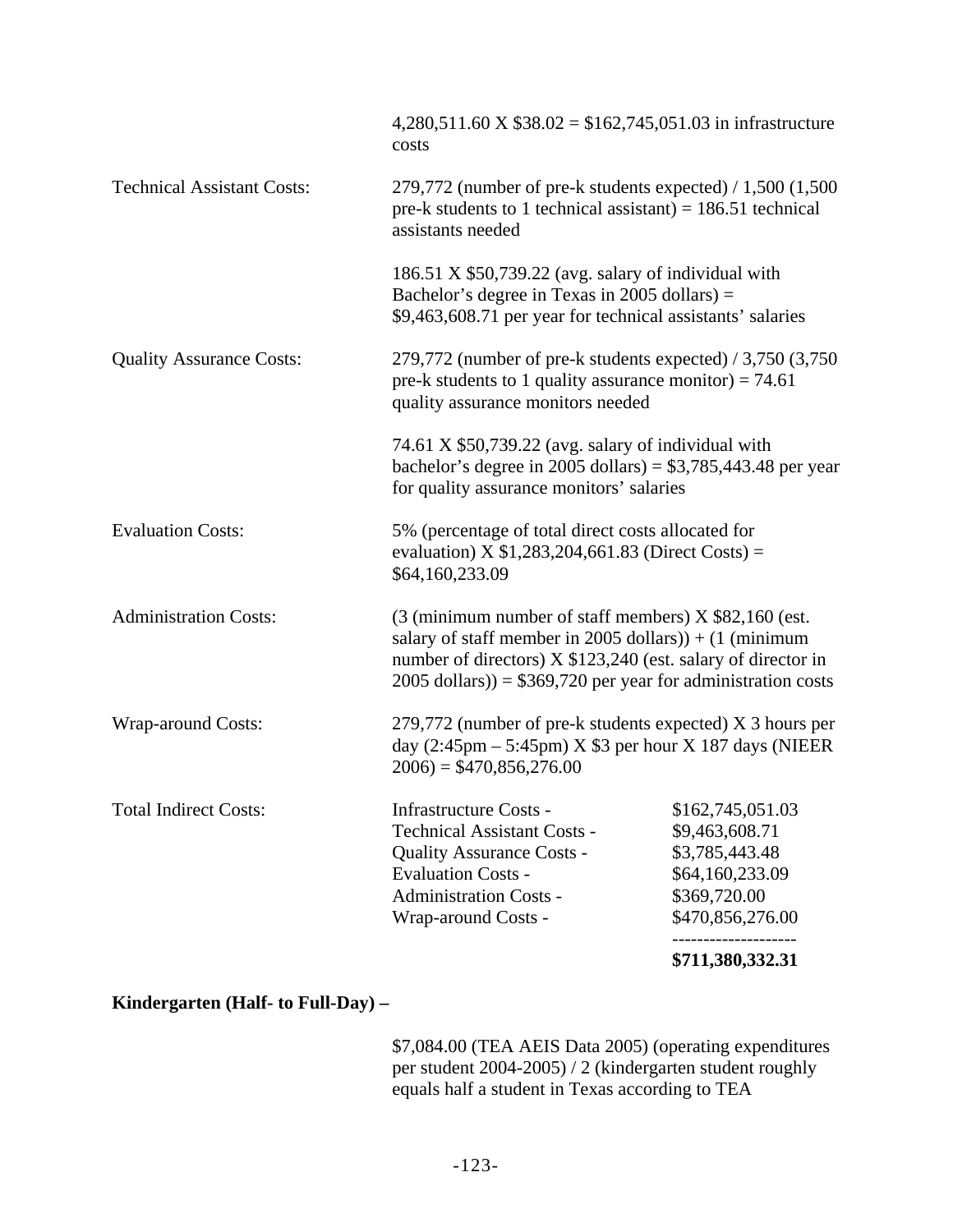$calculations = $3,542.00$  per kindergarten student in 2004-2005

\$3,542.00 X 2 (to get to full-time equivalent) =  $$7,084.00$ per full-time kindergarten student in 2004-2005

\$7,084.00 X 333,530 (TEA AEIS Data 2005) (number of kindergarteners in 2004-2005) = \$2,362,726,520.00 per year for full-time kindergarten

 $$3,542.00 \text{ X } 333,530 = $1,181,363,260.00 \text{ per year for}$ half-time kindergarten

 $$2,362,726,520.00 - $1,181,363,260.00 =$ \$1,181,363,260.00 additional per year for full-day kindergarten instruction

### **Wrap-around Care (Full-day Kindergarten) –**

333,530 (TEA AEIS Data 2005) (number of kindergarten students in 2004-2005) X 3 hours per day  $(2:45 \text{pm} -$ 5:45pm) X \$3.00 per hour X 187 days = \$561,330,990.00 per year

**Total Annual Direct and Indirect Cost (excluding Kindergarten calculations) -** 

|  | \$1,283,204,661.83<br>\$711,380,332.31 |
|--|----------------------------------------|
|  | ------------------------               |
|  | \$1,994,584,994.14                     |

**Total Annual Cost per Student Expected -** 

 $$1,994,584,994.14 / 279,772 =$ 

#### **\$7,129.32**

**Total Current Cost of Public/Private Pre-k in Texas -** 

\$2,568.67 (avg. cost of current public/private pre-k in Texas) X (160,868.90 (number of 4 year old pre-k students in public school in 2004-2005 school year)  $+ 153,613$  (avg. number of pre-k students in private  $\rm{school}() =$ 

**\$807,800,222.07**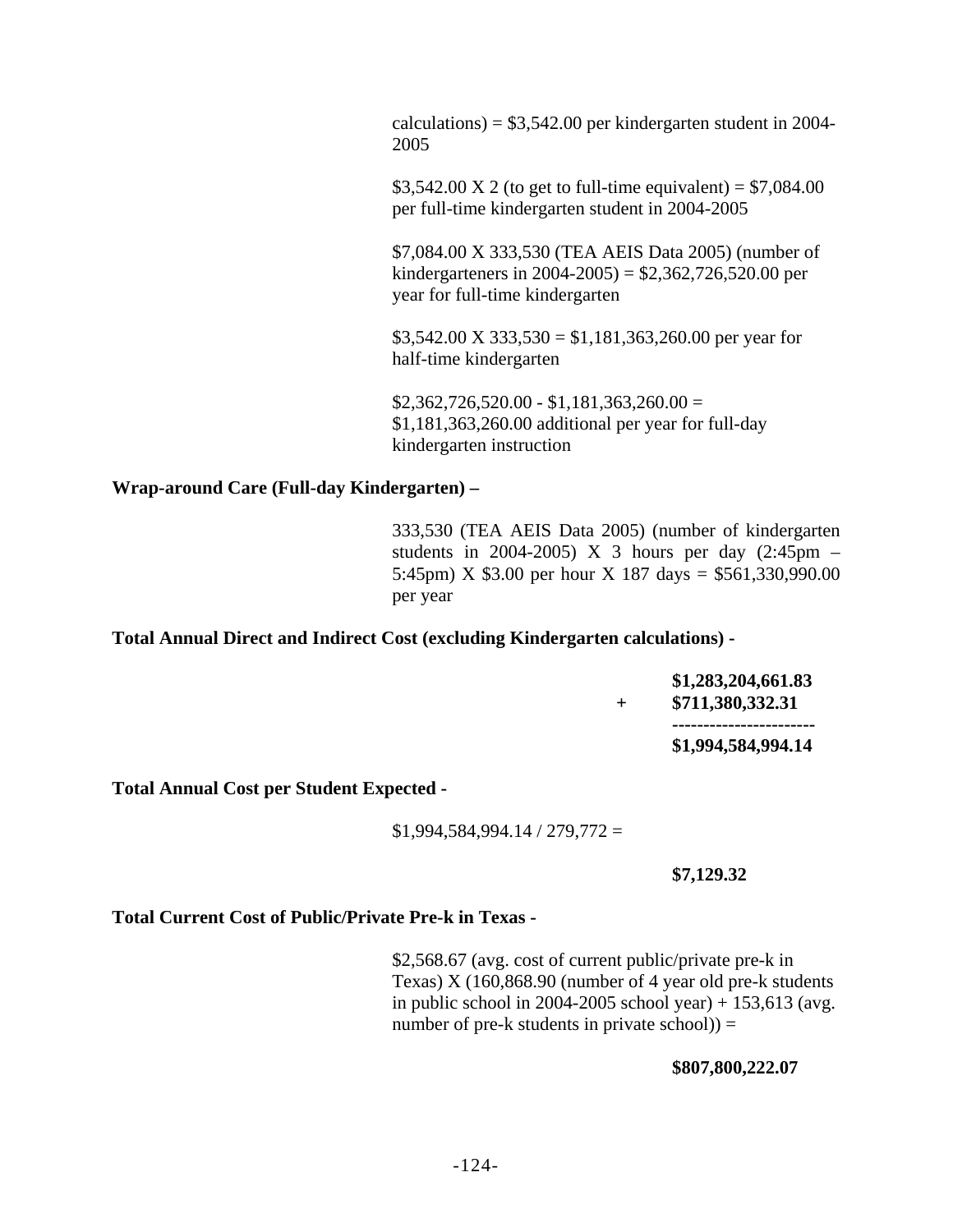**Annual Cost to Texas Economy -**   $$1,994,584,994.14$ 

- \$807,800,222.07

## **\$1,186,784,772.07**

## **Annual Increase in Government Expenditures -**

\$2,721.58 (cost per student per year for 187 days at 7 hrs. per day) X 160,868.90 (number of 4 year olds in public pre-k  $2004-2005$ ) = \$437,817,580.86

> - \$1,994,584,994.14 \$437,817,580.86

> > **\$1,556,767,413.28**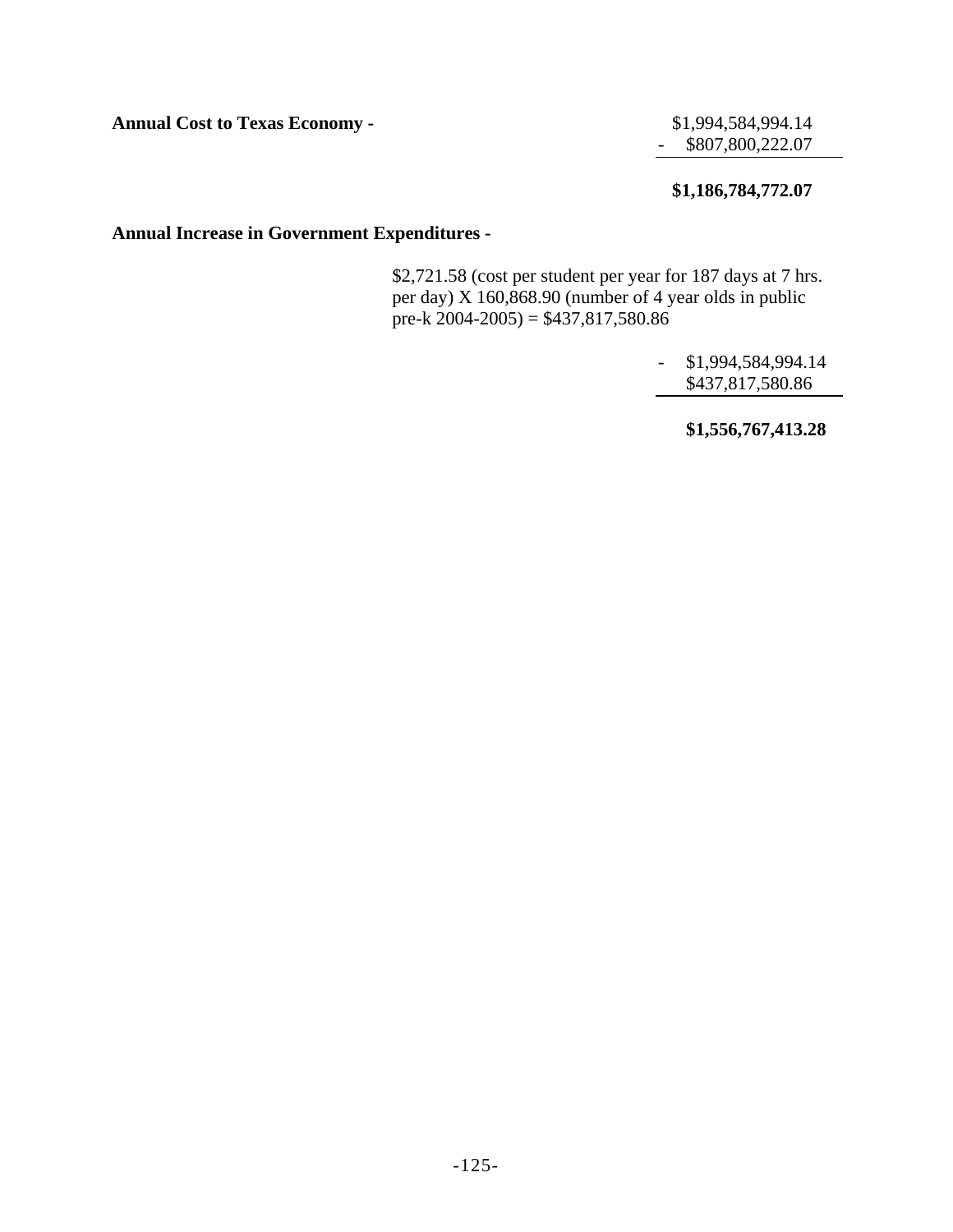## **Universal Pre-kindergarten Cost Estimate (with wrap-around) (90% enrollment):**

## **Average Cost per Student per Year for Public/Private Pre-K in Texas -**

| Survey of Private Pre-K in Texas:                                                                                                                                                                                                                                                                                          | \$101.09 per week (authors' calculation) X 49.6 weeks (248<br>days (Golin et al. 2003) / 5 days per week) = $$5,014.06$ per<br>student per year (11 hrs. per day) |                                                                                                                                                |  |  |  |  |
|----------------------------------------------------------------------------------------------------------------------------------------------------------------------------------------------------------------------------------------------------------------------------------------------------------------------------|-------------------------------------------------------------------------------------------------------------------------------------------------------------------|------------------------------------------------------------------------------------------------------------------------------------------------|--|--|--|--|
|                                                                                                                                                                                                                                                                                                                            | k) = $$770,225,413.23$ per year at 11 hrs. per day                                                                                                                | $$5,014.06 \times 153,613$ (number of 4 year olds in private pre-                                                                              |  |  |  |  |
|                                                                                                                                                                                                                                                                                                                            | $$770,225,413.23 / 49.6 \text{ wks.}$ (248 days) = X / 37.4 wks.<br>$(187 \text{ days})$                                                                          |                                                                                                                                                |  |  |  |  |
|                                                                                                                                                                                                                                                                                                                            | $$28,806,430,454.90 = 49.6X$                                                                                                                                      |                                                                                                                                                |  |  |  |  |
|                                                                                                                                                                                                                                                                                                                            | for 187 days rather than 248 days and 11 hrs. per day)                                                                                                            | $X = $580,774,807.56$ (cost of current private pre-k in Texas                                                                                  |  |  |  |  |
|                                                                                                                                                                                                                                                                                                                            | $$580,774,807.56 / 153,613 = $3,780.77$ per student per<br>year for 187 days at 11 hrs. per day                                                                   |                                                                                                                                                |  |  |  |  |
|                                                                                                                                                                                                                                                                                                                            | $(\$3,780.77 / 187 \text{ days}) / 11 \text{ hrs.} = \$1.84 \text{ per hour}$                                                                                     |                                                                                                                                                |  |  |  |  |
|                                                                                                                                                                                                                                                                                                                            | $($1.84/hr X 7) X 187 = $2,408.56$ per student per year for<br>187 days at 7hrs. per day                                                                          |                                                                                                                                                |  |  |  |  |
| Public Pre-K in Texas:<br>\$478,000,000 (Barnett et al. 2005) (funding for 2004-2005<br>school year with \$92.5 million expansion grant for full-day<br>programs) / 175,633 (TEA AEIS Data 2005) (number of<br>preschoolers in 2004-2005 school year) = $$2,721.58$ per<br>student per year for 187 days at 7 hrs. per day |                                                                                                                                                                   |                                                                                                                                                |  |  |  |  |
| Average Cost per Student per Year for Public/Private Pre-K:                                                                                                                                                                                                                                                                |                                                                                                                                                                   | 153,613 (number of 4 year<br>olds in private pre-k) /<br>314,481.90 (number of 4 year<br>olds currently in<br>private/public pre-k) = $48.5\%$ |  |  |  |  |
|                                                                                                                                                                                                                                                                                                                            |                                                                                                                                                                   | 160,868.90 (349,715 (total 4-<br>year old pop.) X 46%<br>(percentage of total 4-year)                                                          |  |  |  |  |

old population in public school 2004-2005)) /

olds currently in

314,481.90 (number of 4 year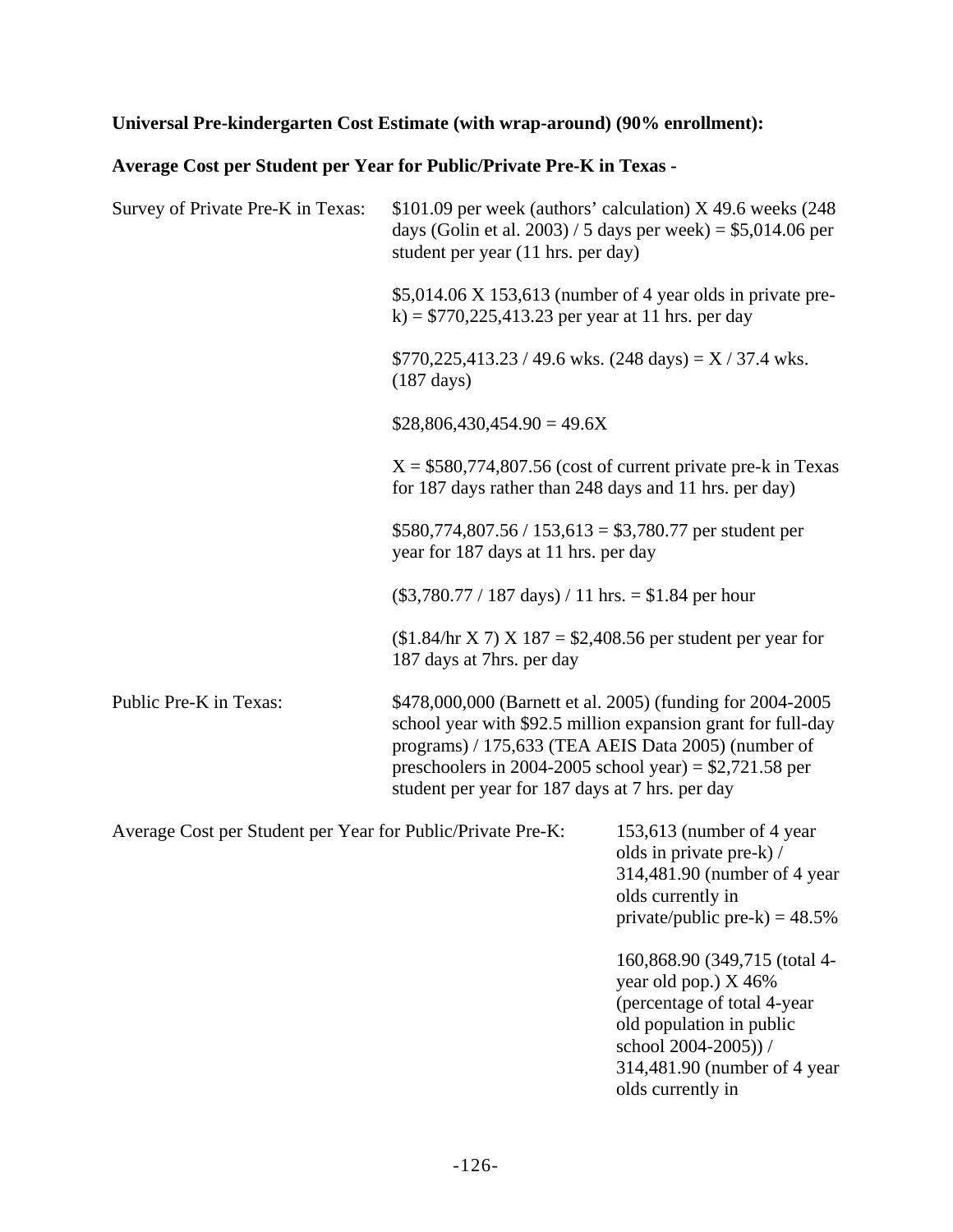private/public pre-k) = 51.15%

 $($2,408.56 \text{ X } 48.5\%) +$  $($2,721.58 \text{ X } 51.15\%) =$ **\$2,568.67 per student per year for 187 days at 7 hrs. per day**

## **Direct Costs -**

| <b>CCPC</b> Program Teachers: | \$3,512.00 (avg. monthly salary for Texas Pre-K teacher<br>with bachelor's degree and three years experience in 2004-<br>$2005$ ) X 10 months = \$35,120 per teacher per year                                  |  |  |  |  |
|-------------------------------|----------------------------------------------------------------------------------------------------------------------------------------------------------------------------------------------------------------|--|--|--|--|
|                               | 314,743.5 (number of pre-k students expected) / 17<br>(classroom ratio of $17:2$ ) = 18,514.32 teachers needed                                                                                                 |  |  |  |  |
|                               | $18,514.32$ X \$35,120 = \$650,223,042.35 per year for<br>teachers' salaries                                                                                                                                   |  |  |  |  |
| Teachers' Assistants:         | \$1,502.00 (avg. monthly salary for Texas Pre-K teachers'<br>assistants with associate's degree in 2004-2005) $X$ 10<br>months $= $15,020$ per teacher's assistant per year                                    |  |  |  |  |
|                               | 314,743.5 (number of pre-k students expected) / 17<br>(classroom ratio of $17:2$ ) = 18,514.32 teachers' assistants<br>needed                                                                                  |  |  |  |  |
|                               | $18,514.32 \text{ X } $15,020 = $278,085,086.40 \text{ per year for}$<br>teachers' assistants' salaries                                                                                                        |  |  |  |  |
| Administrators:               | 16,219.20 (current number of administrators in Texas in<br>2004-2005) / 294,258.30 (number of teachers in Texas in<br>2004-2005 school year) (TEA AEIS Data $2005$ ) = 1<br>(administrator) to 18.1 (teachers) |  |  |  |  |
|                               | 18,514.32 (pre-k teachers needed) / $18.1 = 1,022.89$<br>(number of administrators needed)                                                                                                                     |  |  |  |  |
|                               | 1,022.89 X \$61,612.00 (TEA AEIS Data 2005) (avg. salary<br>of Texas administrators in $2004 - 2005$ ) = \$63,022,336.12<br>per year for administrators' salaries                                              |  |  |  |  |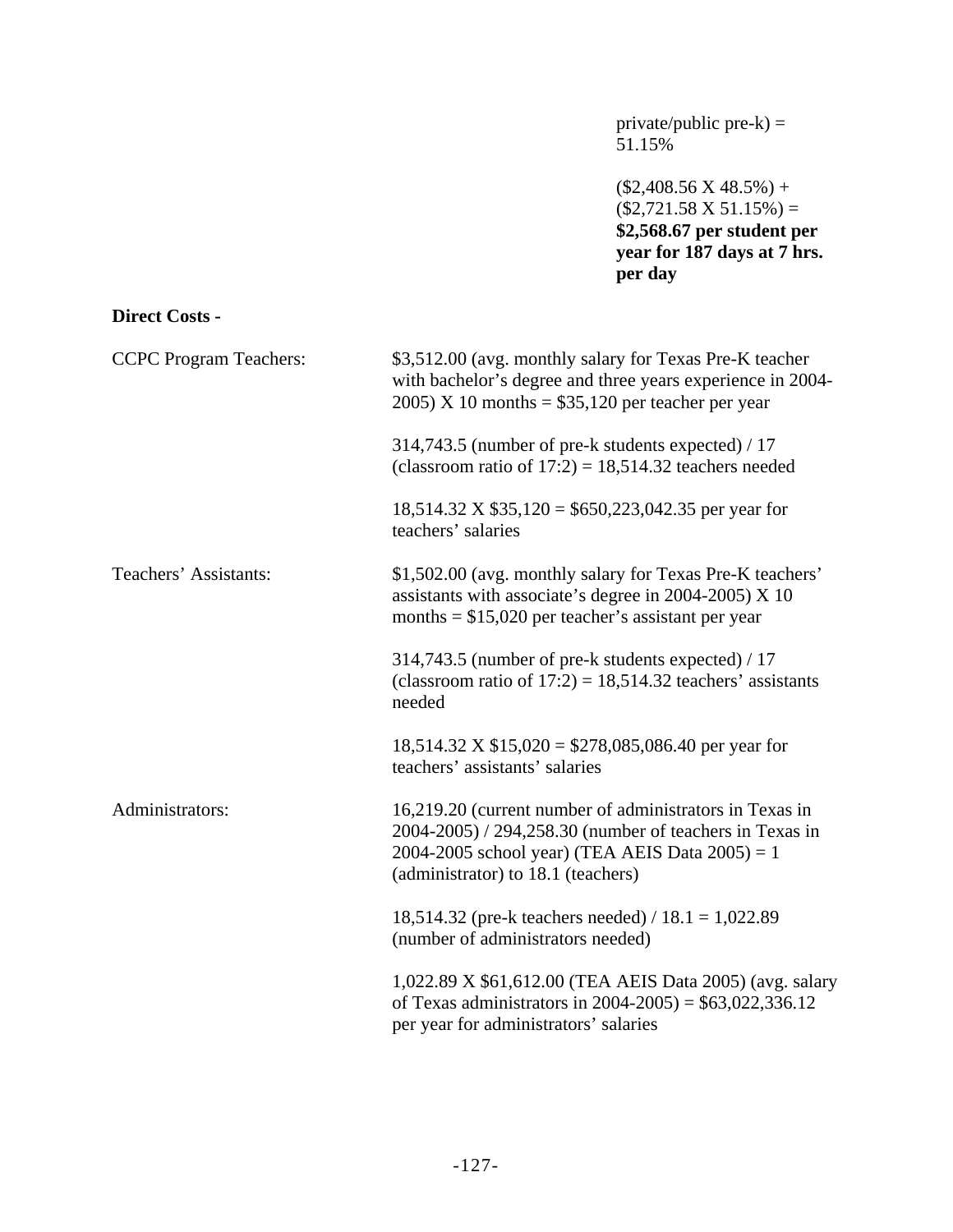| <b>Improved Material Costs:</b> |                                                                                                                                                                                                                                                                                             |                                                                                                 |  |  |  |  |  |
|---------------------------------|---------------------------------------------------------------------------------------------------------------------------------------------------------------------------------------------------------------------------------------------------------------------------------------------|-------------------------------------------------------------------------------------------------|--|--|--|--|--|
| <b>Existing Classrooms:</b>     | \$262.66 (cost of upgraded materials per child in 2005)<br>dollars) $X$ 17 (number of pre-k students in class) =<br>\$4,465.22                                                                                                                                                              |                                                                                                 |  |  |  |  |  |
|                                 | \$4,465.22 X 8,200 (approximate number of FTE pre-k<br>teachers in 2004-2005) (author's calculation from TEA<br>$data$ = \$36,614,804.00 to improve materials in existing<br>classrooms                                                                                                     |                                                                                                 |  |  |  |  |  |
| New Classrooms:                 | $314,743.5$ (number of pre-k students expected) –<br>160,868.90 (number of 4 year old pre-k students enrolled in<br>2004-2005 school year) = $153,874.6$ students requiring new<br>classrooms                                                                                               |                                                                                                 |  |  |  |  |  |
|                                 | 153,874.6 X \$998.09 (cost of new classroom materials per<br>child in 2005 dollars) = $$153,580,699.51$                                                                                                                                                                                     |                                                                                                 |  |  |  |  |  |
|                                 | $$36,614,804.00 + $153,580,699.51 = $190,195,503.51$ to<br>upgrade existing classrooms' materials and outfit new<br>classrooms with necessary materials                                                                                                                                     |                                                                                                 |  |  |  |  |  |
| Fringe Benefits:                | \$991,330,464.87 X 28% (percentage of all salaries for<br>fringe benefits) = $$277,572,530.16$                                                                                                                                                                                              |                                                                                                 |  |  |  |  |  |
| <b>Total Direct Costs:</b>      | <b>CCPC Program Teachers' Salaries -</b><br>Teacher's Assistants' Salaries -<br>Administrators' Salaries -<br>Fringe Benefits -<br>Material Costs -                                                                                                                                         | \$650,223,042.35<br>\$278,085,086.40<br>\$63,022,336.12<br>\$277,572,530.16<br>\$190,195,503.51 |  |  |  |  |  |
|                                 |                                                                                                                                                                                                                                                                                             | \$1,459,098,498.54                                                                              |  |  |  |  |  |
| <b>Indirect Costs -</b>         |                                                                                                                                                                                                                                                                                             |                                                                                                 |  |  |  |  |  |
| <b>Infrastructure Costs:</b>    | 153,874.60 (students requiring new classrooms) X 36 (state<br>mandated minimum square feet per child) = $5,539,485.60$<br>additional square feet needed                                                                                                                                     |                                                                                                 |  |  |  |  |  |
|                                 | $(\$32$ (avg. sq. ft. cost of portables in rural areas) X 14%<br>(percent of 4 year olds in rural areas)) + $(\$39$ (avg. sq. ft.<br>cost of portables in urban areas) X 86% (percent of 4 year<br>olds in urban areas)) = $$38.02$ avg. cost per square foot of<br>portable space in Texas |                                                                                                 |  |  |  |  |  |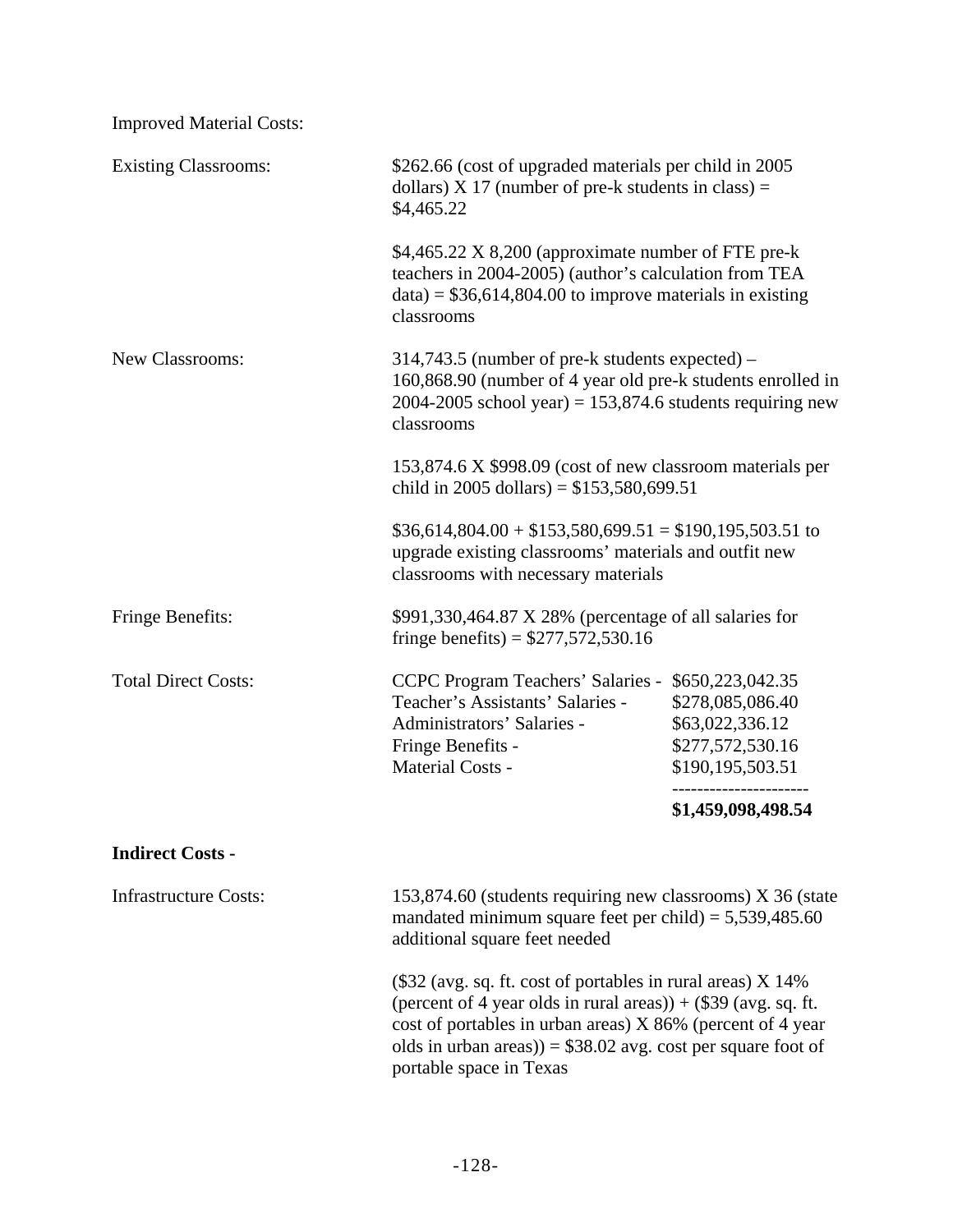|                                   |                                                                                                                                                                                                                                                                                | \$828,554,381.65                                                                                                                                                |  |  |  |  |  |
|-----------------------------------|--------------------------------------------------------------------------------------------------------------------------------------------------------------------------------------------------------------------------------------------------------------------------------|-----------------------------------------------------------------------------------------------------------------------------------------------------------------|--|--|--|--|--|
| <b>Total Indirect Costs:</b>      | <b>Infrastructure Costs -</b><br><b>Technical Assistant Costs -</b><br><b>Quality Assurance Costs -</b><br><b>Evaluation Costs -</b><br><b>Administration Costs -</b><br>Wrap-around Costs -                                                                                   | \$210,611,242.51<br>\$10,646,559.79<br>\$4,258,623.92<br>\$72,954,924.93<br>\$369,720.00<br>\$529,713,310.50                                                    |  |  |  |  |  |
| <b>Wrap-around Costs:</b>         | 314,743.5 (number of pre-k students expected) X 3 hours<br>per day $(2:45 \text{pm} - 5:45 \text{pm})$ X \$3 per hour X 187 days<br>(NIEER $2006$ ) = \$529,713,310.50                                                                                                         |                                                                                                                                                                 |  |  |  |  |  |
| <b>Administration Costs:</b>      | $(3 \text{ (minimum number of staff members)} X $82,160 \text{ (est.}$<br>salary of staff member in 2005 dollars) $) + (1 \text{ (minimum)}$<br>number of directors) X \$123,240 (est. salary of director in<br>$2005$ dollars)) = \$369,720 per year for administration costs |                                                                                                                                                                 |  |  |  |  |  |
| <b>Evaluation Costs:</b>          | 5% (percentage of total direct costs allocated for<br>evaluation) X $$1,459,098,498.54$ (Direct Costs) =<br>\$72,954,924.93                                                                                                                                                    |                                                                                                                                                                 |  |  |  |  |  |
|                                   | 83.93 X \$50,739.22 (avg. salary of individual with<br>bachelor's degree in 2005 dollars) = $$4,258,623.92$ per year<br>for quality assurance monitors' salaries                                                                                                               |                                                                                                                                                                 |  |  |  |  |  |
| <b>Quality Assurance Costs:</b>   |                                                                                                                                                                                                                                                                                | 314,743.5 (number of pre-k students expected) $/ 3,750$<br>$(3,750$ pre-k students to 1 quality assurance monitor) =<br>83.93 quality assurance monitors needed |  |  |  |  |  |
|                                   | $209.83$ X \$50,739.22 (avg. salary of individual with<br>Bachelor's degree in Texas in 2005 dollars) $=$<br>\$10,646,559.79 per year for technical assistants' salaries                                                                                                       |                                                                                                                                                                 |  |  |  |  |  |
| <b>Technical Assistant Costs:</b> | technical assistants needed                                                                                                                                                                                                                                                    | $314,743.5$ (number of pre-k students expected) / 1,500<br>$(1,500$ pre-k students to 1 technical assistant) = 209.83                                           |  |  |  |  |  |
|                                   | 5,539,485.60 X $$38.02 = $210,611,242.51$ in infrastructure<br>costs                                                                                                                                                                                                           |                                                                                                                                                                 |  |  |  |  |  |

## **Kindergarten (Half- to Full-Day) –**

\$7,084.00 (TEA AEIS Data 2005) (operating expenditures per student 2004-2005) / 2 (kindergarten student roughly equals half a student in Texas according to TEA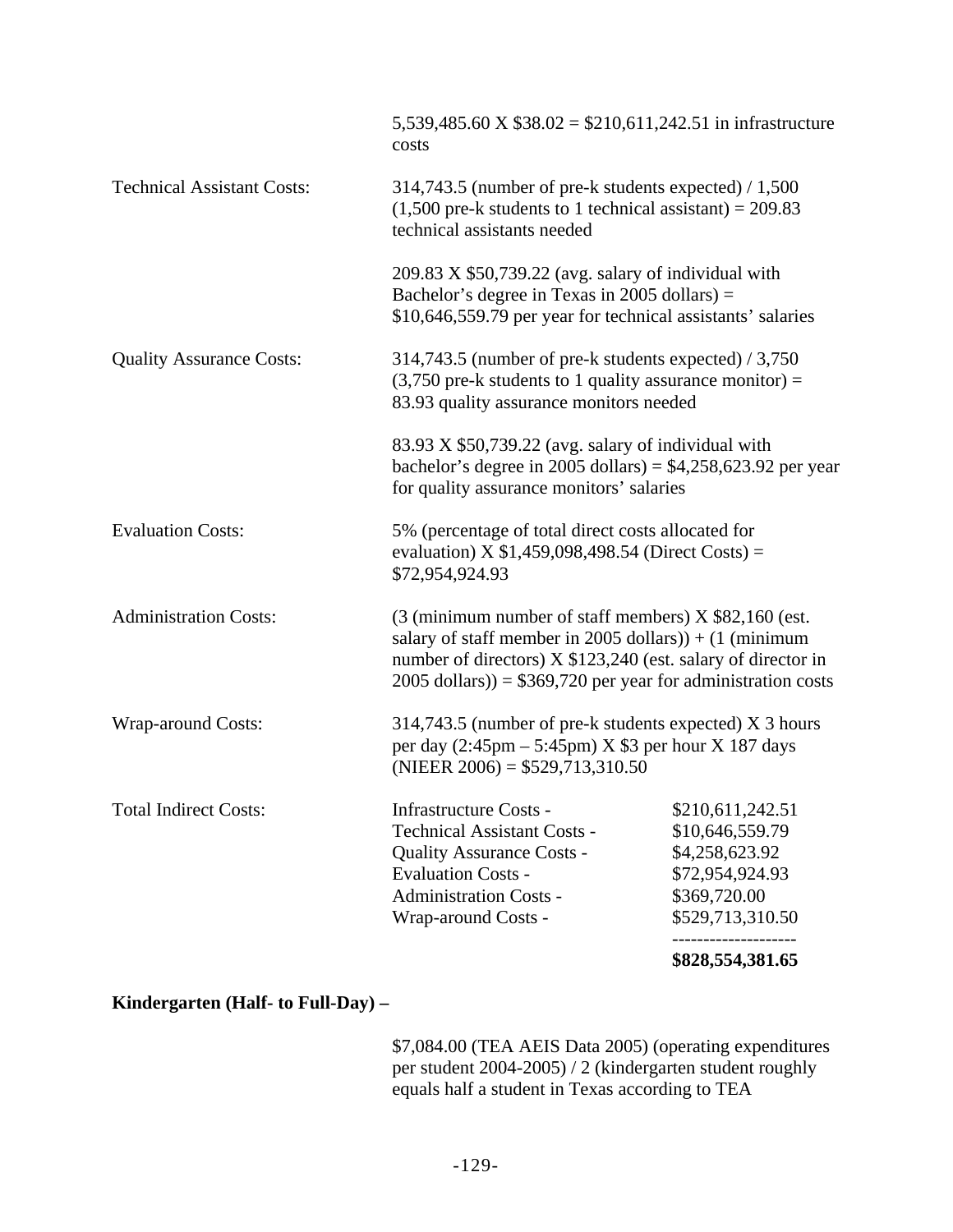$calculations = $3,542.00$  per kindergarten student in 2004-2005

\$3,542.00 X 2 (to get to full-time equivalent) =  $$7,084.00$ per full-time kindergarten student in 2004-2005

\$7,084.00 X 333,530 (TEA AEIS Data 2005) (number of kindergarteners in 2004-2005) = \$2,362,726,520.00 per year for full-time kindergarten

 $$3,542.00 \text{ X } 333,530 = $1,181,363,260.00 \text{ per year for}$ half-time kindergarten

 $$2,362,726,520.00 - $1,181,363,260.00 =$ \$1,181,363,260.00 additional per year for full-day kindergarten instruction

**Wrap-around Care (Full-day Kindergarten) –** 

333,530 (TEA AEIS Data 2005) (number of kindergarten students in 2004-2005) X 3 hours per day  $(2:45 \text{pm} -$ 5:45pm) X \$3.00 per hour X 187 days = \$561,330,990.00 per year

**Total Annual Direct and Indirect Cost (excluding Kindergarten calculations) -** 

|  | \$1,459,098,498.54<br>\$828,554,381.65 |
|--|----------------------------------------|
|  | -----------------------                |
|  | \$2,287,652,880.19                     |

**Total Annual Cost per Student Expected -** 

 $$2,287,652,880.19 / 314,743.5 =$ 

#### **\$7,268.31**

**Total Current Cost of Public/Private Pre-k in Texas -** 

\$2,568.67 (avg. cost of current public/private pre-k in Texas) X (160,868.90 (number of 4 year old pre-k students in public school in 2004-2005 school year)  $+ 153,613$  (avg. number of pre-k students in private  $\rm{school}() =$ 

**\$807,800,222.07**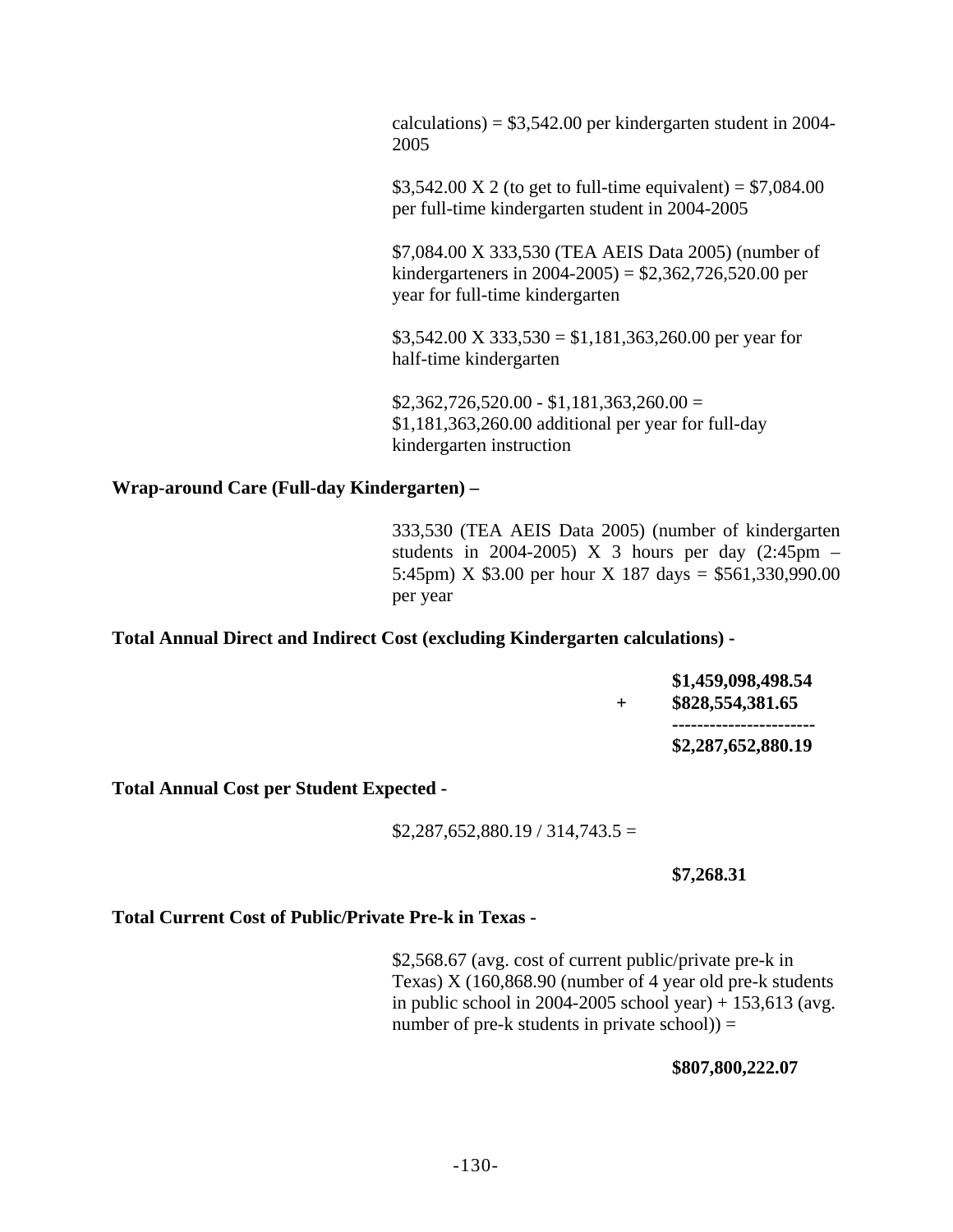**Annual Cost to Texas Economy -**   $$2,287,652,880.19$ 

- \$807,800,222.07

## **\$1,479,852,658.12**

## **Annual Increase in Government Expenditures -**

\$2,721.58 (cost per student per year for 187 days at 7 hrs. per day) X 160,868.90 (number of 4 year olds in public pre-k  $2004-2005$ ) = \$437,817,580.86

> - \$2,287,652,880.19 \$437,817,580.86

> > **\$1,849,835,299.33**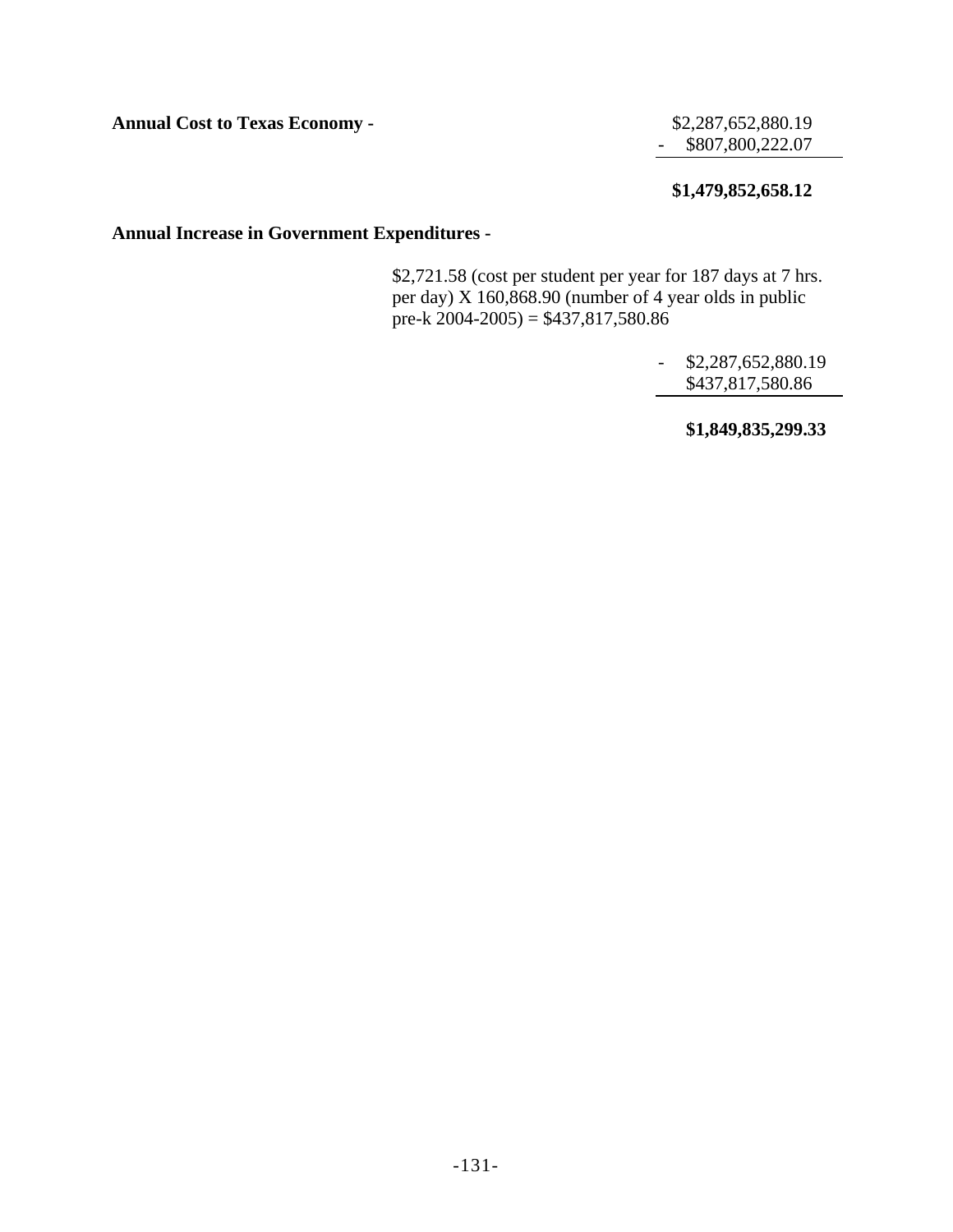# APPENDICES: APPENDIX 3

Child-Care Center Survey Response Form

| Name of Center: |  |
|-----------------|--|
|-----------------|--|

County: \_\_\_\_\_\_\_\_\_\_\_\_\_\_\_\_\_\_\_\_\_\_\_\_\_\_\_\_\_\_\_\_\_\_\_\_\_\_\_\_\_\_

Hi, I'm (name) and I have some questions about your programs and charges. Can I speak to your program director or business associate? [If asked, say that I don't have a 4 year old, but I'm trying to get some information for a project at Texas A&M.]

| 1. What do you charge per month for a 4 year old child? ________________________                                                                                                                                                                                                                                                                                                                                  |
|-------------------------------------------------------------------------------------------------------------------------------------------------------------------------------------------------------------------------------------------------------------------------------------------------------------------------------------------------------------------------------------------------------------------|
| 2. How many hours per day do you provide care for that price?                                                                                                                                                                                                                                                                                                                                                     |
| 3. Do you have a different price during the summer? Yes<br>N <sub>0</sub>                                                                                                                                                                                                                                                                                                                                         |
| If yes, what is it? $\frac{1}{\sqrt{1-\frac{1}{\sqrt{1-\frac{1}{\sqrt{1-\frac{1}{\sqrt{1-\frac{1}{\sqrt{1-\frac{1}{\sqrt{1-\frac{1}{\sqrt{1-\frac{1}{\sqrt{1-\frac{1}{\sqrt{1-\frac{1}{\sqrt{1-\frac{1}{\sqrt{1-\frac{1}{\sqrt{1-\frac{1}{\sqrt{1-\frac{1}{\sqrt{1-\frac{1}{\sqrt{1-\frac{1}{\sqrt{1-\frac{1}{\sqrt{1-\frac{1}{\sqrt{1-\frac{1}{\sqrt{1-\frac{1}{\sqrt{1-\frac{1}{\sqrt{1-\frac{1}{\sqrt{1-\frac$ |
| 4. Do you provide after school care (wrap-around program)? Yes<br>N <sub>0</sub>                                                                                                                                                                                                                                                                                                                                  |
| What is the cost of this service?                                                                                                                                                                                                                                                                                                                                                                                 |
| How many hours of after school care are provided?                                                                                                                                                                                                                                                                                                                                                                 |
| 5. How many 4 year olds are currently enrolled?                                                                                                                                                                                                                                                                                                                                                                   |
| 6. What is your pupil-teacher ratio for four year old classrooms?                                                                                                                                                                                                                                                                                                                                                 |
| Are teaching assistants in every classroom as well? Yes<br>N <sub>0</sub>                                                                                                                                                                                                                                                                                                                                         |
| 7. Is your curriculum accredited? Yes<br>N <sub>0</sub>                                                                                                                                                                                                                                                                                                                                                           |
| By whom? $\qquad \qquad$                                                                                                                                                                                                                                                                                                                                                                                          |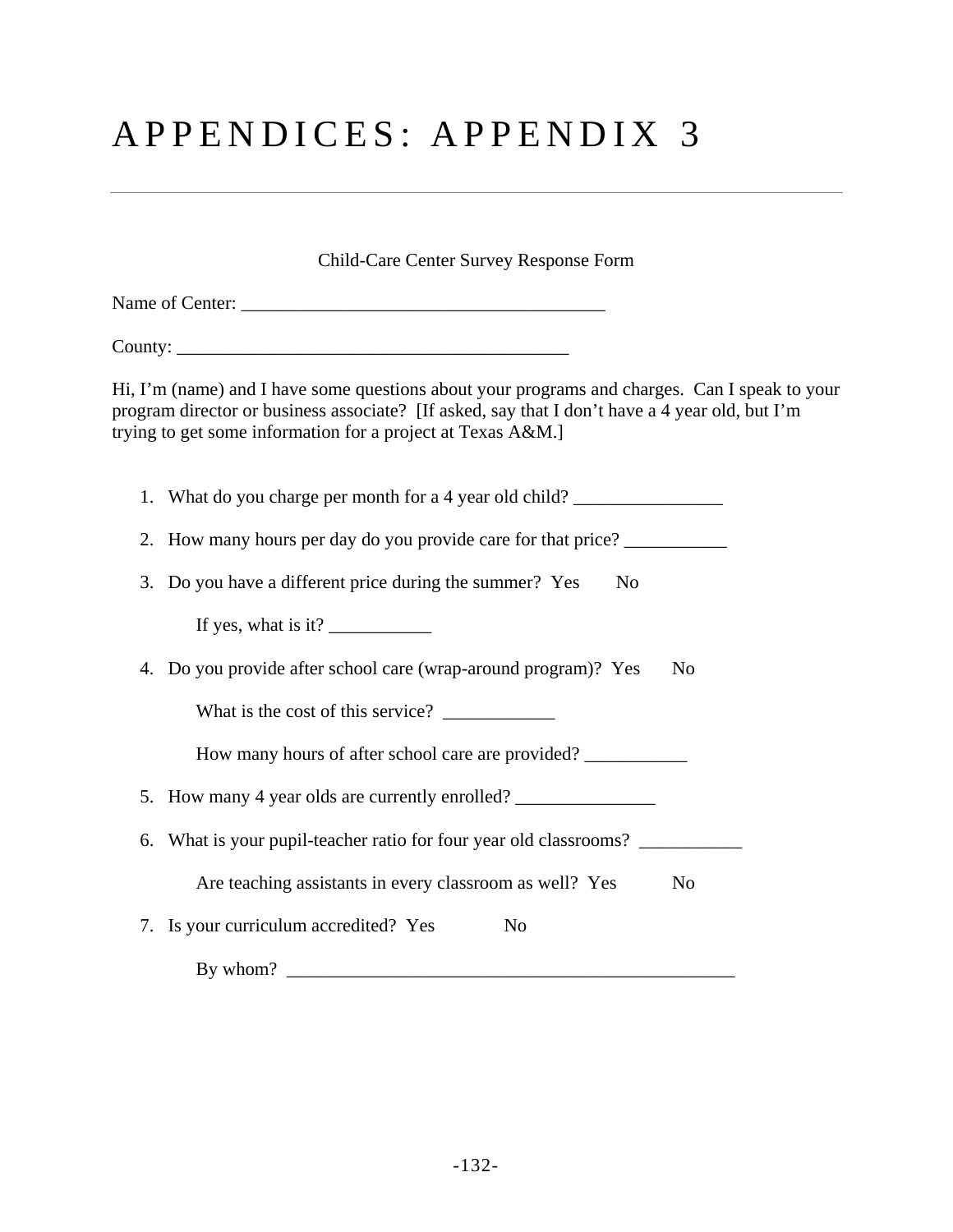8. How many of your teachers are certified for early childhood development?

 $\mathcal{L}=\mathcal{L}=\mathcal{L}=\mathcal{L}=\mathcal{L}=\mathcal{L}$ 

How many of them have an associate's degree? \_\_\_\_\_\_\_\_\_\_\_\_\_\_\_\_\_\_

How many have a bachelor's degree? \_\_\_\_\_\_\_\_\_\_\_\_\_\_\_\_\_\_\_

Thank you so much for your time and consideration. I really appreciate this information.